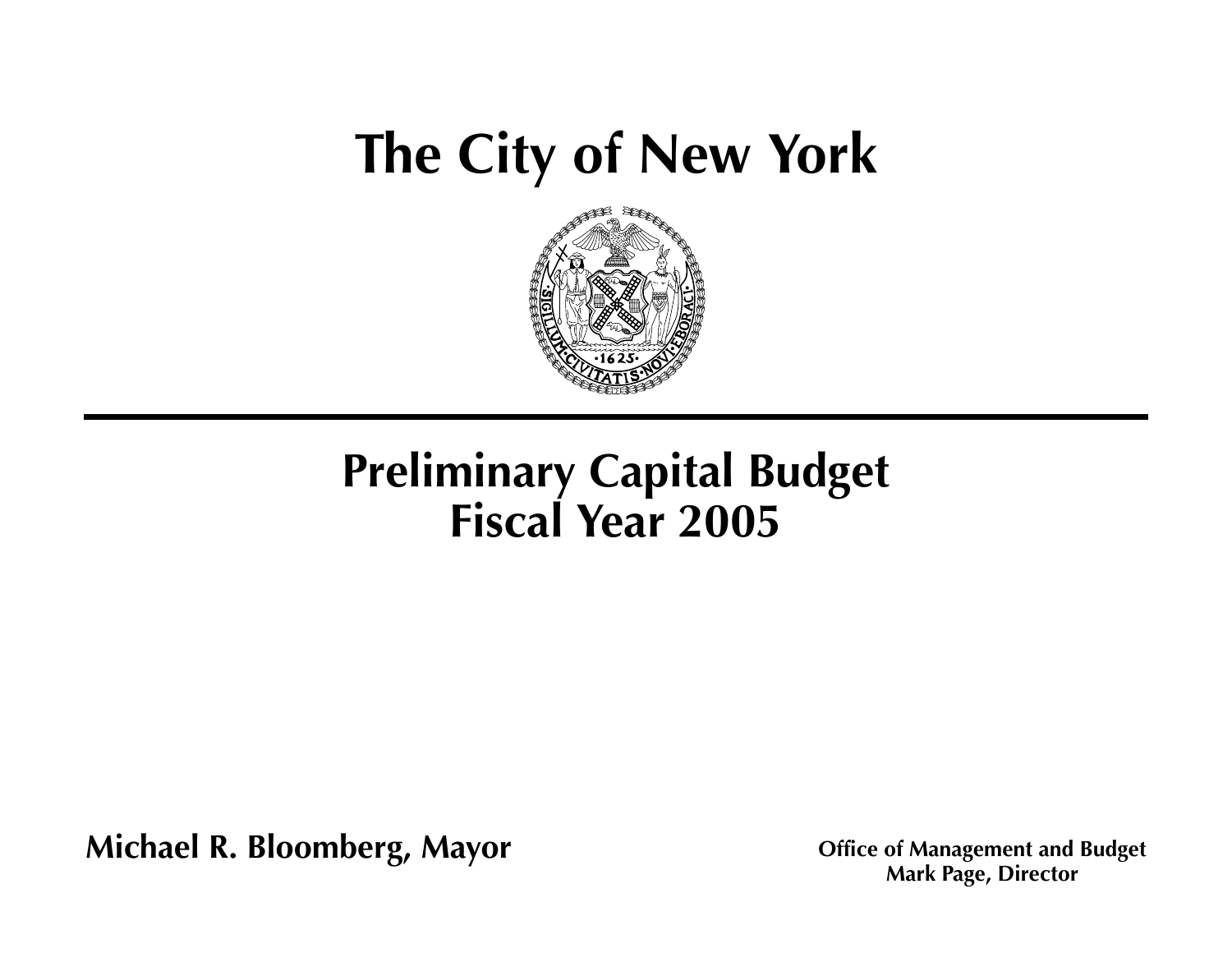### **Capital Projects** Index

<span id="page-1-0"></span>Part A Preliminary Financial Plan

### Part B

**Departmental Estimates** Summary of Appropriation Estimates by Agency Summary of Cash Flow Estimates by Agency

| 6              |
|----------------|
|                |
| $\overline{4}$ |
| 66             |
| 9              |
|                |
| 13             |
| 64             |
| 15             |
| 14             |
| 16             |
| 32             |
| 35             |
| 33             |
| 18             |
|                |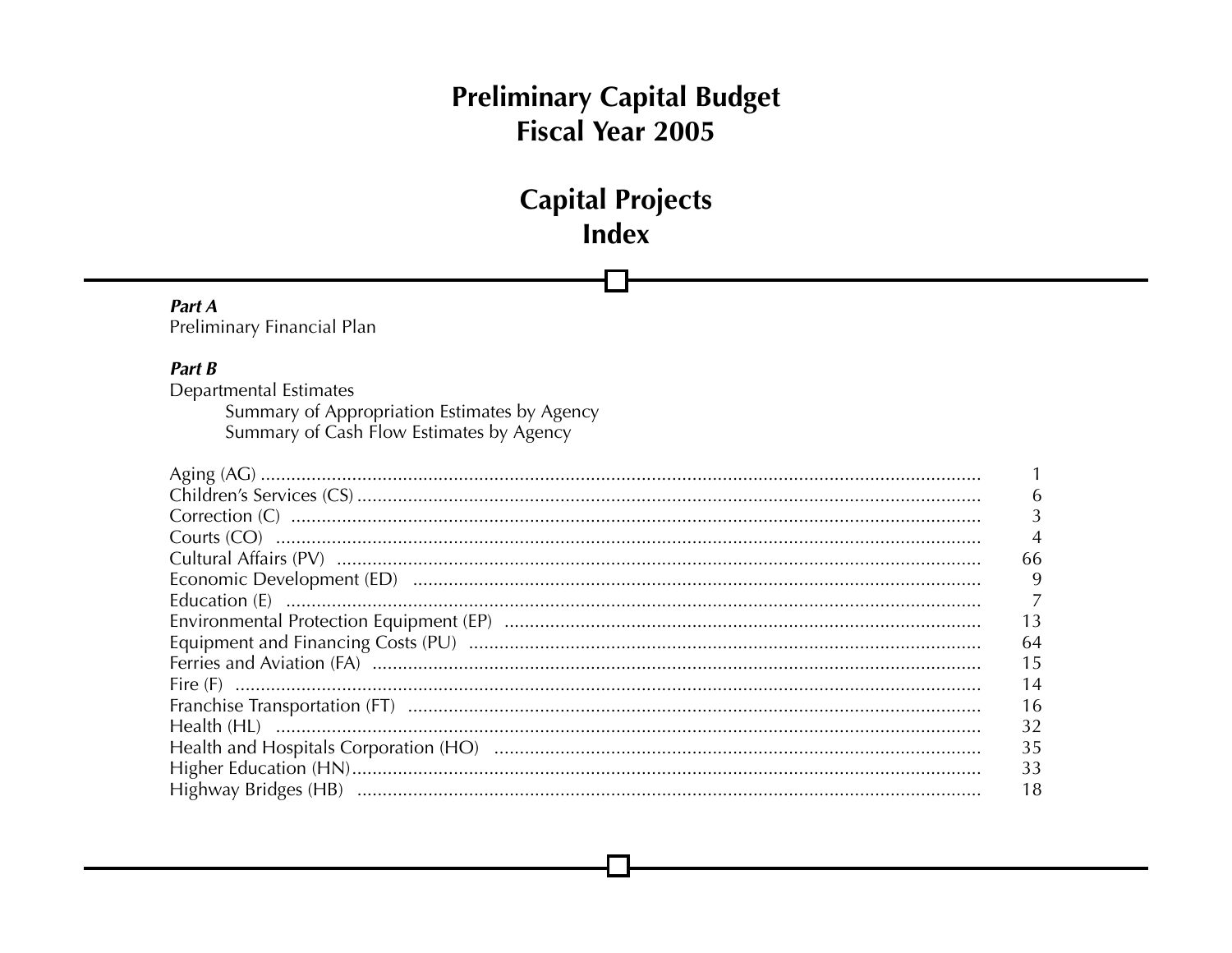### **Capital Projects** Index

### Part B Con't

|                                                                                                                                                                     | 37             |
|---------------------------------------------------------------------------------------------------------------------------------------------------------------------|----------------|
|                                                                                                                                                                     | 31             |
|                                                                                                                                                                     | 17             |
|                                                                                                                                                                     | 27             |
|                                                                                                                                                                     | 36             |
|                                                                                                                                                                     | 51             |
|                                                                                                                                                                     | 52             |
|                                                                                                                                                                     | 50             |
|                                                                                                                                                                     | 54             |
|                                                                                                                                                                     | 55             |
|                                                                                                                                                                     | 62             |
|                                                                                                                                                                     | 74             |
|                                                                                                                                                                     | 78             |
|                                                                                                                                                                     | 79             |
|                                                                                                                                                                     | 82             |
|                                                                                                                                                                     | 88             |
| $\begin{minipage}[c]{0.9\linewidth} \textbf{Transit Authority (T)} \end{minipage} \begin{minipage}[c]{0.9\linewidth} \textbf{Transit Authority (T)} \end{minipage}$ | 87             |
|                                                                                                                                                                     | 90             |
|                                                                                                                                                                     | 91             |
|                                                                                                                                                                     | 89             |
|                                                                                                                                                                     | $\overline{2}$ |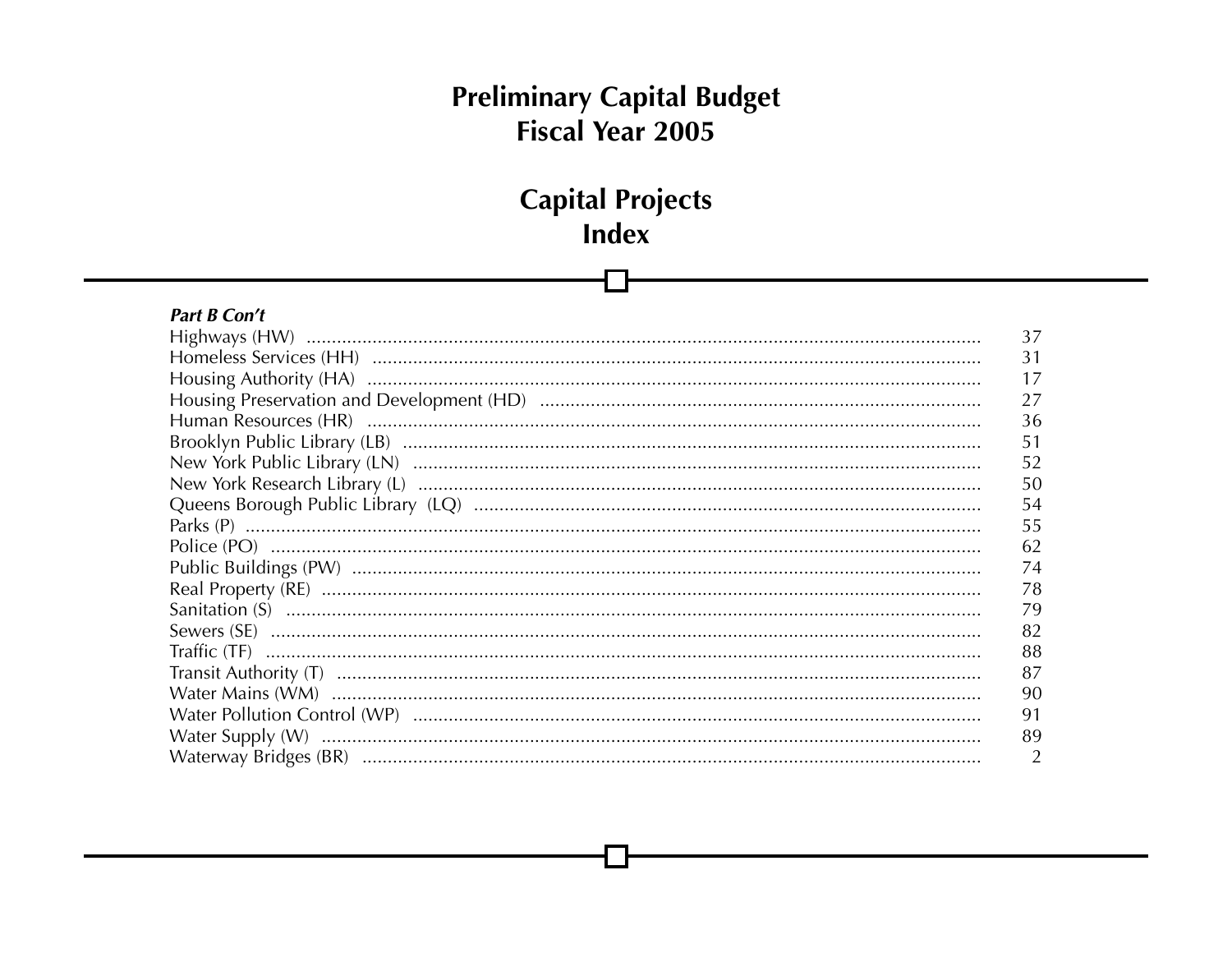### **PART A PRELIMINARY FINANCIAL PLAN**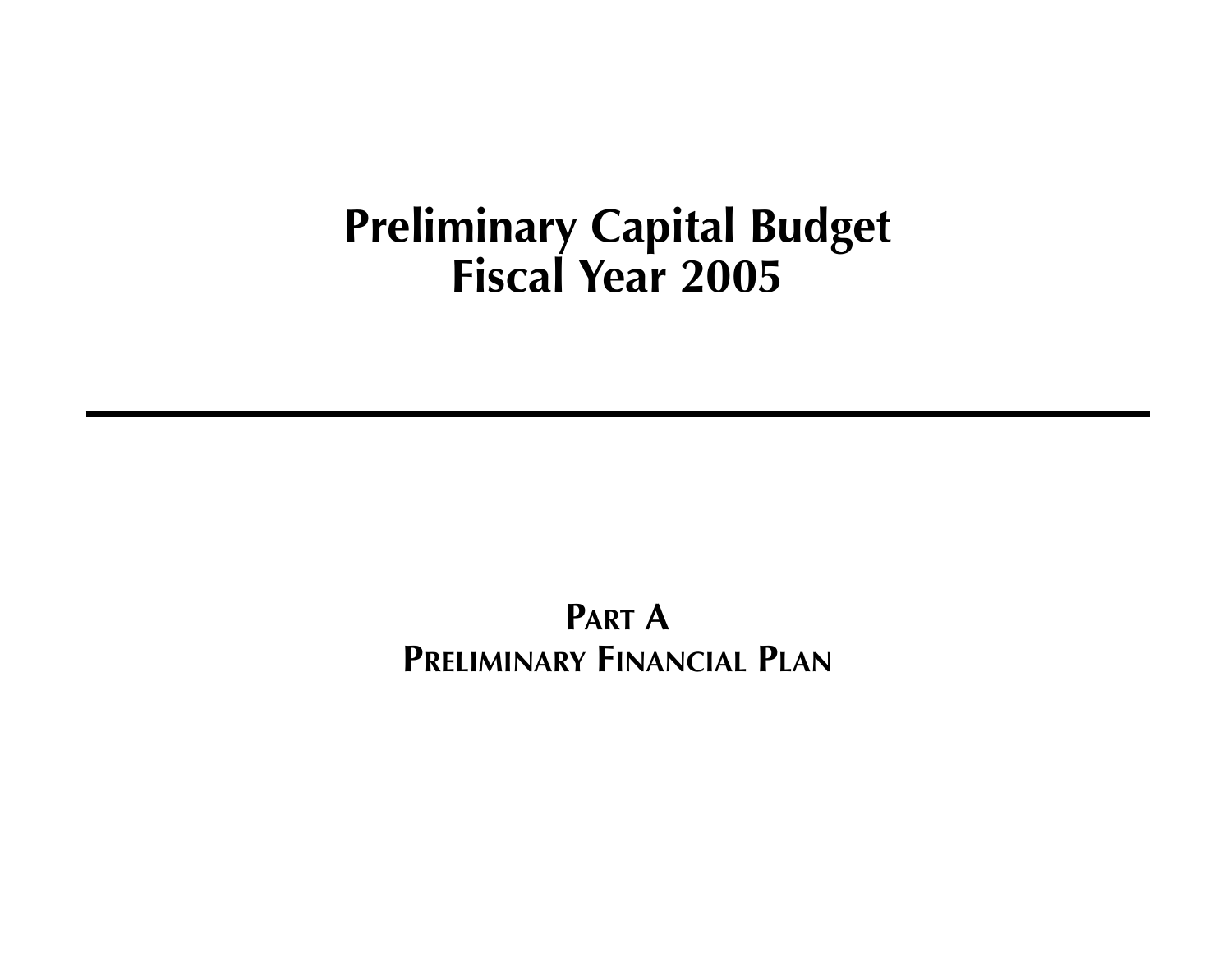<span id="page-4-0"></span>

| <b>Preliminary Financial Plan</b><br><b>Expenditures</b><br>\$ In Millions |          |                 |              |  |  |  |
|----------------------------------------------------------------------------|----------|-----------------|--------------|--|--|--|
| <b>Fiscal Year</b>                                                         | City     | <b>Non-City</b> | <b>Total</b> |  |  |  |
| 2005                                                                       | \$4,828  | \$837           | \$5,665      |  |  |  |
| 2006                                                                       | 5,262    | 1,165           | 6,427        |  |  |  |
| 2007                                                                       | 5,192    | 1,435           | 6,627        |  |  |  |
| 2008                                                                       | 5,173    | 1,607           | 6,780        |  |  |  |
| Total                                                                      | \$20,455 | \$5,044         | \$25,499     |  |  |  |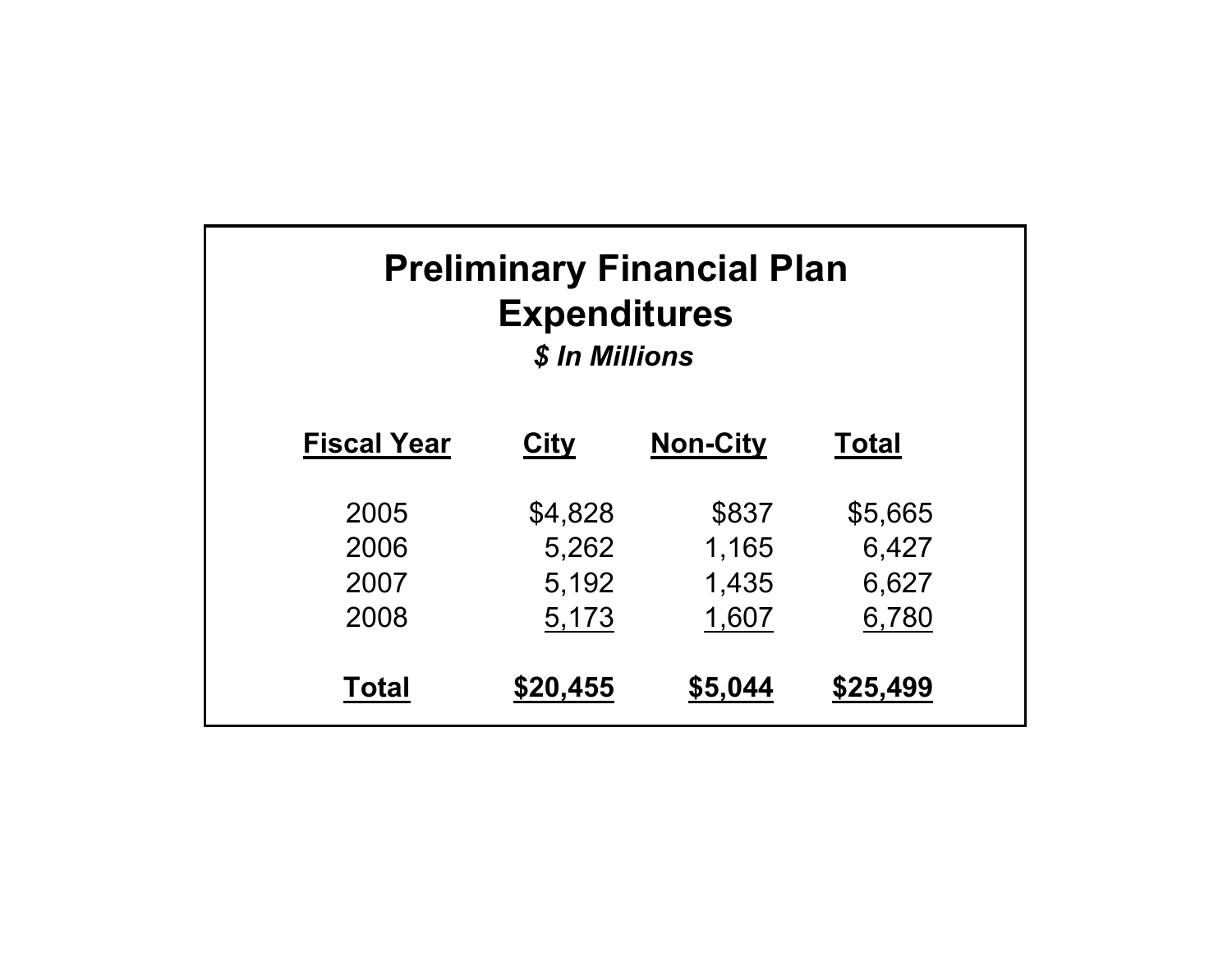### **PART B DEPARTMENTAL ESTIMATES**

**INCLUDING FINANCIAL STATUS AS OF 11/30/03**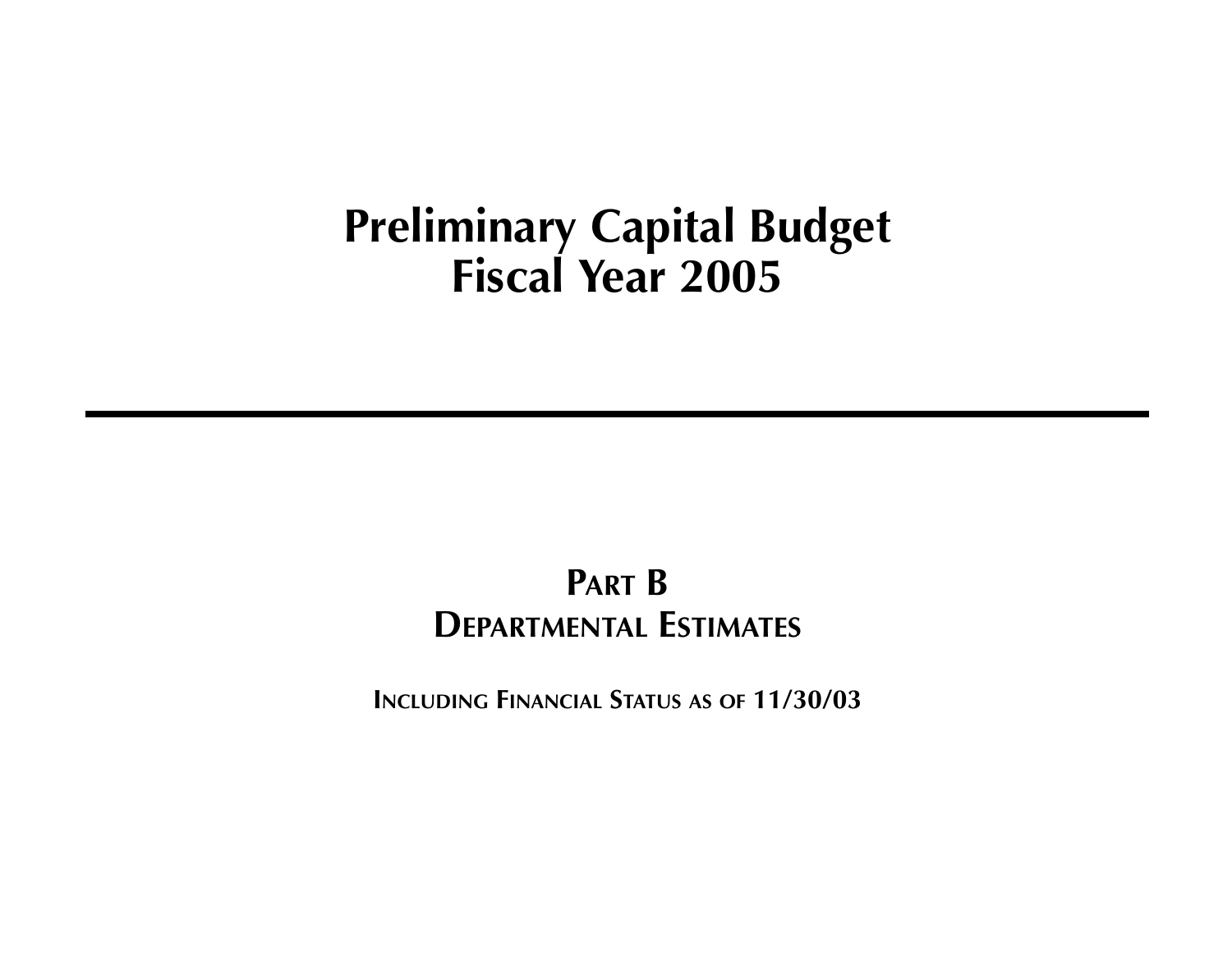#### SUMMARY OF AGENCY ESTIMATES OF REQUIRED APPROPRIATIONS

<span id="page-6-0"></span>

| SUMMARY OF AGENCY ESTIMATES OF REQUIRED APPROPRIATIONS                             |                                                                   |                                                     |                                                   |                                                    |  |  |
|------------------------------------------------------------------------------------|-------------------------------------------------------------------|-----------------------------------------------------|---------------------------------------------------|----------------------------------------------------|--|--|
|                                                                                    | FY2005 REQUESTED CAPITAL BUDGET AND THREE YEAR CAPITAL PROGRAM    |                                                     |                                                   |                                                    |  |  |
|                                                                                    | <b>FY2005</b>                                                     | <b>FY2006</b>                                       | <b>FY2007</b>                                     | <b>FY2008</b>                                      |  |  |
|                                                                                    |                                                                   |                                                     |                                                   |                                                    |  |  |
| NEW YORK RESEARCH LIBRARY                                                          | $1,358,008$ (CN)<br>175,000(P)                                    |                                                     | $1,007,863$ (CN)                                  |                                                    |  |  |
| NEW YORK PUBLIC LIBRARY                                                            | $9,265,490$ (CN)<br>150,000(P)                                    | $4,958,654$ (CN)                                    |                                                   |                                                    |  |  |
| BROOKLYN PUBLIC LIBRARY                                                            | $9,780,094$ (CN)                                                  | 11,567,000(CN)                                      | 792,000(CN)                                       | 804,000(CN)                                        |  |  |
| QUEENS BOROUGH PUBLIC LIBRARY                                                      | 7,652,077(CN)                                                     | $1,645,000$ (CN)                                    | $2,002,000$ (CN)                                  | 255,000(CN)                                        |  |  |
| DEPARTMENT OF EDUCATION                                                            | $1,316,259,326$ (CN)<br>1,312,679,000(S)<br>2(P)                  | $1,312,679,000$ (CN)<br>1,312,679,000(S)            | $1,312,679,000$ (CN)<br>1,312,679,000(S)          | $1,312,679,000$ (CN)<br>1,312,679,000(S)           |  |  |
| CITY UNIVERSITY OF NEW YORK                                                        | $61,082,132$ (CN)                                                 | 17,044,914(CN)<br>39,000(S)                         | $9,769,000$ (CN)<br>12,000(S)                     | $3,756,000$ (CN)                                   |  |  |
| POLICE DEPARTMENT                                                                  | 29,622,616(CN)                                                    | 51,759,786(CN)                                      | 44,280,164(CN)                                    | 42,031,854(CN)                                     |  |  |
| FIRE DEPARTMENT                                                                    | $90, 257, 620$ (CN)<br>3,046,471(F)                               | 47,544,000(CN)                                      | $6,085,000$ (CN)                                  | 26,328,431(CN)                                     |  |  |
| ADMIN FOR CHILDREN'S SERVICES                                                      | $717,411$ (CN)                                                    | 4,930,099(CN)                                       | $7,545,000$ (CN)                                  | 9,969,357(CN)                                      |  |  |
| DEPARTMENT OF HOMELESS SERVICES                                                    | 37, 333, 634 (CN)                                                 | 38,280,087(CN)                                      | 59,911,000(CN)                                    | 36,257,000(CN)                                     |  |  |
| DEPARTMENT OF CORRECTION                                                           |                                                                   | 77,452,620(CN)                                      | 114,023,237(CN)                                   | 141,981,578(CN)                                    |  |  |
| BOARD OF WATER SUPPLY                                                              | 744,612,599(CX)                                                   | 75,500,000(CX)                                      | 99,754,000(CX)                                    | 139,500,000(CX)                                    |  |  |
| HUMAN RESOURCES ADMINISTRATION                                                     | $5,547,964$ (CN)                                                  | $2,788,000$ (CN)<br>558,000(F)                      | 718,000(CN)<br>4,870,351(F)                       | $3,392,015$ (CN)                                   |  |  |
| DEPARTMENT FOR THE AGING                                                           | 217,124(CN)                                                       | $1,879,000$ (CN)                                    | 821,000(CN)                                       | $1,101,212$ (CN)                                   |  |  |
| DEPARTMENT OF CULTURAL AFFAIRS                                                     | 53,151,884(CN)<br>1,773(S)                                        | 66,415,713(CN)<br>1,300,000(S)<br>489,999(P)        | 35,421,915(CN)                                    | 18,478,221(CN)                                     |  |  |
| DEPARTMENT OF SMALL BUSINESS SERVICES                                              | 68,181,106(CN)<br>12,357,468(F)<br>3,200,746(S)                   | 74,853,535(CN)                                      | 34,107,000(CN)                                    | 20,514,000(CN)                                     |  |  |
| HOUSING PRESERVATION AND DEVELOPMENT<br>HOUSING AUTHORITY<br>HOUSING & DEVELOPMENT | 7,046,885(CN)<br>118,721,964(CN)<br>94,329,343(F)<br>1,900,000(P) | 12,268,000(CN)<br>224,986,200(CN)<br>114,682,219(F) | 8,831,000(CN)<br>267,829,453(CN)<br>58,096,000(F) | 10,460,000(CN)<br>282,571,000(CN)<br>25,000,000(F) |  |  |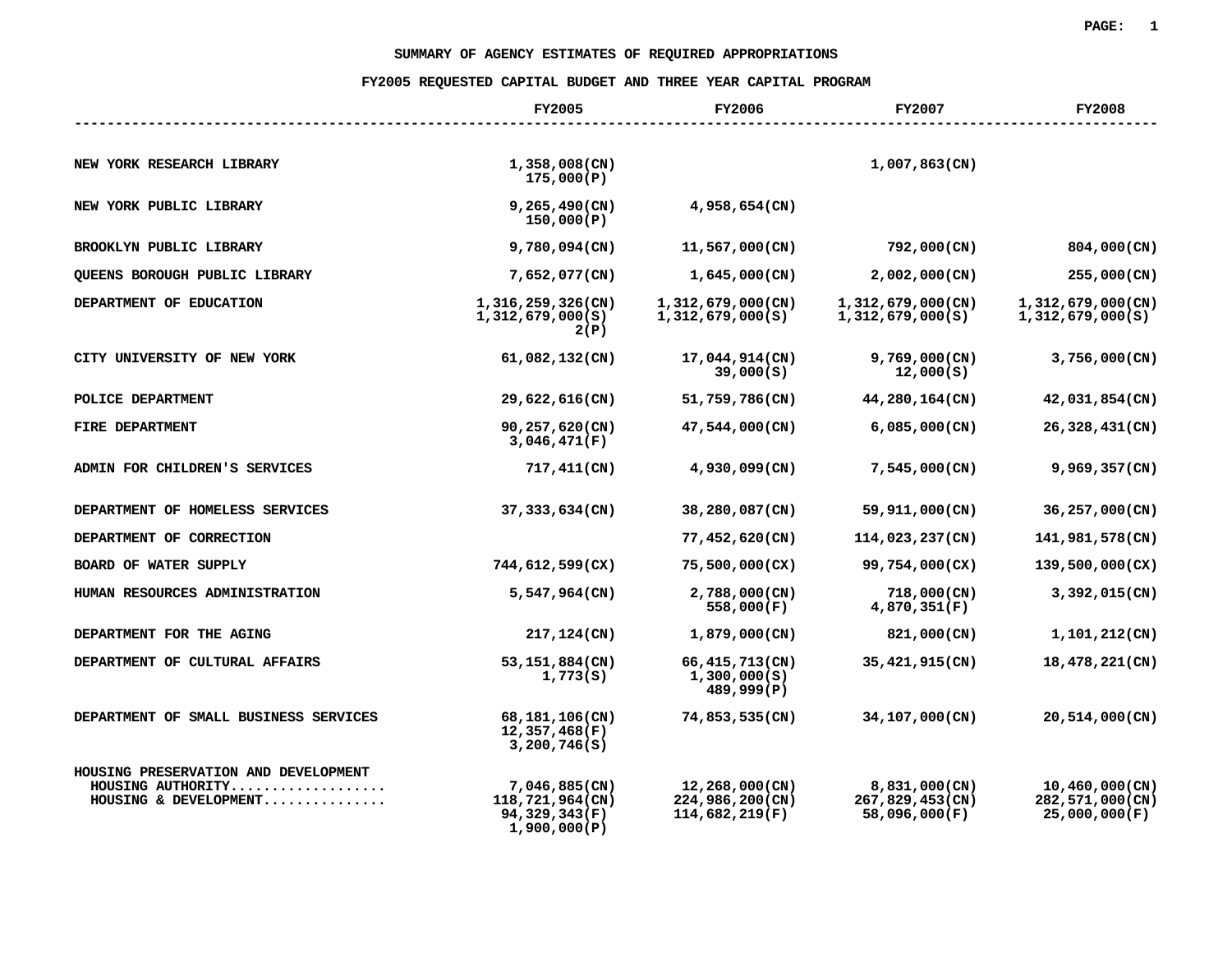|                                                | FY2005 REQUESTED CAPITAL BUDGET AND THREE YEAR CAPITAL PROGRAM |                                  |                                                    |                                   |
|------------------------------------------------|----------------------------------------------------------------|----------------------------------|----------------------------------------------------|-----------------------------------|
|                                                | <b>FY2005</b>                                                  | <b>FY2006</b>                    | <b>FY2007</b>                                      | <b>FY2008</b>                     |
| DEPARTMENT OF HEALTH AND MENTAL HYGIENE        | 85,293,254(CN)                                                 | 44,418,000(CN)                   | 13,321,000(CN)                                     | $7,808,000$ (CN)                  |
| HEALTH AND HOSPITALS CORP                      | 15,156,159(CN)                                                 | 18,121,245(CN)                   | 13,640,000(CN)                                     | 13,315,000(CN)                    |
| DEPARTMENT OF ENVIRONMENTAL PROTECT.           |                                                                |                                  |                                                    |                                   |
| DEP EQUIPMENT                                  | 42,995,178(CN)<br>29,386,295(CX)<br>75,000(F)                  | 1,700,000(CN)<br>45,341,000(CX)  | 24,388,000(CN)<br>36,987,000(CX)                   | 500,000(CN)<br>53,861,000(CX)     |
| $SEWERS$<br>WATER MAINS                        | 42,196,803(CN)<br>42,221,299(CX)                               | 57,020,149(CN)<br>32,046,000(CX) | 31,374,000(CN)<br>40,632,668(CX)                   | 24,365,000(CN)<br>80,091,897(CX)  |
|                                                | 465,700,960(CX)<br>1,783,000(F)                                | 1,700,000(CN)<br>769,818,091(CX) | 1,078,283,000(CX)                                  | 864,181,000(CX)                   |
| WATER POLLUTION CONTROL                        | 926,998(S)<br>329,269,124(CX)<br>34,342,262(S)                 | 583,427,321(CX)<br>15,550,000(S) | 162,800,000(CX)<br>25,000,000(S)                   | 258,742,336(CX)<br>25,000,000(S)  |
| DEPARTMENT OF SANITATION                       | 782,970,237(CN)                                                | 92,201,000(CN)                   | 194,137,000(CN)                                    | 202,170,000(CN)                   |
| DEPARTMENT OF TRANSPORTATION                   |                                                                |                                  |                                                    |                                   |
| WATERWAY BRIDGES                               | 17,136,349(CN)<br>59,057,905(F)<br>9,640,034(S)                | 2,600,000(CN)                    | 149,221,494(CN)<br>100,000,000(F)<br>10,000,000(S) | 41,024,610(CN)                    |
| FERRIES & AVIATION<br>FRANCHISE TRANSPORTATION | 923,000(F)                                                     | 20,071,347(F)                    | 25,610,000(F)                                      |                                   |
|                                                | 290, 954(S)                                                    | 2,875,000(S)                     | 2,875,000(S)                                       |                                   |
| HIGHWAY BRIDGES                                | 166,870,935(CN)<br>50,093,000(F)                               | 132,781,153(CN)                  | 278,209,029(CN)<br>135,647,000(F)                  | 175,978,054(CN)<br>134,083,000(F) |
| HIGHWAYS                                       | 133,304,053(CN)<br>8,027,600(F)<br>1,754,000(S)                | 263,369,087(CN)<br>10,371,000(F) | 243,935,727(CN)<br>9,346,000(F)                    | 247,190,897(CN)                   |
| TRAFFIC                                        | 149,909(CN)                                                    |                                  |                                                    | 7,638,348(CN)                     |
|                                                |                                                                | 5,205,559(S)                     | 14,500,000(S)                                      | 14,500,000(S)                     |
| DEPARTMENT OF PARKS AND RECREATION             | 149,431,155(CN)<br>3,531,741(S)                                | 170,741,394(CN)                  | 75,518,000(CN)<br>300,000(S)                       | 71,635,870(CN)                    |
|                                                | 66,000(P)                                                      | 2,398,000(P)                     |                                                    |                                   |
| DEPARTMENT OF CITYWIDE ADMIN SERVICE           |                                                                |                                  |                                                    |                                   |
| $COUTTS$                                       | 150,000(CN)                                                    |                                  |                                                    |                                   |
| EDP EQUIP & FINANC COSTS                       | 28,110,940(CX)<br>25,854,172(CN)<br>6,262,825(F)               | 79,847,894(CX)<br>93,666,352(CN) | 10,386,241(CX)<br>114,283,148(CN)                  | 93,009,600(CX)<br>96,000,000(CN)  |
| PUBLIC BUILDINGS                               | 92,373,370(CN)<br>3,330,000(F)                                 | 78,909,003(CN)                   | 82,754,034(CN)                                     | 75,563,000(CN)                    |
| REAL PROPERTY                                  | 1,995,959(CN)                                                  | $4,591,000$ (CN)                 | $5,107,000$ (CN)                                   | $4,421,000$ (CN)                  |
| TRANSIT AUTHORITY - CAPITAL                    | $5,000,000$ (CN)                                               | 35,041,000(CN)                   | 41,000,000(CN)                                     | 73,156,000(CN)                    |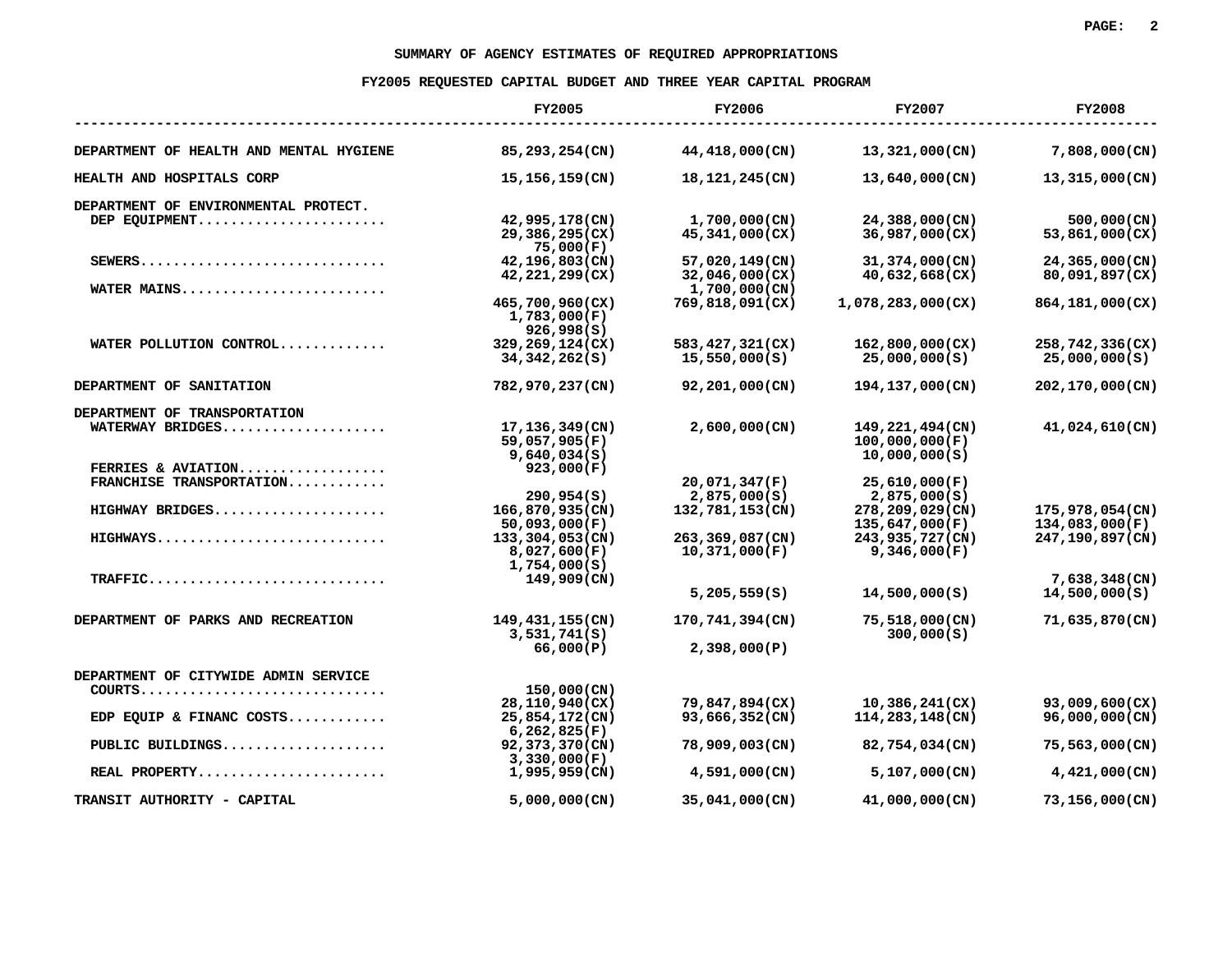#### SUMMARY OF AGENCY ESTIMATES OF REQUIRED APPROPRIATIONS

| SUMMARY OF AGENCY ESTIMATES OF REQUIRED APPROPRIATIONS |                                                                                              |                                                                                              |                                                                              |                                                                                 |  |  |
|--------------------------------------------------------|----------------------------------------------------------------------------------------------|----------------------------------------------------------------------------------------------|------------------------------------------------------------------------------|---------------------------------------------------------------------------------|--|--|
|                                                        | FY2005 REQUESTED CAPITAL BUDGET AND THREE YEAR CAPITAL PROGRAM                               |                                                                                              |                                                                              |                                                                                 |  |  |
|                                                        | <b>FY2005</b>                                                                                | FY2006                                                                                       | <b>FY2007</b>                                                                | <b>FY2008</b>                                                                   |  |  |
|                                                        |                                                                                              |                                                                                              |                                                                              |                                                                                 |  |  |
| TOTALS                                                 | 3,377,072,868(CN)<br>1,639,301,217(CX)<br>239,285,612(F)<br>1,366,367,508(S)<br>2,291,002(P) | 2,947,910,991(CN)<br>1,585,980,306(CX)<br>145,682,566(F)<br>1,337,648,559(S)<br>2,887,999(P) | 3,172,711,064(CN)<br>1,428,842,909(CX)<br>333,569,351(F)<br>1,365,366,000(S) | $2,951,344,447$ (CN)<br>1,489,385,833(CX)<br>162,696,062(F)<br>1,352,179,000(S) |  |  |
| GRAND TOTALS                                           | 6,624,318,207                                                                                | 6,020,110,421                                                                                | 6,300,489,324                                                                | 5,955,605,342                                                                   |  |  |
|                                                        |                                                                                              |                                                                                              |                                                                              |                                                                                 |  |  |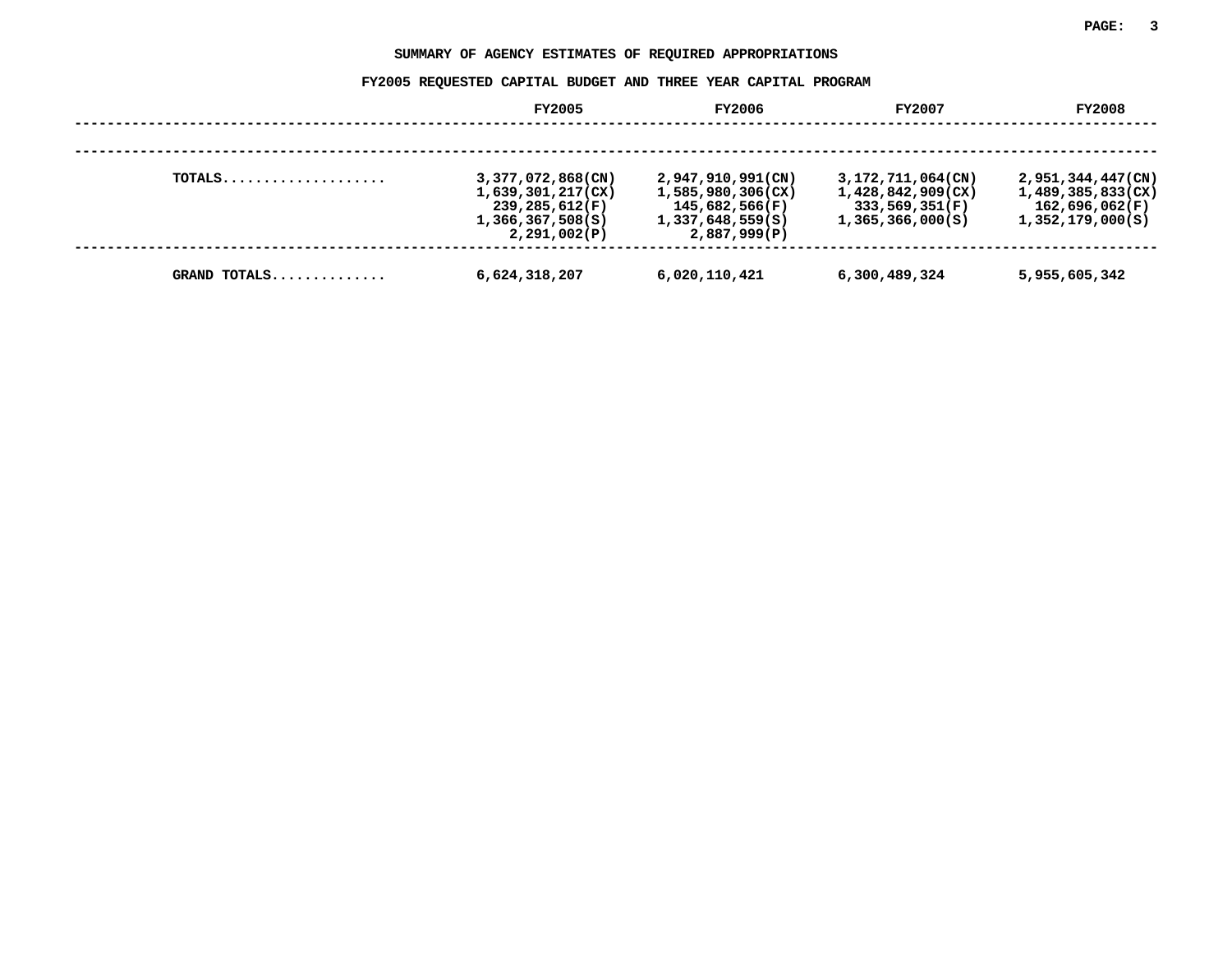|                                       | SUMMARY OF AGENCY ESTIMATES OF REQUIRED CASH FLOW              |                 |                   |                   |
|---------------------------------------|----------------------------------------------------------------|-----------------|-------------------|-------------------|
|                                       | FY2005 REQUESTED CAPITAL BUDGET AND THREE YEAR CAPITAL PROGRAM |                 |                   |                   |
|                                       | <b>FY2005</b>                                                  | FY2006          | <b>FY2007</b>     | <b>FY2008</b>     |
| NEW YORK RESEARCH LIBRARY             | 4,986,924                                                      | 3,334,724       | 3,423,344         | 3,326,804         |
|                                       | 61,600(NC)                                                     | 30,800(NC)      | 30,800(NC)        | 30,800(NC)        |
| NEW YORK PUBLIC LIBRARY               | 39,077,894                                                     | 26,689,452      | 25,535,836        | 24,784,647        |
|                                       | 52,800(NC)                                                     | 26,400(NC)      | 26,400(NC)        | 26,400(NC)        |
| BROOKLYN PUBLIC LIBRARY               | 12,781,362                                                     | 12,969,509      | 12,674,646        | 12,520,668        |
| QUEENS BOROUGH PUBLIC LIBRARY         | 10,384,368                                                     | 8,046,007       | 8,122,765         | 8,049,503         |
| DEPARTMENT OF EDUCATION               | 1,094,986,946                                                  | 1,139,156,473   | 1,336,672,222     | 1,551,267,449     |
|                                       | 419,637,024(NC)                                                | 800,524,062(NC) | 1,072,357,823(NC) | 1,310,074,210(NC) |
| CITY UNIVERSITY OF NEW YORK           | 39,593,612                                                     | 29,845,535      | 31,841,593        | 32,398,628        |
|                                       | 4,479,898(NC)                                                  | 2,562,307(NC)   | 3,188,484(NC)     | 3,807,915(NC)     |
| POLICE DEPARTMENT                     | 117,107,294                                                    | 94,285,593      | 99,285,385        | 103,408,199       |
| FIRE DEPARTMENT                       | 110,487,294                                                    | 90,193,510      | 92,306,563        | 94,419,813        |
|                                       | 2,183,138(NC)                                                  | 1,326,119(NC)   | 1,195,137(NC)     | 1,109,846(NC)     |
| ADMIN FOR CHILDREN'S SERVICES         | 16,732,370                                                     | 17,057,065      | 18,953,715        | 20,713,315        |
|                                       | 2,306,198(NC)                                                  | 2,041,277(NC)   | 2,345,893(NC)     | 2,623,941(NC)     |
| DEPARTMENT OF HOMELESS SERVICES       | 33,340,272                                                     | 35,698,880      | 47,346,760        | 53,337,717        |
|                                       | 85,536(NC)                                                     | 57,024(NC)      | 57,024(NC)        | 57,024(NC)        |
| DEPARTMENT OF CORRECTION              | 140,756,244                                                    | 124,399,511     | 142,583,399       | 169,458,689       |
| BOARD OF WATER SUPPLY                 | 266,495,916                                                    | 243, 169, 118   | 254,033,817       | 272,823,086       |
| HUMAN RESOURCES ADMINISTRATION        | 21,338,838                                                     | 17,591,363      | 18,236,290        | 18,907,277        |
|                                       | 6,199,264(NC)                                                  | 6,291,874(NC)   | 7,090,769(NC)     | 7,532,819(NC)     |
| DEPARTMENT FOR THE AGING              | 8,611,144                                                      | 6,860,578       | 7,030,976         | 7,219,641         |
| DEPARTMENT OF CULTURAL AFFAIRS        | 158,428,352                                                    | 125,641,395     | 126,253,503       | 125,628,854       |
|                                       | 2,862,358(NC)                                                  | 2,240,876(NC)   | 2,052,205(NC)     | 1,929,350(NC)     |
| DEPARTMENT OF JUVENILE JUSTICE        | 6,115,328                                                      | 3,915,137       | 3,944,069         | 4,015,746         |
| DEPARTMENT OF SMALL BUSINESS SERVICES | 159,482,002                                                    | 123,229,008     | 128, 113, 246     | 132, 273, 403     |
|                                       | 47,523,238(NC)                                                 | 24,334,283(NC)  | 24,014,483(NC)    | 23,806,241(NC)    |
| DEPARTMENT OF PORTS AND TRADE         | 105,974                                                        | 53,684          | 53,295            | 53,041            |
| HOUSING PRESERVATION AND DEVELOPMENT  | 24,790,448                                                     | 18,001,701      | 18,968,716        | 20,294,533        |
| HOUSING AUTHORITY                     | 261,727,994                                                    | 240,666,201     | 285, 257, 011     | 330,701,963       |
| HOUSING & DEVELOPMENT                 | 108,372,104(NC)                                                | 109,863,295(NC) | 116,063,760(NC)   | 116,706,982(NC)   |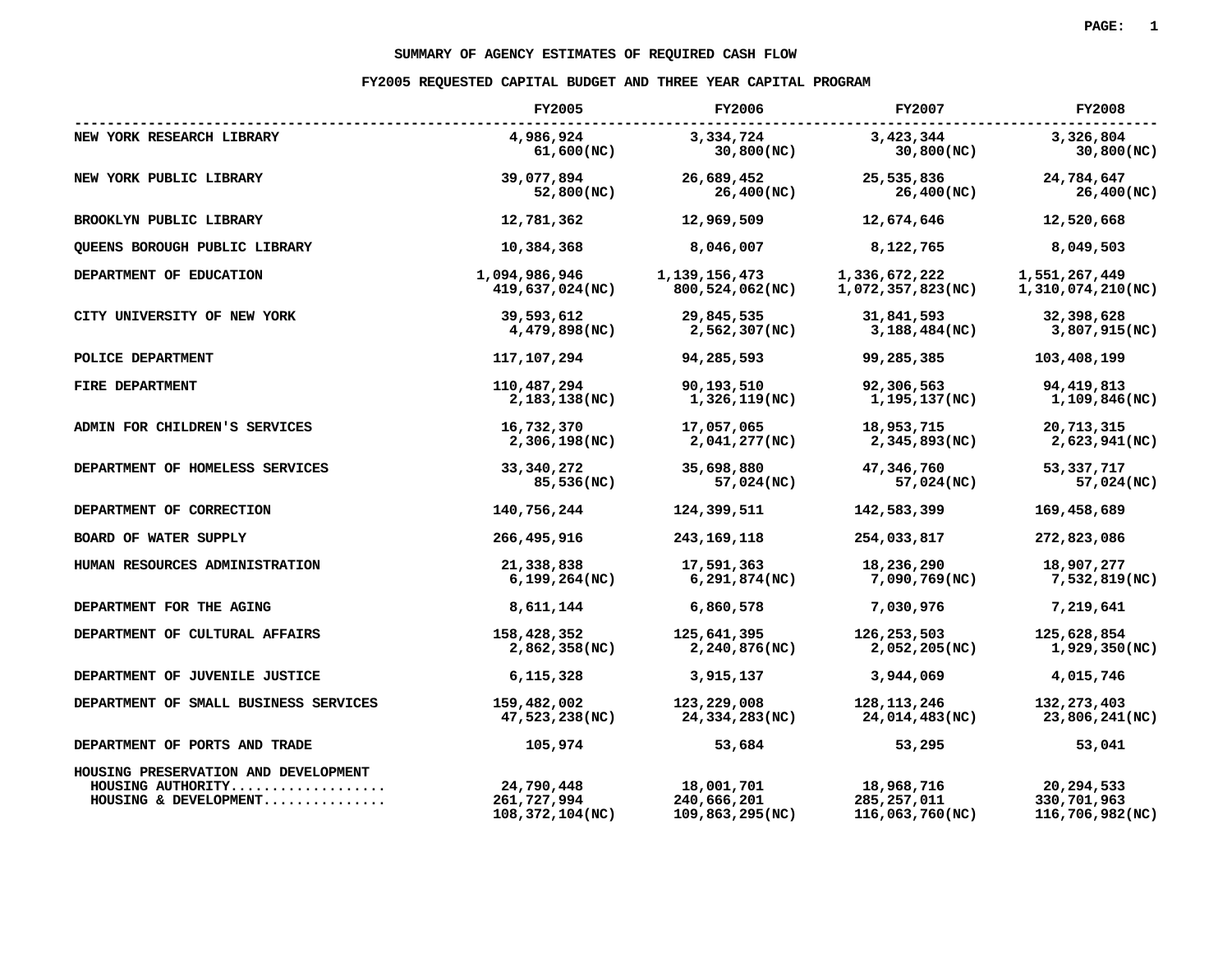|                                                                                     | SUMMARY OF AGENCY ESTIMATES OF REQUIRED CASH FLOW              |                                                                               |                                                                                                                                                                                                                  |                              |
|-------------------------------------------------------------------------------------|----------------------------------------------------------------|-------------------------------------------------------------------------------|------------------------------------------------------------------------------------------------------------------------------------------------------------------------------------------------------------------|------------------------------|
|                                                                                     | FY2005 REOUESTED CAPITAL BUDGET AND THREE YEAR CAPITAL PROGRAM |                                                                               |                                                                                                                                                                                                                  |                              |
|                                                                                     | <b>FY2005</b>                                                  | FY2006                                                                        | FY2007                                                                                                                                                                                                           | <b>FY2008</b>                |
| DEPARTMENT OF HEALTH AND MENTAL HYGIENE 80,458,888 58,676,083 60,102,399 60,630,650 |                                                                |                                                                               |                                                                                                                                                                                                                  |                              |
| HEALTH AND HOSPITALS CORP                                                           |                                                                | 250, 282, 618 138, 528, 136                                                   | 138,357,458                                                                                                                                                                                                      | 138,804,462                  |
| DEPARTMENT OF ENVIRONMENTAL PROTECT.                                                |                                                                |                                                                               |                                                                                                                                                                                                                  |                              |
| DEP EQUIPMENT                                                                       | 159,848,574 132,631,886                                        |                                                                               | 135,213,029                                                                                                                                                                                                      | 138,666,470                  |
|                                                                                     | 42,094,222(NC)                                                 | 33,850,803(NC)                                                                |                                                                                                                                                                                                                  | 27,938,856(NC)               |
|                                                                                     |                                                                | $33,23$<br>183,189,010<br>195,658(NC)<br>634,127,039<br>1.619,475(NC)         | $W(C)$ $30,270,328(NC)$ $189,886,563$ $189,886,563$ $204,417,901$ $165,874(NC)$ $146,479(NC)$ $146,479(NC)$ $1,536,240(NC)$ $1,044,488,890$ $1,049,479(NC)$ $1,044,488,155(NC)$ $47,372,188(NC)$ $1,024,125,090$ |                              |
|                                                                                     | 284,648(NC)                                                    |                                                                               |                                                                                                                                                                                                                  | 146,479(NC)                  |
| 184,048<br>624,743,162 624,743,162                                                  |                                                                |                                                                               |                                                                                                                                                                                                                  |                              |
|                                                                                     | 2,940,852(NC)                                                  |                                                                               |                                                                                                                                                                                                                  | 1,482,040(NC)                |
|                                                                                     |                                                                | 1,118,966,019                                                                 |                                                                                                                                                                                                                  |                              |
|                                                                                     | 57,440,390(NC)                                                 | 41,441,610(NC)                                                                | 44,348,155(NC)                                                                                                                                                                                                   | 47,372,188(NC)               |
| DEPARTMENT OF SANITATION                                                            |                                                                |                                                                               |                                                                                                                                                                                                                  |                              |
|                                                                                     |                                                                |                                                                               |                                                                                                                                                                                                                  | 2,778,546(NC)                |
| DEPARTMENT OF TRANSPORTATION                                                        |                                                                |                                                                               |                                                                                                                                                                                                                  |                              |
|                                                                                     |                                                                |                                                                               | $122, 717, 832$ $144, 720, 151$ $157, 847, 244$                                                                                                                                                                  |                              |
|                                                                                     | 125,383,642(NC)                                                | 84,643,886(NC)                                                                | 99,559,522(NC)                                                                                                                                                                                                   | 96,872,445(NC)               |
| FERRIES & AVIATION                                                                  | 37,756,892                                                     |                                                                               | 23,075,663                                                                                                                                                                                                       |                              |
|                                                                                     | 39,661,166(NC)                                                 |                                                                               | $25,418,598$<br>20,998,656(NC)<br>20,346,355(NC)                                                                                                                                                                 | 22,227,489<br>19,921,602(NC) |
| FRANCHISE TRANSPORTATION                                                            | 4,384,402                                                      | 4,948,530                                                                     | 5,485,234                                                                                                                                                                                                        | 5,441,577                    |
|                                                                                     | 30,040,088(NC)                                                 | 35,423,912(NC)                                                                | 41,346,029(NC)                                                                                                                                                                                                   | 41,307,132(NC)               |
| HIGHWAY BRIDGES                                                                     | 319,209,004                                                    | $4,948,530$<br>35,423,912(NC)<br>271,553,173<br>47,963,931(NC)<br>250,400,677 | 318,420,231                                                                                                                                                                                                      | 343,117,640                  |
|                                                                                     | 66,937,870(NC)                                                 |                                                                               | 73,087,637(NC)                                                                                                                                                                                                   | 94,545,917(NC)               |
| HIGHWAYS                                                                            | 228,761,478                                                    | 250,400,677                                                                   | 297,258,640                                                                                                                                                                                                      |                              |
|                                                                                     | 51,020,958(NC)                                                 | 37,124,448(NC)<br>10,548,000                                                  |                                                                                                                                                                                                                  |                              |
| TRANSPORTATION EQUIPMENT                                                            | 13,626,900                                                     |                                                                               |                                                                                                                                                                                                                  |                              |
|                                                                                     |                                                                |                                                                               |                                                                                                                                                                                                                  | 86,592(NC)                   |
| $\texttt{TRAFFIC} \dots \dots \dots \dots \dots \dots \dots \dots \dots$            | 42,274,812                                                     |                                                                               |                                                                                                                                                                                                                  | ، ∠دد, ەە<br>41,685,051      |
|                                                                                     | $173,184(NC)$<br>$42,274,812$<br>$43,083,478(NC)$              |                                                                               | $297,238,640$<br>$37,124,448$ (NC)<br>$10,548,400$<br>$86,592$ (NC)<br>$38,493,435$<br>$37,664,276$<br>$35,117,815$ (NC)<br>$37,354,944$ (NC)                                                                    | 39,466,501(NC)               |
| DEPARTMENT OF PARKS AND RECREATION                                                  | 273,751,484                                                    |                                                                               | 222,380,106<br>15 406.003(NC)                                                                                                                                                                                    | 230,110,908                  |
|                                                                                     | 26,038,442(NC)                                                 | 214,855,270 222,380,106<br>(15,630,970(NC) 15,406,003(NC)                     |                                                                                                                                                                                                                  | 15,218,495(NC)               |
| DEPARTMENT OF CITYWIDE ADMIN SERVICE                                                |                                                                |                                                                               |                                                                                                                                                                                                                  |                              |
| $COUTTS$                                                                            | 191,827,076                                                    | 203, 442, 447                                                                 | 205, 356, 007<br>2, 597, 192(NC)<br>155, 752, 723<br>2, 345, 572(NC)<br>132, 922, 785<br>947, 316(NC)                                                                                                            | 233, 212, 557                |
|                                                                                     | 4,551,972(NC)                                                  |                                                                               |                                                                                                                                                                                                                  | 2,379,051(NC)                |
| EDP EQUIP & FINANC COSTS                                                            | 152,635,166                                                    |                                                                               |                                                                                                                                                                                                                  | 171,706,852                  |
|                                                                                     | 4,299,214(NC)                                                  |                                                                               |                                                                                                                                                                                                                  | 2,184,189(NC)                |
|                                                                                     |                                                                |                                                                               |                                                                                                                                                                                                                  | 142,591,455                  |
|                                                                                     | 1,840,294(NC)                                                  |                                                                               |                                                                                                                                                                                                                  | 924,942(NC)                  |
| REAL PROPERTY                                                                       | 3,457,514                                                      | $132,276,484$ 2,593,410(NC)<br>120,701,103<br>981,678(NC)<br>3,279,546        | 4,241,422                                                                                                                                                                                                        | 4,974,027                    |
| DEPARTMENT OF INFO TECH & TELECOMM                                                  | 29,455,466                                                     |                                                                               | 21,078,684 23,294,668                                                                                                                                                                                            | 22,845,231                   |
| TRANSIT AUTHORITY - CAPITAL                                                         |                                                                |                                                                               |                                                                                                                                                                                                                  |                              |
|                                                                                     | 786,238                                                        |                                                                               | 631,659 698,663 764,921<br>71,974,410 83,279,012 93,865,413                                                                                                                                                      |                              |
| TRANSIT AUTHORITY                                                                   | 76,463,638                                                     |                                                                               |                                                                                                                                                                                                                  |                              |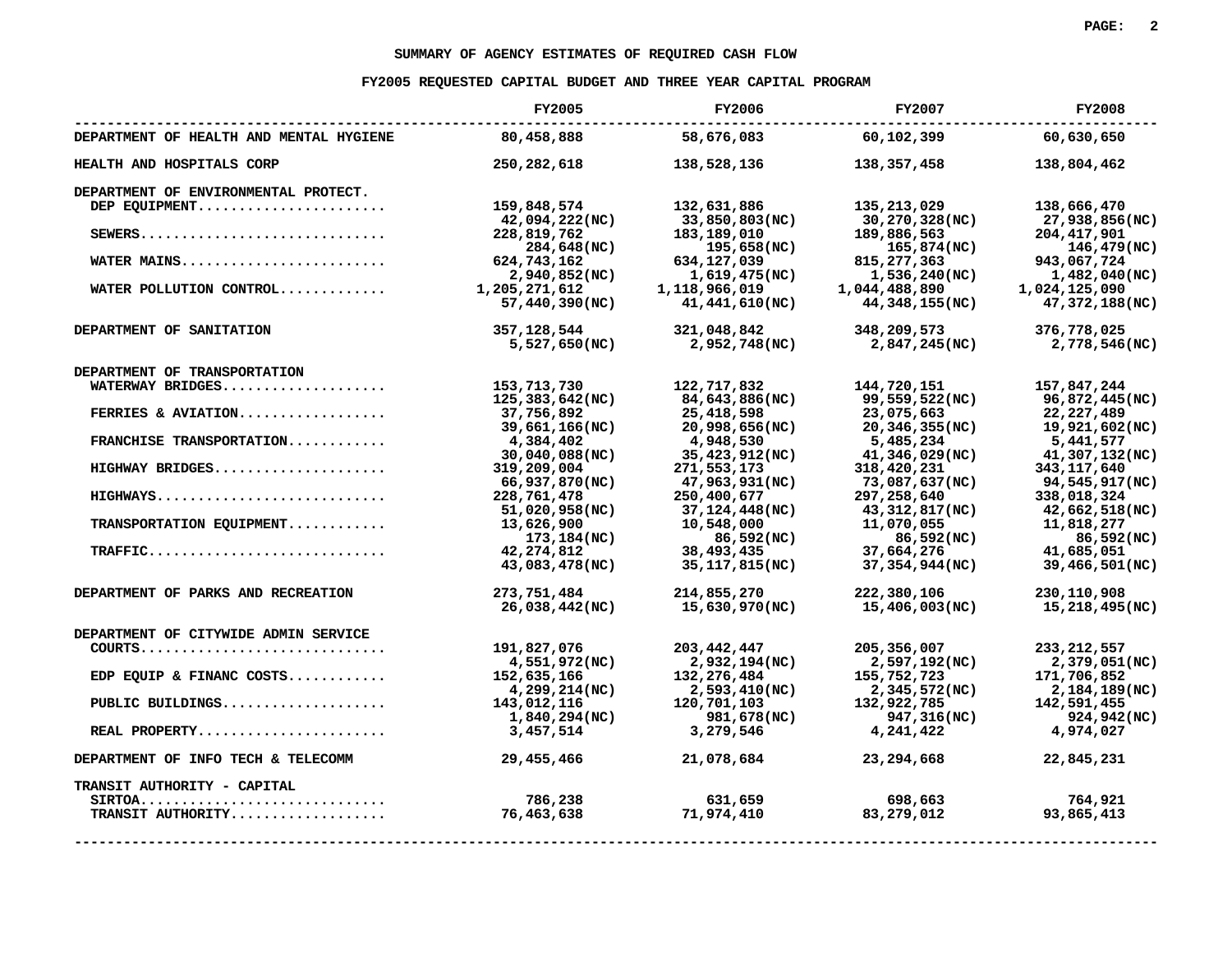#### SUMMARY OF AGENCY ESTIMATES OF REQUIRED CASH FLOW

|                                                             | SUMMARY OF AGENCY ESTIMATES OF REQUIRED CASH FLOW              |                                    |                                    |                                    |
|-------------------------------------------------------------|----------------------------------------------------------------|------------------------------------|------------------------------------|------------------------------------|
|                                                             | FY2005 REQUESTED CAPITAL BUDGET AND THREE YEAR CAPITAL PROGRAM |                                    |                                    |                                    |
|                                                             | FY2005                                                         | <b>FY2006</b>                      | FY2007                             | <b>FY2008</b>                      |
| $\texttt{TOTALS} \dots \dots \dots \dots \dots \dots \dots$ | 7,104,999,652<br>1,095,081,228(NC)                             | 6,440,291,307<br>1,312,856,103(NC) | 7,057,792,062<br>1,643,980,599(NC) | 7,692,320,264<br>1,902,993,021(NC) |
|                                                             | 8,200,080,880                                                  | 7,753,147,410                      | 8,701,772,661                      | 9,595,313,285                      |
|                                                             |                                                                |                                    |                                    |                                    |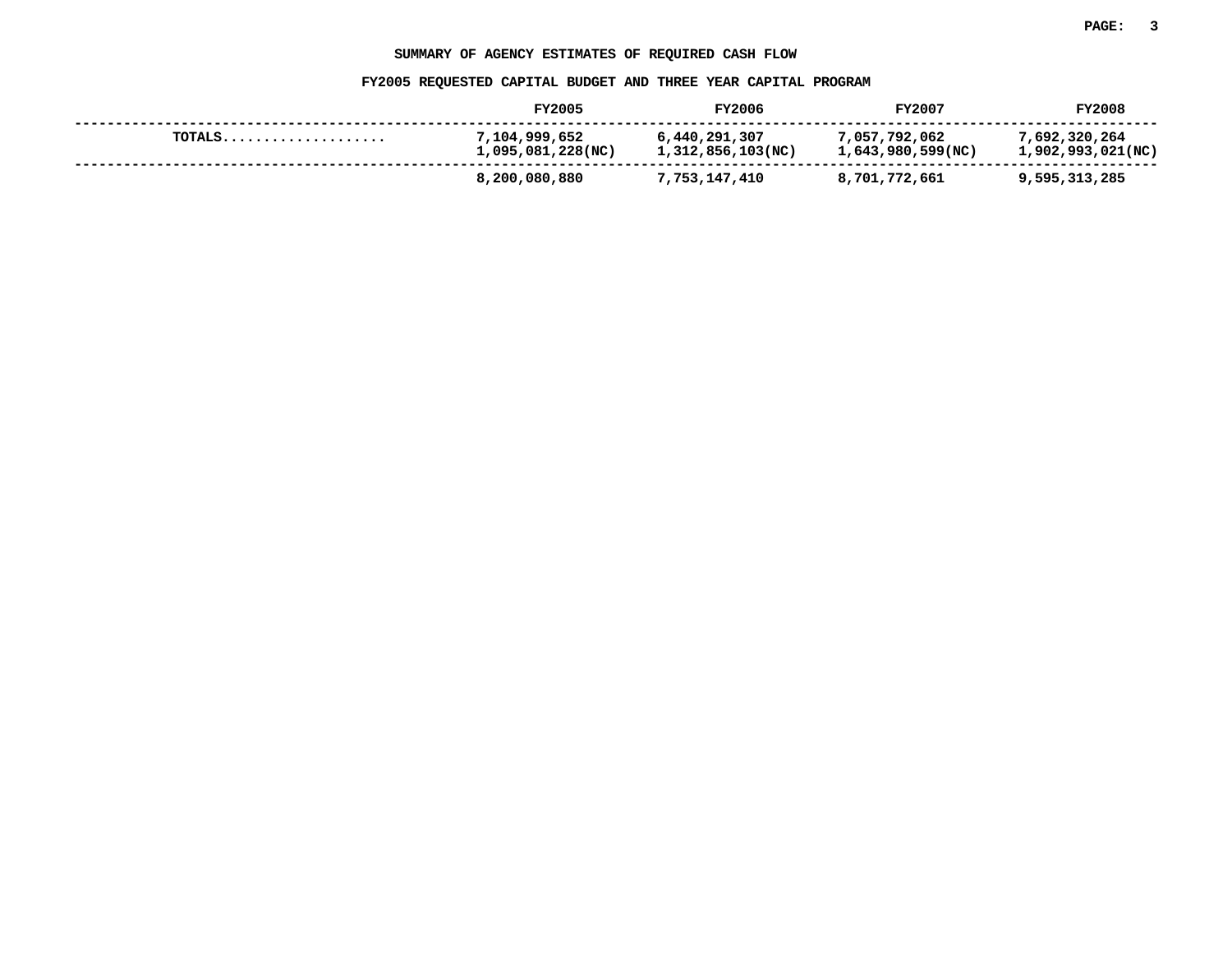### **STATUS DEPARTMENTAL ESTIMATES PAGE: <sup>1</sup> (APP=APPROPRIATIONS;**

|                                 |              | AS OF 11/30/03                                                                   | (APP=APPROPRIATIONS;    | <b>FISCAL YEAR 2005</b><br><b>CF=CASH FLOW)</b> |      |
|---------------------------------|--------------|----------------------------------------------------------------------------------|-------------------------|-------------------------------------------------|------|
| <b>PROJECT</b><br><b>NUMBER</b> | <b>TITLE</b> | APPROPRIATIONS EXPENDITURES!<br>TO DATE<br>TO DATE                               | 2005<br><b>ESTIMATE</b> | THREE YEAR PROJECTIONS<br>2006<br>2007          | 2008 |
|                                 |              | ,但是我们的人们都会有些不同的。""我们的人们都会有什么?""我们的人们都会有什么?""我们的人们都会有什么?""我们的人们都会有什么?""我们的人们的人们,我 |                         |                                                 |      |

# **DEPARTMENT FOR THE AGING**

DEPARTMENT FOR THE AGING

|                | DEPARTMENT FOR THE AGING                                                                                                                                                                                                                                |            |                           |                        |                          |                        |                        |
|----------------|---------------------------------------------------------------------------------------------------------------------------------------------------------------------------------------------------------------------------------------------------------|------------|---------------------------|------------------------|--------------------------|------------------------|------------------------|
| <b>AG-C001</b> | ACQUISITION, CONSTRUCTION,<br>RECONSTRUCTION AND IMPROVEMENTS,<br>INCLUDING FURNISHINGS AND<br>EQUIPMENT, TO PROPERTY USED BY THE<br>DEPARTMENT FOR THE AGING, CITYWIDE                                                                                 | 16,912,000 | $7,290,028$ $APP:$<br>CF: | 1,653,236              | 1,760,246                | 1,850,133              | 401,212CN<br>1,957,662 |
| <b>AG-M001</b> | ACQUISITION, CONSTRUCTION,<br>RECONSTRUCTION AND IMPROVEMENTS,<br>INCLUDING FURNISHINGS AND<br>EQUIPMENT, TO PROPERTY USED BY THE<br>DEPARTMENT FOR THE AGING,<br><b>MANHATTAN</b>                                                                      | 900,687    | $465,034$ $APP:$<br>CF:   | $100$ CN<br>153,384    | 314,000CN<br>169,975     | 121,000CN<br>187,656   | 182,623                |
| AG-2           | PURCHASE OF AUTOMOTIVE, COMPUTER,<br>TELECOMMUNICATION AND OTHER<br>EQUIPMENT HAVING A UNIT COST OF AT<br>LEAST \$35,000 AFTER NOVEMBER 1,<br>1999 AND A LIFE EXPECTANCY OF AT<br>LEAST FIVE YEARS FOR USE BY THE<br>DEPARTMENT FOR THE AGING, CITYWIDE | 14,293,240 | $7,897,762$ APP:<br>CF:   | 217,024CN<br>2,170,686 | 1,565,000CN<br>1,581,570 | 700,000CN<br>1,715,962 | 700,000CN<br>1,835,151 |
|                |                                                                                                                                                                                                                                                         |            |                           |                        |                          |                        |                        |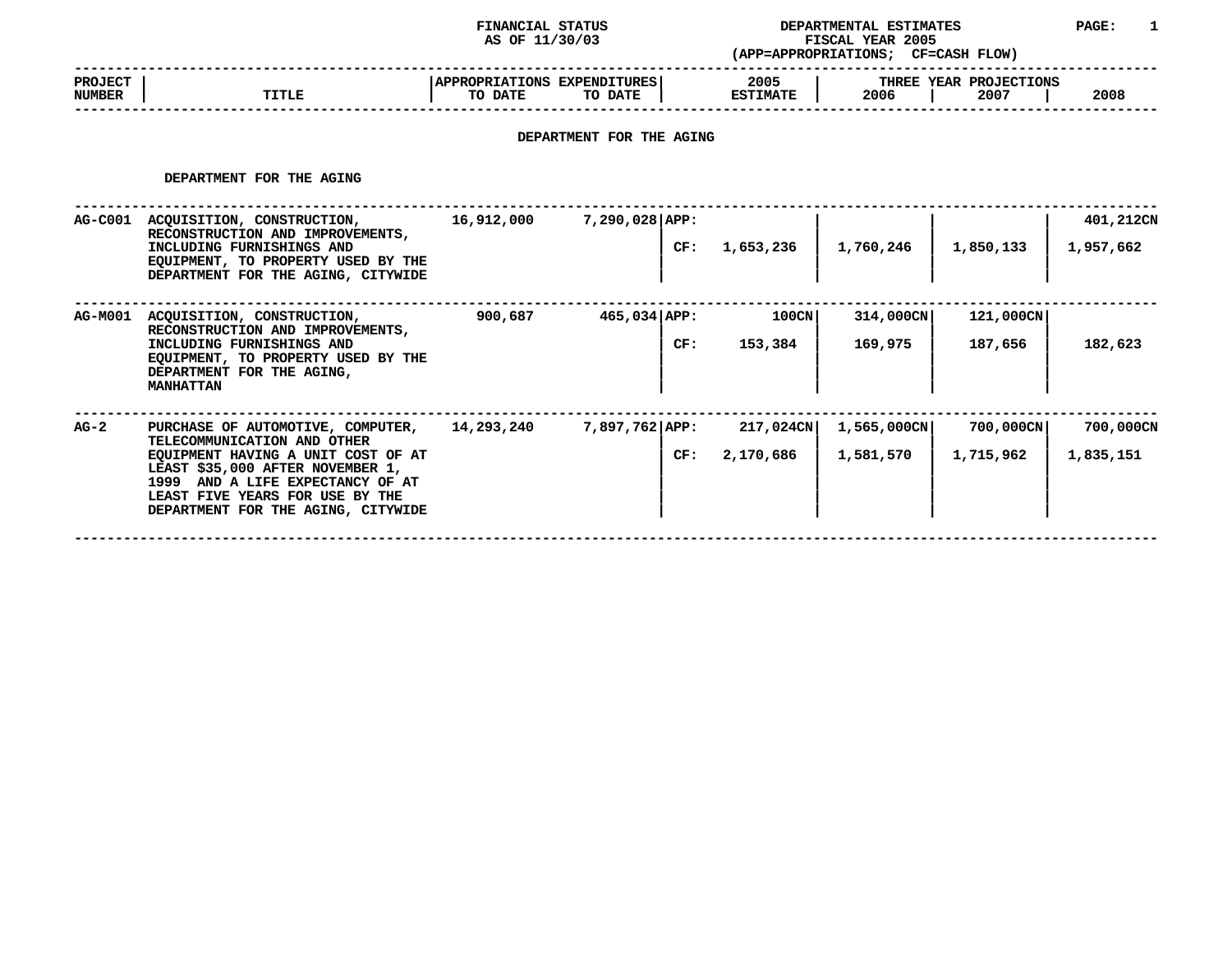## **STATUS DEPARTMENTAL ESTIMATES PAGE: <sup>2</sup>**

|                                 |                                                                                                                                                                                                                                                                       | AS OF 11/30/03                         |                              |     |                                                   | FISCAL YEAR 2005<br>(APP=APPROPRIATIONS; CF=CASH FLOW) |                                                                         |                                       |
|---------------------------------|-----------------------------------------------------------------------------------------------------------------------------------------------------------------------------------------------------------------------------------------------------------------------|----------------------------------------|------------------------------|-----|---------------------------------------------------|--------------------------------------------------------|-------------------------------------------------------------------------|---------------------------------------|
| <b>PROJECT</b><br><b>NUMBER</b> | <b>TITLE</b>                                                                                                                                                                                                                                                          | APPROPRIATIONS EXPENDITURES<br>TO DATE | TO DATE                      |     | 2005<br><b>ESTIMATE</b>                           | 2006                                                   | THREE YEAR PROJECTIONS<br>2007                                          | 2008                                  |
|                                 |                                                                                                                                                                                                                                                                       |                                        | DEPARTMENT OF TRANSPORTATION |     |                                                   |                                                        |                                                                         |                                       |
|                                 | <b>WATERWAY BRIDGES</b>                                                                                                                                                                                                                                               |                                        |                              |     |                                                   |                                                        |                                                                         |                                       |
| BR-76                           | RECONSTRUCTION OF THE WILLIS<br>AVENUE BRIDGE OVER THE HARLEM<br>RIVER, BIN 2-240059, MANHATTAN AND<br>THE BRONX                                                                                                                                                      | 63,470,205                             | $4,272,316$ APP:             |     |                                                   |                                                        | 146,671,494CN <br>100,000,000 F<br>10,000,000 S                         |                                       |
|                                 |                                                                                                                                                                                                                                                                       |                                        |                              | CF: | 1,839,180                                         | 10,810,291                                             | 44,752,771<br>23,100,000NC 23,100,000NC                                 | 44,653,064                            |
| BR-156                          | MANHATTAN BRIDGE RECONSTRUCTION,                                                                                                                                                                                                                                      | 944,160,278                            |                              |     | $504,929,327   APP: 17,136,349CN   2,600,000CN  $ |                                                        |                                                                         | 2,550,000CN   15,123,000CN            |
|                                 | BROOKLYN & MANHATTAN                                                                                                                                                                                                                                                  |                                        |                              |     | CF: 51,196,652                                    | 45,217,539                                             | 42,870,339<br>40,520,946NC   26,046,416NC   23,597,315NC   22,002,552NC | 43,745,618                            |
| BR-231                          | RECONSTRUCTION OF MAIN SPAN AND<br>APPROACHES AND REHABILITATION OF                                                                                                                                                                                                   | 564,990,076                            |                              |     | 312,110,954 APP: 59,057,905 F                     |                                                        |                                                                         |                                       |
|                                 | TRAVELING PLATFORMS, ROADWAYS,<br>TOWERS MODIFICATIONS, MAIN<br>BEARINGS, TRUSSCHORDS, QUEENSBORO<br>BRIDGE, (INCLUDING THE 15 YEAR<br>MAJOR BRIDGE REHABILITATION<br>PROGRAM), BETWEEN MANHATTAN &<br><b>QUEENS</b>                                                  |                                        |                              |     | CF: 18,605,572<br>34,331,896NC                    | 9,105,151                                              | 7,557,635<br>24,818,456NC   23,837,549NC   23,198,819NC                 | 6,549,951                             |
| BR-253                          | RECONSTRUCTION OF THE MANHATTAN                                                                                                                                                                                                                                       | 1450609176                             | 1001588004 APP:              |     | $9,640,034$ S                                     |                                                        |                                                                         |                                       |
|                                 | AND BROOKLYN APPROACHES,<br>FOOTWALKS, MAIN- AND SUSPENDER<br>CABLES/ROPES, TOWERS<br>REINFORCEMENTS, ANCHORAGE<br>MODIFICATION, ROADWAYS,<br>WILLIAMSBURG BRIDGE (INCLUDING THE<br>15 YEAR BRIDGE REHABILITATION<br>PROGRAM), BETWEEN MANHATTAN &<br><b>BROOKLYN</b> |                                        |                              |     | CF: 56,184,266                                    | 40,362,289<br>44,658,966NC 30,592,358NC                | 33,583,838<br>25,978,025NC                                              | 29,169,963<br>22,973,343NC            |
| BR-270                          | RECONSTRUCTION OF BROOKLYN BRIDGE, 300,335,913<br>BROOKLYN AND MANHATTAN                                                                                                                                                                                              |                                        | 99,348,767 APP:              |     |                                                   |                                                        |                                                                         | 25,901,610CN                          |
|                                 |                                                                                                                                                                                                                                                                       |                                        |                              |     | CF: 11,383,878<br>5,871,810NC                     | 7,660,388<br>3,186,639NC                               | 7,683,440                                                               | 26,296,550<br>3,046,619NC 5,597,719NC |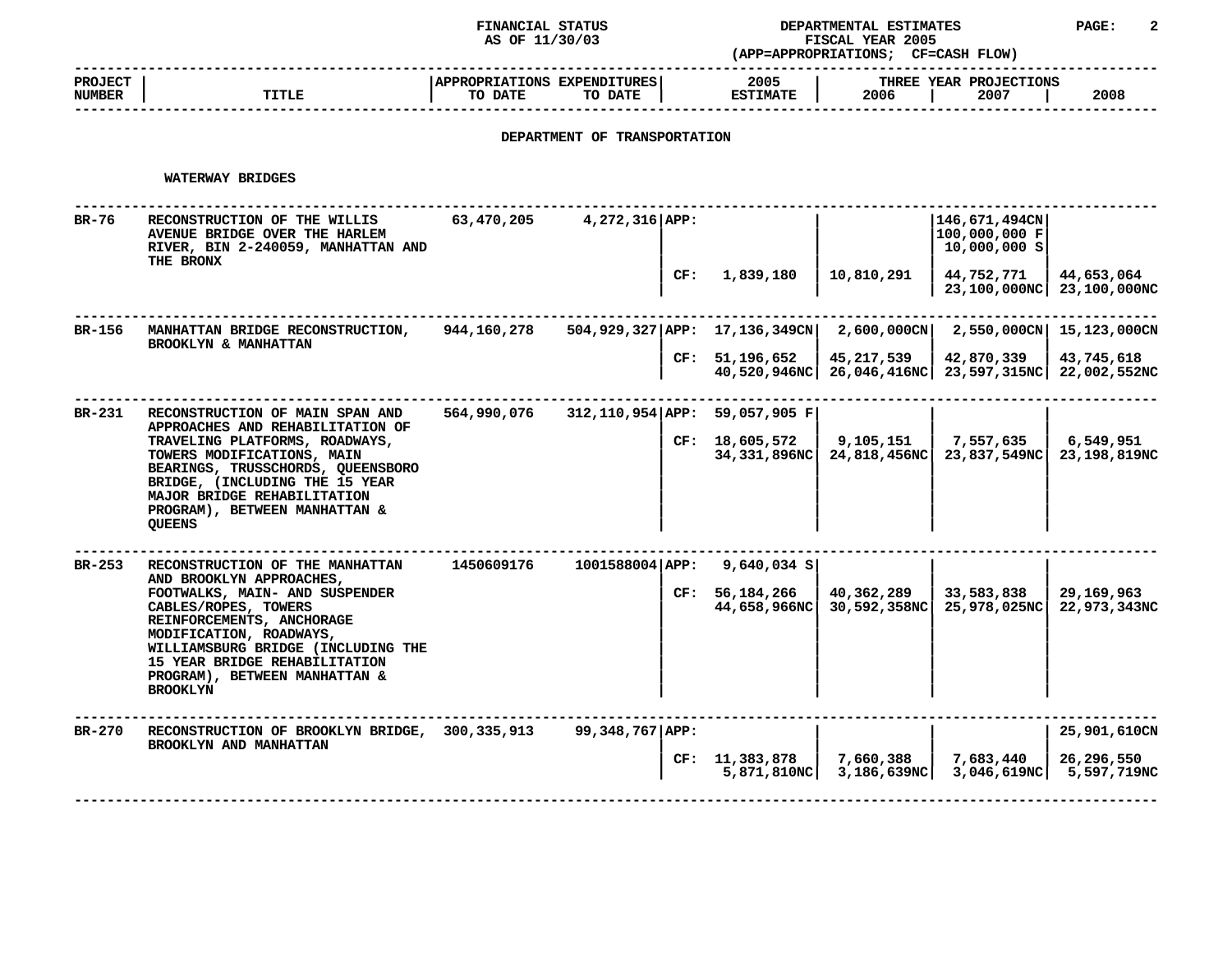### **STATUS DEPARTMENTAL ESTIMATES PAGE: <sup>3</sup> (APP=APPROPRIATIONS;**

|                                 |              | AS OF 11/30/03                                                     | (APP=APPROPRIATIONS;    | <b>FISCAL YEAR 2005</b><br><b>CF=CASH FLOW)</b> |      |
|---------------------------------|--------------|--------------------------------------------------------------------|-------------------------|-------------------------------------------------|------|
| <b>PROJECT</b><br><b>NUMBER</b> | <b>TITLE</b> | <b>APPROPRIATIONS</b><br><b>EXPENDITURES</b><br>TO DATE<br>TO DATE | 2005<br><b>ESTIMATE</b> | THREE YEAR PROJECTIONS<br>2006<br>2007          | 2008 |
|                                 |              |                                                                    |                         |                                                 |      |

# **DEPARTMENT OF CORRECTION**

#### **CORRECTION**

| $C-75$  | DEPARTMENT OF CORRECTION<br>FACILITIES, CONSTRUCTION,                                                                                                                     | 250,604,984                     | 183,482,474 APP: |      |                  | 10,697,258CN   | $6,177,000$ CN                               | 26,881,000CN |
|---------|---------------------------------------------------------------------------------------------------------------------------------------------------------------------------|---------------------------------|------------------|------|------------------|----------------|----------------------------------------------|--------------|
|         | RECONSTRUCTION, MODERNIZATION AND<br>IMPROVEMENTS INCLUDING EQUIPMENT<br>AND SUPPORT FACILITIES, ALL<br><b>BOROUGHS</b>                                                   |                                 |                  |      | CF: 18,786,168   | 15,832,572     | 16,299,787                                   | 20,651,692   |
| $C-95$  | CONSTRUCTION, RECONSTRUCTION OF                                                                                                                                           | 45,132,219                      | 37,180,006 APP:  |      |                  |                |                                              | 2,979,578CN  |
|         | ANNA M. KROSS CENTER,<br>SUPPLEMENTARY HOUSING AND SERVICE<br>FACILITIES, RIKERS ISLAND                                                                                   |                                 |                  | CF:  | 1,941,694        | 1,307,351      | 1,449,833                                    | 1,951,868    |
| $C-112$ | PURCHASE OF AUTOMOTIVE AND OTHER                                                                                                                                          | 34,926,795<br>$26,024,797$ APP: |                  |      |                  | $3,582,173$ CN | $3,700,000$ CN                               | 2,910,000CN  |
|         | EQUIPMENT HAVING A UNIT COST OF AT<br>LEAST \$35,000 AFTER NOVEMBER 1,<br>1999 AND A LIFE EXPECTANCY OF AT<br>LEAST FIVE YEARS FOR USE BY THE<br>DEPARTMENT OF CORRECTION |                                 |                  | CF:  | 2,673,004        | 2,553,799      | 3,280,499                                    | 3,777,366    |
| $C-114$ | ACQUISITION, CONSTRUCTION,                                                                                                                                                | 898,453,599<br>683,696,190 APP: |                  |      |                  |                | 59,523,189CN   103,000,000CN   105,977,000CN |              |
|         | RECONSTRUCTION AND IMPROVEMENTS,<br>SUPPLEMENTARY HOUSING PROGRAM AND<br>SUPPORT FACILITIES, FOR CITY<br>CORRECTIONAL FACILITIES                                          |                                 |                  |      | CF: 60, 716, 736 | 59,880,779     | 78,084,787                                   | 95,141,723   |
| $C-117$ | PURCHASE OF COMPUTER EQUIPMENT,                                                                                                                                           | 36,829,334                      | 16,753,468 APP:  |      |                  |                | 1,146,237CN                                  | 3,234,000CN  |
|         | ALL FACILITIES                                                                                                                                                            |                                 |                  | CF:  | 2,158,500        | 3,715,221      | 4,654,409                                    | 5,205,026    |
| $C-145$ | CONSTRUCTION OF NEW FACILITY,<br>INCLUDING SUPPORT SPACE, THE BRONX                                                                                                       | 12,000,000                      |                  | APP: |                  | $3,650,000$ CN |                                              |              |
|         |                                                                                                                                                                           |                                 |                  | CF:  |                  | 3,959,450      | 3,959,450                                    | 3,959,450    |
|         |                                                                                                                                                                           |                                 |                  |      |                  |                |                                              |              |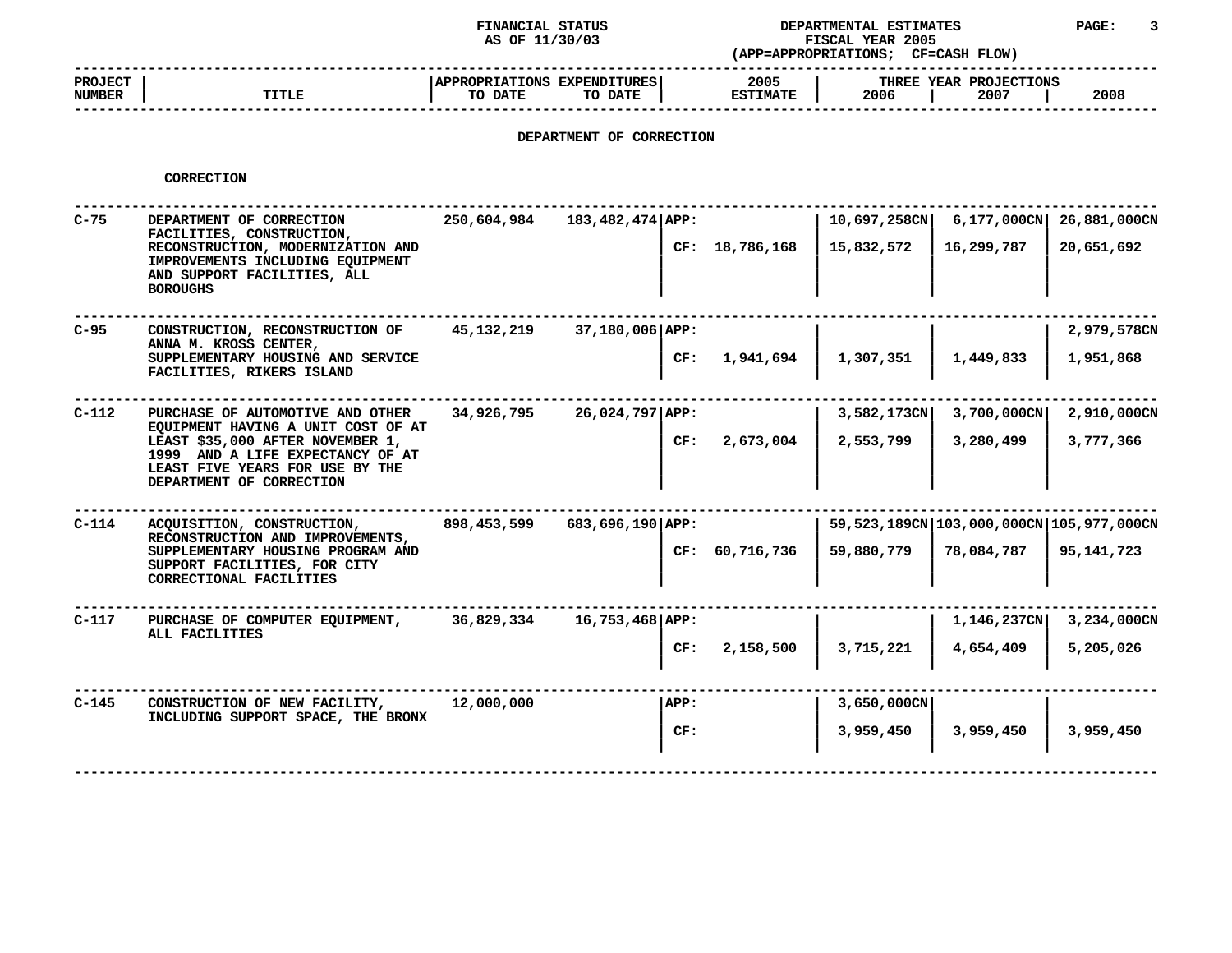### **STATUS DEPARTMENTAL ESTIMATES PAGE: <sup>4</sup> (APP=APPROPRIATIONS;**

|                                 |              | AS OF 11/30/03                                                                   | (APP=APPROPRIATIONS:    | FISCAL YEAR 2005<br><b>CF=CASH FLOW)</b> |      |
|---------------------------------|--------------|----------------------------------------------------------------------------------|-------------------------|------------------------------------------|------|
| <b>PROJECT</b><br><b>NUMBER</b> | <b>TITLE</b> | <b>APPROPRIATIONS EXPENDITURES!</b><br>TO DATE<br>TO DATE                        | 2005<br><b>ESTIMATE</b> | THREE YEAR PROJECTIONS<br>2007<br>2006   | 2008 |
|                                 |              | ,但是,我们的人们都会不会不会。""我们的人们,我们的人们都会不会不会不会。""我们的人们,我们的人们就会不会不会不会不会。""我们的人们,我们的人们就会不会不 |                         |                                          |      |

# **DEPARTMENT OF CITYWIDE ADMIN SERVICE**

**COURTS**

| $CO-81$  | 31 CHAMBERS ST. - MANHATTAN COURT<br>FACILITY - CONSTRUCTION,<br>RECONSTRUCTION, MODERNIZATION,<br>EQUIPMENT, IMPROVEMENT,<br>RENOVATIONS AND OUTFITTING.                                    | 20,464,783  | $320,901$ APP:<br>CF:   | 6,811,024                 | 14,587,475CX<br>7,383,590          | 7,300,106                 | 7,245,744                 |
|----------|----------------------------------------------------------------------------------------------------------------------------------------------------------------------------------------------|-------------|-------------------------|---------------------------|------------------------------------|---------------------------|---------------------------|
| CO-264   | BUILDING CONSTRUCTION,<br>RECONSTRUCTION, ACQUISITION,<br>ADDITIONS, BUILDING DEMOLITION,<br>BUILDING SYSTEMS, EQUIPMENT AND<br>MISCELLANEOUS IMPROVEMENTS, TO<br>COURT FACILITIES, CITYWIDE | 233,597,582 | 113,729,387 APP:<br>CF: | 4,041,594                 | 38,562,804CX<br>31,552,537         | 2,000,000CX<br>31,900,778 | 2,000,000CX<br>32,218,052 |
| CO-275   | 67 TARGEE ST. - STATEN ISLAND<br>COURT FACILITY - CONSTRUCTION,<br>RECONSTRUCTION, MODERNIZATION,<br>IMPROVEMENT, RENOVATIONS,<br>EQUIPMENT AND OUTFITTING.                                  | 387,355     | $14,829$ $APP:$<br>CF:  | $90,000$ CX<br>162,322    | 83,943                             | 82,389                    | 81,378                    |
| CO-280   | 283 ADAMS ST. - BROOKLYN COURT<br>FACILITY - CONSTRUCTION,<br>RECONSTRUCTION, MODERNIZATION,<br>EQUIPMENT, IMPROVEMENT,<br>RENOVATIONS AND OUTFITTING.                                       | 5,840,000   | 133,435 APP:<br>CF:     | 28,020,940CX<br>6,705,524 | $3,971,000 \text{CX}$<br>6,942,595 | 3,785,000CX<br>7,736,121  | 7,735,259                 |
| $CO-281$ | 120 SCHERMERHORN ST. - BROOKLYN<br>COURT FACILITY - CONSTRUCTION,<br>RECONSTRUCTION, MODERNIZATION,<br>EQUIPMENT, IMPROVEMENT,<br>RENOVATIONS AND OUTFITTING.                                | 8,590,000   | $1,144,206$ APP:<br>CF: | 150,000CN<br>1,948,566    | 18,973,788CX<br>6,374,539          | 2,493,000CX<br>6,796,796  | 6,730,850                 |
| CO-283   | 100 CENTRE ST. - MANHATTAN COURT<br>FACILITY - CONSTRUCTION,<br>RECONSTRUCTION, MODERNIZATION,<br>EQUIPMENT, IMPROVEMENT,<br>RENOVATIONS AND OUTFITTING.                                     | 32,761,422  | $8,221,741$ APP:<br>CF: | 7,988,612                 | 3,752,827CX<br>5,913,767           | 5,522,987                 | 5,268,525                 |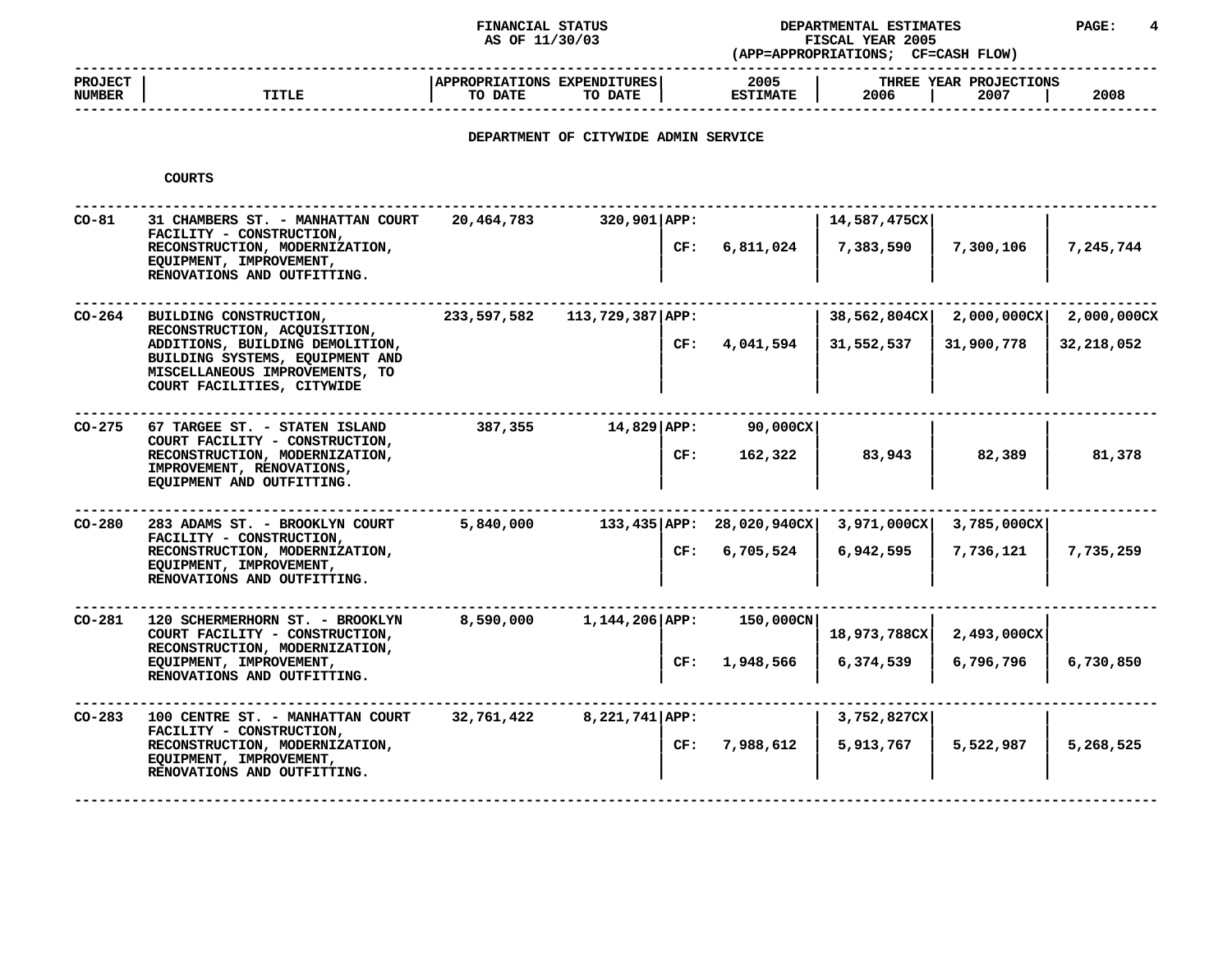### **STATUS DEPARTMENTAL ESTIMATES PAGE: <sup>5</sup> (APP=APPROPRIATIONS;**

|                                 |              | AS OF 11/30/03                                                                   | (APP=APPROPRIATIONS;    | <b>FISCAL YEAR 2005</b><br>CF=CASH FLOW) |      |
|---------------------------------|--------------|----------------------------------------------------------------------------------|-------------------------|------------------------------------------|------|
| <b>PROJECT</b><br><b>NUMBER</b> | <b>TITLE</b> | APPROPRIATIONS EXPENDITURES<br>TO DATE<br>TO DATE                                | 2005<br><b>ESTIMATE</b> | THREE YEAR PROJECTIONS<br>2006<br>2007   | 2008 |
|                                 |              | ,但是,我们的人们都会不会不会。""我们,我们的人们,我们的人们,我们的人们,我们的人们,我们的人们,我们的人们,我们的人们,我们的人们,我们的人们,我们的人们 |                         |                                          |      |

# **DEPARTMENT OF CITYWIDE ADMIN SERVICE**

**COURTS**

| CO-287 | NEW STATEN ISLAND FAMILY &<br>CRIMINAL COURT - ACQUISITION,                                                          | 8,000,000  | APP:             |           |           |             | 25,782,000CX |
|--------|----------------------------------------------------------------------------------------------------------------------|------------|------------------|-----------|-----------|-------------|--------------|
|        | CONSTRUCTION, RECONSTRUCTION,<br>MODERNIZATION, IMPROVEMENT,<br>RENOVATIONS AND OUTFITTING.                          |            | CF:              | 1,086,976 | 543,488   | 543,488     | 6,129,796    |
| CO-293 | 851 GRAND CONCOURSE - BRONX COURT                                                                                    | 10,325,824 | $1,134,805$ APP: |           |           | 2,108,241CX | 64,867,000CX |
|        | FACILITY - CONSTRUCTION,<br>RECONSTRUCTION, MODERNIZATION,<br>EQUIPMENT, IMPROVEMENT,<br>RENOVATIONS AND OUTFITTING. |            | CF:              | 1,081,312 | 770,935   | 2,337,633   | 14,087,290   |
| CO-296 | 125-01 QUEENS BLVD. - QUEENS COURT<br>FACILITY - CONSTRUCTION,                                                       | 83,627,087 | $2,385,644$ APP: |           |           |             | 360,600CX    |
|        | RECONSTRUCTION, MODERNIZATION,<br>EQUIPMENT, IMPROVEMENT,<br>RENOVATIONS AND OUTFITTING.                             |            | CF:              | 5,506,704 | 3,880,756 | 3,757,731   | 14,740,310   |
|        |                                                                                                                      |            |                  |           |           |             |              |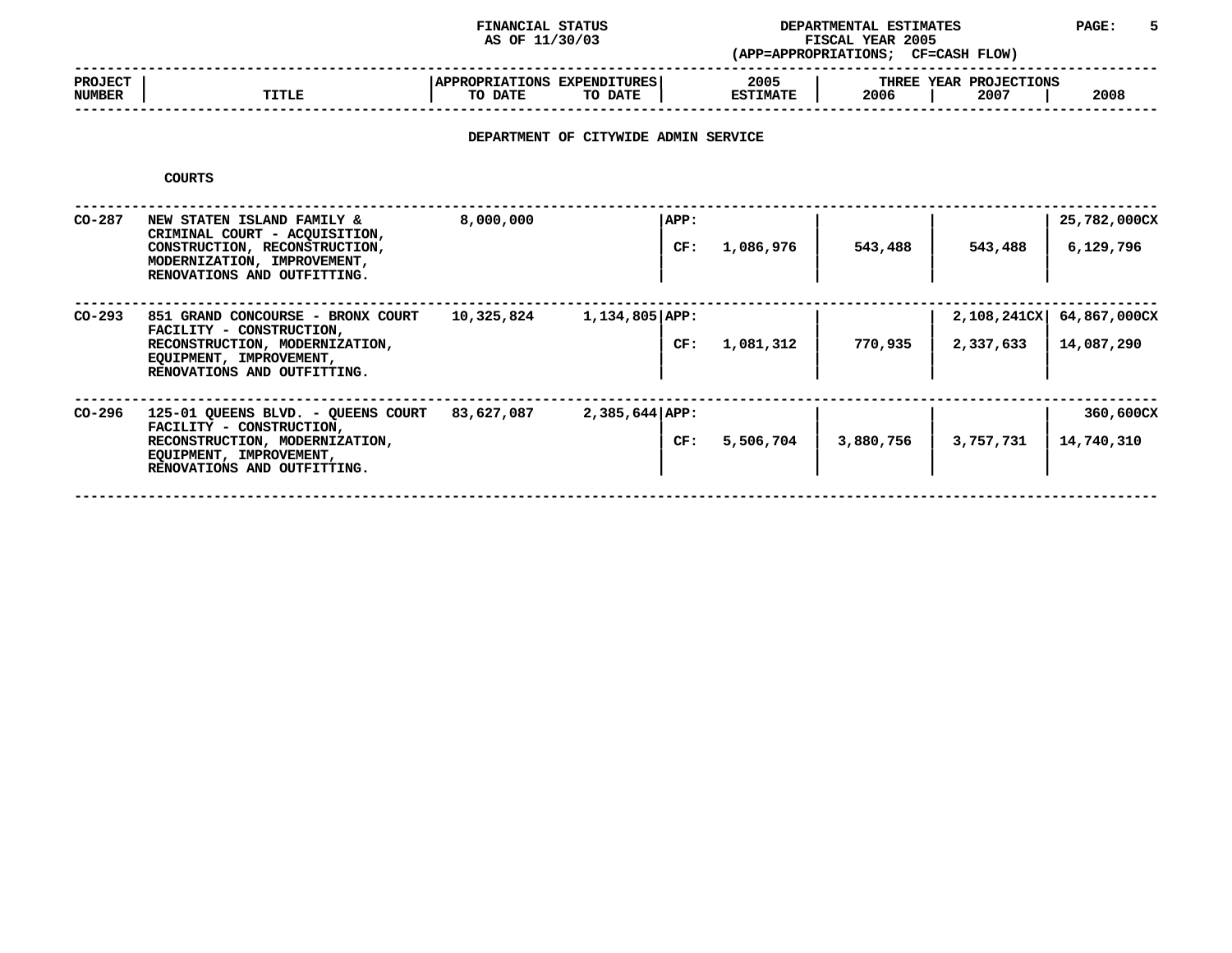# **STATUS DEPARTMENTAL ESTIMATES PAGE: <sup>6</sup>**

|                                                                                                                                   | AS OF 11/30/03                                                                                                                   |                                    |     | FISCAL YEAR 2005<br>(APP=APPROPRIATIONS; CF=CASH FLOW)                                                       |                                                               |                       |                                                                                              |
|-----------------------------------------------------------------------------------------------------------------------------------|----------------------------------------------------------------------------------------------------------------------------------|------------------------------------|-----|--------------------------------------------------------------------------------------------------------------|---------------------------------------------------------------|-----------------------|----------------------------------------------------------------------------------------------|
| <b>TITLE</b>                                                                                                                      | TO DATE                                                                                                                          | TO DATE                            |     | 2005<br><b>ESTIMATE</b>                                                                                      | 2006                                                          | 2007                  | 2008                                                                                         |
|                                                                                                                                   |                                                                                                                                  |                                    |     |                                                                                                              |                                                               |                       |                                                                                              |
| ADMIN FOR CHILDREN'S SERVICES                                                                                                     |                                                                                                                                  |                                    |     |                                                                                                              |                                                               |                       |                                                                                              |
| CS-K001 CONSTRUCTION, RECONSTRUCTION AND<br>IMPROVEMENTS, INCLUDING SITE                                                          | 270,000                                                                                                                          |                                    |     | 100,000CN                                                                                                    |                                                               |                       |                                                                                              |
| EQUIPMENT FOR ACD FACILITES,<br><b>BROOKLYN</b>                                                                                   |                                                                                                                                  |                                    |     |                                                                                                              |                                                               |                       | 65,120                                                                                       |
| CS-X001 ACQUISTION, CONSTRUCTION,                                                                                                 | 416,000                                                                                                                          |                                    |     |                                                                                                              | 109,000CN                                                     |                       |                                                                                              |
| INCLUDING FURNISHINGS AND<br>EQUIPMENT FOR SITES AND FACILITES<br>AND THE PURCHASE OF EQUIPMENT FOR<br>ACS, THE BRONX             |                                                                                                                                  |                                    | CF: | 146,432                                                                                                      | 100,793                                                       | 100,793               | 100,793                                                                                      |
| CONSTRUCTION, RECONSTRUCTION AND                                                                                                  | 27,394,810                                                                                                                       |                                    |     |                                                                                                              |                                                               | 2,607,000CN           | 2,584,000CN                                                                                  |
| ACQUISITION, FURNISHINGS AND<br>EQUIPMENT FOR FACILITES FOR<br>PREVENTIVE, PROTECTIVE AND FOSTER<br>CARE SERVICES (ACS), CITYWIDE |                                                                                                                                  |                                    |     | 1,903,408<br>83,750NC                                                                                        | 1,953,319<br>60,201NCl                                        | 2,433,046<br>51,884NC | 2,859,223<br>46,468NC                                                                        |
| CONSTRUCTION, RECONSTRUCTION AND                                                                                                  | 34,753,160                                                                                                                       |                                    |     |                                                                                                              |                                                               |                       | 2,280,357CN                                                                                  |
| ACQUISITION, FURNISHINGS AND<br>EQUIPMENT FOR FACILITES AT ACD,<br>CITYWIDE                                                       |                                                                                                                                  |                                    |     | 3,688,164<br>9,152NC                                                                                         | 5,273,872<br>4,576NC                                          | 5,563,742<br>4,576NC  | 5,864,147<br>4,576NC                                                                         |
| PURCHASE OF AUTOMOTIVE, COMPUTER,<br>TELECOMMUNICATIONS AND OTHER                                                                 | 54,705,389                                                                                                                       |                                    |     |                                                                                                              |                                                               | 4,938,000CN           | 5,105,000CN<br>209,062 F                                                                     |
| LEAST \$35,000 AND A LIFE<br>EXPECTANCY OF AT LEAST FIVE (5)<br>YEARS FOR USE BY ACS, CITYWIDE                                    |                                                                                                                                  |                                    |     | 6,912,842<br>2,026,910NC                                                                                     | 5,678,210                                                     | 6,689,207             | 7,601,397<br>2,022,939NC                                                                     |
|                                                                                                                                   | ACQUISITION, FURNISHINGS AND<br>RECONSTRUCTION AND IMPROVEMENTS,<br>IMPROVEMENTS, INCLUDING SITE<br>IMPROVEMENTS, INCLUDING SITE | EQUIPMENT HAVING A UNIT COST OF AT |     | APPROPRIATIONS EXPENDITURES<br>APP:<br>CF:<br>APP:<br>20,821,677 APP:<br>$9,137,660$ APP:<br>16,620,026 APP: | ADMIN FOR CHILDREN'S SERVICES<br>112,640<br>CF:<br>CF:<br>CF: | 65,120<br>617,411CN   | THREE YEAR PROJECTIONS<br>65,120<br>2,500,000CN<br>2,321,099CN<br>1,515,087NC<br>1,781,685NC |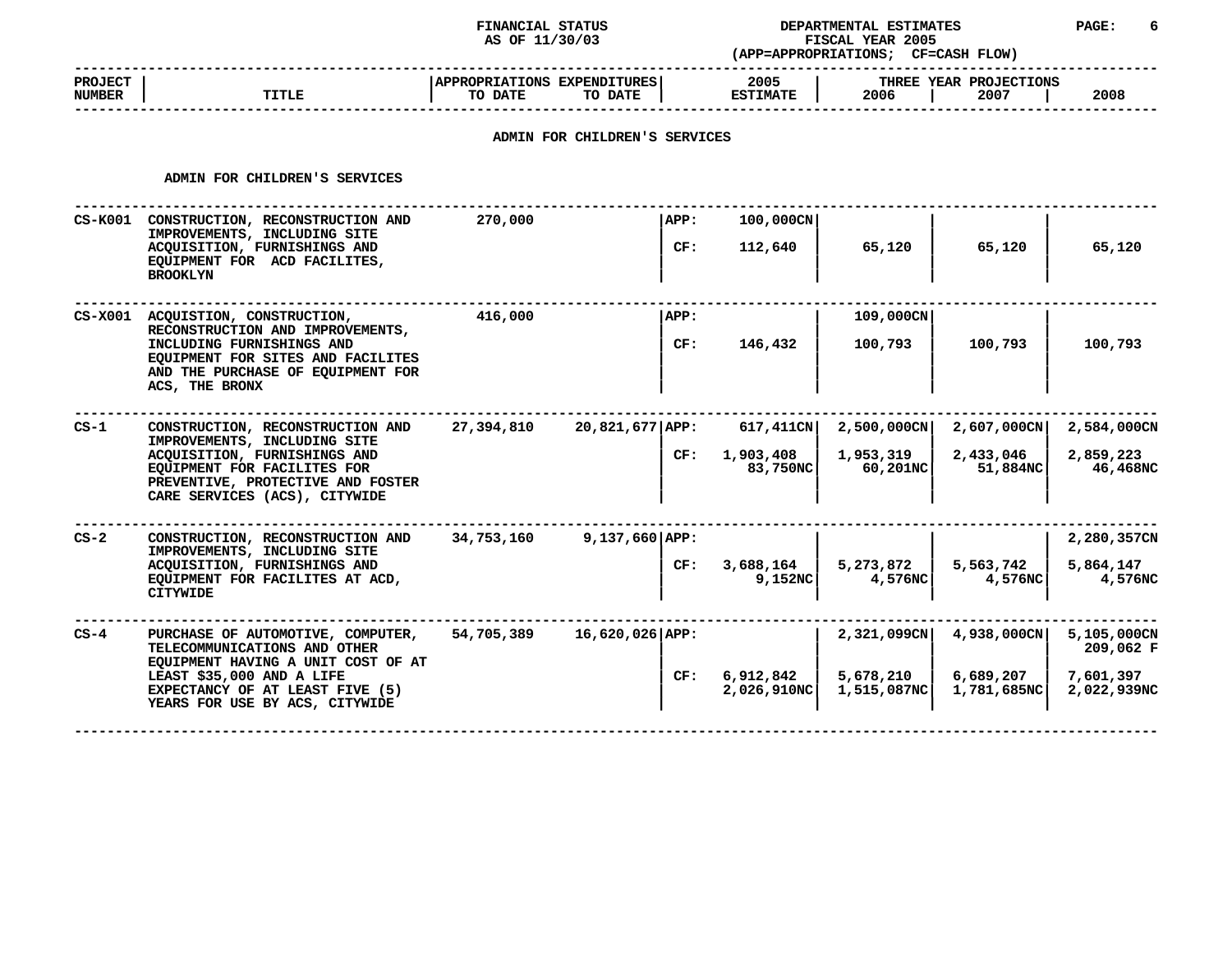### **STATUS DEPARTMENTAL ESTIMATES PAGE: <sup>7</sup> (APP=APPROPRIATIONS;**

|                                 |              | AS OF 11/30/03                                                                   |                         | <b>FISCAL YEAR 2005</b><br><b>CF=CASH FLOW)</b><br>(APP=APPROPRIATIONS ; |      |  |
|---------------------------------|--------------|----------------------------------------------------------------------------------|-------------------------|--------------------------------------------------------------------------|------|--|
| <b>PROJECT</b><br><b>NUMBER</b> | <b>TITLE</b> | APPROPRIATIONS EXPENDITURES<br>TO DATE<br>TO DATE                                | 2005<br><b>ESTIMATE</b> | THREE YEAR PROJECTIONS<br>2006<br>2007                                   | 2008 |  |
|                                 |              | ,但是我们的人们都会不会不会。""我们的人们都会不会不会不会。""我们的人们都会不会不会不会。""我们的人们就会不会不会不会不会不会不会不会不会不会不会不会不会 |                         |                                                                          |      |  |

# **DEPARTMENT OF EDUCATION**

**EDUCATION**

| E-2361 | IMPLEMENTATION OF THE THIRD<br>FIVE-YEAR EDUCATIONAL FACILITIES<br>CAPITAL PLAN OF THE NEW YORK CITY<br>BOARD OF EDUCATION, FOR THE PERIOD<br>FY 2000 THROUGH FY 2004,<br>ESTABLISHED PURSUANT TO SECTION<br>2590-P OF THE EDUCATION LAW: TOTAL<br>CUMULATIVE COMMITMENTS UNDER THIS<br>PLAN NOT TO EXCEED: (1)<br>\$941,000,000 BY THE END OF FY<br>2000; (2) \$2,978,095,191 BY THE<br>END OF FY 2001; (3) \$4,073,732,191<br>BY THE END OF FY 2002; $(4)$<br>\$4,960,068,191 BY THE END OF FY<br>2003; (5) \$5,521,800,171 BY THE<br>END OF FY 2004. AN ADDITIONAL<br>\$230,332,285 FROM THE FOURTH<br>FIVE-YEAR EDUCATIONAL FACILITIES<br>PLAN WILL BE APPROPRIATED UNDER<br>THIS BUDGET LINE TO COMPLETE<br>PROJECTS BEGUN UNDER THIS PLAN,<br>WHICH WILL BRING THE TOTAL<br>INCEPTION TO DATE APPROPRIATION IN<br>E-2361 TO \$5,752,132,456. | 5491992763        4561521342 APP: 117,832,285CN  56,250,000CN  56,250,000CN | 2 P<br>CF: 567,166,208                                                  | $ 318, 132, 904 272, 164, 413 254, 188, 105$<br>25,833,324NC 12,916,662NC 9,087,833NC                                 | 7,896,642NC                                                       |
|--------|----------------------------------------------------------------------------------------------------------------------------------------------------------------------------------------------------------------------------------------------------------------------------------------------------------------------------------------------------------------------------------------------------------------------------------------------------------------------------------------------------------------------------------------------------------------------------------------------------------------------------------------------------------------------------------------------------------------------------------------------------------------------------------------------------------------------------------------------------|-----------------------------------------------------------------------------|-------------------------------------------------------------------------|-----------------------------------------------------------------------------------------------------------------------|-------------------------------------------------------------------|
| E-2362 | IMPLEMENTATION OF THE FOURTH<br>FIVE-YEAR EDUCATIONAL FACILITIES<br>CAPITAL PLAN, FOR THE PERIOD FY<br>2005 THROUGH FY 2009, OF THE NEW<br>YORK CITY BOARD OF EDUCATION<br>ESTABLISHED PURSUANT TO SECTION<br>2590-P OF THE EDUCATION LAW. TOTAL<br>COMMITMENTS UNDER THIS PLAN ARE<br>NOT TO EXCEED \$13,126,790,285. FY<br>2005 COMMITMENTS UNDER THIS PLAN<br>SHALL NOT EXCEED \$2,625,358,285 OF<br>WHICH \$1,194,847,000 SHALL BE<br>APPROPRIATED IN THIS BUDGET LINE<br>AND \$117,832,285 SHALL BE<br>APPROPRIATED IN BUDGET LINE E-2361<br>TO COMPLETE PROJECTS BEGUN UNDER<br>THE THIRD FIVE-YEAR EDUCATIONAL<br>FACILITIES CAPITAL PLAN.                                                                                                                                                                                                  |                                                                             | $ APP: 1194847000CN   1256429000CN   1256429000CN  $<br>CF: 358,454,100 | 1312679000 S 1312679000 S 1312679000 S<br>$ 735,382,800 $ $ 999,232,890 $<br>393,803,700NC 787,607,400NC 1063269990NC | <b>1312679000CN</b><br>1312679000 S<br>1238140468<br>1302177568NC |

**CAPITAL PLAN. <sup>|</sup> <sup>|</sup> <sup>|</sup> <sup>|</sup> ------------------------------------------------------------------------------------------------------------------------------------**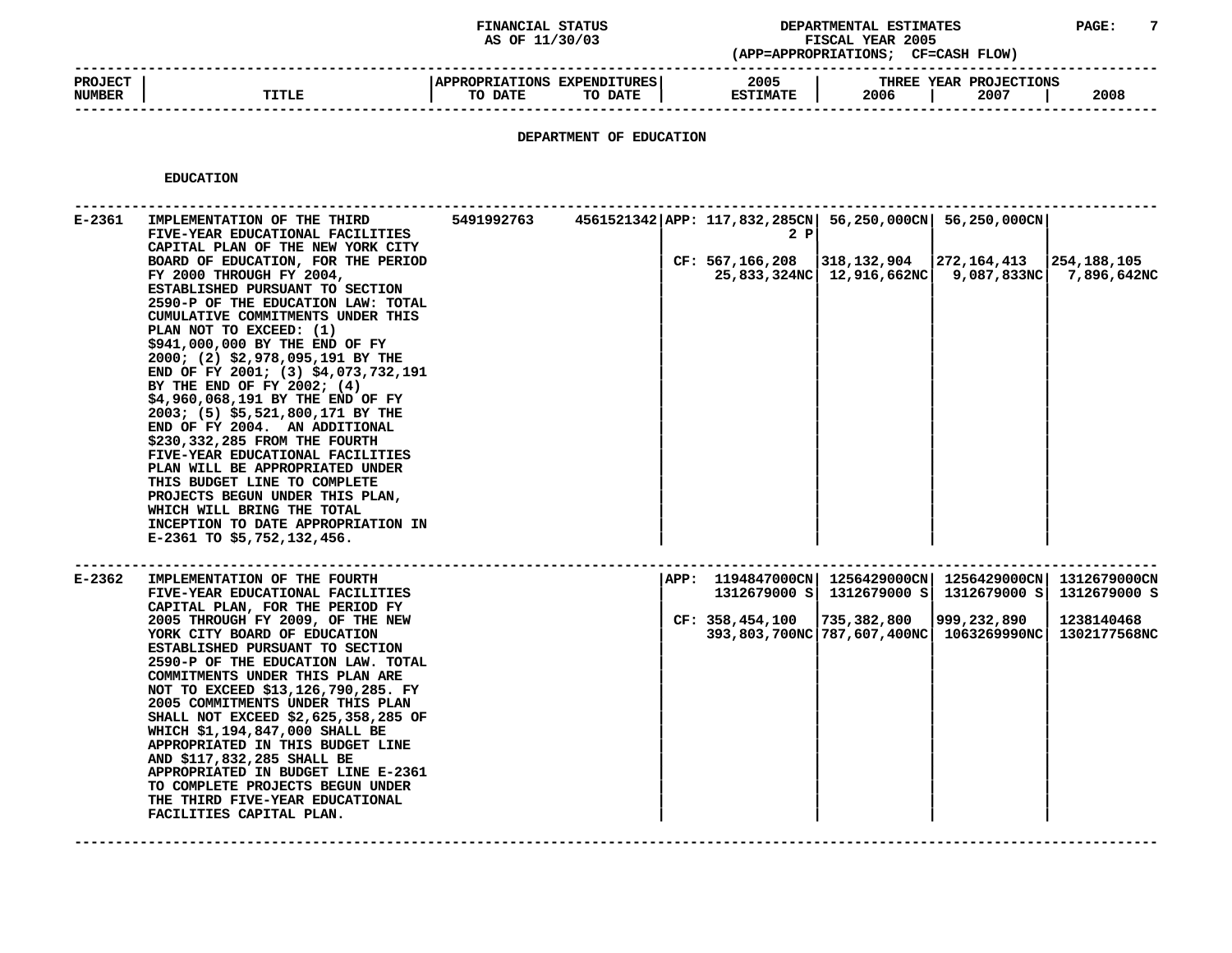### **STATUS DEPARTMENTAL ESTIMATES PAGE: <sup>8</sup> (APP=APPROPRIATIONS;**

|                                 |              | AS OF 11/30/03                                                     | (APP=APPROPRIATIONS;    | <b>FISCAL YEAR 2005</b> | <b>CF=CASH FLOW)</b>           |      |
|---------------------------------|--------------|--------------------------------------------------------------------|-------------------------|-------------------------|--------------------------------|------|
| <b>PROJECT</b><br><b>NUMBER</b> | <b>TITLE</b> | <b>APPROPRIATIONS</b><br><b>EXPENDITURES</b><br>TO DATE<br>TO DATE | 2005<br><b>ESTIMATE</b> | 2006                    | THREE YEAR PROJECTIONS<br>2007 | 2008 |
|                                 |              |                                                                    |                         |                         |                                |      |

# **DEPARTMENT OF EDUCATION**

**EDUCATION**

| E-3000 | MAYORAL AND CITY COUNCIL ADDITIONS<br>TO THE FIVE YEAR EDUCATIONAL<br>FACILITIES CAPITAL PLAN PURSUANT<br>TO SECTIONS 211 AND 249 OF THE NEW<br>YORK CITY CHARTER. PROJECTS<br>INCLUDE MODERNIZATION AND<br>RECONSTRUCTION OF, AND<br>IMPROVEMENTS TO VARIOUS SCHOOLS, | 1400873000 | CF: | 1344289620 APP: 3,580,041CN<br>34,699,728 | 17,349,864 | 12,693,095 | 11,244,322 |
|--------|------------------------------------------------------------------------------------------------------------------------------------------------------------------------------------------------------------------------------------------------------------------------|------------|-----|-------------------------------------------|------------|------------|------------|
|        | PLAYGROUNDS AND ATHLETIC FIELDS<br>AND OTHER EDUCATIONAL FACILITIES,                                                                                                                                                                                                   |            |     |                                           |            |            |            |
|        | AND THE PURCHASE OF COMPUTERS AND                                                                                                                                                                                                                                      |            |     |                                           |            |            |            |
|        | OTHER EQUIPMENT. EXPENDITURE<br>AUTHORIZATIONS THROUGH FISCAL YEAR                                                                                                                                                                                                     |            |     |                                           |            |            |            |
|        | 2004, SHALL IN THE AGGREGATE NOT<br>BE LESS THAN \$1,400,998,000. ANY                                                                                                                                                                                                  |            |     |                                           |            |            |            |
|        | CAPITAL PROJECT FUNDED PURSUANT TO                                                                                                                                                                                                                                     |            |     |                                           |            |            |            |
|        | THIS APPROPRIATION, AND ANY<br>MODIFICATION THEREOF, SHALL BE                                                                                                                                                                                                          |            |     |                                           |            |            |            |
|        | DETERMINED JOINTLY BY THE MAYOR                                                                                                                                                                                                                                        |            |     |                                           |            |            |            |
|        | AND THE SPEAKER ON BEHALF OF THE<br>NEW YORK CITY COUNCIL. (ITEMIZED                                                                                                                                                                                                   |            |     |                                           |            |            |            |
|        | LIST REQUIRED).                                                                                                                                                                                                                                                        |            |     |                                           |            |            |            |
|        |                                                                                                                                                                                                                                                                        |            |     |                                           |            |            |            |

**REQUIRED). <sup>|</sup> <sup>|</sup> <sup>|</sup> <sup>|</sup> ------------------------------------------------------------------------------------------------------------------------------------**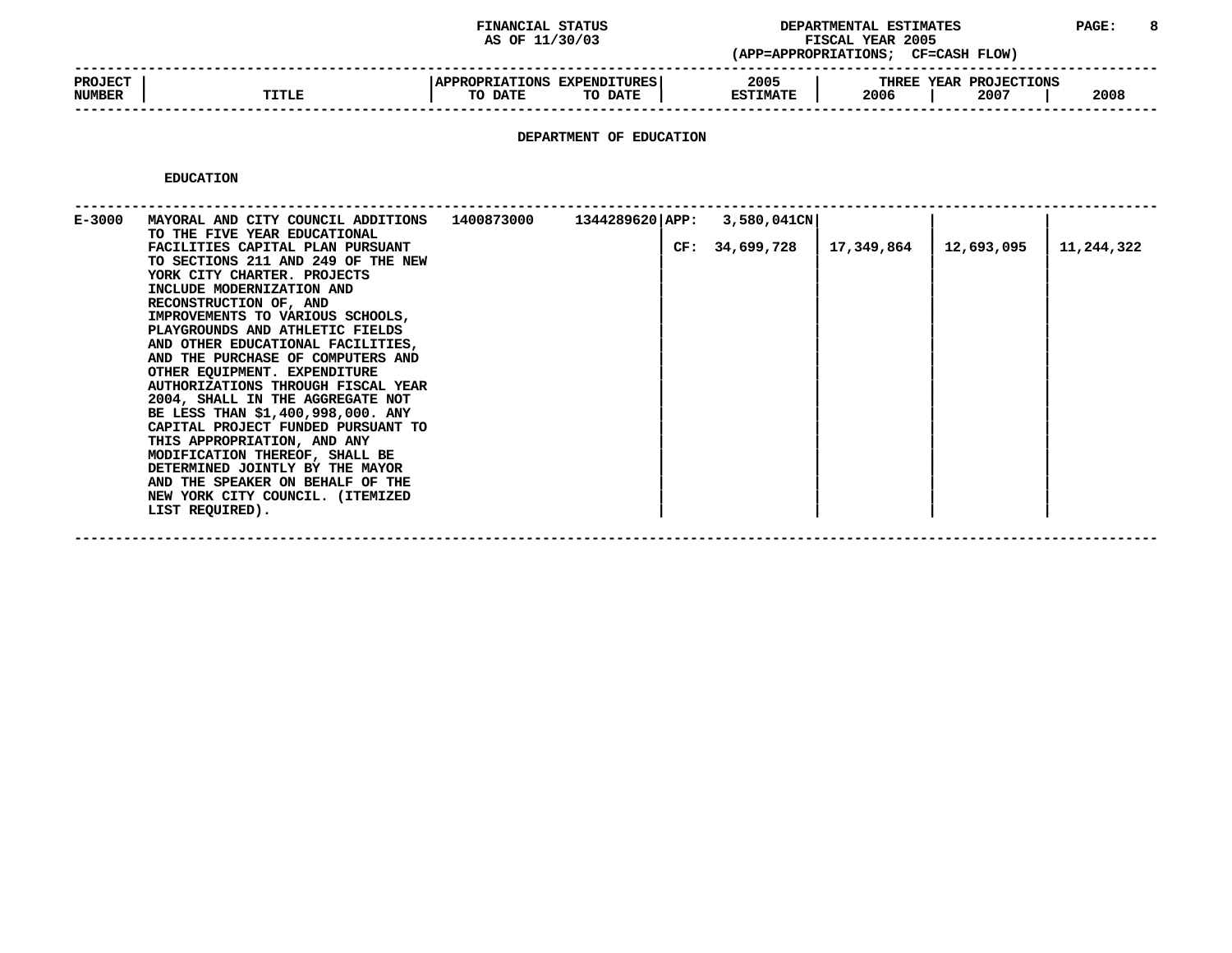### **STATUS DEPARTMENTAL ESTIMATES PAGE: <sup>9</sup> (APP=APPROPRIATIONS;**

|                                 |              | AS OF 11/30/03                                            | (APP=APPROPRIATIONS;    | <b>FISCAL YEAR 2005</b><br><b>CF=CASH FLOW)</b> |      |
|---------------------------------|--------------|-----------------------------------------------------------|-------------------------|-------------------------------------------------|------|
| <b>PROJECT</b><br><b>NUMBER</b> | <b>TITLE</b> | <b>APPROPRIATIONS EXPENDITURES!</b><br>TO DATE<br>TO DATE | 2005<br><b>ESTIMATE</b> | THREE YEAR PROJECTIONS<br>2007<br>2006          | 2008 |
|                                 |              |                                                           |                         |                                                 |      |

# **DEPARTMENT OF SMALL BUSINESS SERVICES**

| ECONOMIC DEVELOPMENT                                                                                                                                                                                                             |            |                                   |                                                   |                                      |                                      |                       |
|----------------------------------------------------------------------------------------------------------------------------------------------------------------------------------------------------------------------------------|------------|-----------------------------------|---------------------------------------------------|--------------------------------------|--------------------------------------|-----------------------|
| ED-C319 BROOKLYN NAVY YARD INDUSTRIAL<br>PARK, ACQUISITION, CONSTRUCTION,<br>RECONSTRUCTION, CLEARANCE,<br>DEVELOPMENT AND IMPROVEMENTS<br>INCLUDING EQUIPMENT AND OTHER<br>PURCHASES, BROOKLYN                                  | 6,134,727  | 4,567,727 APP: 1,036,000CN<br>CF: | 916,256                                           | 458,128                              | 458,128                              | 458,128               |
| ED-D075 ACQUISITION, SITE DEVELOPMENT,<br>CONSTRUCTION AND RECONSTRUCTION,<br>INCLUDING EQUIPMENT AND OTHER<br>PURCHASES, FOR INDUSTRIAL AND<br>COMMERCIAL REDEVELOPMENT AND<br>PROJECTS WITH A CITY PURPOSE,<br><b>CITYWIDE</b> | 18,631,000 | 2,741,198 APP:<br>CF:             | 8,400,000CN<br>200,000 S<br>6,878,010<br>70,400NC | 3,250,000CN<br>5,194,183<br>35,200NC | 3,250,000CN<br>5,822,554<br>35,200NC | 5,787,308<br>35,200NC |
| ED-D319 CITY COUNCIL FUNDING FOR THE<br>BROOKLYN NAVY YARD INDUSTRIAL<br>PARK, ACQUISITION, CONSTRUCTION,<br>RECONSTRUCTION, CLEARANCE,<br>DEVELOPMENT AND IMPROVEMENTS<br>INCLUDING EQUIPMENT AND OTHER<br>PURCHASES, BROOKLYN  | 3,910,000  | APP:<br>CF:                       | $6,610,000$ CN<br>2,823,040                       | 1,851,520                            | 1,851,520                            | 1,851,520             |
| ED-D384 CITY COUNCIL FUNDING FOR<br>COMMERCIAL REVITALIZATION, STREET<br>AND SIDEWALK IMPROVEMENTS,<br><b>CITYWIDE</b>                                                                                                           | 3,350,000  | APP:<br>CF:                       | 6,100,000CN<br>2,288,000                          | 1,682,450                            | 1,671,700                            | 1,664,700             |
| ED-K001 ACQUISITION, SITE DEVELOPMENT,<br>CONSTRUCTION AND RECONSTRUCTION,<br>INCLUDING EOUIPMENT AND OTHER<br>PURCHASES, FOR INDUSTRIAL AND<br>COMMERCIAL REDEVELOPMENT AND<br>PROJECTS WITH A CITY PURPOSE,<br><b>BROOKLYN</b> | 11,469,339 | 9,127,766 APP:<br>CF:             | 1,148,647CN<br>1,052,206                          | 500,000CN<br>743,854                 | 8,500,000CN<br>2,527,038             | 2,525,856             |
|                                                                                                                                                                                                                                  |            |                                   |                                                   |                                      |                                      |                       |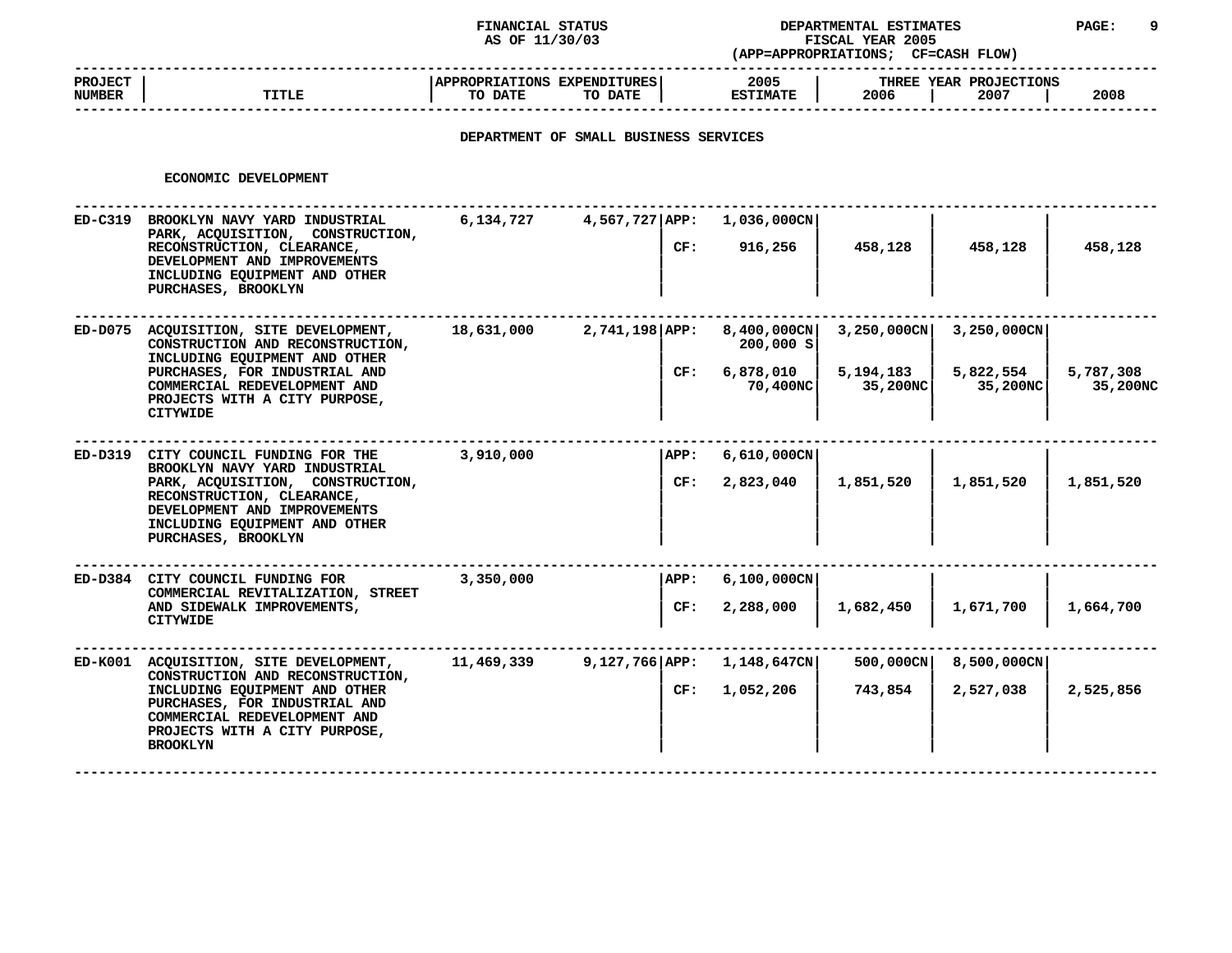### **STATUS DEPARTMENTAL ESTIMATES PAGE: <sup>10</sup> (APP=APPROPRIATIONS;**

|                          |       | AS OF 11/30/03                                                     | <b>FISCAL YEAR 2005</b><br>(APP=APPROPRIATIONS; |                                        |      |
|--------------------------|-------|--------------------------------------------------------------------|-------------------------------------------------|----------------------------------------|------|
| <b>PROJECT</b><br>NUMBER | TITLE | <b>APPROPRIATIONS</b><br><b>EXPENDITURES</b><br>TO DATE<br>TO DATE | 2005<br><b>ESTIMATE</b>                         | THREE YEAR PROJECTIONS<br>2006<br>2007 | 2008 |
|                          |       |                                                                    |                                                 |                                        |      |

# **DEPARTMENT OF SMALL BUSINESS SERVICES**

|         | ECONOMIC DEVELOPMENT                                                                                                                                                                                                      |              |                  |     |                                |                                                        |                                             |                                          |
|---------|---------------------------------------------------------------------------------------------------------------------------------------------------------------------------------------------------------------------------|--------------|------------------|-----|--------------------------------|--------------------------------------------------------|---------------------------------------------|------------------------------------------|
| ED-K075 | ACQUISITION, SITE DEVELOPMENT,<br>CONSTRUCTION AND RECONSTRUCTION,<br>INCLUDING EQUIPMENT AND OTHER<br>PURCHASES, FOR INDUSTRIAL AND<br>COMMERCIAL REDEVELOPMENT AND<br>PROJECTS WITH A CITY PURPOSE,<br><b>BROOKLYN</b>  | 39, 354, 779 | 34,542,375 APP:  | CF: | $100,000$ CN<br>1,601,002      | 4,818,000CN<br>2,149,398                               | 2,081,747                                   | 2,037,694                                |
| ED-K384 | STREET AND SIDEWALK IMPROVEMENTS,<br><b>BROOKLYN</b>                                                                                                                                                                      | 11,000       | $11,000$ $APP:$  | CF: | 250,000CN<br>44,000            | 44,000                                                 | 44,000                                      | 44,000                                   |
| ED-M075 | ACQUISITION, SITE DEVELOPMENT,<br>CONSTRUCTION AND RECONSTRUCTION,<br>INCLUDING EQUIPMENT AND OTHER<br>PURCHASES, FOR INDUSTRIAL AND<br>COMMERCIAL REDEVELOPMENT AND<br>PROJECTS WITH A CITY PURPOSE,<br><b>MANHATTAN</b> | 14,713,986   | 12,232,120 APP:  | CF: | 756,800<br>48,224NC            | 35,074CN<br>387,508<br>34,507NC                        | 387,508<br>28,702NC                         | 387,508<br>24,922NC                      |
| ED-0075 | ACQUISITION, SITE DEVELOPMENT,<br>CONSTRUCTION AND RECONSTRUCTION,<br>INCLUDING EQUIPMENT AND OTHER<br>PURCHASES, FOR INDUSTRIAL AND<br>COMMERCIAL REDEVELOPMENT AND<br>PROJECTS WITH A CITY PURPOSE,<br><b>QUEENS</b>    | 4,500,000    | 2,500,000 APP:   | CF: | 1,500,000CN<br>968,000         | 616,000                                                | 616,000                                     | 616,000                                  |
| ED-75   | ACQUISITION, SITE DEVELOPMENT,<br>CONSTRUCTION AND RECONSTRUCTION,<br>INCLUDING EQUIPMENT AND OTHER<br>PURCHASES, FOR INDUSTRIAL AND<br>COMMERCIAL REDEVELOPMENT AND<br>PROJECTS WITH A CITY PURPOSE,<br>CITYWIDE         | 1261155426   | 793,717,922 APP: |     | 10,955,482 F<br>CF: 23,375,270 | 44,377,461CN<br>35,251,122<br>15,131,534NC 7,643,947NC | $9,392,000$ CN<br>36,617,442<br>7,600,288NC | 1,729,000CN<br>36,537,515<br>7,571,859NC |
|         |                                                                                                                                                                                                                           |              |                  |     |                                |                                                        |                                             |                                          |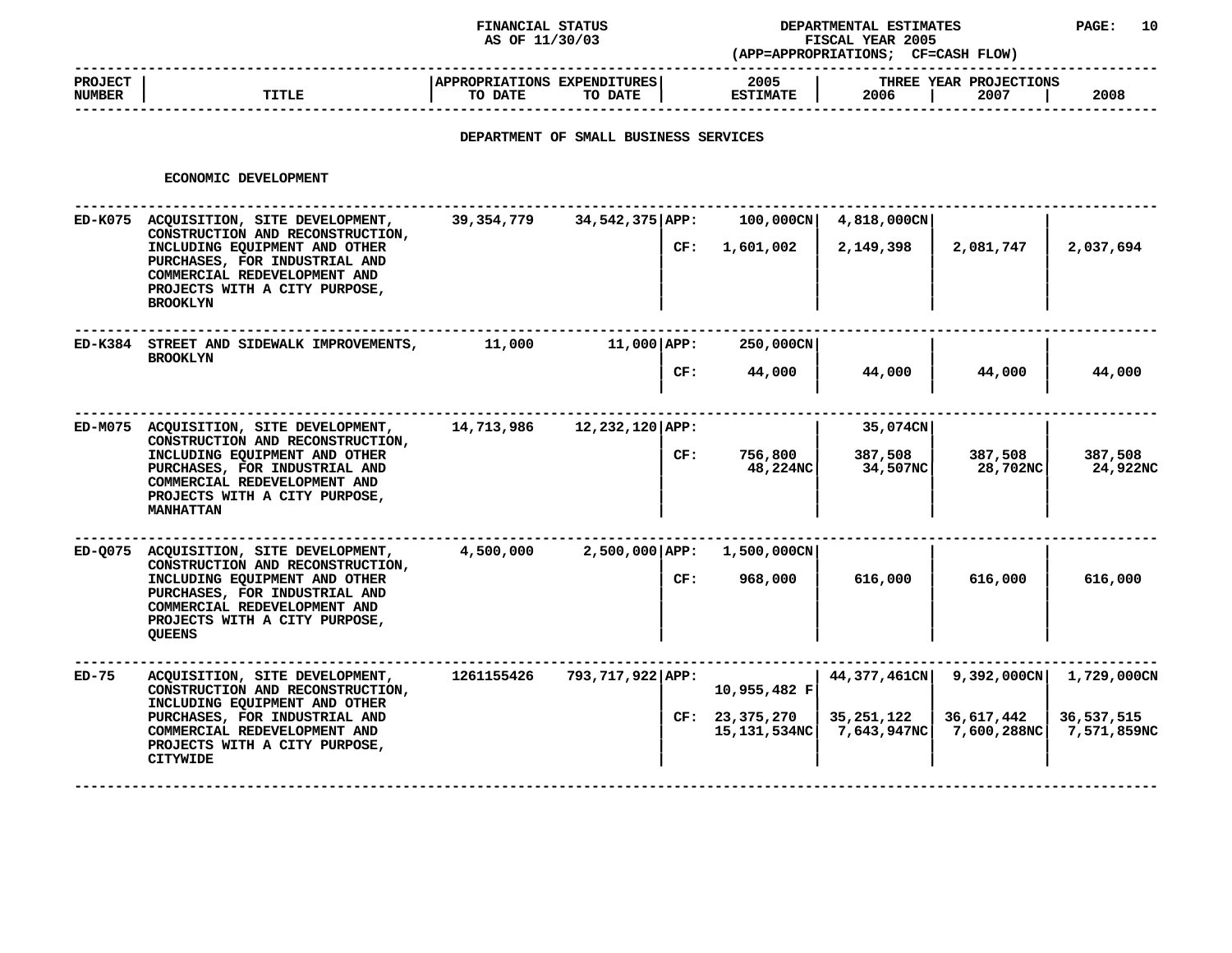### **STATUS DEPARTMENTAL ESTIMATES PAGE: <sup>11</sup> (APP=APPROPRIATIONS;**

|                                 |              | AS OF 11/30/03                                                       | (APP=APPROPRIATIONS;    | FISCAL YEAR 2005<br><b>CF=CASH FLOW)</b> |      |
|---------------------------------|--------------|----------------------------------------------------------------------|-------------------------|------------------------------------------|------|
| <b>PROJECT</b><br><b>NUMBER</b> | <b>TITLE</b> | <b>APPROPRIATIONS</b><br><b>EXPENDITURES  </b><br>TO DATE<br>TO DATE | 2005<br><b>ESTIMATE</b> | THREE YEAR PROJECTIONS<br>2006<br>2007   | 2008 |
|                                 |              |                                                                      |                         |                                          |      |

# **DEPARTMENT OF SMALL BUSINESS SERVICES**

| ECONOMIC DEVELOPMENT                                                                                                                                                                                 |             |     |                                                              |                                                                                             |                                          |                                                                                                                             |
|------------------------------------------------------------------------------------------------------------------------------------------------------------------------------------------------------|-------------|-----|--------------------------------------------------------------|---------------------------------------------------------------------------------------------|------------------------------------------|-----------------------------------------------------------------------------------------------------------------------------|
| BROOKLYN NAVY YARD INDUSTRIAL<br>PARK, ACQUISITION, CONSTRUCTION,<br>RECONSTRUCTION, CLEARANCE,<br>DEVELOPMENT AND IMPROVEMENTS<br>INCLUDING EQUIPMENT AND OTHER<br>PURCHASES, BROOKLYN              | 87,396,048  | CF: | 2,343,397CN<br>3,221,476                                     | 4,341,000CN<br>3,244,821                                                                    | 4,157,221                                | 4,152,814                                                                                                                   |
| ACQUISITION, SITE PREPARATION AND<br>INFRASTRUCTURE CONSTRUCTION FOR<br>INDUSTRIAL AND COMMERCIAL<br>DEVELOPMENT, ALL BOROUGHS                                                                       | 169,973,747 |     | 3,000,000 S<br>1,774,042                                     | 1,784,612                                                                                   | 1,680,299                                | 2,751,876<br>5,752,032NC                                                                                                    |
| CONSTRUCTION, RECONSTRUCTION,<br>ALTERATIONS AND CAPITAL<br>IMPROVEMENTS TO BUILDINGS, PIERS,<br>BULKHEADS, STREETS, AND PEDESTRIAN<br>PLAZAS FOR NON-COMMERCIAL<br>WATERFRONT DEVELOPMENT, CITYWIDE | 68,873,163  | CF: | 5,121,000CN<br>5,268,294<br>$1,929,664$ NC                   | 3,191,910<br>964,832NC                                                                      | 4,212,133<br>964,832NC                   | $6,262,000$ CN<br>5,349,795<br>964,832NC                                                                                    |
| MARKETS, ALL BOROUGHS:<br>RECONSTRUCTION, IMPROVEMENTS,<br>ALTERATIONS TO MARKETS AND RELATED<br><b>AREAS</b>                                                                                        | 149,027,347 |     | 8,249,552CN<br>746 S                                         | $1,466,000$ CN<br>14,581,719                                                                | 13,681,417                               | 6,261,000CN<br>14,234,676<br>401,571NC                                                                                      |
| MODERNIZATION, RECONSTRUCTION,<br>REHABILITATION, FIRE PROTECTION<br>AND WATER SUPPLY SYSTEMS FOR CITY<br>OWNED PIERS AND STRUCTURES,<br>INCLUDING REMOVALS AND DREDGING,<br>ALL BOROUGHS            | 220,938,048 |     | 1,401,986 F                                                  | 11,884,336<br>4,026,535NC                                                                   | 12,584,484<br>3,951,242NC                | 6,262,000CN<br>13,672,073<br>3,902,215NC                                                                                    |
|                                                                                                                                                                                                      |             |     | $77,612,023$ APP:<br>$110,022,449$ $APP:$<br>47,002,918 APP: | CF:<br>83,177,706 APP:<br>CF: 24,947,738<br>133,255,811 APP: 14,890,985CN<br>CF: 18,779,740 | 11,504,064NC<br>803,066NC<br>7,783,418NC | 4,377,000CN<br>5,752,032NC<br>5,752,032NCl<br>4,873,000CN<br>402,028NC<br>401,752NC<br>$3,715,000 \text{CN}$<br>3,166,000CN |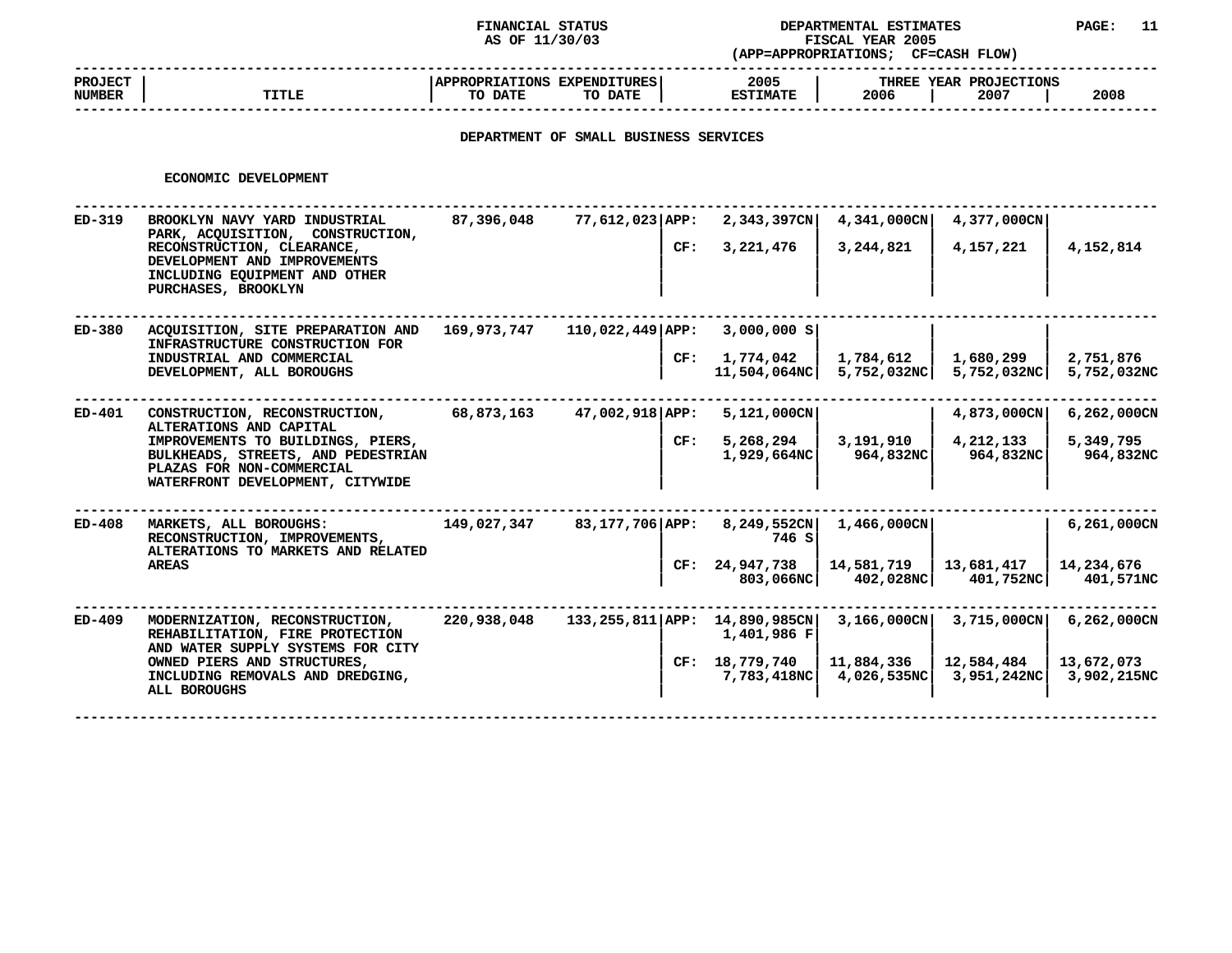### **STATUS DEPARTMENTAL ESTIMATES PAGE: <sup>12</sup> (APP=APPROPRIATIONS;**

|                                 |       | AS OF 11/30/03                                           | <b>FISCAL YEAR 2005</b><br>(APP=APPROPRIATIONS; |                                        |      |
|---------------------------------|-------|----------------------------------------------------------|-------------------------------------------------|----------------------------------------|------|
| <b>PROJECT</b><br><b>NUMBER</b> | TITLE | <b>APPROPRIATIONS EXPENDITURES</b><br>TO DATE<br>TO DATE | 2005<br><b>ESTIMATE</b>                         | THREE YEAR PROJECTIONS<br>2006<br>2007 | 2008 |
|                                 |       |                                                          |                                                 |                                        |      |

# **DEPARTMENT OF SMALL BUSINESS SERVICES**

| ED-410 | BUILDING AND SITE ACQUISITION AND                                                                                                                                                                                           | 95,816,492 |                          |                                         |                                          |                          |                          |
|--------|-----------------------------------------------------------------------------------------------------------------------------------------------------------------------------------------------------------------------------|------------|--------------------------|-----------------------------------------|------------------------------------------|--------------------------|--------------------------|
|        | CONSTRUCTION, RECONSTRUCTION,<br>ALTERATION AND CAPITAL<br>IMPROVEMENTS TO SITES, BUILDINGS,<br>INFRASTRUCTURE, RAIL SYSTEMS,<br>PIERS AND BULKHEADS FOR INDUSTRIAL<br>DEVELOPMENT AND INTERNATIONAL<br>TRADE, ALL BOROUGHS |            | $60,935,082$ APP:<br>CF: | 9,431,525CN<br>6,331,604<br>5,388,932NC | 12,900,000CN<br>7,850,291<br>2,851,658NC | 7,818,578<br>2,763,875NC | 7,797,927<br>2,706,714NC |
| ED-764 | COMMERCIAL REVITALIZATION, STREET<br>AND SIDEWALK IMPROVEMENTS,<br>ACOUISITION, SITE PREPARATION AND<br>INFRASTRUCTURE CONSTRUCTION FOR<br>INDUSTRIAL AND COMMERCIAL<br>DEVELOPMENT, CITYWIDE.                              | 2,000,000  | APP:<br>CF:              | 3,000,000CN<br>880,000                  | 880,000                                  | 880,000                  | 880,000                  |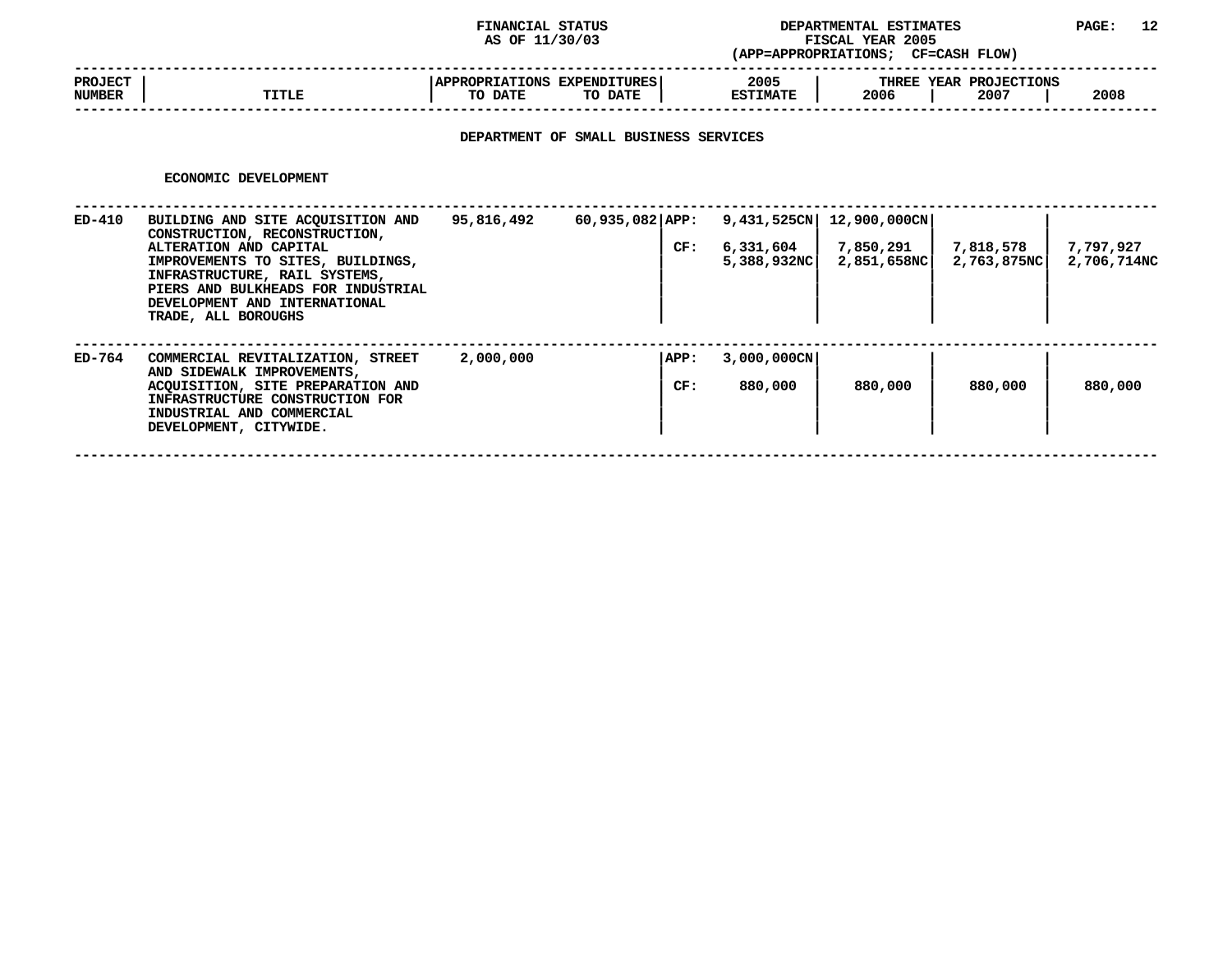**STATUS DEPARTMENTAL ESTIMATES PAGE: <sup>13</sup> (APP=APPROPRIATIONS;**

|                          |              | AS OF 11/30/03                                    | <b>FISCAL YEAR 2005</b><br>(APP=APPROPRIATIONS; |                                        |      |
|--------------------------|--------------|---------------------------------------------------|-------------------------------------------------|----------------------------------------|------|
| <b>PROJECT</b><br>NUMBER | <b>TITLE</b> | APPROPRIATIONS EXPENDITURES<br>TO DATE<br>TO DATE | 2005<br><b>ESTIMATE</b>                         | THREE YEAR PROJECTIONS<br>2006<br>2007 | 2008 |
|                          |              |                                                   |                                                 |                                        |      |

**DEPARTMENT OF ENVIRONMENTAL PROTECT.**

#### **DEP**

|         | DEP EQUIPMENT                                                                                                                                                                                                                         |             |                                     |                                                |                            |                                                       |                                         |
|---------|---------------------------------------------------------------------------------------------------------------------------------------------------------------------------------------------------------------------------------------|-------------|-------------------------------------|------------------------------------------------|----------------------------|-------------------------------------------------------|-----------------------------------------|
| $EP-4$  | PURCHASE OF AUTOMOTIVE AND OTHER<br>EQUIPMENT HAVING A UNIT COST OF AT<br>LEAST \$35,000 AFTER NOVEMBER 1,<br>1999 AND A LIFE EXPECTANCY OF AT<br>LEAST FIVE YEARS FOR USE BY THE<br>DEPARTMENT OF ENVIRONMENTAL<br><b>PROTECTION</b> | 122,167,680 | $96,456,943$ APP:<br>CF:            | 362,648CX<br>75,000 F<br>3,550,260<br>13,200NC | 3,316,029<br>13,200NC      | 4,081,603<br>13,200NC                                 | 4,761,276<br>13,200NC                   |
| $EP-6$  | ACOUISITION AND/OR RECONSTRUCTION<br>AND/OR CONSTRUCTION OF CITY OWNED<br>AND/OR LEASED FACILITIES FOR USE<br>BY THE DEPARTMENT OF ENVIRONMENTAL<br>PROTECTION.                                                                       | 165,307,926 | 94,404,501 APP: 42,995,178CN        | 7,899,836CX<br>CF: 27,614,704                  | 2,000,000CX<br>23,281,653  | 1,700,000CN 24,388,000CN<br>2,000,000CX<br>28,279,662 | 500,000CN<br>13,875,000CX<br>30,542,023 |
| $EP-7$  | MANDATED PAYMENTS FOR PRIVATE GAS<br>UTILITY RELOCATION RELATED TO<br>WATERMAIN AND SEWER CONSTRUCTION<br>AND RECONSTRUCTION, CITYWIDE                                                                                                | 369,881,526 | $251,070,274$ $APP:$                | 7,699,779CX<br>CF: 38, 216, 506                | 30,480,000CX<br>34,757,285 | 30,375,000CX<br>38,185,306                            | 30,375,000CX<br>41,792,151              |
| $EP-10$ | INSTALLATION OF WATER MEASURING<br>DEVICES, CITYWIDE                                                                                                                                                                                  | 310,322,787 | 161, 165, 294   APP: 13, 424, 032CX | CF: 54,507,950                                 | 12,861,000CX<br>40,199,753 | $4,612,000$ CX<br>36,179,107                          | 9,611,000CX<br>34,679,549               |
|         |                                                                                                                                                                                                                                       |             |                                     |                                                |                            |                                                       |                                         |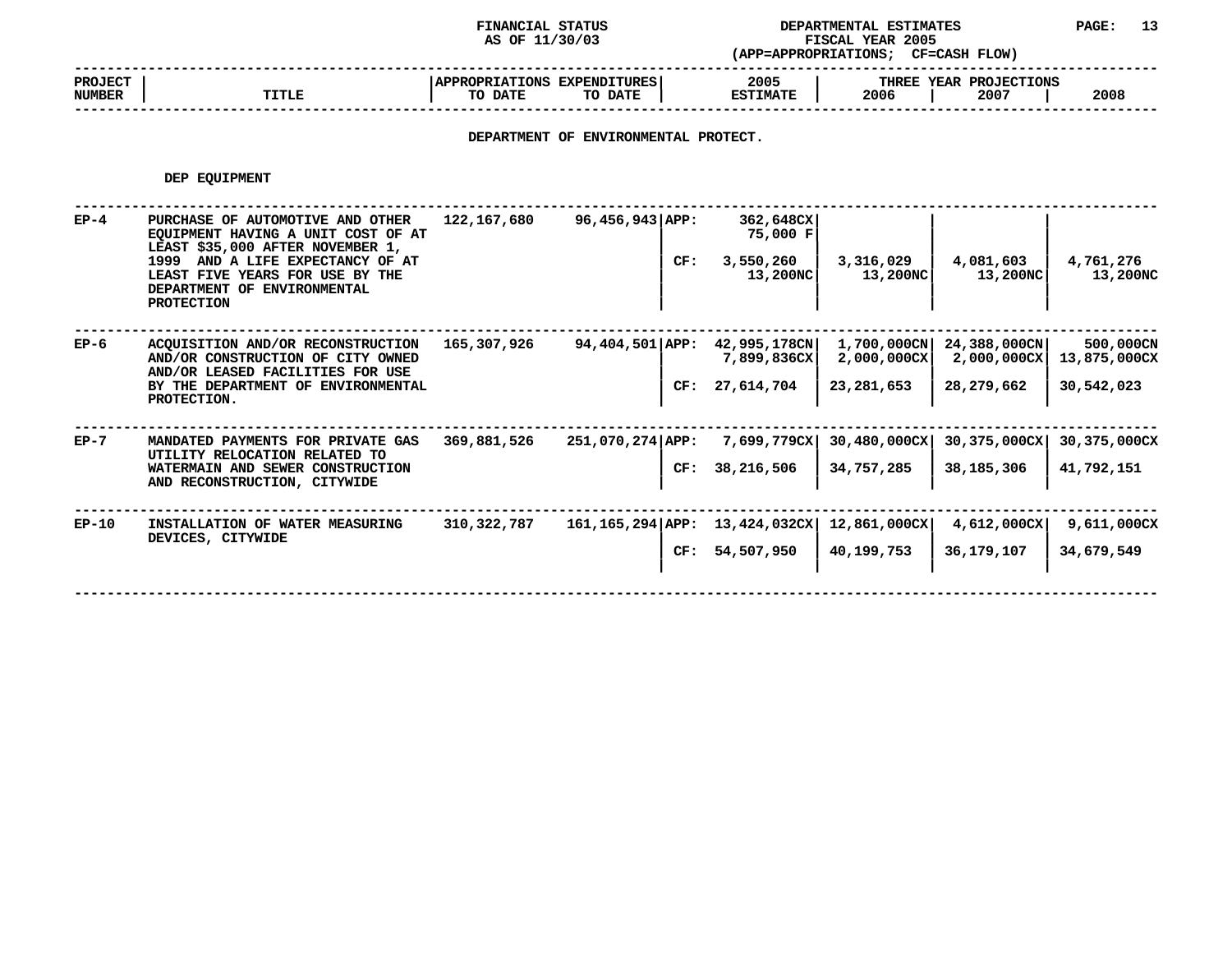### **STATUS DEPARTMENTAL ESTIMATES PAGE: <sup>14</sup> (APP=APPROPRIATIONS;**

|                                 |       | AS OF 11/30/03                                                     | (APP=APPROPRIATIONS;    | <b>FISCAL YEAR 2005</b><br>CF=CASH FLOW) |      |
|---------------------------------|-------|--------------------------------------------------------------------|-------------------------|------------------------------------------|------|
| <b>PROJECT</b><br><b>NUMBER</b> | TITLE | <b>APPROPRIATIONS</b><br><b>EXPENDITURES</b><br>TO DATE<br>TO DATE | 2005<br><b>ESTIMATE</b> | THREE YEAR PROJECTIONS<br>2006<br>2007   | 2008 |
|                                 |       |                                                                    |                         |                                          |      |

# **FIRE DEPARTMENT**

**FIRE**

| $F-109$ | VEHICLE ACQUISITION: PURCHASE OF<br>FIREFIGHTING, EMERGENCY RESPONSE<br>AND AUXILIARY TRUCKS, INCLUDING<br>EQUIPMENT, CITYWIDE                                              | 574,001,153 | $446, 255, 510$ APP:      | 3,046,471 F<br>CF: 23,574,508                      | 21,021,240<br>2,183,138NC 1,326,119NC 1,195,137NC | 24,963,154                   | 16,023,431CN<br>27,265,733<br>1,109,846NC |
|---------|-----------------------------------------------------------------------------------------------------------------------------------------------------------------------------|-------------|---------------------------|----------------------------------------------------|---------------------------------------------------|------------------------------|-------------------------------------------|
| $F-175$ | FACILITY IMPROVEMENTS:<br>ACQUISITION, CONSTRUCTION,<br>RECONSTRUCTION, ADDITIONS AND<br>IMPROVEMENTS TO ALL BUILDINGS,<br>INCLUDING EQUIPMENT AND<br>FURNISHINGS, CITYWIDE | 480,883,213 |                           | 362,447,058 APP: 89,669,322CN<br>58,611,756<br>CF: | 47,344,000CN<br>52,237,799                        | $6,085,000$ CN<br>51,159,199 | 10,305,000CN<br>51,500,277                |
| $F-192$ | FIREBOAT IMPROVEMENTS:<br>RECONSTRCUTION AND IMPROVEMENTS TO<br>FIREBOATS, CITYWIDE                                                                                         | 5,599,175   | $4,106,878$ $APP:$<br>CF: | 588,298CN<br>406,646                               | 200,000CN<br>414,575                              | 413,317                      | 412,499                                   |
|         |                                                                                                                                                                             |             |                           |                                                    |                                                   |                              |                                           |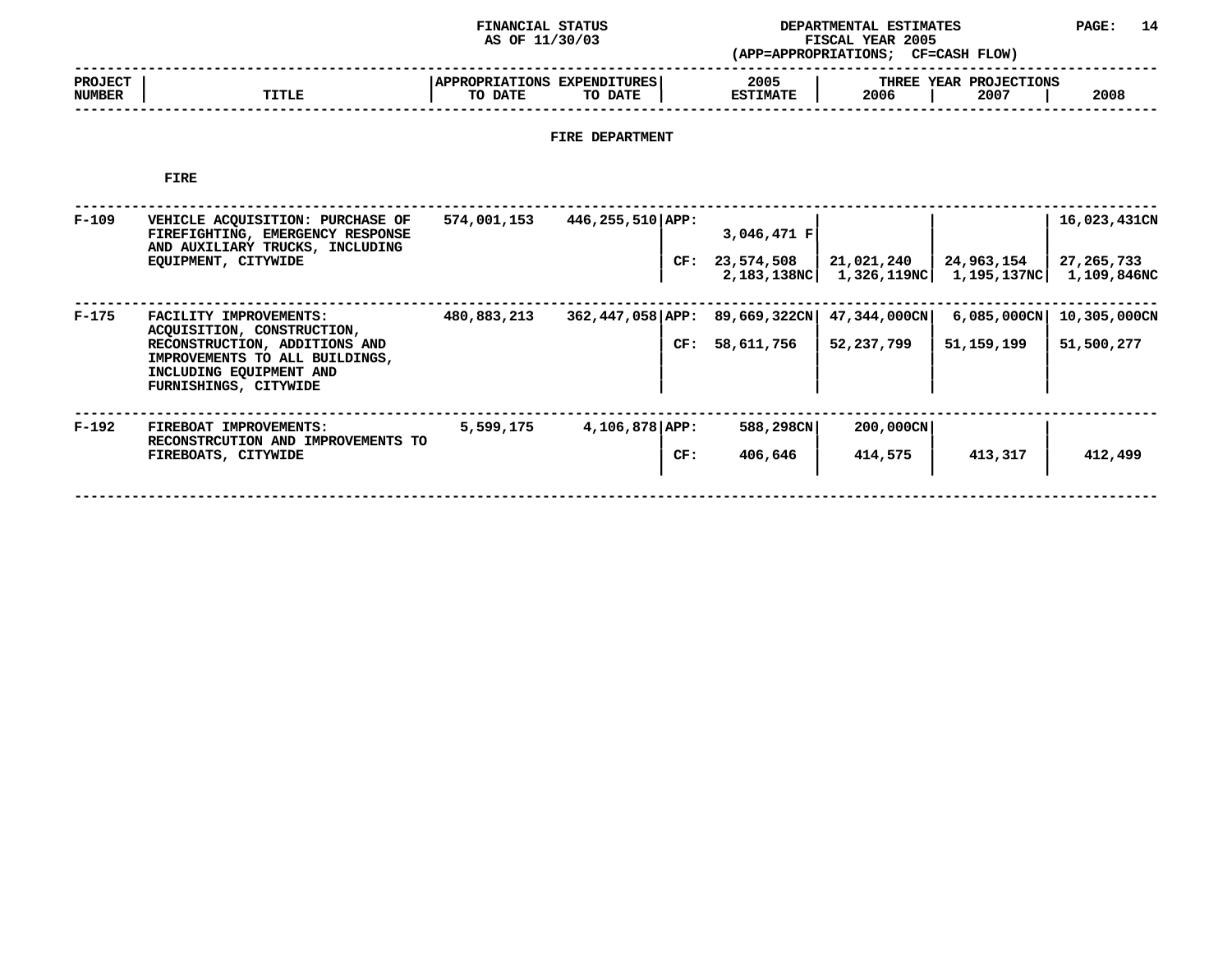|                                 |                                                                                   | FINANCIAL STATUS<br>AS OF 11/30/03     |                              |                             | DEPARTMENTAL ESTIMATES<br>FISCAL YEAR 2005<br>(APP=APPROPRIATIONS; CF=CASH FLOW) |                                                                               |            |  |
|---------------------------------|-----------------------------------------------------------------------------------|----------------------------------------|------------------------------|-----------------------------|----------------------------------------------------------------------------------|-------------------------------------------------------------------------------|------------|--|
| <b>PROJECT</b><br><b>NUMBER</b> | TITLE                                                                             | APPROPRIATIONS EXPENDITURES<br>TO DATE | TO DATE                      | 2005<br><b>ESTIMATE</b>     | 2006                                                                             | THREE YEAR PROJECTIONS<br>2007                                                | 2008       |  |
|                                 |                                                                                   |                                        | DEPARTMENT OF TRANSPORTATION |                             |                                                                                  |                                                                               |            |  |
|                                 | <b>FERRIES &amp; AVIATION</b>                                                     |                                        |                              |                             |                                                                                  |                                                                               |            |  |
| $FA-313$                        | RECONSTRUCTION OF FERRY VESSELS,<br>STATEN ISLAND AND MANHATTAN<br><b>SERVICE</b> | 340,360,651                            | 93,276,204 APP:              | 923,000 F<br>CF: 19,619,862 | 14,101,775                                                                       | 11,705,031<br>$18,779,200\text{NC}$   9,389,600NC   9,389,600NC   9,389,600NC | 10,144,360 |  |
|                                 |                                                                                   |                                        |                              |                             |                                                                                  |                                                                               |            |  |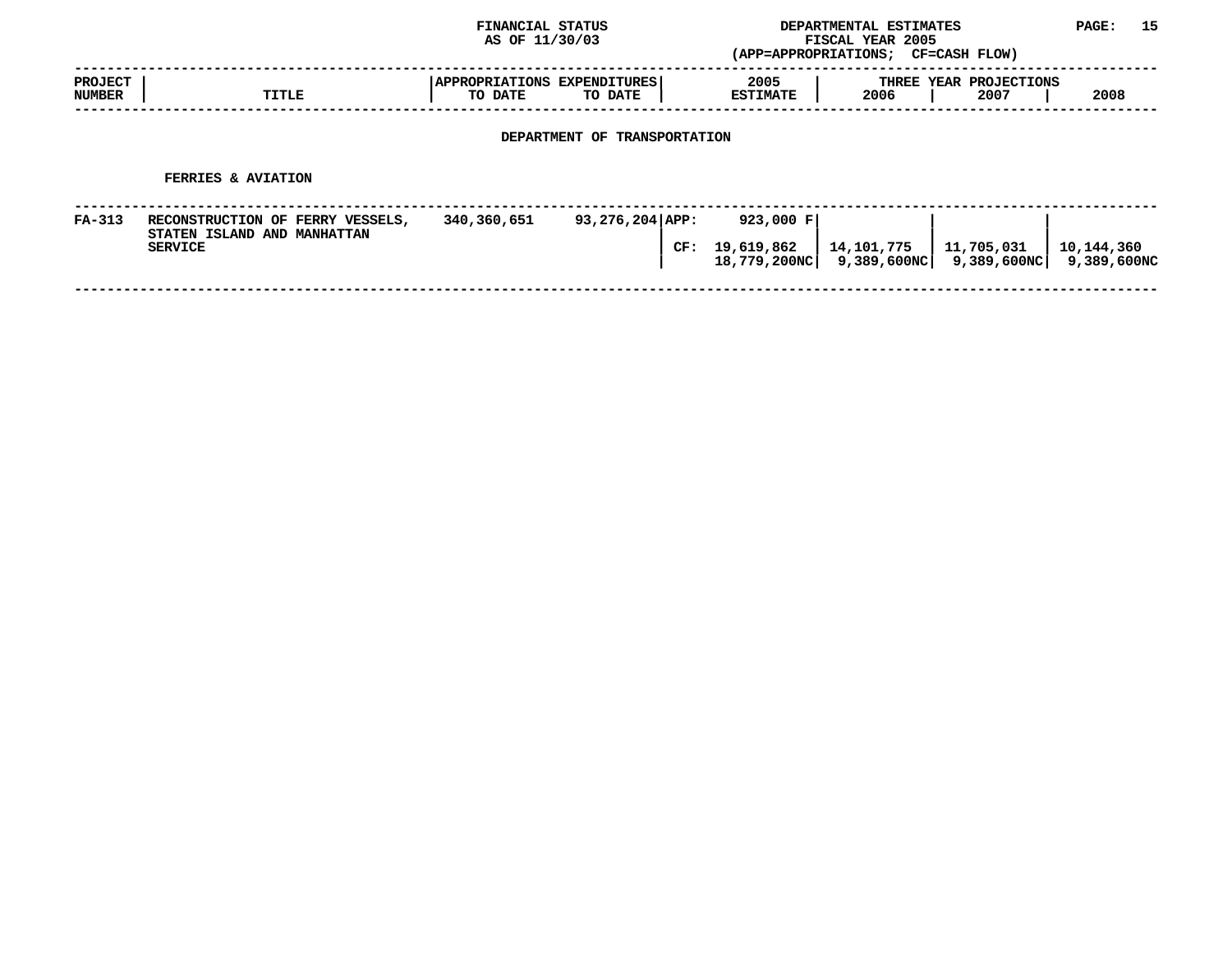### **STATUS DEPARTMENTAL ESTIMATES PAGE: <sup>16</sup> (APP=APPROPRIATIONS;**

|                          |              | AS OF 11/30/03                                                     | (APP=APPROPRIATIONS;    | <b>FISCAL YEAR 2005</b><br><b>CF=CASH FLOW)</b> |                                |      |
|--------------------------|--------------|--------------------------------------------------------------------|-------------------------|-------------------------------------------------|--------------------------------|------|
| <b>PROJECT</b><br>NUMBER | <b>TITLE</b> | <b>APPROPRIATIONS</b><br><b>EXPENDITURES</b><br>TO DATE<br>TO DATE | 2005<br><b>ESTIMATE</b> | 2006                                            | THREE YEAR PROJECTIONS<br>2007 | 2008 |
|                          |              |                                                                    |                         |                                                 |                                |      |

# **DEPARTMENT OF TRANSPORTATION**

#### **FRANCHISE**

|        | FRANCHISE TRANSPORTATION                                                                                                                                                                                                                                                                           |             |                  |     |                           |                                                                |                                                        |                           |
|--------|----------------------------------------------------------------------------------------------------------------------------------------------------------------------------------------------------------------------------------------------------------------------------------------------------|-------------|------------------|-----|---------------------------|----------------------------------------------------------------|--------------------------------------------------------|---------------------------|
| $FT-1$ | PURCHASE BY THE CITY OF NEW YORK<br>OF OMNIBUSES AND RELATED EQUIPMENT<br>TO BE OPERATED BY PRIVATE<br>FRANCHISED OMNIBUS CORPORATIONS,<br>TO BE FUNDED IN ACCORDANCE WITH<br>PROVISIONS OF THE URBAN MASS<br>TRANSPORTATION ACT OF 1964, AS<br>AMENDED AND STATE LEGISLATION<br>(FORMERLY TD-16). | 393,401,719 | 188,942,178 APP: | CF: | 4,014,386<br>28,140,352NC | 290,954 S 2,875,000 S 2,875,000 S<br>4,337,670<br>33,770,018NC | 20,071,347 F 25,610,000 F<br>4,884,208<br>39,697,702NC | 4,846,954<br>39,662,431NC |
|        |                                                                                                                                                                                                                                                                                                    |             |                  |     |                           |                                                                |                                                        |                           |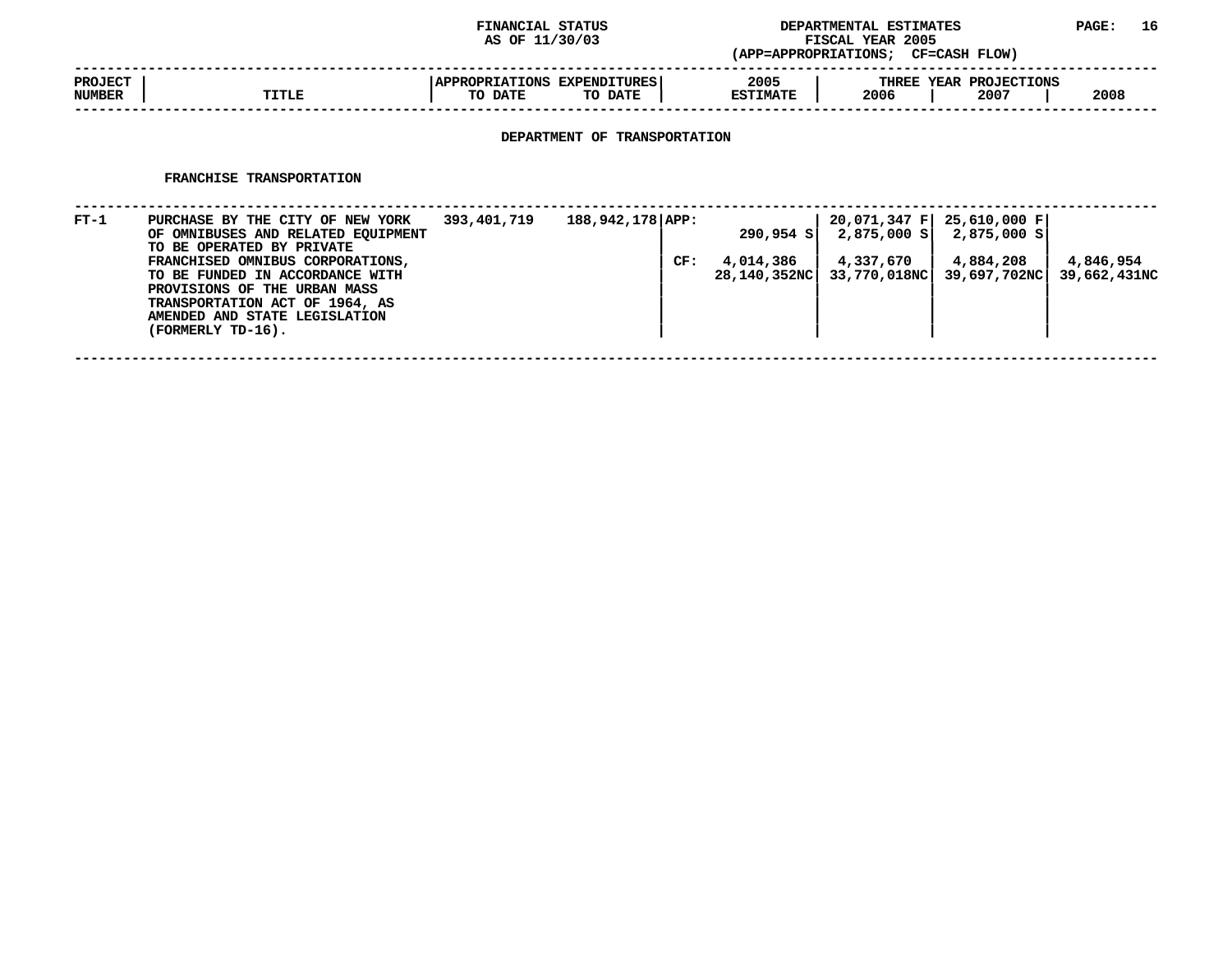### **STATUS DEPARTMENTAL ESTIMATES PAGE: <sup>17</sup> (APP=APPROPRIATIONS;**

|                                 |       | AS OF 11/30/03                                                     | (APP=APPROPRIATIONS;    | <b>FISCAL YEAR 2005</b><br>CF=CASH FLOW)       |
|---------------------------------|-------|--------------------------------------------------------------------|-------------------------|------------------------------------------------|
| <b>PROJECT</b><br><b>NUMBER</b> | TITLE | <b>APPROPRIATIONS</b><br><b>EXPENDITURES</b><br>TO DATE<br>TO DATE | 2005<br><b>ESTIMATE</b> | THREE YEAR PROJECTIONS<br>2008<br>2006<br>2007 |
|                                 |       |                                                                    |                         |                                                |

# **HOUSING PRESERVATION AND DEVELOPMENT**

#### **HOUSING**

|         | HOUSING AUTHORITY                                                                                                                                                      |             |                        |                          |                                          |                           |                            |
|---------|------------------------------------------------------------------------------------------------------------------------------------------------------------------------|-------------|------------------------|--------------------------|------------------------------------------|---------------------------|----------------------------|
| HA-D001 | CITY COUNCIL FUNDING FOR CAPITAL<br>SUBSIDIES TO HOUSING AUTHORITY FOR<br>CAPITAL PROJECTS, PROVIDED<br>PURSUANT TO SECTION 102 OF THE<br>PUBLIC HOUSING LAW, CITYWIDE | 3,498,000   | APP:<br>CF:            | 3,171,000CN<br>1,771,088 | 1,173,744                                | 1,173,744                 | 1,173,744                  |
| HA-1    | CITY CAPITAL SUBSIDIES FOR HOUSING<br>AUTHORITY CAPITAL PROJECTS,<br>PROVIDED PURSUANT TO SECTION 102<br>OF THE PUBLIC HOUSING LAW,<br>CITYWIDE.                       | 116,946,655 | 71,783,985 APP:<br>CF: | 16,011,092               | 3,875,885CN   12,268,000CN<br>12,739,944 | 8,831,000CN<br>14,033,022 | 10,460,000CN<br>15,571,159 |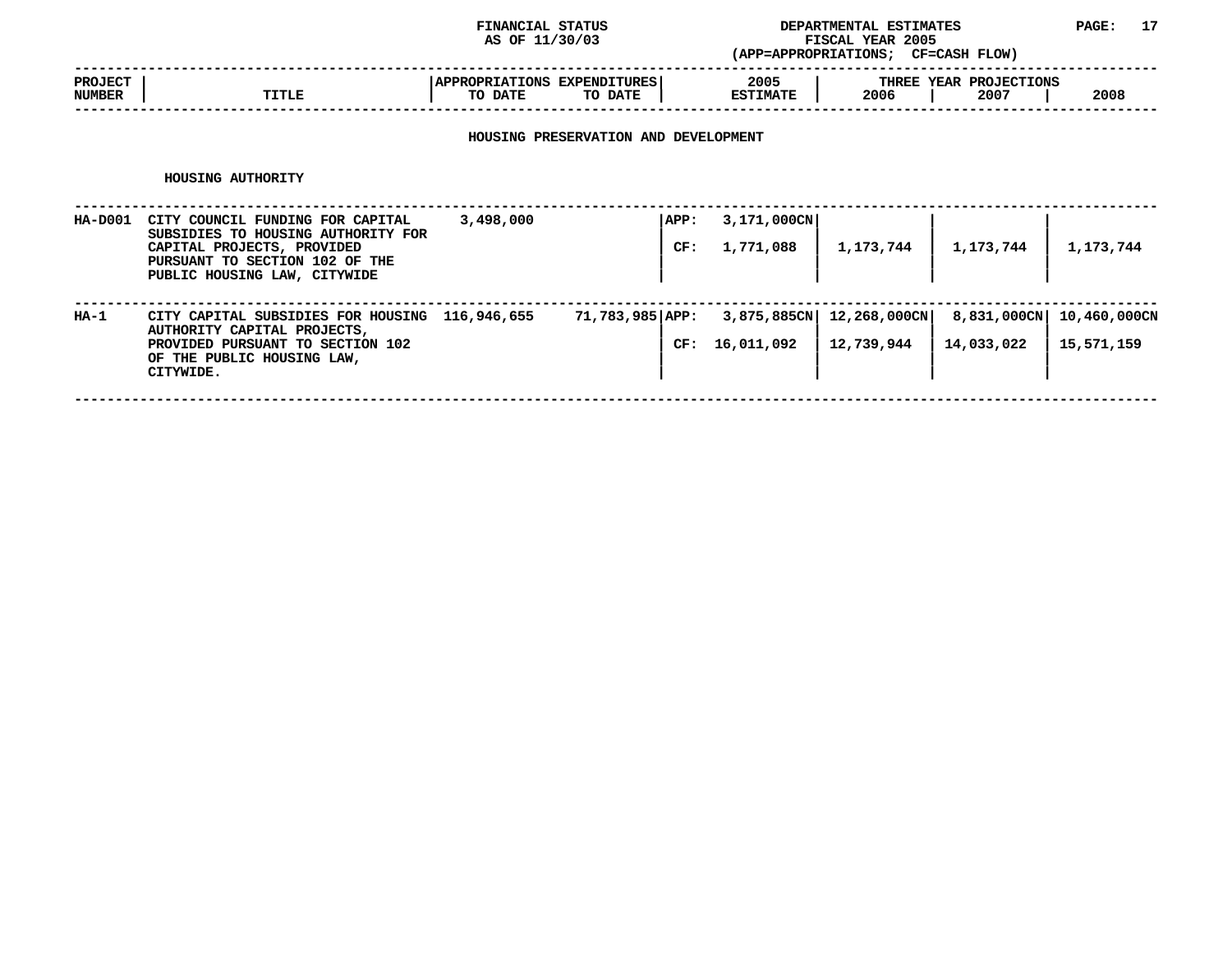## **FINANCIAL STATUS DEPARTMENTAL ESTIMATES PAGE: <sup>18</sup>**

|                          |                                                                                   | AS OF 11/30/03                         |                              |     | FISCAL YEAR 2005<br>(APP=APPROPRIATIONS; CF=CASH FLOW) |                         |                                            |                        |  |  |
|--------------------------|-----------------------------------------------------------------------------------|----------------------------------------|------------------------------|-----|--------------------------------------------------------|-------------------------|--------------------------------------------|------------------------|--|--|
| <b>PROJECT</b><br>NUMBER | TITLE                                                                             | APPROPRIATIONS EXPENDITURES<br>TO DATE | TO DATE                      |     | 2005<br><b>ESTIMATE</b>                                | 2006                    | THREE YEAR PROJECTIONS<br>2007             | 2008                   |  |  |
|                          |                                                                                   |                                        | DEPARTMENT OF TRANSPORTATION |     |                                                        |                         |                                            |                        |  |  |
|                          | <b>HIGHWAY BRIDGES</b>                                                            |                                        |                              |     |                                                        |                         |                                            |                        |  |  |
|                          | HB-C001 CONSTRUCTION OF A PEDESTRIAN<br>BRIDGE OVER COOPER AVENUE                 | 300,000                                | 141,207 APP:                 |     |                                                        | 344CN                   |                                            |                        |  |  |
|                          | UNDERPASS, QUEENS                                                                 |                                        |                              | CF: | 41,584                                                 | 40,262                  | 35,182                                     | 31,874                 |  |  |
| HB-199                   | REPAVING AND RECONSTRUCTION OF<br>BRIDGE AND APPROACHES AT EAST                   | 8,343,129                              |                              |     | $3,663,718$ APP: $46,994,167$ CN                       | 3,400,000CN             |                                            |                        |  |  |
|                          | 153RD STREET BETWEEN PARK AND<br>GRAND CONCOURSE, THE BRONX                       |                                        |                              |     | CF: 10,778,702                                         | 10,257,838              | 10,081,331                                 | 9,966,396              |  |  |
| HB-215                   | RECONSTRUCTION OF AND IMPROVEMENTS 586,270,426<br>TO EXISTING HIGHWAY BRIDGES,    |                                        | 376,039,095   APP:           |     |                                                        |                         | 10,260,668CN   38,344,000CN   39,440,000CN |                        |  |  |
|                          | VIADUCTS, TUNNELS, UNDER AND<br>OVERPASSES, ALL BOROUGHS                          |                                        |                              | CF: | 38,123,168<br>165,586NC                                | 31,237,096<br>119,015NC | 37,491,680<br>98,787NC                     | 43,499,193<br>85,616NC |  |  |
| HB-530                   | RECONSTRUCTION AND STRUCTURAL<br>REHABILITATION OF R.R. BRIDGE AT                 | 6,852,007                              | 716,960   APP:               |     |                                                        |                         |                                            | 3,740,886CN            |  |  |
|                          | PARKSIDE AVE. AND OCEAN AVE.,<br><b>BROOKLYN</b>                                  |                                        |                              | CF: | 401,050                                                | 272,854                 | 232,463                                    | 1,792,655              |  |  |
| HB-531                   | RECONSTRUCTION AND STRUCTURAL                                                     | 7,096,135                              | $1,155,236$ APP:             |     |                                                        | 3,092,130CN             |                                            |                        |  |  |
|                          | REHABILITATION OF R.R. BRIDGE AT<br>CATON AVE. AND OCEAN AVE.,<br><b>BROOKLYN</b> |                                        |                              | CF: | 204,480                                                | 2,267,001               | 2,246,321                                  | 2,232,856              |  |  |
| HB-548                   | RECONSTRUCTION AND STRUCTURAL<br>REHABILITATION OF BRIDGE AT 21ST                 | 2,437,366                              | $704,256$ $APP:$             |     |                                                        |                         | 13,522,270CN                               |                        |  |  |
|                          | AVENUE AND 64TH STREET (RR),<br><b>BROOKLYN.</b>                                  |                                        |                              | CF: | 136,048                                                | 81,153                  | 3,191,901                                  | 3,187,127              |  |  |
| HB-551                   | RECONSTRUCTION AND STRUCTURAL<br>REHABILITATION OF PARK AVENUE                    | 1,994,530                              | 440,470 APP:                 |     | 1,600,000CN                                            |                         |                                            | 900,000CN 17,680,000CN |  |  |
|                          | TUNNEL FROM EAST 34TH STREET TO<br>EAST 39TH STREET, MANHATTAN                    |                                        |                              | CF: | 564,630                                                | 559,277                 | 745,953                                    | 3,962,199              |  |  |
|                          |                                                                                   |                                        |                              |     |                                                        |                         |                                            |                        |  |  |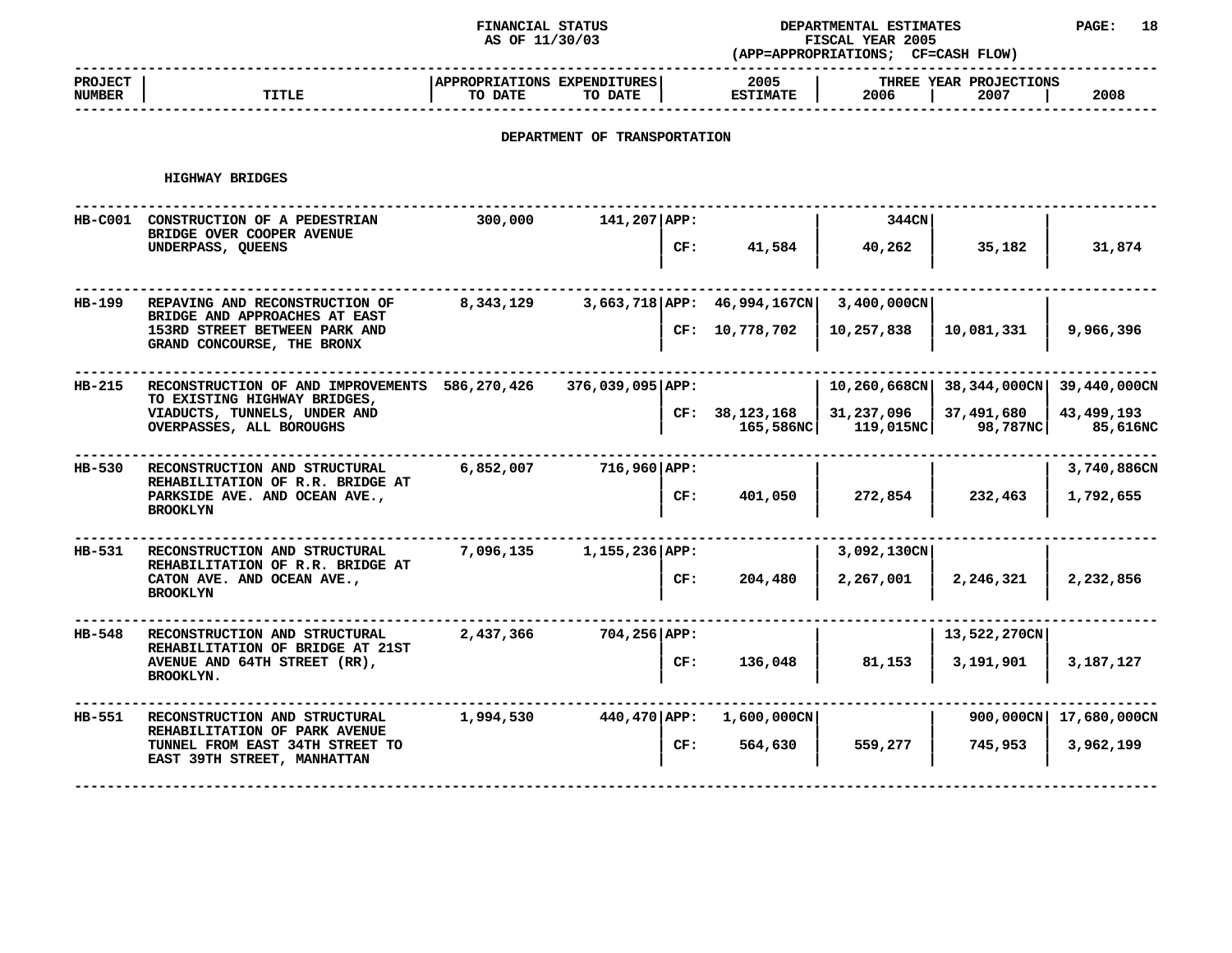# **FINANCIAL STATUS DEPARTMENTAL ESTIMATES PAGE: <sup>19</sup>**

|                                 |                                                                                                                                                                    | AS OF 11/30/03                         |                              |     | FISCAL YEAR 2005<br>(APP=APPROPRIATIONS; CF=CASH FLOW) |                          |                                                         |                              |  |
|---------------------------------|--------------------------------------------------------------------------------------------------------------------------------------------------------------------|----------------------------------------|------------------------------|-----|--------------------------------------------------------|--------------------------|---------------------------------------------------------|------------------------------|--|
| <b>PROJECT</b><br><b>NUMBER</b> | <b>TITLE</b>                                                                                                                                                       | APPROPRIATIONS EXPENDITURES<br>TO DATE | TO DATE                      |     | 2005<br><b>ESTIMATE</b>                                | 2006                     | THREE YEAR PROJECTIONS<br>2007                          | 2008                         |  |
|                                 |                                                                                                                                                                    |                                        | DEPARTMENT OF TRANSPORTATION |     |                                                        |                          |                                                         |                              |  |
|                                 | HIGHWAY BRIDGES                                                                                                                                                    |                                        |                              |     |                                                        |                          |                                                         |                              |  |
| HB-643                          | RECONSTRUCTION OF THE GERRITSEN<br>AVENUE BRIDGE OVER THE BELT                                                                                                     | 9,676,581                              | $4,189,542$ APP:             |     | 143,251CN                                              | 17,300,000CN             | 27,400,000CN<br>53,102,000 F                            |                              |  |
|                                 | PARKWAY, BROOKLYN                                                                                                                                                  |                                        |                              | CF: | 1,724,168                                              | 5,371,671                | 11,051,573<br>11,261,670NC                              | 11,003,323<br>11,261,670NC   |  |
|                                 | HB-1012 ENGINEERING, ARCHITECTURAL,<br>ADMINISTRATIVE AND OTHER COSTS IN                                                                                           | 223,861,991                            | $68, 246, 296  $ APP:        |     | $6,998,019$ CN                                         | $8,850,000$ CN           | 12,320,000CN                                            | 8,520,000CN                  |  |
|                                 | CONNECTION WITH CAPITAL BUDGET<br>PROJECTS UNDER THE JURISDICTION OF<br>BUREAU OF BRIDGES TO BE<br>IMPLEMENTED THROUGH INTERFUND<br>AGREEMENTS OR OTHER CONTRACTS. |                                        |                              |     | CF: 44,828,598                                         | 34,639,146               | 33,647,028                                              | 32,866,949                   |  |
| HB-1014                         | REHABILITATION AND RECONSTRUCTION<br>OF YARDS, SHOPS, GARAGES, AND                                                                                                 | 36,460,668                             | $12,114,122$ APP:            |     |                                                        |                          | 2,017,750CN                                             | 700,000CN                    |  |
|                                 | OTHER BRIDGE FACILITIES, ALL<br><b>BOROUGHS</b>                                                                                                                    |                                        |                              | CF: | 5,317,168<br>2,464,000NC                               | 2,982,348<br>1,232,000NC | 3,581,602<br>1,232,000NC                                | 3,668,469<br>1,232,000NC     |  |
| HB-1023                         | RECONSTRUCTION OF THE MILL BASIN<br>BRIDGE OVER THE BELT PARKWAY<br>BRIDGE, BROOKLYN                                                                               | 15,208,580                             | $8,758,759$ $APP:$           |     |                                                        | 21, 217, 106CN           | $4,400,000 \text{CN}$                                   | 56,000,000CN<br>95,583,000 F |  |
|                                 |                                                                                                                                                                    |                                        |                              | CF: | 1,514,574                                              | 6,871,300                | 7,644,681                                               | 17,738,604<br>17,396,106NC   |  |
|                                 | HB-1024 RECONSTRUCTION OF THE BELT PARKWAY<br>BRIDGE OVER PAERDEGAT BASIN,<br><b>BROOKLYN</b>                                                                      | 37,638,313                             | 2,934,596 APP:               |     |                                                        |                          | 18,056,530CN   60,400,000CN<br>54,000,000 F             |                              |  |
|                                 |                                                                                                                                                                    |                                        |                              | CF: | 5,953,636<br>3,564,000NCl                              | 9,813,051                | 22,298,982<br>1,782,000NC   13,122,000NC   13,122,000NC | 22,170,008                   |  |
| HB-1027                         | RECONSTRUCTION OF THE HARLEM RIVER<br>DRIVE VIADUCT FROM EAST 127TH                                                                                                | 7,217,482                              | $946,024$ $APP:$             |     | 640,594CN                                              |                          |                                                         |                              |  |
|                                 | STREET TO 2ND AVENUE, MANHATTAN                                                                                                                                    |                                        |                              | CF: | 1,656,706                                              | 1,255,102                | 1,233,557                                               | 1,219,528                    |  |
|                                 |                                                                                                                                                                    |                                        |                              |     |                                                        |                          |                                                         |                              |  |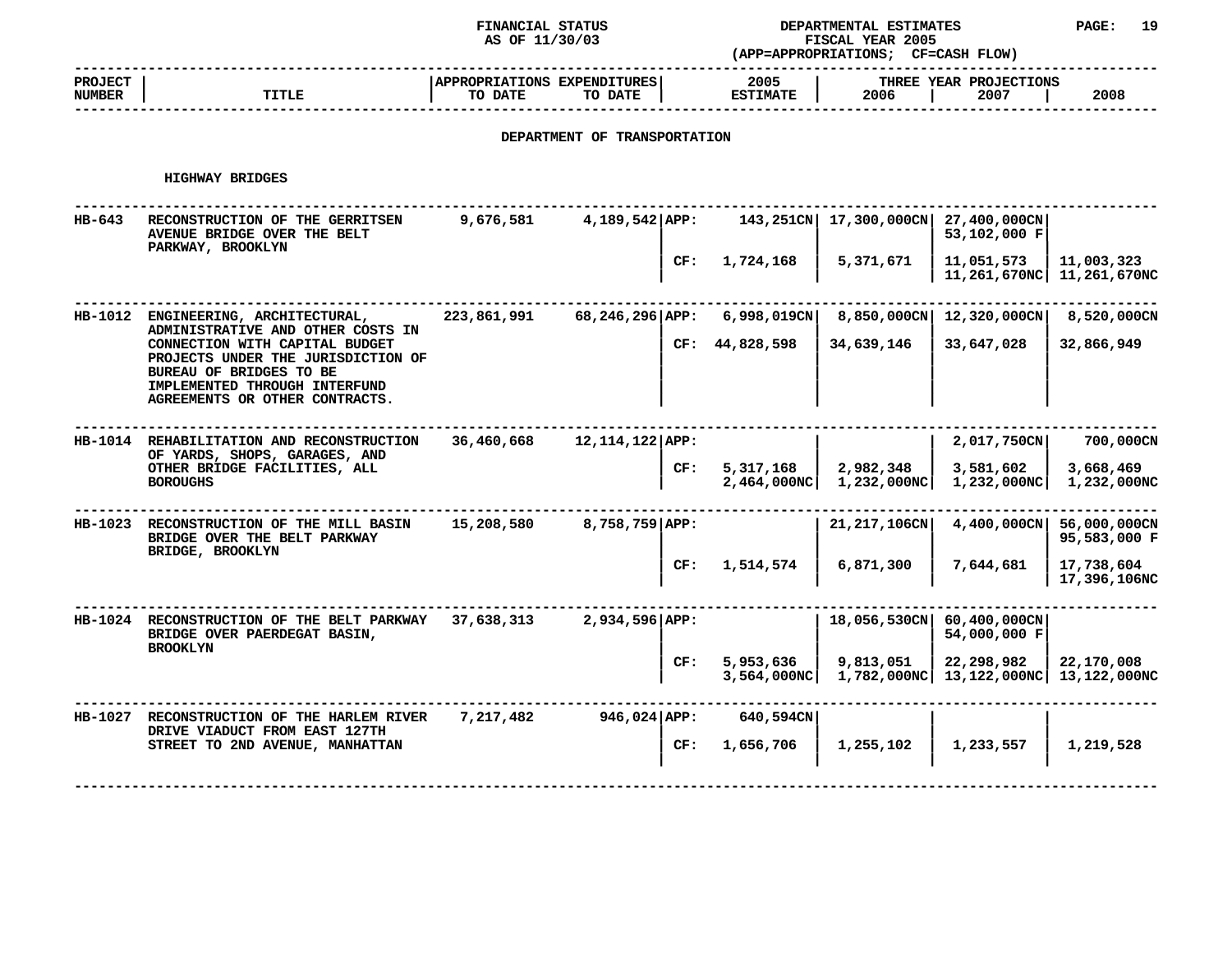# **STATUS DEPARTMENTAL ESTIMATES PAGE: <sup>20</sup>**

|                          |                                                                                                                          | AS OF 11/30/03                         |                              |     | FISCAL YEAR 2005<br>(APP=APPROPRIATIONS; CF=CASH FLOW) |                        |                                                     |                                        |  |  |
|--------------------------|--------------------------------------------------------------------------------------------------------------------------|----------------------------------------|------------------------------|-----|--------------------------------------------------------|------------------------|-----------------------------------------------------|----------------------------------------|--|--|
| <b>PROJECT</b><br>NUMBER | <b>TITLE</b>                                                                                                             | APPROPRIATIONS EXPENDITURES<br>TO DATE | TO DATE                      |     | 2005<br><b>ESTIMATE</b>                                | $2006$                 | THREE YEAR PROJECTIONS<br>2007                      | 2008                                   |  |  |
|                          |                                                                                                                          |                                        | DEPARTMENT OF TRANSPORTATION |     |                                                        |                        |                                                     |                                        |  |  |
|                          | HIGHWAY BRIDGES                                                                                                          |                                        |                              |     |                                                        |                        |                                                     |                                        |  |  |
|                          | HB-1029 RECONSTRUCTION OF THE 145TH STREET 107,118,041 10,749,858 APP: 50,093,000 F<br>BRIDGE OVER THE HARLEM RIVER, THE |                                        |                              |     |                                                        |                        |                                                     |                                        |  |  |
|                          | BRONX/MANHATTAN                                                                                                          |                                        |                              |     | CF: $10,604,502$   7,473,833   6,907,999               |                        | 16,577,440NC 14,641,440NC 14,641,440NC 14,641,440NC | 6,539,549                              |  |  |
|                          | HB-1032 RECONSTRUCTION OF THE CHURCH                                                                                     |                                        | $6,668,666$ 1,028,907 APP:   |     |                                                        | $3,671,094$ CN         |                                                     |                                        |  |  |
|                          | AVENUE BRIDGE OVER BMT BETWEEN<br>17TH AND 18TH STREETS, BROOKLYN                                                        |                                        |                              |     | CF: 222,626                                            | 2,337,726              | 2,314,830                                           | 2,299,921                              |  |  |
|                          | HB-1046 RECONSTRUCTION OF FLATBUSH AVENUE<br>BRIDGE OVER LIRR AT AVENUE H BIN<br>2-24351, BROOKLYN                       | 300,000                                |                              |     | APP: 4, 816, 000CN                                     |                        |                                                     |                                        |  |  |
|                          |                                                                                                                          |                                        |                              | CF: | 900,416                                                | 900,416                | 900,416                                             | 900,416                                |  |  |
|                          | HB-1072 RECONSTRUCTION OF BELT SHORE<br>PARKWAY BRIDGE OVER FRESH CREEK                                                  | 24,650,480 4,252,584 APP:              |                              |     |                                                        |                        | 23,522,554CN<br>28,545,000 F                        |                                        |  |  |
|                          | BIN 2-23150-9, BROOKLYN                                                                                                  |                                        |                              | CF: |                                                        | $3,043,146$ 1,757,744  | 7,470,999                                           | 7,417,118<br>$7,044,450NC$ 7,044,450NC |  |  |
|                          | HB-1086 RECONSTRUCTION OF WESTCHESTER                                                                                    | $11,004,508$ 2,929,272 APP:            |                              |     |                                                        | 15,054,113CN           |                                                     |                                        |  |  |
|                          | AVENUE BRIDGE OVER THE HUTCHINSON<br>RIVER PARKWAY, BIN 2-07583-7, THE<br><b>BRONX</b>                                   |                                        |                              | CF: | 613,648<br>399,646NC                                   | 5,399,013<br>287,245NC | 5,381,885<br>238,425NC                              | 5,370,732<br>206,635NC                 |  |  |
|                          | HB-1089 RECONSTRUCTION OF THE BELT PARKWAY                                                                               |                                        | 999,000 262,022 APP:         |     |                                                        |                        |                                                     | 4,137,209CN                            |  |  |
|                          | BRIDGE OVER BAY RIDGE AVENUE, BIN<br>2-23124-9, BROOKLYN                                                                 |                                        |                              | CF: | 133,708                                                | 81,010                 | 73,105                                              | 884,227                                |  |  |
|                          | HB-1090 RECONSTRUCTION OF THE BELT/SHORE<br>PARKWAY BRIDGE OVER NOSTRAND                                                 |                                        |                              |     | 4,119,368 543,494 APP: 181,868CN                       |                        |                                                     | $6,886,000$ CN<br>18,500,000 F         |  |  |
|                          | AVENUE, BIN 2-23143-9, BROOKLYN                                                                                          |                                        |                              | CF: | 1,318,710                                              | 738,537                | 694,319                                             | 1,918,777<br>3,367,000NC               |  |  |

**<sup>|</sup> <sup>|</sup> <sup>|</sup> 3,367,000NC ------------------------------------------------------------------------------------------------------------------------------------**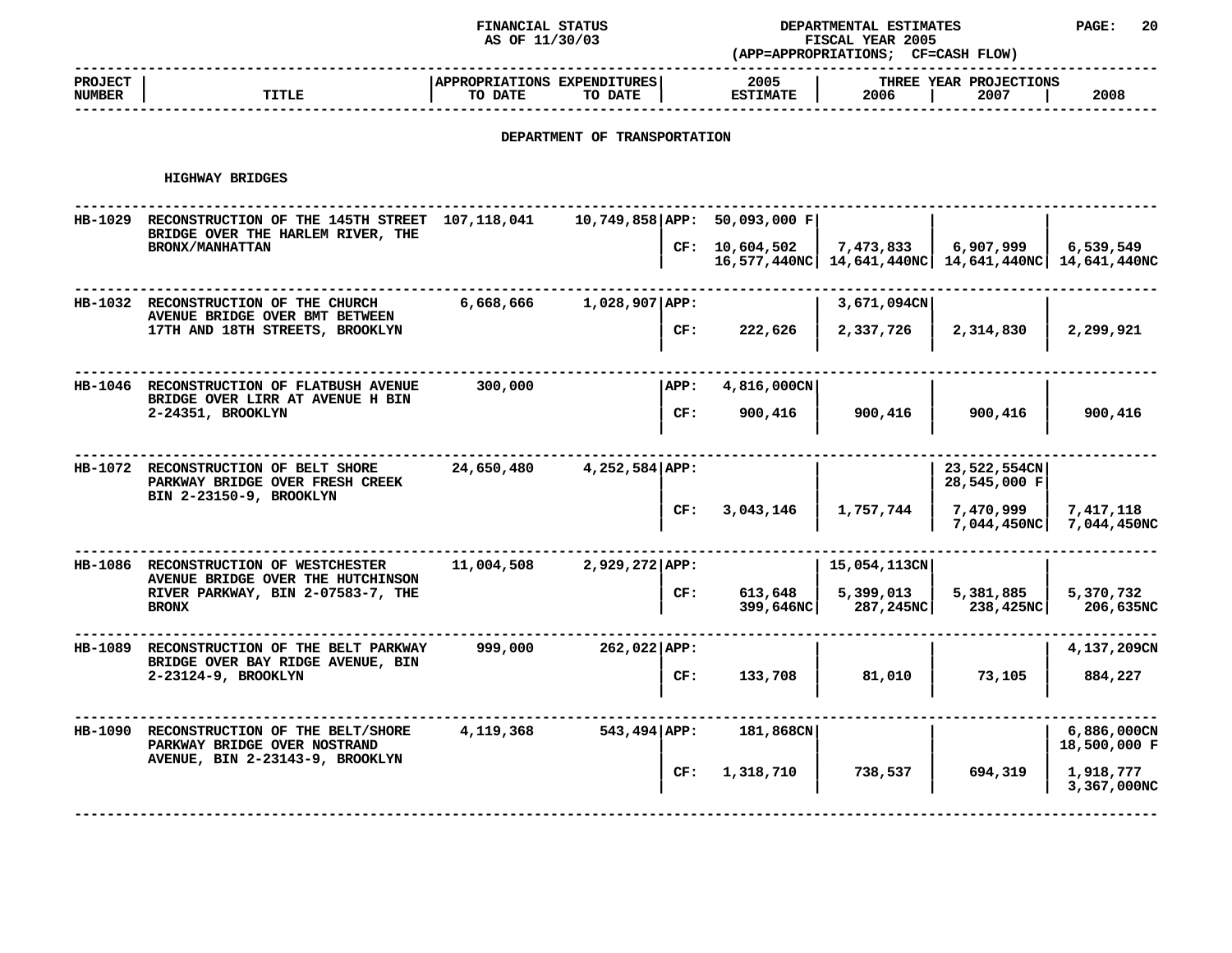**FINANCIAL STATUS DEPARTMENTAL ESTIMATES PAGE: <sup>21</sup>**

|                                                  |                                                                                                                  | AS OF 11/30/03                         |                              |                | FISCAL YEAR 2005<br>(APP=APPROPRIATIONS; CF=CASH FLOW) |                         |                                |                             |  |  |
|--------------------------------------------------|------------------------------------------------------------------------------------------------------------------|----------------------------------------|------------------------------|----------------|--------------------------------------------------------|-------------------------|--------------------------------|-----------------------------|--|--|
| <b>PROJECT</b><br>NUMBER                         | <b>TITLE</b>                                                                                                     | APPROPRIATIONS EXPENDITURES<br>TO DATE | TO DATE                      |                | 2005<br><b>ESTIMATE</b>                                | 2006                    | THREE YEAR PROJECTIONS<br>2007 | 2008                        |  |  |
|                                                  |                                                                                                                  |                                        | DEPARTMENT OF TRANSPORTATION |                |                                                        |                         |                                |                             |  |  |
|                                                  | HIGHWAY BRIDGES                                                                                                  |                                        |                              |                |                                                        |                         |                                |                             |  |  |
|                                                  | HB-1091 RECONSTRUCTION OF THE BELT PARKWAY 3,843,743<br>BRIDGE OVER ROCKAWAY PARKWAY, BIN<br>2-23149-9, BROOKLYN |                                        |                              |                | 327,218 APP: 240,334CN                                 |                         |                                | 8,698,000CN<br>20,000,000 F |  |  |
|                                                  |                                                                                                                  |                                        |                              |                | CF: 1,318,832                                          | 757,258                 | 702,619                        | 2,250,076<br>3,640,000NC    |  |  |
|                                                  | HB-1104 RECONSTRUCTION OF THE GRAND<br>CONCOURSE AVENUE BRIDGE OVER EAST                                         | 23,862,000                             |                              |                | 65,513 APP: 10,292,514CN                               |                         |                                |                             |  |  |
| 161ST STREET, BIN 2-24225-9, THE<br><b>BRONX</b> |                                                                                                                  |                                        |                              | CF: 11,158,576 | 5,999,664                                              | 5,999,664               | 5,999,664                      |                             |  |  |
|                                                  | HB-1112 RECONSTRUCTION OF THE METROPOLITAN $16,539,000$ 564,275 APP: 2,383,360CN                                 |                                        |                              |                |                                                        |                         |                                |                             |  |  |
|                                                  | AVENUE BRIDGE OVER THE LIRR<br>MONTAUK BRANCH, BIN 1-24756-0,<br><b>OUEENS</b>                                   |                                        |                              | CF:            | 3,379,500<br>88,000NC                                  | 3, 245, 469<br>88,000NC | 3,187,253<br>88,000NC          | 3,149,345<br>88,000NC       |  |  |
|                                                  | HB-1114 RECONSTRUCTION OF TWO BRIDGES<br>CARRYING HEMPSTEAD AVENUE OVER THE                                      |                                        | $1,620,371$ $444,650$ $APP:$ |                |                                                        |                         |                                | 565,279CN                   |  |  |
|                                                  | CROSS ISLAND PARKWAY (BIN<br>2-23178-0 AND 2-26614-9), QUEENS                                                    |                                        |                              | CF:            |                                                        |                         |                                | 316,862                     |  |  |
|                                                  | HB-1117 RECONSTRUCTION OF THE ROOSEVELT                                                                          |                                        | 3,777,717 773,802 APP:       |                |                                                        |                         |                                | 999,412CN                   |  |  |
|                                                  | ISLAND BRIDGE OVER THE EAST<br>CHANNEL OF THE EAST RIVER, BIN<br>2-24064, MANHATTAN AND QUEENS                   |                                        |                              |                | CF: 1,042,836                                          | 540,098                 | 529,666                        | 704,873                     |  |  |
|                                                  | HB-1130 RECONSTRUCTION OF THE WOODSIDE                                                                           |                                        | 19,209,269 285,081 APP:      |                |                                                        | 1,259,168CN             |                                |                             |  |  |
|                                                  | AVENUE BRIDGE OVER THE LONG ISLAND<br>RAILROAD, BIN 2-24712, QUEENS                                              |                                        |                              |                | CF: 3,333,742                                          | 3,655,016               | 3,653,539                      | 3,652,577                   |  |  |
|                                                  | HB-1131 RECONSTRUCTION OF THE UNIONPORT<br>ROAD BRIDGE OVER WESTCHESTER                                          | 749,000                                |                              | APP:           |                                                        | 251,000CN 20,659,000CN  |                                |                             |  |  |
|                                                  | CREEK, BIN 1-06651, THE BRONX                                                                                    |                                        |                              | CF:            | 352,000                                                | 5,402,727               | 5,402,727                      | 5,402,727                   |  |  |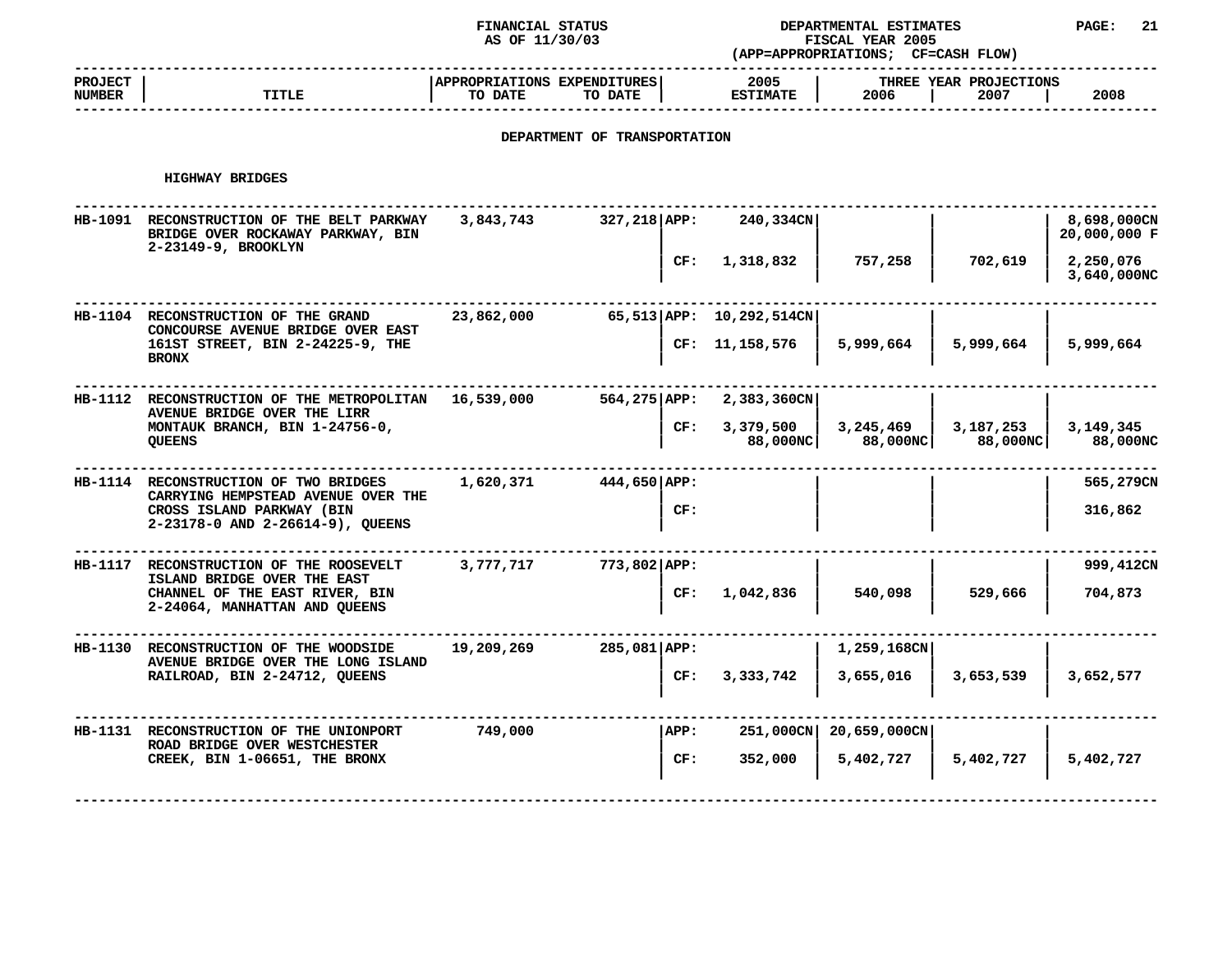### **STATUS DEPARTMENTAL ESTIMATES PAGE: <sup>22</sup> (APP=APPROPRIATIONS;**

|                          |                                                                                                                                   | AS OF 11/30/03                         |                              |      | FISCAL YEAR 2005<br>(APP=APPROPRIATIONS; CF=CASH FLOW) |                                                |                                |                        |
|--------------------------|-----------------------------------------------------------------------------------------------------------------------------------|----------------------------------------|------------------------------|------|--------------------------------------------------------|------------------------------------------------|--------------------------------|------------------------|
| <b>PROJECT</b><br>NUMBER | <b>TITLE</b>                                                                                                                      | APPROPRIATIONS EXPENDITURES<br>TO DATE | TO DATE                      |      | 2005<br><b>ESTIMATE</b>                                | 2006                                           | THREE YEAR PROJECTIONS<br>2007 | 2008                   |
|                          |                                                                                                                                   |                                        | DEPARTMENT OF TRANSPORTATION |      |                                                        |                                                |                                |                        |
|                          | HIGHWAY BRIDGES                                                                                                                   |                                        |                              |      |                                                        |                                                |                                |                        |
|                          | HB-1134 RECONSTRUCTION OF THE WOODHAVEN<br>BOULEVARD BRIDGE OVER QUEENS                                                           | 50,000                                 |                              | APP: | 150,000CN                                              |                                                |                                | 4,370,000CN            |
|                          | BOULEVARD, QUEENS                                                                                                                 |                                        |                              | CF:  | 70,400                                                 | 35,200                                         | 35,200                         | 830,540                |
|                          | HB-1137 RECONSTRUCTION OF THE ELLIOT<br>AVENUE BRIDGE OVER QUEENS                                                                 | 1,910,000                              | 65,517 APP:                  |      |                                                        |                                                |                                | 115,068CN              |
|                          | BOULEVARD, QUEENS                                                                                                                 |                                        |                              | CF:  | 324,416                                                | 224,012                                        | 189,498                        | 355,758                |
|                          | HB-1139 RECONSTRUCTION OF THE EAST 183RD<br>STREET BRIDGE OVER THE METRO-NORT                                                     | 6,323,000                              | 48,835 APP:                  |      | 538,088CN                                              |                                                |                                |                        |
|                          | RAILROAD HARLEM LINE, BIN 2-24180,<br>THE BRONX                                                                                   |                                        |                              | CF:  | 1,428,154                                              | 1,282,521                                      | 1,235,855                      | 1,205,468              |
|                          | HB-1140 RECONSTRUCTION OF THE HAMILTON<br>AVENUE BRIDGE OVER THE GOWANUS                                                          | 9,915,000                              |                              |      | APP: 43,000,000CN                                      |                                                |                                |                        |
|                          | CANAL, BIN 2-24023, BROOKLYN                                                                                                      |                                        |                              | CF:  | 9,878,176                                              | 9,313,040                                      | 9,313,040                      | 9,313,040              |
|                          | HB-1146 RECONSTRUCTION OF THE BATTERY PARK 27,388,612<br>UNDERPASS, BIN 2-23200 AND THE                                           |                                        |                              |      | 110,612 APP: 1,990,000CN                               |                                                |                                |                        |
|                          | BROOKLYN BATTERY TUNNEL PLAZA<br>(WEST STREET UNDERPASS), MANHATTAN                                                               |                                        |                              |      | CF: 6,978,048                                          | 3,489,024<br>$1,574,988NC$ 798,998NC 792,574NC | 3,489,024                      | 3,489,024<br>788,391NC |
|                          | HB-1150 PROTECTION AGAINST MARINE BORERS<br>AT FDR AND HARLEM RIVER DRIVE                                                         | 13,197,269                             |                              |      | 3,757,515 APP: 36,142,000CN                            | 558,000CN                                      | $3,621,000$ CN                 | 2,786,000CN            |
|                          | RELIEVING PLATFORMS FROM MACOMBS<br>DAM BRIDGE TO WHITEHALL FERRY                                                                 |                                        |                              | CF:  | 9,618,068                                              | 8,448,487                                      | 9,031,434                      | 9,422,928              |
|                          | TERMINAL, MANHATTAN; CARROL STREET<br>BRIDGE/GOWANUS CANAL (2-2402-0)<br>AND OCEAN AVENUE BRIDGE OVER<br>SHEEPSHEAD BAY, BROOKLYN |                                        |                              |      |                                                        |                                                |                                |                        |
|                          | HB-1151 RECONSTRUCTION OF THE BOE OVER<br>CADMAN PLAZA (EAST AND WEST                                                             | 5,702,000                              |                              | APP: | 210,000CN                                              |                                                |                                |                        |
|                          | BOUND), BIN 2-23088-7/8, BROOKLYN                                                                                                 |                                        |                              | CF:  | 1,043,152                                              | 1,040,512                                      | 1,040,512                      | 1,040,512              |
|                          |                                                                                                                                   |                                        |                              |      |                                                        |                                                |                                |                        |

**<sup>|</sup> <sup>|</sup> <sup>|</sup> ------------------------------------------------------------------------------------------------------------------------------------**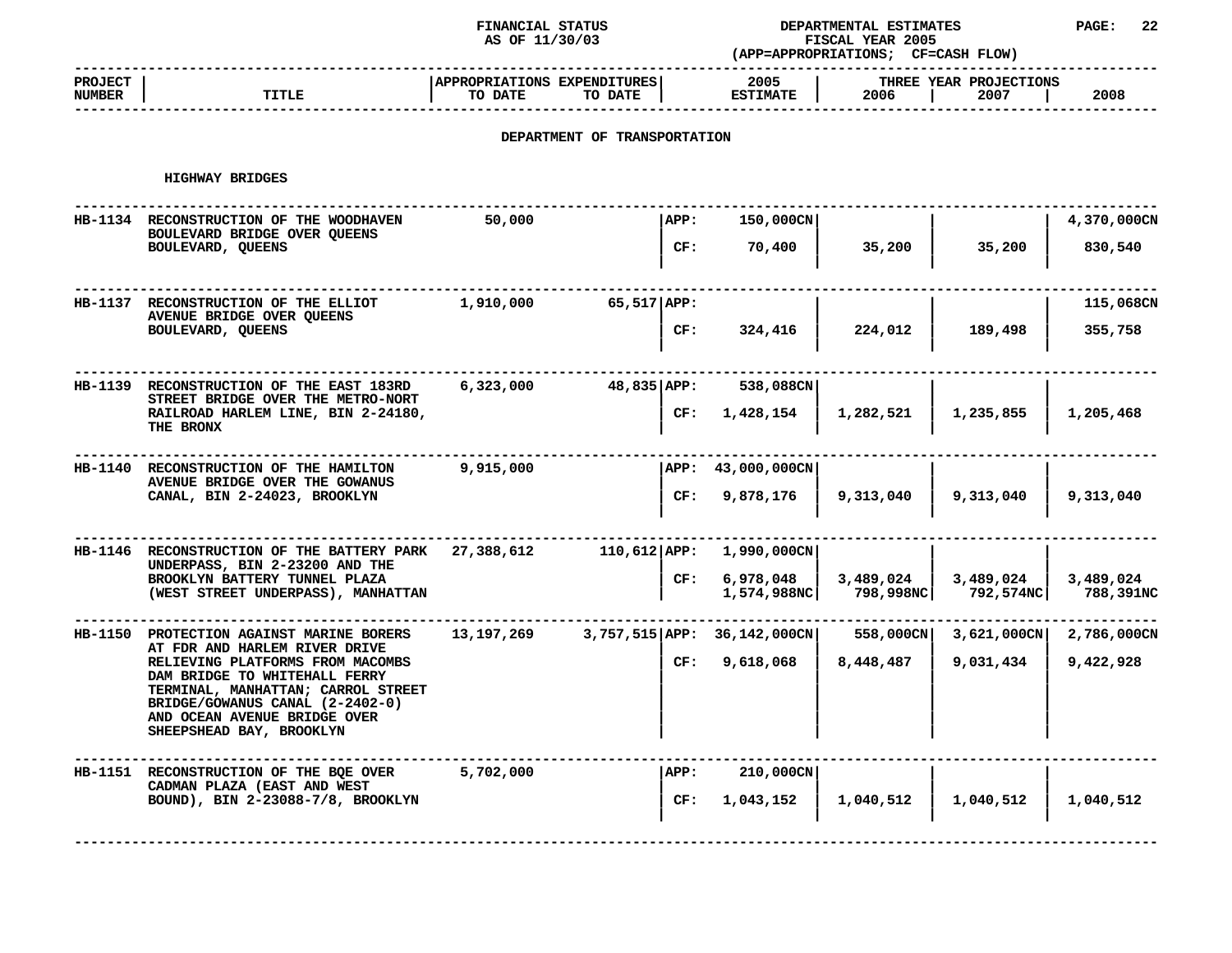### **STATUS DEPARTMENTAL ESTIMATES PAGE: <sup>23</sup> (APP=APPROPRIATIONS;**

|                                 | AS OF 11/30/03                                                             |                                        |                              |      | FISCAL YEAR 2005<br>(APP=APPROPRIATIONS; CF=CASH FLOW) |             |                                |           |  |  |
|---------------------------------|----------------------------------------------------------------------------|----------------------------------------|------------------------------|------|--------------------------------------------------------|-------------|--------------------------------|-----------|--|--|
| <b>PROJECT</b><br><b>NUMBER</b> | <b>TITLE</b>                                                               | APPROPRIATIONS EXPENDITURES<br>TO DATE | TO DATE                      |      | 2005<br><b>ESTIMATE</b>                                | 2006        | THREE YEAR PROJECTIONS<br>2007 | 2008      |  |  |
|                                 |                                                                            |                                        | DEPARTMENT OF TRANSPORTATION |      |                                                        |             |                                |           |  |  |
|                                 | HIGHWAY BRIDGES                                                            |                                        |                              |      |                                                        |             |                                |           |  |  |
|                                 | HB-1152 RECONSTRUCTION OF THE BRYANT<br>AVENUE BRIDGE OVER AMTRAK AND      | 343,000                                | $22,352$ APP:                |      | 100,000CN                                              | 4,521,000CN |                                |           |  |  |
|                                 | CONRAIL, BIN 2-24121, THE BRONX                                            |                                        |                              | CF:  | 148,068                                                | 1,242,537   | 1,228,749                      | 1,219,771 |  |  |
|                                 | HB-1153 RECONSTRUCTION OF THE NEWKIRK<br>AVENUE BRIDGE OVER THE BMT        | 5,410,000                              |                              | APP: | 337,000CN                                              |             |                                |           |  |  |
|                                 | SUBWAY, BRIGHTON, BIN 2-243140,<br><b>BROOKLYN</b>                         |                                        |                              | CF:  | 1,013,232                                              | 1,011,472   | 1,011,472                      | 1,011,472 |  |  |
|                                 | HB-1155 RECONSTRUCTION OF THE MANHATTAN<br>COLLEGE PARKWAY BRIDGE OVER THE | 3,887,067                              | 7,350   APP:                 |      | 158,636CN                                              |             |                                |           |  |  |
|                                 | HENRY HUDSON PARKWAY, BIN<br>2-229480, THE BRONX                           |                                        |                              | CF:  | 1,421,500                                              | 804,948     | 752,344                        | 718,090   |  |  |
|                                 | HB-1158 RECONSTRUCTION OF THE WEST 232ND<br>STREET BRIDGE OVER THE HENRY   | 3,827,067                              |                              | APP: | 51,638CN                                               |             |                                |           |  |  |
|                                 | HUDSON PARKWAY, BIN 2-22945, THE<br><b>BRONX</b>                           |                                        |                              | CF:  | 1,365,304                                              | 763,710     | 718,444                        | 688,968   |  |  |
|                                 | HB-1160 RECONSTRUCTION OF THE CLAREMONT<br>PARKWAY BRIDGE OVER THE         | 7,148,002                              |                              | APP: | 236,000CN                                              |             |                                |           |  |  |
|                                 | METRO-NORTH RAILROAD, BIN<br>2-2241710, THE BRONX                          |                                        |                              | CF:  | 1,655,632                                              | 1,378,356   | 1,334,366                      | 1,305,722 |  |  |
|                                 | HB-1163 RECONSTRUCTION OF GUN HILL ROAD<br>OVER METRO-NORTH RAILROAD, BIN  | 8,501,000                              |                              | APP: | 1,196,795CN                                            |             |                                |           |  |  |
|                                 | 2-241860, THE BRONX                                                        |                                        |                              | CF:  | 1,996,120                                              | 1,717,884   | 1,711,701                      | 1,707,675 |  |  |
|                                 | HB-1164 RECONSTRUCTION OF CITY ISLAND ROAD<br>OVER EASTCHESTER BAY, BIN    | 500,000                                |                              | APP: |                                                        |             | 38,542,000CN                   |           |  |  |
|                                 | 2-240210, THE BRONX                                                        |                                        |                              | CF:  |                                                        |             | 8,198,820                      | 8,198,820 |  |  |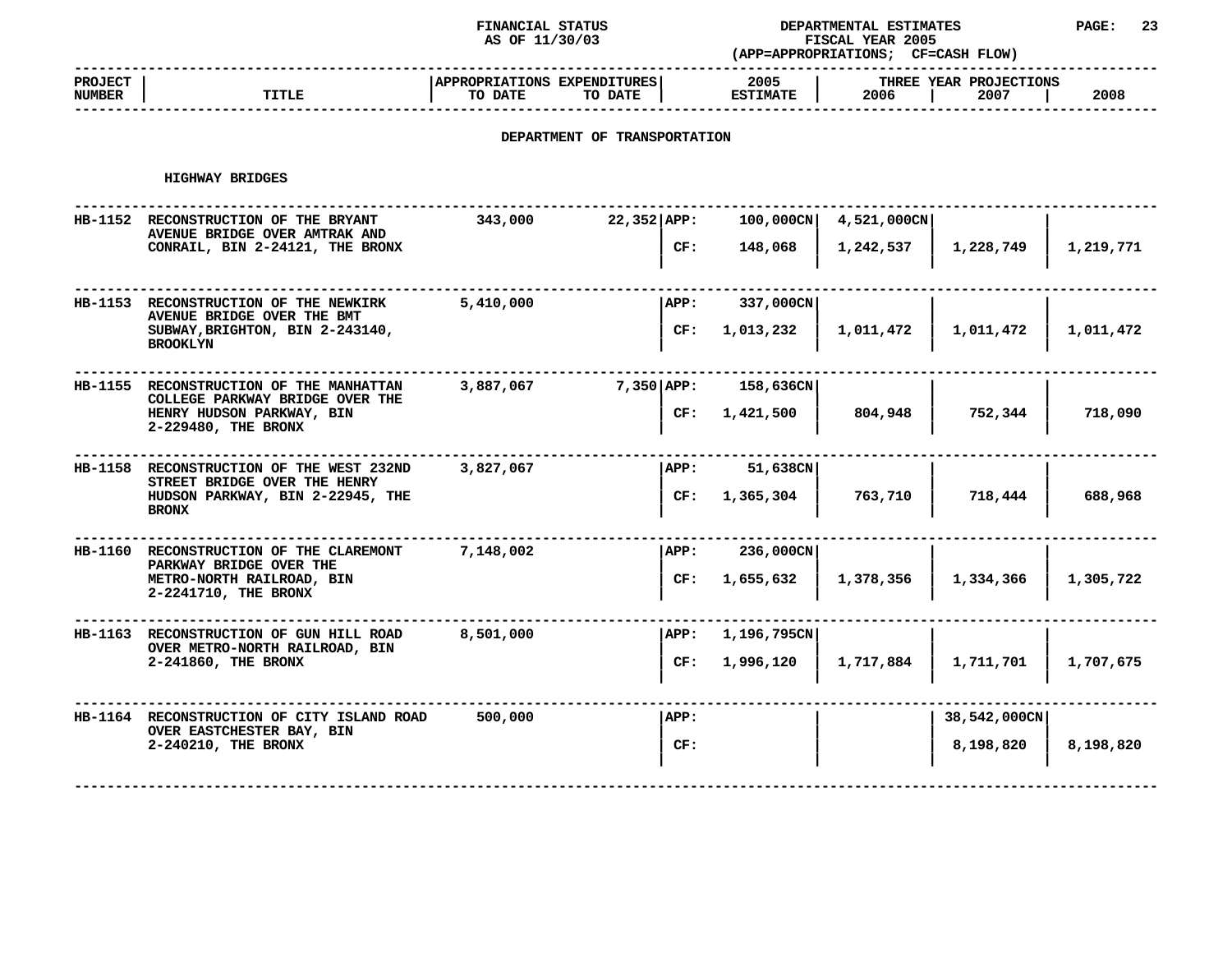### **STATUS DEPARTMENTAL ESTIMATES PAGE: <sup>24</sup> (APP=APPROPRIATIONS;**

|                                                                         | AS OF 11/30/03                                                                                                                                                                                           |                                    | FISCAL YEAR 2005<br>(APP=APPROPRIATIONS; CF=CASH FLOW)                                         |                                              |              |                        |  |
|-------------------------------------------------------------------------|----------------------------------------------------------------------------------------------------------------------------------------------------------------------------------------------------------|------------------------------------|------------------------------------------------------------------------------------------------|----------------------------------------------|--------------|------------------------|--|
| <b>TITLE</b>                                                            | TO DATE<br>TO DATE                                                                                                                                                                                       |                                    | 2005<br><b>ESTIMATE</b>                                                                        | 2006                                         | 2007         | 2008                   |  |
|                                                                         |                                                                                                                                                                                                          |                                    |                                                                                                |                                              |              |                        |  |
| HIGHWAY BRIDGES                                                         |                                                                                                                                                                                                          |                                    |                                                                                                |                                              |              |                        |  |
| HB-1165 RECONSTRUCTION OF RIVERSIDE DRIVE                               |                                                                                                                                                                                                          | APP:                               |                                                                                                |                                              | 15,453,000CN |                        |  |
| 2-246720, MANHATTAN                                                     |                                                                                                                                                                                                          | CF:                                |                                                                                                |                                              | 3,245,130    | 3,245,130              |  |
| HB-1166 RECONSTRUCTION OF THE ANNADALE                                  | 5,557,000                                                                                                                                                                                                |                                    | 1,050,000CN                                                                                    |                                              |              |                        |  |
| RAPID TRANSIT SYSTEM SOUTH SHORE,<br>BIN 2-2249330, STATEN ISLAND       |                                                                                                                                                                                                          | CF:                                | 1,492,186                                                                                      | 1,112,213                                    | 1,098,382    | 1,089,375              |  |
| HB-1170 RECONSTRUCTION OF ADAM CLAYTON                                  | 347,000                                                                                                                                                                                                  |                                    |                                                                                                |                                              | 3,973,949CN  |                        |  |
| BRIDGE, BIN 2-246490, MANHATTAN                                         |                                                                                                                                                                                                          | CF:                                | 7,360                                                                                          | 5,290                                        | 864,551      | 863,966                |  |
| HB-1171 RECONSTRUCTION OF THE WEST 31ST                                 | 846,000                                                                                                                                                                                                  |                                    | 3,734,141CN                                                                                    |                                              |              |                        |  |
| LAYUP TRACKS, BIN 2-26672A,<br><b>MANHATTAN</b>                         |                                                                                                                                                                                                          | CF:                                | 796,048                                                                                        | 794,464                                      | 794,464      | 794,464                |  |
| HB-1172 RECONSTRUCTION OF THE EAST 188TH                                | 197,000                                                                                                                                                                                                  | APP:                               | 671,000CN                                                                                      |                                              | 3,352,000CN  |                        |  |
|                                                                         |                                                                                                                                                                                                          | CF:                                | 178,816                                                                                        | 152,768                                      | 856,688      | 856,688                |  |
| HB-1174 RECONSTRUCTION OF THE STREET                                    | 850,892                                                                                                                                                                                                  |                                    |                                                                                                |                                              | 3,446,421CN  |                        |  |
| AMTRAK 30 STREET BRANCH BIN<br>2-24507-0, MANHATTAN                     |                                                                                                                                                                                                          | CF:                                | 199,998                                                                                        | 141,977                                      | 868,865      | 853,600                |  |
| HB-1175 RECONSTRUCTION OF THE STREET<br>BRIDGE AT WEST 39TH STREET OVER | 856,284                                                                                                                                                                                                  |                                    |                                                                                                |                                              | 3,503,832CN  |                        |  |
| AMTRAK 30 STREET BRANCH BIN<br>2-24508-0, MANHATTAN                     |                                                                                                                                                                                                          | CF:                                | 201,492                                                                                        | 142,821                                      | 881,205      | 865,905                |  |
|                                                                         | WEST 158TH STREET BRIDGE, BIN<br>ROAD BRIDGE OVER STATEN ISLAND<br>POWELL BOULEVARD NORTH BOUND<br>STREET BRIDGE OVER THE AMTRAK<br>ST STREET BRIDGE OVER METRO NORTH<br>BRIDGE AT WEST 38TH STREET OVER | RAILROAD, BIN 2-24181-0, THE BRONX | APPROPRIATIONS EXPENDITURES<br>193,837 APP:<br>66,141 APP:<br>150,432 APP:<br>$153,884$ $APP:$ | DEPARTMENT OF TRANSPORTATION<br>428,335 APP: |              | THREE YEAR PROJECTIONS |  |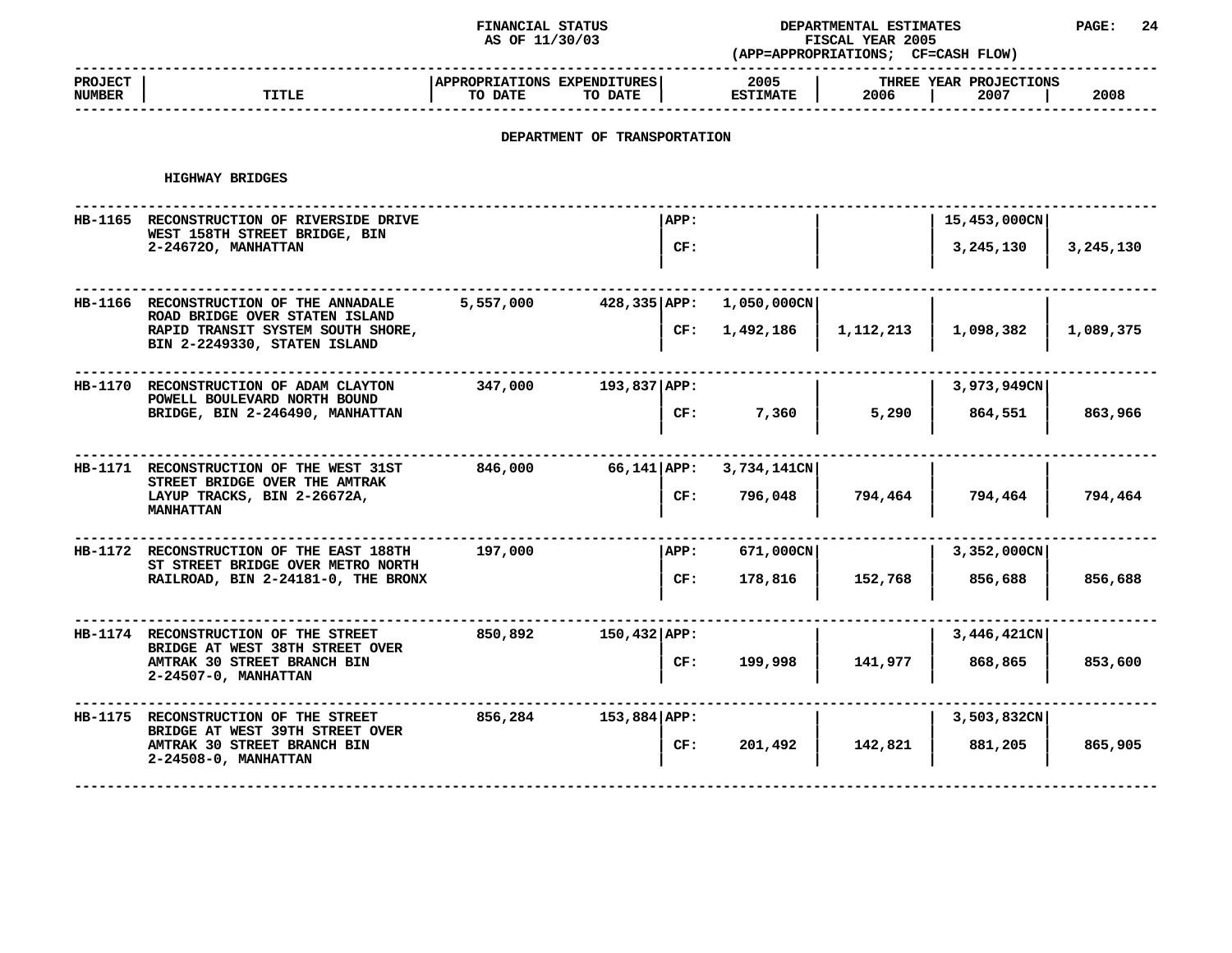### **STATUS DEPARTMENTAL ESTIMATES PAGE: <sup>25</sup> (APP=APPROPRIATIONS;**

|                                 |                                                                                                        | AS OF 11/30/03                         |                              |      | FISCAL YEAR 2005<br>(APP=APPROPRIATIONS; CF=CASH FLOW) |             |                                |             |  |
|---------------------------------|--------------------------------------------------------------------------------------------------------|----------------------------------------|------------------------------|------|--------------------------------------------------------|-------------|--------------------------------|-------------|--|
| <b>PROJECT</b><br><b>NUMBER</b> | TITLE                                                                                                  | APPROPRIATIONS EXPENDITURES<br>TO DATE | TO DATE                      |      | 2005<br><b>ESTIMATE</b>                                | 2006        | THREE YEAR PROJECTIONS<br>2007 | 2008        |  |
|                                 |                                                                                                        |                                        | DEPARTMENT OF TRANSPORTATION |      |                                                        |             |                                |             |  |
|                                 | HIGHWAY BRIDGES                                                                                        |                                        |                              |      |                                                        |             |                                |             |  |
|                                 | HB-1178 RECONSTRUCTION OF THE STREET<br>BRIDGE AT WEST 48TH STREET OVER<br>AMTRAK 30 STREET BRANCH BIN | 757,000                                | $161,521$ $APP:$             | CF:  | 132,112                                                | 94,185      | 2,264,344CN<br>598,857         | 588,628     |  |
|                                 | 2-24514-0, MANHATTAN                                                                                   |                                        |                              |      |                                                        |             |                                |             |  |
|                                 | HB-1179 RECONSTRUCTION OF THE STREET<br>BRIDGE AT WEST 42ND STREET OVER                                | 887,584                                | 163,525   APP:               |      |                                                        |             | 5,653,909CN                    |             |  |
|                                 | AMTRAK 30 STREET BRANCH BIN<br>$2 - 24521 - 0$ , MANHATTAN                                             |                                        |                              | CF:  | 200,598                                                | 142,178     | 1,337,421                      | 1,322,192   |  |
|                                 | HB-1190 RECONSTRUCTION OF GRAND CONCOURSE<br>BRIDGE OVER METRO-NORTH RAILROAD                          | 1,312,163                              | 164,386   APP:               |      | 427,300CN                                              | 1,641,000CN | 7,695,000CN                    |             |  |
|                                 | HUD, BIN 2-24140-9, THE BRONX                                                                          |                                        |                              | CF:  | 552,404                                                | 762,163     | 2,338,582                      | 2,312,841   |  |
|                                 | HB-1191 RECONSTRUCTION OF GRAND CONCOURSE<br>BRIDGE OVER EAST 174TH STREET, BIN                        | 1,258,016                              | 150,981 APP:                 |      | 427,300CN                                              | 1,557,000CN | 7,127,000CN                    |             |  |
|                                 | 2-24231-9, THE BRONX                                                                                   |                                        |                              | CF:  | 538,564                                                | 733,273     | 2,190,813                      | 2,165,333   |  |
|                                 | HB-1195 RECONSTRUCTION OF THE BRIDGE AT<br>SHORE ROAD CIRCLE OVER AMTRAK,                              | 10,987,000                             |                              | APP: | $1,003,000$ CN                                         | 600,000CN   |                                |             |  |
|                                 | INCLUDING ANY ADDITIONAL<br>INCIDENTAL WORK PERTAINING<br>THERETO, BIN # 2-241390, THE BRONX           |                                        |                              | CF:  | 3,139,664                                              | 2,262,040   | 2,262,040                      | 2,262,040   |  |
|                                 | <b>HB-1199 RECONSTRUCTION OF THE BRIDGE AT</b><br>ANDREWS AVENUE AND LIRR MONTAUK                      | 6,429,143                              | $293,873$ APP:               |      | 132,519CN                                              |             |                                |             |  |
|                                 | DIVISION, INCLUDING ANY ADDITIONAL<br>INCIDENTAL WORK PERTAINING<br>THERETO, BIN # 2-247530, QUEENS    |                                        |                              | CF:  | 2,203,018                                              | 1,455,676   | 1,257,894                      | 1,129,106   |  |
|                                 | HB-1202 RECONSTRUCTION OF THE BELT SHORE<br>PARKWAY BRIDGE OVER BAY PARKWAY,                           | 834,000                                | 3,927   APP:                 |      |                                                        |             |                                | 3,367,861CN |  |
|                                 | BIN 2-231319, BROOKLYN                                                                                 |                                        |                              | CF:  | 218,568                                                | 155,864     | 129,852                        | 763,928     |  |

**<sup>|</sup> <sup>|</sup> <sup>|</sup> ------------------------------------------------------------------------------------------------------------------------------------**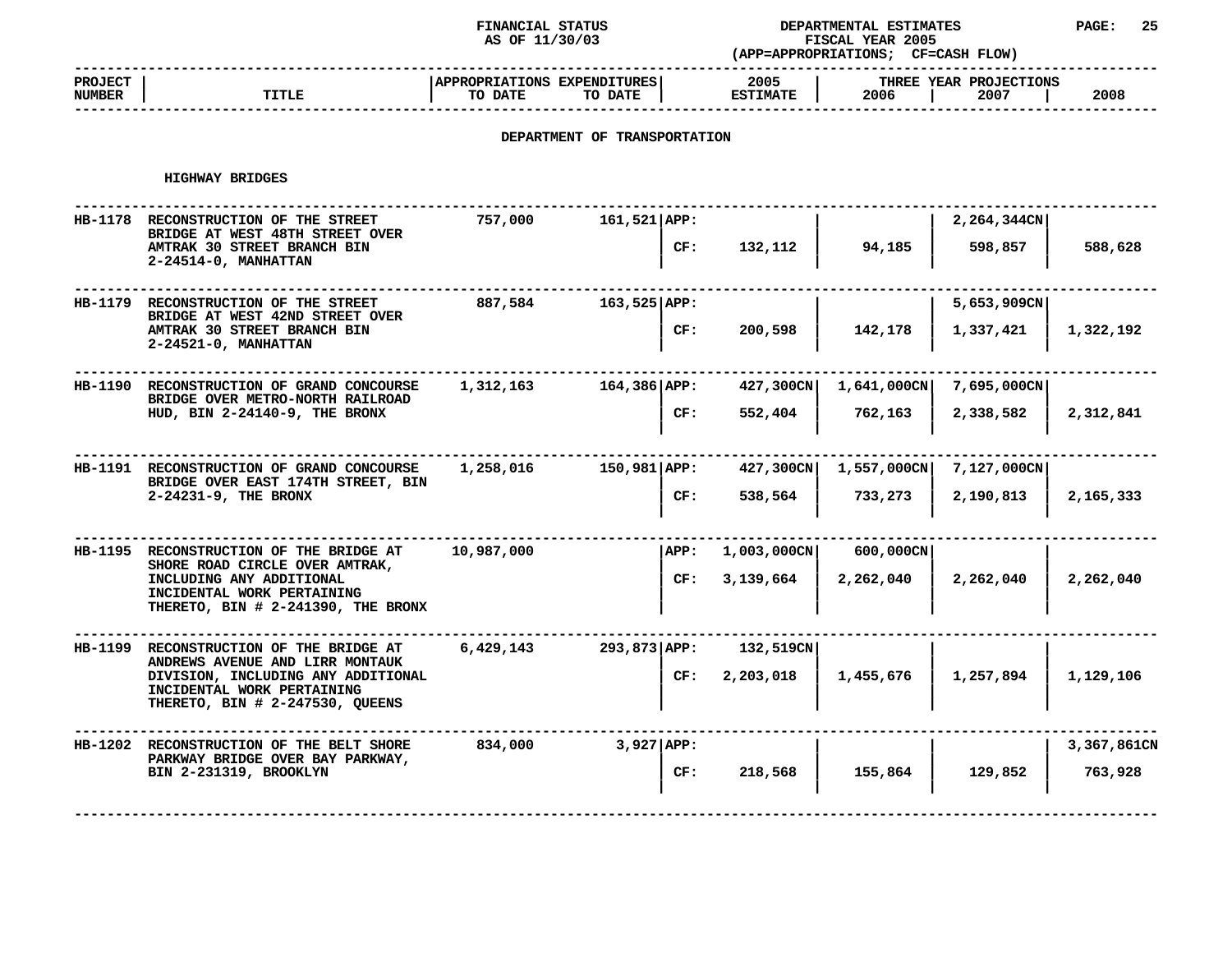### **STATUS DEPARTMENTAL ESTIMATES PAGE: <sup>26</sup> (APP=APPROPRIATIONS;**

|                          |                                                                                                                                                                | AS OF 11/30/03                                    | FISCAL YEAR 2005<br>(APP=APPROPRIATIONS; CF=CASH FLOW) |                         |                           |                                |                          |
|--------------------------|----------------------------------------------------------------------------------------------------------------------------------------------------------------|---------------------------------------------------|--------------------------------------------------------|-------------------------|---------------------------|--------------------------------|--------------------------|
| <b>PROJECT</b><br>NUMBER | TITLE                                                                                                                                                          | APPROPRIATIONS EXPENDITURES<br>TO DATE<br>TO DATE |                                                        | 2005<br><b>ESTIMATE</b> | 2006                      | THREE YEAR PROJECTIONS<br>2007 | 2008                     |
|                          |                                                                                                                                                                | DEPARTMENT OF TRANSPORTATION                      |                                                        |                         |                           |                                |                          |
|                          | HIGHWAY BRIDGES                                                                                                                                                |                                                   |                                                        |                         |                           |                                |                          |
|                          | HB-1203 RECONSTRUCTION OF ROOSEVELT AVENUE<br>BRIDGE OVER VAN WYCK EXPRESSWAY,<br>BIN 2-24050-7, QUEENS                                                        | 10,653,000                                        | APP:<br>CF:                                            | 1,899,372               | 1,338,224                 | 1,121,248                      | 636,944CN<br>2,052,670   |
|                          | HB-1204 RECONSTRUCTION OF THE 50TH STREET<br>BRIDGE OVER THE LONG ISLAND<br>RAILROAD BAY RIDGE, BIN 2-243400,<br><b>BROOKLYN</b>                               | 906,000                                           | $3,887  $ APP:<br>CF:                                  | 245,690                 | 174,664                   | 145,726                        | 3,327,869CN<br>769,707   |
|                          | HB-1205 RECONSTRUCTION OF THE 5TH AVENUE<br>BRIDGE OVER THE LONG ISLAND<br>RAILROAD AND SEA BEACH, BIN<br>2-243580, BROOKLYN                                   | 1,133,000                                         | 4,646 APP:<br>CF:                                      | 300,566                 | 214,646                   | 178,703                        | 5,935,526CN<br>1,285,518 |
|                          | HB-1206 RECONSTRUCTION OF THE HILL DRIVE<br>BRIDGE OVER PROSPECT PARK LAKE,<br>BIN 2-244120, BROOKLYN                                                          | 894,000                                           | APP:<br>CF:                                            | 5,280                   | 2,640                     | 2,640                          | 2,920,000CN<br>694,058   |
|                          | HB-1208 RECONSTRUCTION OF FOSTER AVENUE /<br>BMT SUBWAY, BRIGHTON, BROOKLYN                                                                                    | 390,000                                           | $4,089$ $APP:$<br>CF:                                  | 8,411CN<br>138,802      | 98,993                    | 82,468                         | 1,452,000CN<br>335,971   |
|                          | HB-1213 RECONSTRUCTION OF UNION STREET<br>BRIDGE OVER THE GOWANUS CANAL,<br>INCLUDING REQUIRED ANCILLARY WORK,<br>BIN # 2-24027-0, BROOKLYN                    | 1,638,000                                         | APP:<br>CF:                                            | 108,000CN<br>307,296    | $1,054,000$ CN<br>573,958 | 573,958                        | 573,958                  |
|                          | HB-1214 RECONSTRUCTION OF EAST TREMONT<br>AVENUE OVER THE HUTCHINSON RIVER<br>PARKWAY, INCLUDING REQUIRED<br>ANCILLARY WORK, BIN #2-07582, THE<br><b>BRONX</b> | 430,000                                           | APP:<br>CF:                                            | 658,000CN<br>191,488    | 30,000CN<br>199,078       | 750,000CN<br>356,578           | 3,700,000CN<br>1,029,978 |
|                          |                                                                                                                                                                |                                                   |                                                        |                         |                           |                                |                          |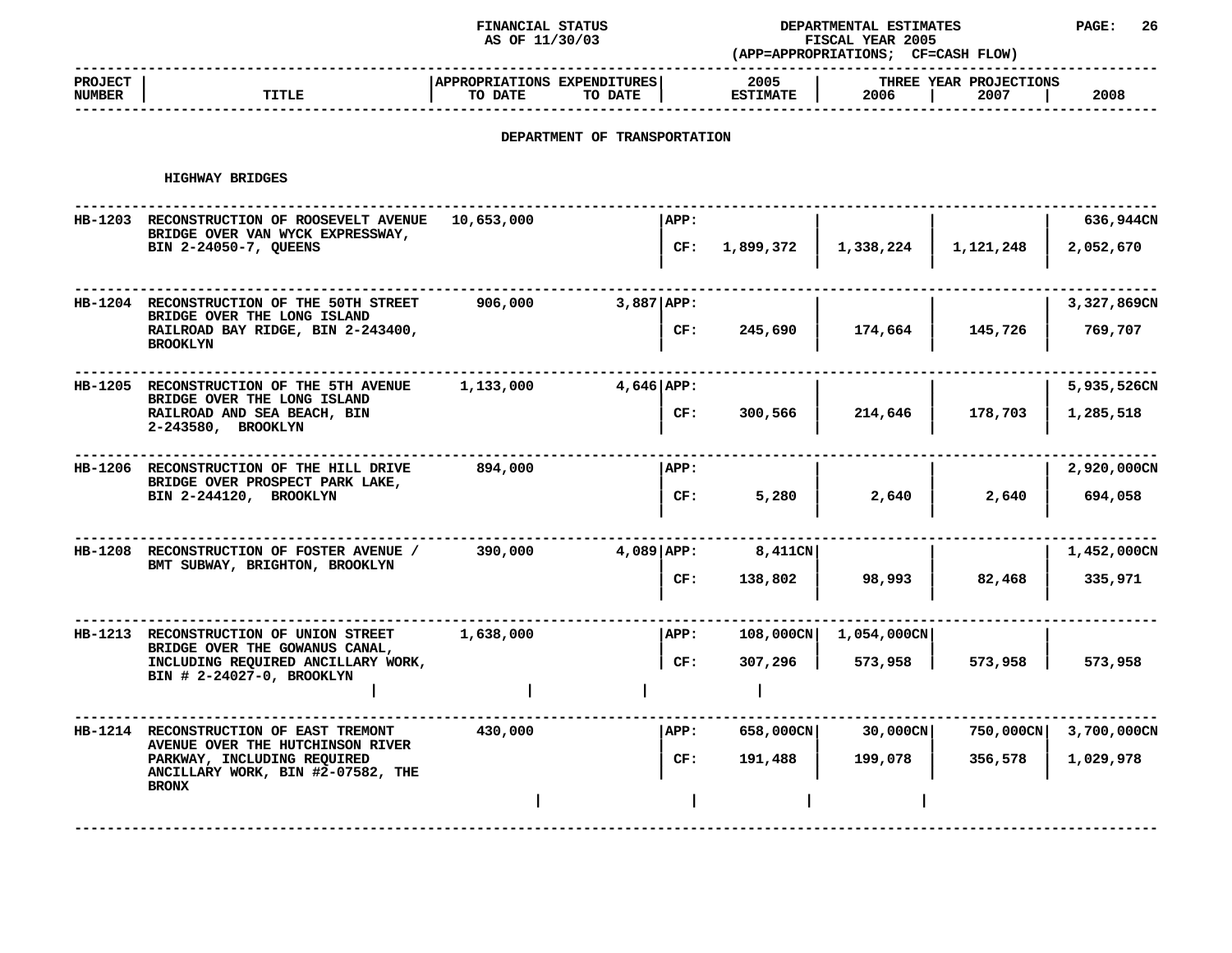#### **STATUS DEPARTMENTAL ESTIMATES PAGE: <sup>27</sup> (APP=APPROPRIATIONS;**

|                                 |       | AS OF 11/30/03                                    | (APP=APPROPRIATIONS;    | <b>FISCAL YEAR 2005</b><br><b>CF=CASH FLOW)</b> |      |
|---------------------------------|-------|---------------------------------------------------|-------------------------|-------------------------------------------------|------|
| <b>PROJECT</b><br><b>NUMBER</b> | TITLE | APPROPRIATIONS EXPENDITURES<br>TO DATE<br>TO DATE | 2005<br><b>ESTIMATE</b> | THREE YEAR PROJECTIONS<br>2006<br>2007          | 2008 |
|                                 |       |                                                   |                         |                                                 |      |

# **HOUSING PRESERVATION AND DEVELOPMENT**

#### **HOUSING**

|        | HOUSING & DEVELOPMENT                                                                                                                                                                                                                                                                                        |             |                                         |                            |           |                          |                          |
|--------|--------------------------------------------------------------------------------------------------------------------------------------------------------------------------------------------------------------------------------------------------------------------------------------------------------------|-------------|-----------------------------------------|----------------------------|-----------|--------------------------|--------------------------|
|        | HD-D003 CITY COUNCIL FUNDING FOR SITE<br>WORK, CONSTRUCTION, RECONSTRUCTION<br>OR IMPROVEMENTS TO, OR LOANS AND<br>GRANTS FOR SITE WORK,<br>CONSTRUCTION, RECONSTRUCTION OR<br>IMPROVEMENTS TO, RESIDENTIAL AND<br>COMMERCIAL PROPERTIES, PURSUANT TO<br>APPLICABLE STATE LAW PROVISIONS,<br><b>CITYWIDE</b> | 13,559,000  | 2,563,000 APP: 28,475,000CN<br>CF:      | 9,036,192                  | 6,946,896 | 6,946,896                | 6,946,896                |
|        | HD-K117 SITE WORK, CONSTRUCTION,<br>RECONSTRUCTION OR IMPROVEMENTS TO<br>OR LOANS AND GRANTS FOR SITE WORK,<br>CONSTRUCTION, RECONSTRUCTION OR<br>IMPROVEMENTS TO RESIDENTIAL AND<br>COMMERCIAL PROPERTIES, PURSUANT TO<br>APPLICABLE STATE LAW PROVISIONS,<br>BROOKLYN.                                     | 10,122,000  | 7,458,479 APP:                          | 376,479CN<br>CF: 1,070,080 | 535,040   | 535,040                  | 535,040                  |
|        |                                                                                                                                                                                                                                                                                                              |             |                                         |                            |           |                          |                          |
|        | HD-M148 MIXED INCOME HOUSING PROGRAMS:<br>CONSTRUCTION AND OTHER DEVELOPMENT<br>OF MIXED INCOME HOUSING THROUGH<br>LOANS, SUBSIDIES AND CAPITAL<br>IMPROVEMENTS PROVIDED PURSUANT TO<br>STATE LAW, MANHATTAN                                                                                                 | 4,329,960   | $2,679,960$ $APP:$<br>CF:               | 250,000CN<br>624,800       | 334,400   | 334,400                  | 334,400                  |
|        | HD-X051 SITE WORK, CONSTRUCTION,<br>RECONSTRUCTION OR IMPROVEMENTS TO<br>OR LOANS AND GRANTS FOR SITE WORK,<br>CONSTRUCTION, RECONSTRUCTION OR<br>IMPROVEMENTS TO RESIDENTIAL AND<br>COMMERCIAL PROPERTIES, PURSUANT TO<br>APPLICABLE STATE LAW PROVISIONS,<br>THE BRONX.                                    | 22,134,000  | 15,926,750 APP: 1,166,500CN 1,790,000CN | CF: 2,335,960              | 1,928,886 | 1,829,351                | 1,764,538                |
| $HD-9$ | HOUSING PROJECTS UNDERTAKEN IN<br>WHOLE OR IN PART BY THE CITY OF<br>NEW YORK INCLUDING PROGRAMS TO<br>PREVENT HOUSING ABANDONMENT,<br><b>CITYWIDE</b>                                                                                                                                                       | 380,329,797 | 358,516,192 APP:<br>CF:                 | 5,119,968                  | 4,605,000 | 2,809,453CN<br>5,064,692 | 4,000,000CN<br>5,545,050 |

**<sup>|</sup> <sup>|</sup> <sup>|</sup> <sup>|</sup> ------------------------------------------------------------------------------------------------------------------------------------**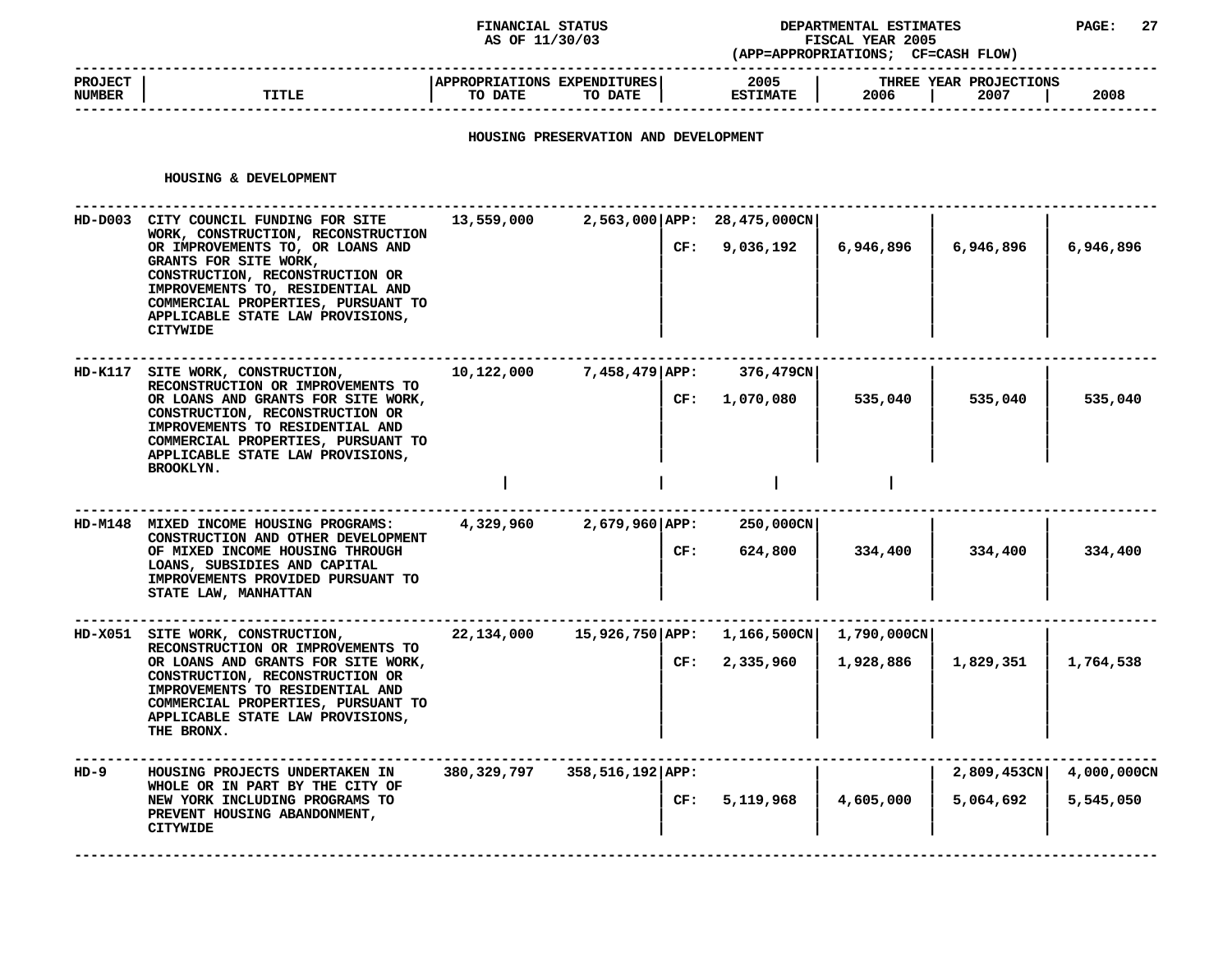### **STATUS DEPARTMENTAL ESTIMATES PAGE: <sup>28</sup>**

|                                 |                                                                                                      | AS OF 11/30/03                         |                                      |     | FISCAL YEAR 2005<br>(APP=APPROPRIATIONS; CF=CASH FLOW) |                              |                                |                              |  |
|---------------------------------|------------------------------------------------------------------------------------------------------|----------------------------------------|--------------------------------------|-----|--------------------------------------------------------|------------------------------|--------------------------------|------------------------------|--|
| <b>PROJECT</b><br><b>NUMBER</b> | TITLE                                                                                                | APPROPRIATIONS EXPENDITURES<br>TO DATE | TO DATE                              |     | 2005<br><b>ESTIMATE</b>                                | 2006                         | THREE YEAR PROJECTIONS<br>2007 | 2008                         |  |
|                                 |                                                                                                      |                                        | HOUSING PRESERVATION AND DEVELOPMENT |     |                                                        |                              |                                |                              |  |
|                                 | HOUSING & DEVELOPMENT                                                                                |                                        |                                      |     |                                                        |                              |                                |                              |  |
| $HD-90$                         | PURCHASE OF ELECTRONIC DATA<br>PROCESSING AND ANCILLARY                                              | 55,346,565                             | 48,956,706 APP:                      |     | 5,529,909CN                                            | 3,335,000CN                  | 3,716,000CN                    | 5,152,000CN                  |  |
|                                 | EQUIPMENT, CITYWIDE                                                                                  |                                        |                                      | CF: | 3,225,328                                              | 3,051,459                    | 3,769,367                      | 4,666,365                    |  |
| $HD-98$                         | COSTS ASSOCIATED WITH URBAN                                                                          | 59,919,480                             | 26,542,166 APP:                      |     |                                                        | 8,092,527CN                  | 17,010,000CN                   | 40,735,000CN                 |  |
|                                 | RENEWAL PROJECTS AND URBAN<br>DEVELOPMENT ACTION AREA PROJECTS,<br><b>CITYWIDE</b>                   |                                        |                                      | CF: | 9,541,656                                              | 7,805,115                    | 11,372,250                     | 18,782,786                   |  |
| $HD-101$                        | DAMP PROGRAMS; RECONSTRUCTION OF<br>RESIDENTIAL BUILDINGS AND BUILDING                               | 888,303,405                            | 692,604,658 APP:                     |     |                                                        | 30,971,272CN<br>5,660,797 F  | 62,605,000CN<br>13,346,000 F   | 61,000,000CN<br>10,000,000 F |  |
|                                 | SYSTEMS IN THE DIVISION OF<br>ALTERNATIVE MANAGEMENT PROGRAMS,<br><b>CITYWIDE</b>                    |                                        |                                      |     | CF: 49,604,934<br>2,771,356NC                          | 46,896,152<br>4,673,019NC    | 57,107,372<br>7,209,029NC      | 66,297,669<br>8,855,396NC    |  |
| $HD-102$                        | RECONSTRUCTION OF RESIDENTIAL<br>BUILDINGS AND BUILDING SYSTEMS AS<br>PART OF THE IN-REM DISPOSITION | 892,698,301                            | 714,067,390 APP:                     |     | 22,638,727CN<br>28,283,711 F<br>1,900,000 P            | 41,611,000CN<br>50,858,000 F |                                |                              |  |
|                                 | PROGRAMS, CITYWIDE                                                                                   |                                        |                                      | CF: | 32,899,712<br>33,139,234NC                             | 33,754,084<br>37,316,600NC   | 31,868,014<br>35,236,215NC     | 30,639,875<br>33,881,546NC   |  |
| HD-107                          | RECONSTRUCTION OF RESIDENTIAL<br>BUILDINGS AND BUILDING SYSTEMS IN                                   | 274,706,749                            |                                      |     | 221, 111, 288 APP: 13, 501, 823CN                      | 19,000,000CN                 | 20,100,000CN                   | 20,500,000CN                 |  |
|                                 | THE ARTICLE 8A PROGRAM (PHFL),<br><b>CITYWIDE</b>                                                    |                                        |                                      |     | CF: 16,643,944<br>1,328,800NC                          | 15,887,019<br>1,412,400NC    | 19,426,042<br>1,412,400NCI     | 22,712,964<br>1,412,400NC    |  |
| HD-109                          | PROVISION OF LOANS PURSUANT TO<br>STATE LAW FOR THE AQUISITION<br>AND/OR RECONSTRUCTION OF           | 529,664,510                            | $414,825,074$ $APP:$                 |     | 7,016,427CN<br>36,101,606 F                            | 14,217,000CN<br>31,583,000 F | 8,000,000CN<br>22,000,000 F    | 20,000,000CN<br>5,000,000 F  |  |
|                                 | RESIDENTIAL BUILDINGS AND BUILDING<br>SYSTEMS UNDER THE SRO LOAN PROGRAM                             |                                        |                                      |     | CF: 15,434,926<br>29,407,048NC                         | 14,362,915<br>28,702,324NC   | 15, 179, 788<br>32,131,880NC   | 18,257,752<br>32,266,707NC   |  |
|                                 |                                                                                                      |                                        |                                      |     |                                                        |                              |                                |                              |  |

**UNDER THE SRO LOAN PROGRAM <sup>|</sup> 29,407,048NC| 28,702,324NC| 32,131,880NC| 32,266,707NC ------------------------------------------------------------------------------------------------------------------------------------**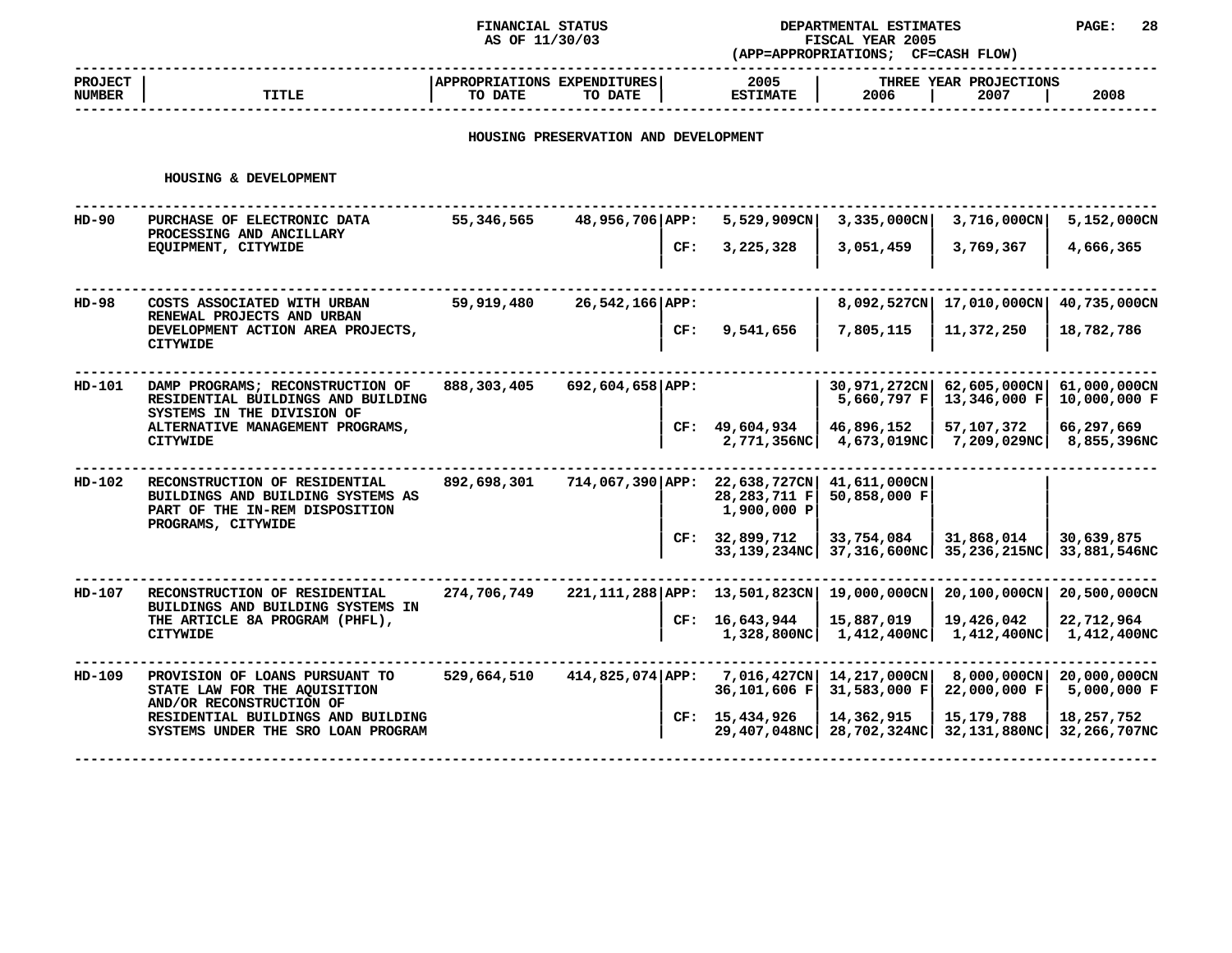### **STATUS DEPARTMENTAL ESTIMATES PAGE: <sup>29</sup> (APP=APPROPRIATIONS;**

|                                 |       | AS OF 11/30/03                                           | (APP=APPROPRIATIONS;    | <b>FISCAL YEAR 2005</b><br><b>CF=CASH FLOW)</b> |      |
|---------------------------------|-------|----------------------------------------------------------|-------------------------|-------------------------------------------------|------|
| <b>PROJECT</b><br><b>NUMBER</b> | TITLE | <b>APPROPRIATIONS EXPENDITURES</b><br>TO DATE<br>TO DATE | 2005<br><b>ESTIMATE</b> | THREE YEAR PROJECTIONS<br>2006<br>2007          | 2008 |
|                                 |       |                                                          |                         |                                                 |      |

# **HOUSING PRESERVATION AND DEVELOPMENT**

#### **HOUSING**

|        | HOUSING & DEVELOPMENT                                                                                                                     |              |                  |      |                                                     |                                         |                              |                              |
|--------|-------------------------------------------------------------------------------------------------------------------------------------------|--------------|------------------|------|-----------------------------------------------------|-----------------------------------------|------------------------------|------------------------------|
| HD-110 | PROVISION OF LOANS FOR THE<br>RECONSTRUCTION OF RESIDENTIAL<br>BUILDINGS AND BUILDING SYSTEMS IN                                          | 437,174,347  | 353,989,616 APP: |      |                                                     | 15,086,185CN<br>4,384,747 F             | 14,000,000CN<br>7,000,000 F  | 26,444,000CN                 |
|        | CONNECTION WITH THE PARTICIPATION<br>LOAN PROGRAM, PURSUANT TO STATE<br>LAW, CITYWIDE                                                     |              |                  | CF:  | 9,400,360<br>3,505,954NC                            | 10,287,618<br>3,612,744NC               | 13,076,449<br>5,045,458NC    | 17,790,821<br>5,021,180NC    |
| HD-130 | SMALL HOMES RECONSTRUCTION<br>PROGRAM: PROVISION OF LOANS<br>PURSUANT TO STATE LAW FOR THE                                                | 86,745,368   | 68,766,810 APP:  |      |                                                     | $2,306,216$ CN<br>878,675 F             | 5,000,000CN<br>2,000,000 F   | 9,000,000CN                  |
|        | RECONSTRUCTION OF SMALL,<br>PRIVATELY-OWNED RESIDENTIAL<br>BUILDINGS, CITYWIDE.                                                           |              |                  | CF:  | 3,537,138<br>1,096,396NC                            | 3,373,467<br>931,145NC                  | 4,338,082<br>1,327,720NC     | 5,920,483<br>1,312,467NC     |
| HD-150 | THE EFFECTUATION OF A CAPITAL<br>PROGRAM FOR NEIGHBORHOOD<br>OPPORTUNITIES, CITYWIDE                                                      | 642,354,386  |                  |      | 488,735,954   APP: 27,210,397CN  <br>$21,066,026$ F | 38,837,000CN<br>9,617,000 F             | 8,669,000CN                  |                              |
|        |                                                                                                                                           |              |                  |      | CF: 31,373,326                                      | 31,631,569<br>27,885,294NC 22,820,506NC | 31,903,531<br>20,649,970NC   | 30,895,188<br>19,236,598NC   |
| HD-157 | COSTS INCIDENTAL TO PROJECTS IN<br>URBAN RENEWAL AREAS, INCLUDING                                                                         | 17, 152, 818 | $9,398,392$ APP: |      | 1,812,709CN                                         | 780,000CN                               |                              |                              |
|        | ACQUISITION AND RELOCATION COSTS,<br><b>CITYWIDE</b>                                                                                      |              |                  | CF:  | 2,754,790<br>45,788NC                               | 2,039,681<br>32,910NC                   | 1,838,909<br>27,317NC        | 1,708,174<br>23,674NC        |
| HD-161 | SPRING CREEK: ACQUISITION,<br>RELOCATION, DEMOLITION AND OTHER                                                                            | 12,880,000   |                  | APP: | 1,363,000CN                                         |                                         |                              |                              |
|        | COSTS, PURSUANT TO STATE LAW,<br>ASSOCIATED WITH REHABILITATION AND<br>NEW CONSTRUCTION PROJECTS IN THE<br>SPRING CREEK AREA OF BROOKLYN. |              |                  | CF:  | 4,551,008                                           | 2,506,768                               | 2,506,768                    | 2,506,768                    |
| HD-200 | PROVISION OF LOANS OR GRANTS<br>PURSUANT TO STATE LAW FOR THE                                                                             | 192,876,538  | 58,219,706 APP:  |      | $5,880,993$ CN<br>7,078,000 F                       | 45,460,000CN<br>5,500,000 F             | 83,670,000CN<br>11,500,000 F | 81,240,000CN<br>10,000,000 F |
|        | REHABILITATION OF PRIVATELY-OWNED<br>RESIDENTIAL PROPERTIES UNDER LOCAL<br>LAW #37 THIRD PARTY TRANSFER<br>PROGRAMS, CITYWIDE.            |              |                  | CF:  | 28,976,578<br>4,965,312NC                           | 29, 179, 106<br>4,795,318NC             | 45,282,223<br>6,990,760NC    | 59,112,268<br>8,667,792NC    |
|        |                                                                                                                                           |              |                  |      |                                                     |                                         |                              |                              |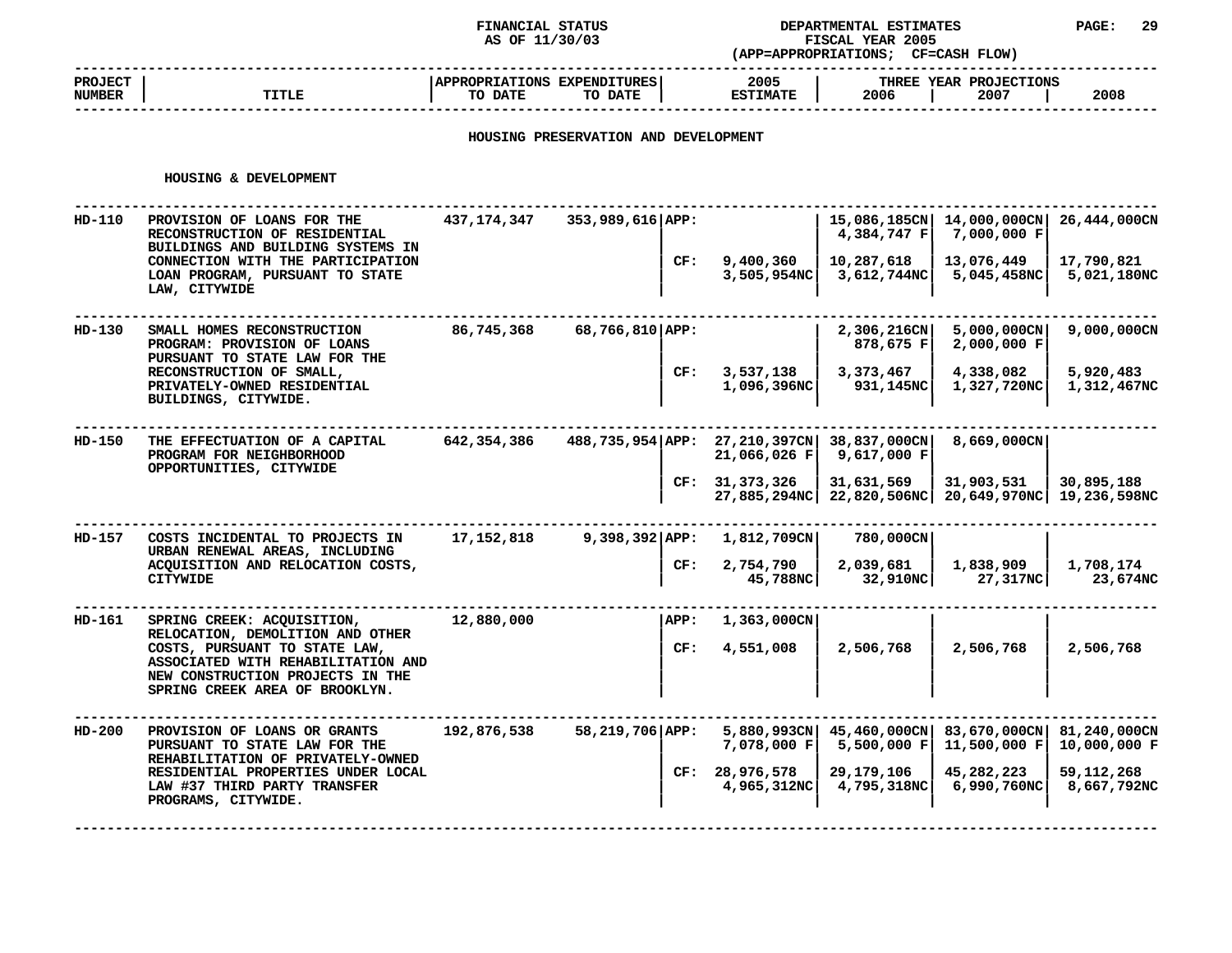### **FINANCIAL STATUS DEPARTMENTAL ESTIMATES PAGE: <sup>30</sup> (APP=APPROPRIATIONS;**

**AS OF 11/30/03 FISCAL YEAR <sup>2005</sup> CF=CASH FLOW) ------------------------------------------------------------------------------------------------------------------------------------ PROJECT <sup>|</sup> |APPROPRIATIONS EXPENDITURES| <sup>2005</sup> <sup>|</sup> THREE YEAR PROJECTIONS NUMBER<sup>|</sup> TITLE <sup>|</sup> TO DATE TO DATE <sup>|</sup> ESTIMATE <sup>|</sup> <sup>2006</sup> <sup>|</sup> <sup>2007</sup> <sup>|</sup> <sup>2008</sup> ------------------------------------------------------------------------------------------------------------------------------------**

# **HOUSING PRESERVATION AND DEVELOPMENT**

#### **HOUSING**

|          | HOUSING & DEVELOPMENT                                                                                                                                   |           |      |                                 |                                        |                               |                        |
|----------|---------------------------------------------------------------------------------------------------------------------------------------------------------|-----------|------|---------------------------------|----------------------------------------|-------------------------------|------------------------|
| $HD-202$ | PROVISION OF LOANS AND/OR GRANTS<br>TO ASSIST SMALL BUILDING OWNERS<br>WITH RENOVATING VACANT APARTMENTS<br>UNDER THE NEW PARTNERS PROGRAM,<br>CITYWIDE | 2,500,000 | APP: | $3,500,000$ CN<br>$1,000,000$ F | $3,500,000 \text{CN}$<br>$1,000,000$ F | $2,250,000$ CN<br>2,250,000 F | 4,500,000CN            |
|          |                                                                                                                                                         |           | CF:  | 1,320,000<br>176,000NC          | 1,941,500<br>429,000NC                 | 2,414,000<br>901,500NC        | 3,233,000<br>901,500NC |
| HD-204   | PROVISION OF LOANS AND/OR GRANTS<br>TO FINANCE CONSTRUCTION COSTS TO                                                                                    | 6,500,000 | APP: | 800,000 $F$                     | 5,200,000 F                            |                               |                        |
|          | ASSIST FORMERLY HOMELESS FAMILIES<br>TO BECOME HOMEOWNERS UNDER THE<br>FORMERLY HOMELESS HOMEOWNERSHIP<br>PILOT PROGRAM, CITYWIDE                       |           | CF:  | 176,000<br>1,478,400NCI         | 88,000<br>2,512,400NC                  | 88,000<br>2,512,400NC         | 88,000<br>2,512,400NC  |
| HD-205   | PROVISION OF LOANS AND/OR GRANTS<br>FOR NEW RENTAL HOUSING PROJECTS                                                                                     | 1,000,000 | APP: |                                 |                                        | 40,000,000CN                  | 10,000,000CN           |
|          | FOR VERY LOW-INCOME AND FORMERLY<br>HOMELESS HOUSEHOLDS UNDER THE<br>HOMELESS RENTAL PRODUCTION<br>PROGRAM, CITYWIDE                                    |           | CF:  | 352,000                         | 176,000                                | 8,576,000                     | 10,396,000             |
|          |                                                                                                                                                         |           |      |                                 |                                        |                               |                        |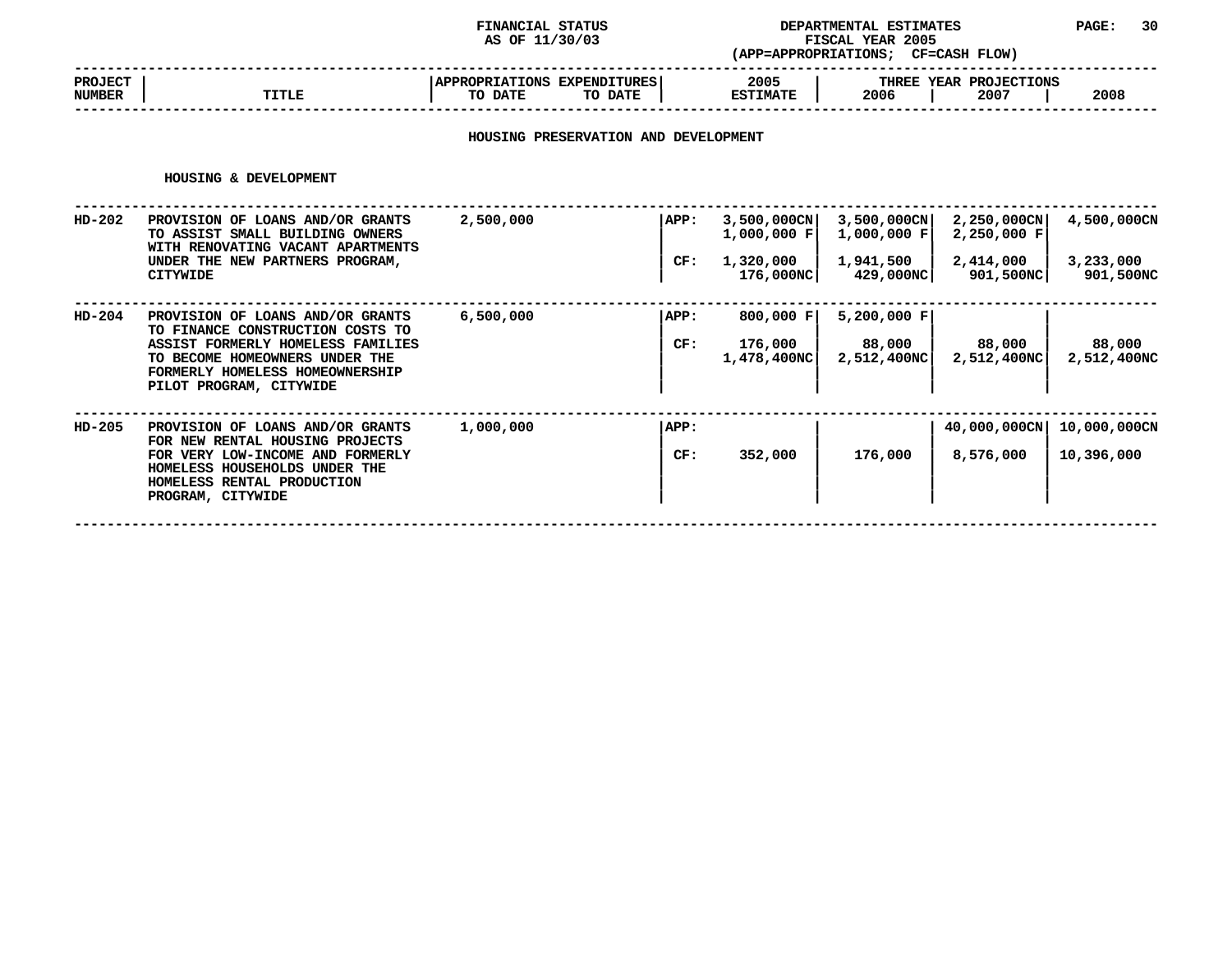#### **STATUS DEPARTMENTAL ESTIMATES PAGE: <sup>31</sup> (APP=APPROPRIATIONS;**

|                                 |              | AS OF 11/30/03                                      | (APP=APPROPRIATIONS;    | <b>FISCAL YEAR 2005</b><br><b>CF=CASH FLOW)</b> |  |
|---------------------------------|--------------|-----------------------------------------------------|-------------------------|-------------------------------------------------|--|
| <b>PROJECT</b><br><b>NUMBER</b> | <b>TITLE</b> | APPROPRIATIONS EXPENDITURES  <br>TO DATE<br>TO DATE | 2005<br><b>ESTIMATE</b> | THREE YEAR PROJECTIONS<br>2008<br>2006<br>2007  |  |
|                                 |              |                                                     |                         |                                                 |  |

# **DEPARTMENT OF HOMELESS SERVICES**

#### **HOMELESS**

|        | HOMELESS SERVICES                                                                                                                                                                                     |             |                   |     |                                                |                                     |                           |                           |
|--------|-------------------------------------------------------------------------------------------------------------------------------------------------------------------------------------------------------|-------------|-------------------|-----|------------------------------------------------|-------------------------------------|---------------------------|---------------------------|
| HH-25  | ACQUISIION, CONSTRUCTION,<br>RECONSTRUCTION AND IMPROVEMENTS,<br>INCL UDING FURNISHINGS AND<br>EQUIPMENT, FOR SITES AND<br>FACILITIES FOR USE BY THE<br>DEPARTMENT FOR HOMELESS SERVICES,             | 15,000,000  | $9,263,824$ APP:  | CF: | 609,999CN<br>2,233,854                         | 1,196,712                           | 1,152,157                 | 1,123,144                 |
|        | <b>CITYWIDE</b>                                                                                                                                                                                       |             |                   |     |                                                |                                     |                           |                           |
| HH-105 | PURCHASE OF AUTOMOTIVE, COMPUTER,<br>TELECOMMUNICATION AND OTHER                                                                                                                                      | 20,739,582  | 12,004,126   APP: |     | 7,133,361CN                                    | $9,028,000$ CN                      | 5,175,000CN               | 5,175,000CN               |
|        | EQUIPMENT HAVING A UNIT COST OF AT<br>LEAST \$35,000 AFTER NOVEMBER 1,<br>1999 AND A LIFE EXPECTANCY OF AT<br>LEAST FIVE YEARS FOR USE BY THE<br>DEPARTMENT FOR HOMELESS SERVICES,<br><b>CITYWIDE</b> |             |                   | CF: | 2,966,274<br>85,536NC                          | 4,552,202<br>57,024NC               | 5,625,131<br>57,024NC     | 6,557,981<br>57,024NC     |
| HH-112 | CONSTRUCTION, RECONSTRUCTION AND                                                                                                                                                                      | 139,941,131 | 84,014,219 APP:   |     |                                                | 23,948,087CN                        | 50,036,000CN              | 26,382,000CN              |
|        | IMPROVEMENTS, INCLUDING SITE<br>ACQUISITION, OF FACILITIES FOR<br>HOMELESS INDIVIDUALS, CITYWIDE                                                                                                      |             |                   |     | CF: 13,353,726                                 | 17,411,995                          | 27,389,936                | 31,846,591                |
| HH-115 | CONSTRUCTION, RECONSTRUCTION AND<br>IMPROVEMENTS, INCLUDING SITE<br>ACQUISITION, OF FACILITIES FOR<br>HOMELESS FAMILIES, CITYWIDE                                                                     | 63,113,122  |                   |     | 32,772,939 APP: 29,590,274CN<br>CF: 14,491,206 | $5,304,000 \text{CN}$<br>12,390,159 | 4,700,000CN<br>13,031,839 | 4,700,000CN<br>13,662,379 |
|        |                                                                                                                                                                                                       |             |                   |     |                                                |                                     |                           |                           |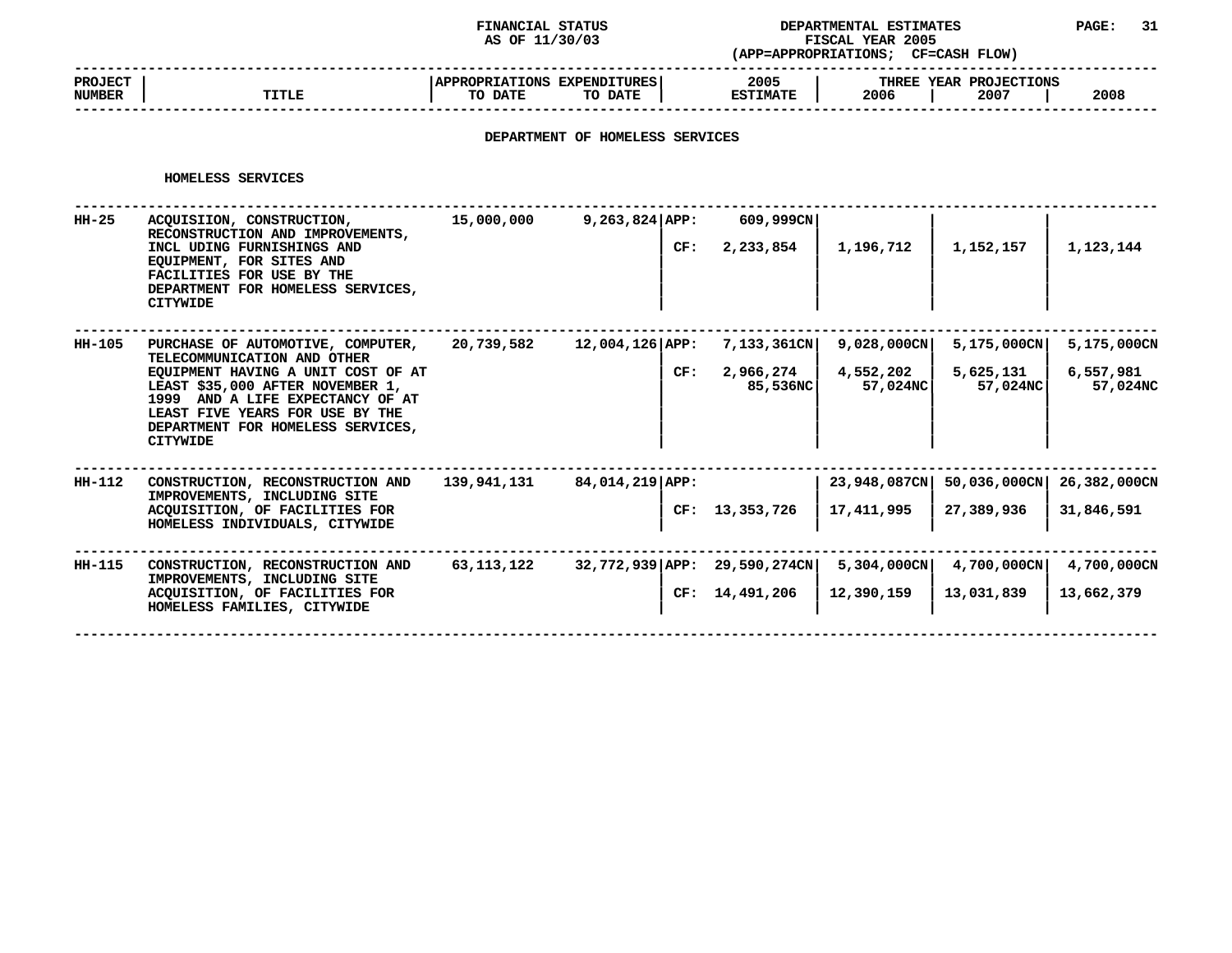**STATUS DEPARTMENTAL ESTIMATES PAGE: <sup>32</sup> (APP=APPROPRIATIONS;**

|                                 |       | AS OF 11/30/03                                    | (APP=APPROPRIATIONS;    | <b>FISCAL YEAR 2005</b><br><b>CF=CASH FLOW)</b> |      |
|---------------------------------|-------|---------------------------------------------------|-------------------------|-------------------------------------------------|------|
| <b>PROJECT</b><br><b>NUMBER</b> | TITLE | APPROPRIATIONS EXPENDITURES<br>TO DATE<br>TO DATE | 2005<br><b>ESTIMATE</b> | THREE YEAR PROJECTIONS<br>2006<br>2007          | 2008 |
|                                 |       |                                                   |                         |                                                 |      |

# **DEPARTMENT OF HEALTH AND MENTAL HYGIENE**

#### **HEALTH**

| HL-D001        | CITY COUNCIL FUNDS FOR ALL<br>DEPARTMENT OF HEALTH BUILDINGS<br>INCLUDING, CONSTRUCTION,<br>RECONSTRUCTION, REHABILITATION,<br>MODERNIZATION, PURCHASE OF<br>EQUIPMENT, FIRE PREVENTION AND<br>ELEVATOR REPLACEMENT, CITYWIDE. | 20,960,000  | <b>APP:</b>                   | CF: | $7,000,000$ CN<br>9,357,920 | 4,967,160                  | 4,941,360                  | 4,924,560                   |
|----------------|--------------------------------------------------------------------------------------------------------------------------------------------------------------------------------------------------------------------------------|-------------|-------------------------------|-----|-----------------------------|----------------------------|----------------------------|-----------------------------|
| <b>HL-M001</b> | ALL BUILDINGS, ALL BOROUGHS,<br>CONSTRUCTION, RECONSTRUCTION,<br>REHABILITATION, MODERNIZATION,<br>EQUIPMENT, FIRE-PREVENTION AND<br>ELEVATOR REPLACEMENTS, BOROUGH OF<br><b>MANHATTAN</b>                                     | 5,465,464   | $2,738,425$ APP:              | CF: | 158,718CN<br>982,784        | 621,522                    | 548,852                    | 501,532                     |
| HL-0001        | RECONSTRUCTION AND IMPROVEMENTS TO<br>MASPETH CHILD HEALTH CENTER,<br><b>QUEENS</b>                                                                                                                                            | 565,223     | $539,312$ $APP:$              | CF: | 48,407CN<br>26,020          | 13,312                     | 13,143                     | 13,033                      |
| HL-82          | ALL BUILDINGS, ALL BOROUGHS,<br>CONSTRUCTION, RECONSTRUCTION,<br>REHABILITATION, MODERNIZATION,<br>EQUIPMENT, FIRE-PREVENTION,<br>ELEVATOR REPLACEMENTS AND RELATED<br>COSTS                                                   | 444,163,595 | 298,426,893 APP: 78,086,129CN |     | CF: 68,785,128              | 44,418,000CN<br>52,408,084 | 13,321,000CN<br>53,940,013 | 7,808,000CN<br>54, 537, 034 |
|                |                                                                                                                                                                                                                                |             |                               |     |                             |                            |                            |                             |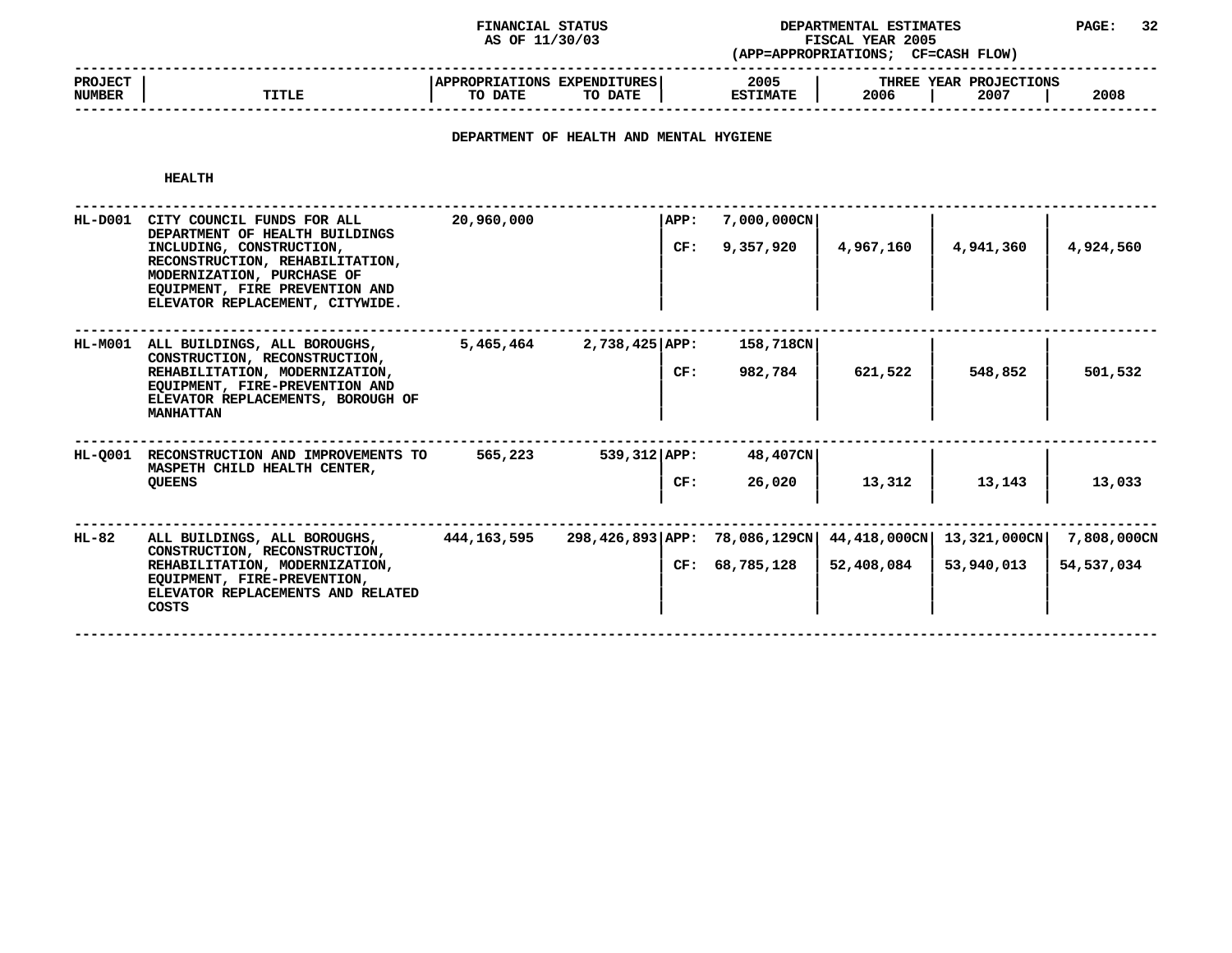#### **STATUS DEPARTMENTAL ESTIMATES PAGE: <sup>33</sup> (APP=APPROPRIATIONS;**

|                                 |       | AS OF 11/30/03                                            | (APP=APPROPRIATIONS;    | <b>FISCAL YEAR 2005</b><br><b>CF=CASH FLOW)</b> |      |
|---------------------------------|-------|-----------------------------------------------------------|-------------------------|-------------------------------------------------|------|
| <b>PROJECT</b><br><b>NUMBER</b> | TITLE | <b>APPROPRIATIONS EXPENDITURES!</b><br>TO DATE<br>TO DATE | 2005<br><b>ESTIMATE</b> | THREE YEAR PROJECTIONS<br>2006<br>2007          | 2008 |
|                                 |       |                                                           |                         |                                                 |      |

# **CITY UNIVERSITY OF NEW YORK**

#### **HIGHER**

| HIGHER EDUCATION                                                                                                                                                                                   |            |                                 |                          |                        |                      |                     |
|----------------------------------------------------------------------------------------------------------------------------------------------------------------------------------------------------|------------|---------------------------------|--------------------------|------------------------|----------------------|---------------------|
| HN-D002 CITY COUNCIL FUNDS FOR CITY<br>UNIVERSITY ALTERATIONS AND<br>COMPREHENSIVE RENOVATIONS TO<br>BUILDINGS AND CAMPUSES, INCLUDING<br>PURCHASES OF EQUIPMENT AND SITE<br>ACQUISITION, CITYWIDE | 18,380,000 | 2,277,156 APP:<br>CF:           | 6,222,173CN<br>6,645,056 | 335,000CN<br>4,031,984 | 4,021,621            | 4,014,873           |
| HN-K001 IMPROVEMENTS, ALTERATIONS TO,<br>INCLUDING PURCHASE AND<br>INSTALLATION OF COMPUTER AND OTHER<br>EQUIPMENT AND SYSTEMS, MEDGAR<br>EVERS COLLEGE, BROOKLYN                                  | 2,902,790  | 2,467,925 APP:<br>CF:           | 24,000CN<br>138,464      | 3,000CN<br>72,643      | 72,391               | 72,226              |
| HN-K002 IMPROVEMENTS, ALTERATIONS TO,<br>INCLUDING PURCHASE AND<br>INSTALLATION OF COMPUTER AND OTHER<br>EQUIPMENT AND SYSTEMS, SENIOR<br>COLLEGES, BROOKLYN                                       | 2,086,041  | 1,249,259 APP:<br>CF:           | 784,693CN<br>432,424     | 295,349                | 289,782              | 286,156             |
| HN-K250 IMPROVEMENTS, ALTERATIONS TO,<br>INCLUDING PURCHASE AND<br>INSTALLATION OF COMPUTER AND OTHER<br>EQUIPMENT AND SYSTEMS,<br>KINGSBOROUGH COMMUNITY COLLEGE,<br><b>BROOKLYN</b>              | 2,833,610  | 1,769,281 APP:<br>CF:           | 170,831CN<br>404,680     | 41,000CN<br>230,622    | 229,025              | 227,984             |
| HN-M001 ACQUISITION AND/OR INSTALLATION OF<br>EDUCATIONAL AND OTHER EQUIPMENT<br>AND SYSTEMS FOR COMMUNITY                                                                                         |            | $3,210,517$ 2,606,075 APP:      | 154CN                    | 39,000CN<br>39,000 s   | 12,000CN<br>12,000 S |                     |
| COLLEGES, MANHATTAN                                                                                                                                                                                |            | CF:                             | 212,818                  | 133,955<br>9,867NC     | 126,602<br>12,387NC  | 120,173<br>12,387NC |
| HN-M004 IMPROVEMENTS, ALTERATIONS TO,<br>INCLUDING PURCHASE AND<br>INSTALLATION OF COMPUTER AND OTHER<br>EQUIPMENT AND SYSTEMS, VEHICLE<br>PURCHASE, FOR SENIOR COLLEGES,<br><b>MANHATTAN</b>      |            | 5,204,416 3,660,594 APP:<br>CF: | 506,072                  | 14,381CN<br>288,125    | 282,376              | 278,632             |
|                                                                                                                                                                                                    |            |                                 |                          |                        |                      |                     |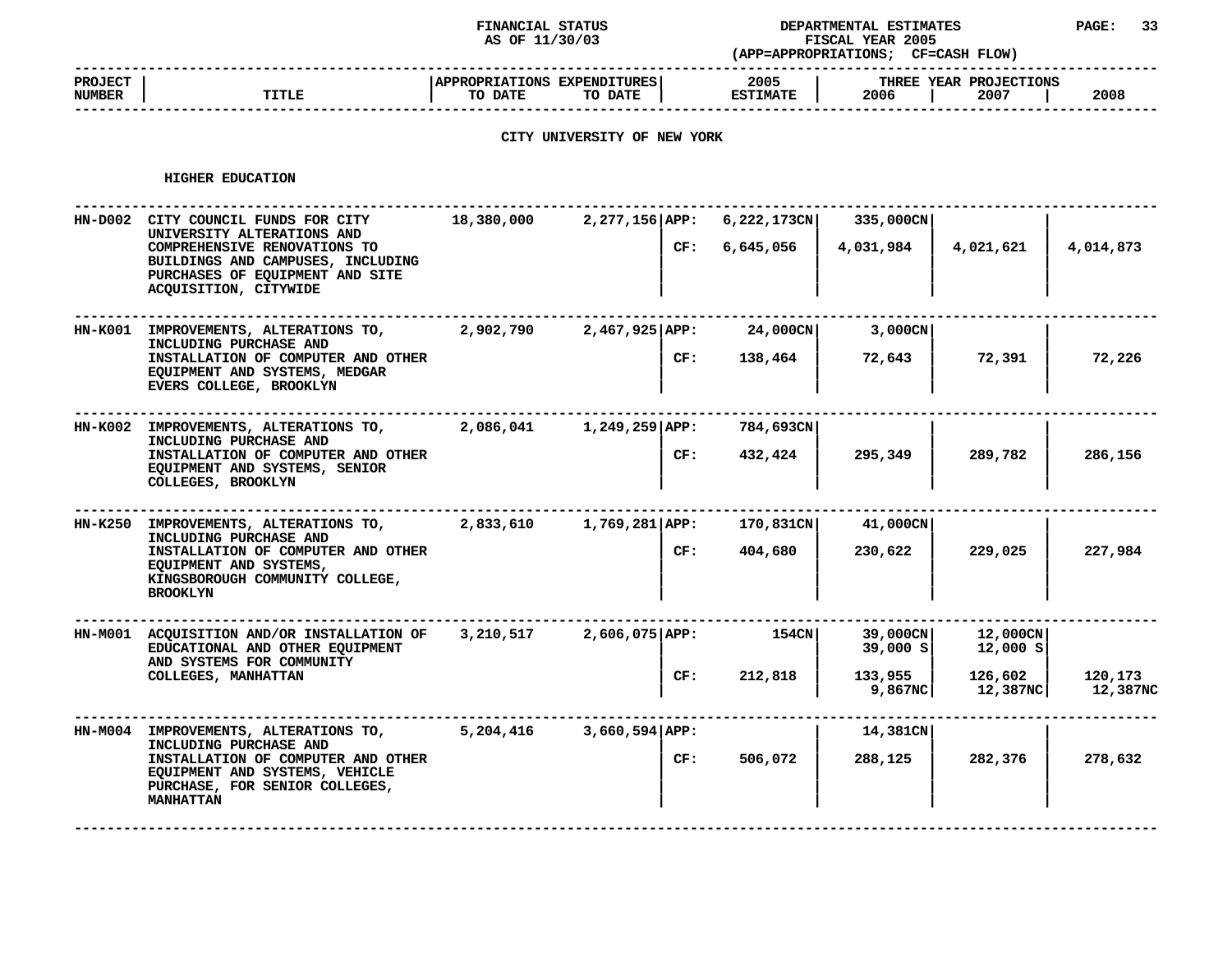|                          |                                                                                                                           | DEPARTMENTAL ESTIMATES<br>FISCAL YEAR 2005<br>(APP=APPROPRIATIONS; CF=CASH FLOW) |                             |     |                                                                      | <b>PAGE:</b>       |                                       |                           |
|--------------------------|---------------------------------------------------------------------------------------------------------------------------|----------------------------------------------------------------------------------|-----------------------------|-----|----------------------------------------------------------------------|--------------------|---------------------------------------|---------------------------|
| <b>PROJECT</b><br>NUMBER | <b>TITLE</b>                                                                                                              | APPROPRIATIONS EXPENDITURES<br>TO DATE                                           | TO DATE                     |     | 2005<br><b>ESTIMATE</b>                                              | 2006               | THREE YEAR PROJECTIONS<br>2007        | 2008                      |
|                          |                                                                                                                           |                                                                                  | CITY UNIVERSITY OF NEW YORK |     |                                                                      |                    |                                       |                           |
|                          | HIGHER EDUCATION                                                                                                          |                                                                                  |                             |     |                                                                      |                    |                                       |                           |
|                          | HN-Q002 ACQUISITION AND/OR INSTALLATION OF 2,265,318 1,663,785   APP:<br>EDUCATIONAL AND OTHER EQUIPMENT                  |                                                                                  |                             |     | 298CN                                                                |                    |                                       |                           |
|                          | AND SYSTEMS FOR COMMUNITY<br>COLLEGES, QUEENS                                                                             |                                                                                  |                             | CF: | 211,844                                                              | 124,774            | 114,247                               | 107,391                   |
|                          | HN-Q006 RECONSTRUCTION, IMPROVEMENTS AND<br>ALTERATIONS TO EXISTING BUILDINGS                                             | 1,309,542                                                                        | 827,498 APP:                |     |                                                                      | 336,000CN          |                                       |                           |
|                          | AND CAMPUSES, INCLUDING EQUIPMENT,<br><b>OUEENS</b>                                                                       |                                                                                  |                             | CF: | $166,472$  <br>1,848NC                                               | 168,855<br>1,328NC | $168,514$  <br>1,103NC                | 168,292<br><b>956NC</b>   |
|                          | HN-R001 CONSTRUCTION, RECONSTRUCTION,<br>ADDITIONS TO COLLEGE CAMPUS                                                      |                                                                                  |                             |     |                                                                      | 7,533CN            |                                       |                           |
|                          | FACILITIES, PURCHASE OF COMPUTER<br>AND OTHER EQUIPMENT AND SYSTEMS,<br>AND SITE ACQUISITION, STATEN<br><b>ISLAND</b>     |                                                                                  |                             |     | CF:<br>58,392                                                        | 32,675             | 31,862                                | 31,334                    |
|                          | HN-X002 CITY UNIVERSITY, ALTERATIONS AND<br>COMPREHENSIVE RENOVATIONS TO                                                  |                                                                                  |                             |     | $6,512,291$ 2,352,053 APP: 1,272,498CN                               | 21,000CN           |                                       |                           |
|                          | EXISTING BUILDINGS, CAMPUSES AND<br>EQUIPMENT, COMMUNITY COLLEGES AND<br>SITE ACQUISITION, BOROUGH OF THE<br><b>BRONX</b> |                                                                                  |                             |     | CF: 1,651,838                                                        | 966,763            | 963,808                               | 961,884                   |
| HN-206                   | CITY UNIVERSITY, ALTERATIONS AND<br>COMPREHENSIVE RENOVATIONS TO                                                          |                                                                                  |                             |     | 86,480,358 41,888,287 APP: 50,241,700CN   16,218,000CN   9,757,000CN |                    |                                       | 3,756,000CN               |
|                          | EXISTING BUILDINGS, CAMPUSES AND<br>EQUIPMENT, COMMUNITY COLLEGES AND<br>SITE ACQUISITION, ALL BOROUGHS.                  |                                                                                  |                             |     | CF: 18,603,316<br>4,478,050NC                                        | 16,887,547         | 18,873,981<br>2,551,112NC 3,174,994NC | 19,516,852<br>3,794,572NC |
| HN-244                   | ALTERATIONS AND IMPROVEMENTS TO<br>HUNTER COLLEGE CAMPUS SCHOOLS,                                                         | 4,410,306                                                                        |                             |     | 2,961,418 APP: 2,365,785CN                                           | 30,000CN           |                                       |                           |
|                          | MANHATTAN.                                                                                                                |                                                                                  |                             | CF: | 812,614                                                              | 704,109            | 689,078                               | 679,290                   |
|                          |                                                                                                                           |                                                                                  |                             |     |                                                                      |                    |                                       |                           |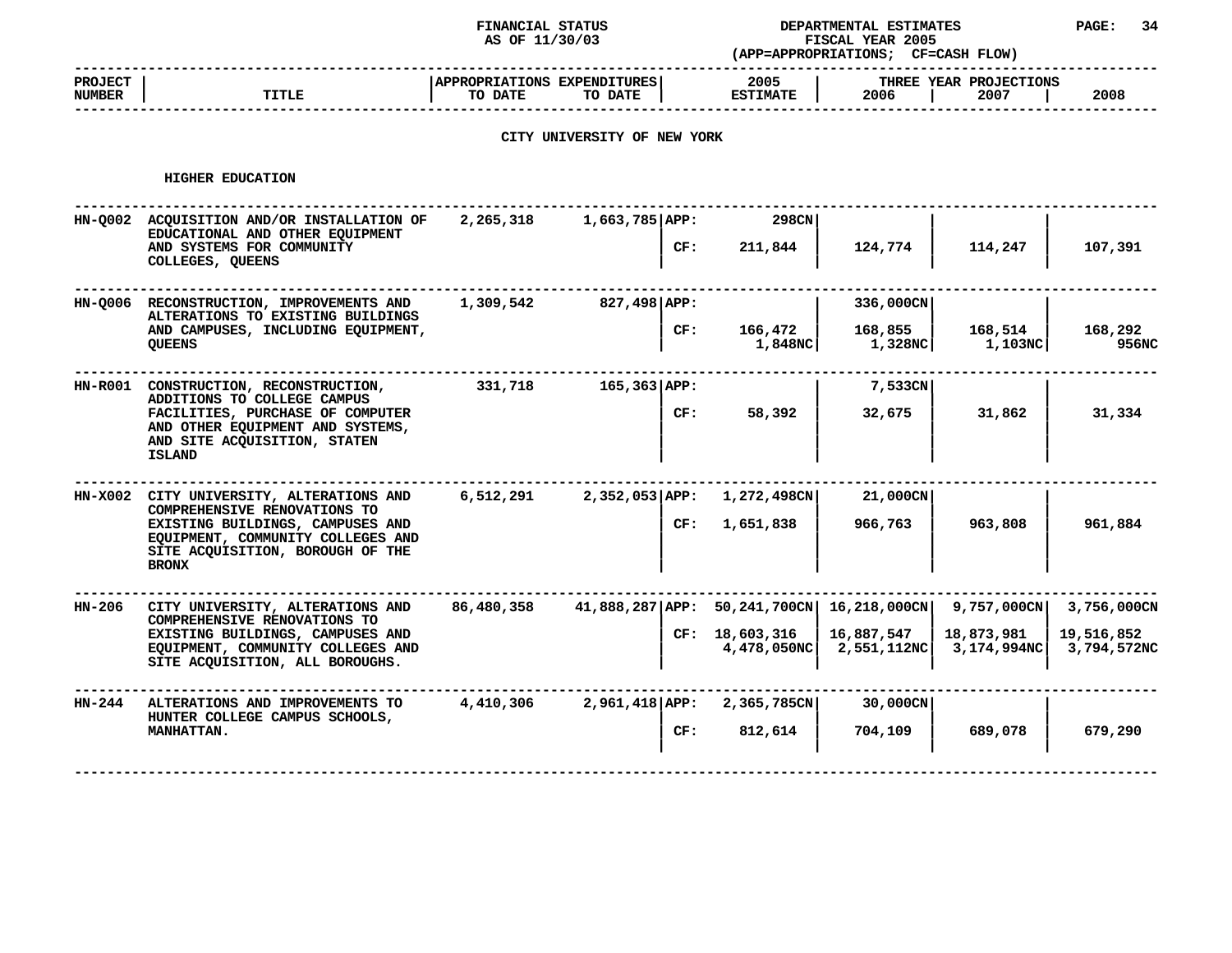#### **STATUS DEPARTMENTAL ESTIMATES PAGE: <sup>35</sup> (APP=APPROPRIATIONS;**

|                                 |              | AS OF 11/30/03                                                                   | <b>FISCAL YEAR 2005</b><br><b>CF=CASH FLOW)</b><br>(APP=APPROPRIATIONS; |                                        |      |  |
|---------------------------------|--------------|----------------------------------------------------------------------------------|-------------------------------------------------------------------------|----------------------------------------|------|--|
| <b>PROJECT</b><br><b>NUMBER</b> | <b>TITLE</b> | <b>APPROPRIATIONS</b><br><b>EXPENDITURES</b><br>TO DATE<br>TO DATE               | 2005<br><b>ESTIMATE</b>                                                 | THREE YEAR PROJECTIONS<br>2006<br>2007 | 2008 |  |
|                                 |              | ,我们也不会有什么?""我们的人,我们也不会有什么?""我们的人,我们也不会有什么?""我们的人,我们也不会有什么?""我们的人,我们也不会有什么?""我们的人 |                                                                         |                                        |      |  |

# **HEALTH AND HOSPITALS CORP**

HEALTH & HOSPITALS CORP.

|               | HEALTH & HOSPITALS CORP.                                                                                                                                                                                                                           |             |                              |                                                 |                                    |                                                          |            |
|---------------|----------------------------------------------------------------------------------------------------------------------------------------------------------------------------------------------------------------------------------------------------|-------------|------------------------------|-------------------------------------------------|------------------------------------|----------------------------------------------------------|------------|
|               | HO-D003 CITY COUNCIL FUNDING FOR ALL<br>BUILDINGS, ALL BOROUGHS,<br>CONSTRUCTION, RECONSTRUCTION,<br>REHABILITATION, MODERNIZATION,<br>FIRE PREVENTION AND ELEVATOR<br>REPLACEMENTS, FOR THE NEW YORK<br>CITY HEALTH AND HOSPITALS<br>CORPORATION. | 9,530,000   |                              | $571,079$ APP: 11,949,698CN<br>6,303,834<br>CF: | $5,000,000 \text{CN}$<br>4,953,127 | 4,948,542                                                | 4,945,557  |
|               | HO-M002 ALL BUILDINGS, ACQUISITION OF<br>EQUIPMENT, INCLUDING MOTOR<br>VEHICLES, TELECOMMUNICATIONS AND<br>MEDICAL EQUIPMENT, FOR THE NEW<br>YORK CITY HEALTH AND HOSPITALS<br>CORPORATION, MANHATTAN                                              | 4,293,894   | $3,898,905$ APP:<br>CF:      | 371CN<br>139,166                                | 98,717                             | 82,448                                                   | 71,854     |
|               | HO-Q003 QUEENS HOSPITAL: RECONSTRUCTION<br>AND IMPROVEMENTS, INCLUDING<br>EQUIPMENT PURCHASES                                                                                                                                                      | 1,881,626   | 764,626 APP:<br>CF:          | 500,000CN<br>481,184                            | 284,592                            | 284,592                                                  | 284,592    |
|               | HO-X002 ALL BUILDINGS, ACQUISITION OF<br>EQUIPMENT, INCLUDING MOTOR<br>VEHICLES, TELECOMMUNICATION AND<br>MEDICAL EQUIPMENT, FOR THE NEW<br>YORK CITY HEALTH AND HOSPITALS<br>CORPORATION, THE BRONX                                               | 3,157,472   | $1,326,668$ $APP:$<br>CF:    | 360CN<br>644,570                                | 366,110                            | 341,636                                                  | 325,700    |
| <b>HO-377</b> | MAJOR RECONSTRUCTION, NEW<br>CONSTRUCTION AND DESIGN COSTS FOR<br>NEW YORK CITY HEALTH AND HOSPITALS<br>CORPORATION FACILITIES, ALL<br><b>BOROUGHS.</b>                                                                                            | 593,647,402 | 172,681,746 APP: 2,705,730CN | CF: 148,989,496                                 | 74,671,918                         | 74,603,349                                               | 74,558,700 |
| HO-410        | EMERGENCY MEDICAL SERVICES,<br>EQUIPMENT AND AMBULANCES, UNDER<br>THE MANAGEMENT OF THE FIRE<br>DEPARTMENT, CITYWIDE                                                                                                                               | 102,382,671 | 31,187,195 APP:              | CF: 20,653,502                                  | 18,224,872                         | 13,121,245CN   13,640,000CN   13,315,000CN<br>20,063,089 | 21,818,207 |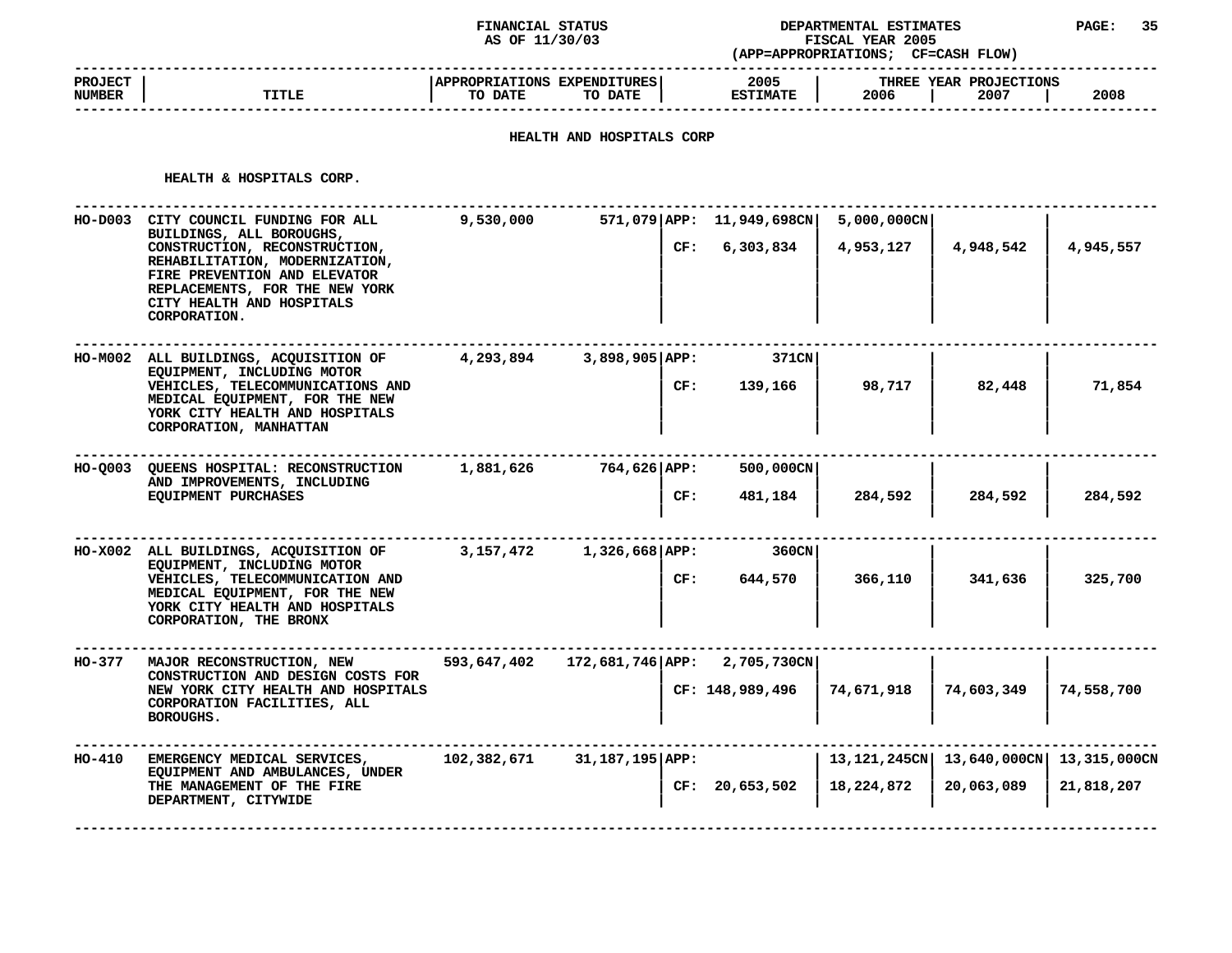#### **STATUS DEPARTMENTAL ESTIMATES PAGE: <sup>36</sup> (APP=APPROPRIATIONS;**

|                                 |              | AS OF 11/30/03                                    | <b>FISCAL YEAR 2005</b><br><b>CF=CASH FLOW)</b><br>(APP=APPROPRIATIONS; |                                                |  |  |  |
|---------------------------------|--------------|---------------------------------------------------|-------------------------------------------------------------------------|------------------------------------------------|--|--|--|
| <b>PROJECT</b><br><b>NUMBER</b> | <b>TITLE</b> | APPROPRIATIONS EXPENDITURES<br>TO DATE<br>TO DATE | 2005<br><b>ESTIMATE</b>                                                 | THREE YEAR PROJECTIONS<br>2008<br>2006<br>2007 |  |  |  |
|                                 |              |                                                   |                                                                         |                                                |  |  |  |

# **HUMAN RESOURCES ADMINISTRATION**

#### **HUMAN**

|           | HUMAN RESOURCES                                                                                                                                                                                                                                          |             |                    |     |                             |                                                    |                                                    |                                                        |
|-----------|----------------------------------------------------------------------------------------------------------------------------------------------------------------------------------------------------------------------------------------------------------|-------------|--------------------|-----|-----------------------------|----------------------------------------------------|----------------------------------------------------|--------------------------------------------------------|
| $HR-DOO2$ | CITY COUNCIL FUNDING FOR THE<br>ACQUISITION, CONSTRUCTION,<br>RECONSTRUCTION AND IMPROVEMENTS,<br>INCLUDING FURNISHINGS AND<br>EQUIPMENT, FOR SITES AND<br>FACILITIES OF THE HUMAN RESOURCES<br>ADMINISTRATION AND OTHER PROJECTS<br>WITH A CITY PURPOSE | 5,142,000   | APP:               | CF: | $5,460,000$ CN<br>3,159,904 | 2,000,000CN<br>2,371,952                           | 2,371,952                                          | 2,371,952                                              |
| HR-K001   | ACQUISITION, CONSTRUCTION,<br>RECONSTRUCTION AND IMPROVEMENTS,<br>INCLUDING FURNISHINGS AND<br>EQUIPMENT, FOR SITES AND<br>FACILITIES FOR USE BY THE HUMAN<br>RESOURCES ADMINISTRATION, BOROUGH<br>OF BROOKLYN                                           | 1,601,166   | $1,055,295$ APP:   | CF: | 87,964CN<br>215,698         | 111,142                                            | 109,303                                            | 108,105                                                |
| $HR-110$  | PURCHASE OF TELECOMMUNICATIONS<br>EQUIPMENT.                                                                                                                                                                                                             | 42,703,562  | 26,812,718 APP:    | CF: | 1,472,484<br>978,658NC      | 788,000CN<br>558,000 F<br>2,041,610<br>1,358,928NC | 718,000CN<br>479,000 F<br>2,169,828<br>1,444,821NC | 1,941,000CN<br>1,294,000 F<br>2,508,399<br>1,670,760NC |
| $HR-120$  | PROVISION OF COMPUTER EQUIPMENT<br>AND AUTOMATED SYSTEMS, CITYWIDE                                                                                                                                                                                       | 206,341,264 | $125,030,618$ APP: | CF: | 5,360,468<br>3,897,626NC    | 5,156,077<br>3,661,228NCl                          | 4,391,351 F<br>6,325,522<br>4,406,543NC            | 1,451,015CN<br>2,110,000 F<br>6,696,771<br>4,631,683NC |
|           |                                                                                                                                                                                                                                                          |             |                    |     |                             |                                                    |                                                    |                                                        |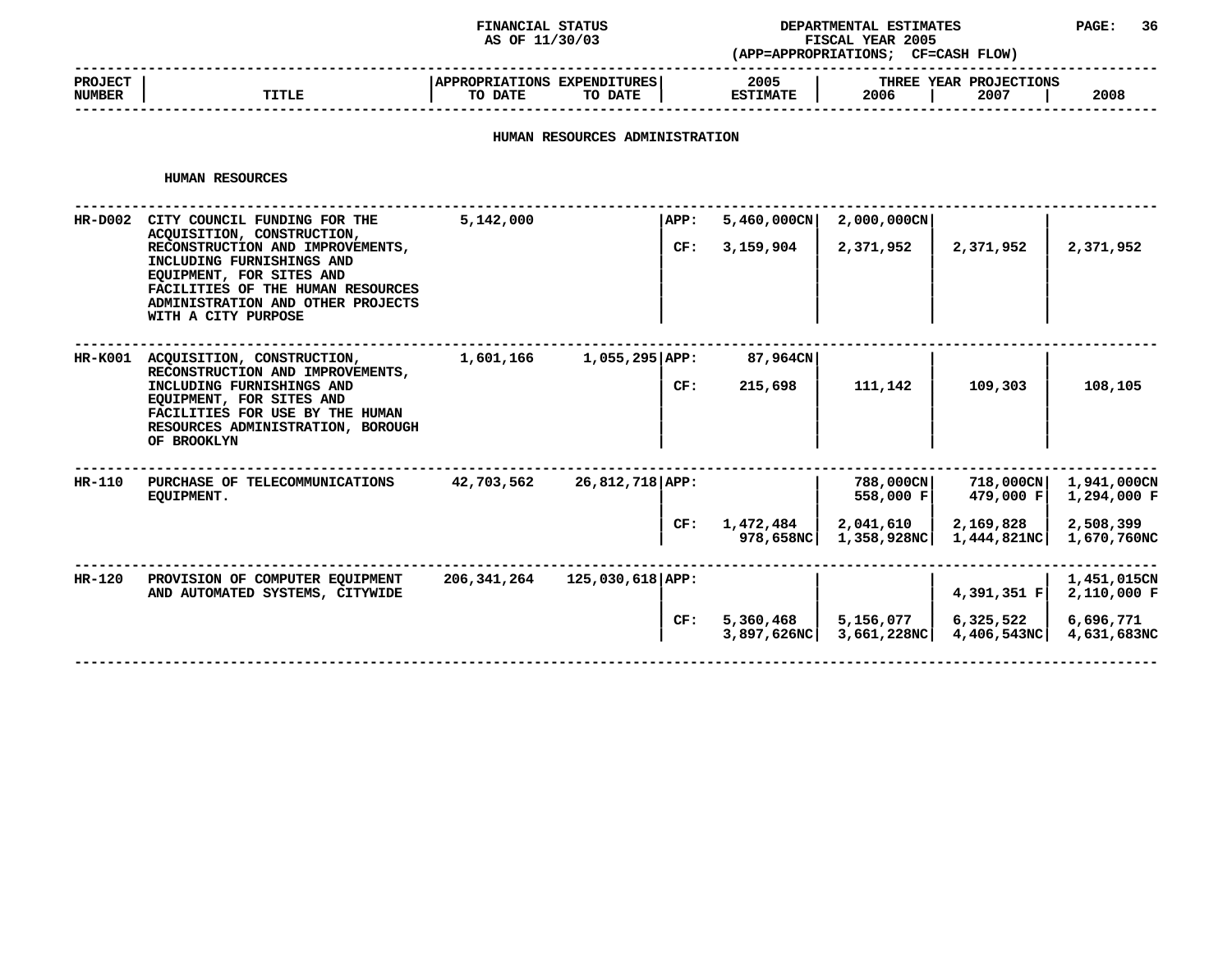### **STATUS DEPARTMENTAL ESTIMATES PAGE: <sup>37</sup> (APP=APPROPRIATIONS;**

|                                 |              | AS OF 11/30/03                                    | <b>FISCAL YEAR 2005</b><br>(APP=APPROPRIATIONS;<br><b>CF=CASH FLOW)</b> |                                        |      |
|---------------------------------|--------------|---------------------------------------------------|-------------------------------------------------------------------------|----------------------------------------|------|
| <b>PROJECT</b><br><b>NUMBER</b> | <b>TITLE</b> | APPROPRIATIONS EXPENDITURES<br>TO DATE<br>TO DATE | 2005<br><b>ESTIMATE</b>                                                 | THREE YEAR PROJECTIONS<br>2006<br>2007 | 2008 |
|                                 |              |                                                   |                                                                         |                                        |      |

# **DEPARTMENT OF TRANSPORTATION**

**HIGHWAYS**

| <b>HW-C061</b> | CONSTRUCTION AND RECONSTRUCTION OF<br>HIGHWAYS AND STREETS, INCLUDING<br>INCIDENTAL STRUCTURES, AND ALL<br>REQUIRED ANCILLARY WORK, BROOKLYN | 2,550,000   | $340,192$ APP:<br>CF:    | 777,676                                                 | 403,030                                           | 395,105                                       | 729,500CN<br>522,804                    |
|----------------|----------------------------------------------------------------------------------------------------------------------------------------------|-------------|--------------------------|---------------------------------------------------------|---------------------------------------------------|-----------------------------------------------|-----------------------------------------|
|                | HW-D200 CITY COUNCIL FUNDING FOR SIDEWALK<br>AND CURB CONSTRUCTION, FENCING<br>VACANT LOTS, FILLING SUNKEN LOTS,<br>CITYWIDE.                | 430,000     | APP:<br>CF:              | 197,000CN<br>220,704                                    | 110,352                                           | 110,352                                       | 110,352                                 |
|                | HW-0001 CONSTRUCTION, RECONSTRUCTION,<br>REPAVING, RESURFACING AND<br>IMPROVEMENTS TO HIGHWAYS AND<br>STREETS, QUEENS                        | 5,892,558   | 4,977,744 APP:<br>CF:    | 116CN<br>250,526                                        | 192,440                                           | 167,211                                       | 150,783                                 |
| HW-1K          | CONSTRUCTION AND RECONSTRUCTION OF<br>HIGHWAYS AND INCIDENTAL STRUCTURES<br>AND REPAVING AND RESURFACING OF<br>STREETS, BOROUGH OF BROOKLYN  | 121,969,992 | 96,256,827   APP:<br>CF: | 7,952,391CN<br>8,158,176<br>1,844,196NC                 | 7,937,000CN<br>7,359,667<br>1,013,116NC           | 6,925,124<br>1,011,430NC                      | 95,000CN<br>6,659,457<br>1,010,333NC    |
| <b>HW-1M</b>   | CONSTRUCTION AND RECONSTRUCTION OF<br>HIGHWAYS AND INCIDENTAL STRUCTURES<br>AND REPAVING AND RESURFACING OF<br>STREETS, BOROUGH OF MANHATTAN | 96,757,472  | 68,677,550 APP:<br>CF:   | 2,824,392<br>13,674NC                                   | $3,465,417$ CN<br>4,271,557<br>9,828NC            | 380,000CN<br>4,259,688<br>8,157 <sub>NC</sub> | 4,500,000CN<br>5,018,996<br>7,070NC     |
| <b>HW-10</b>   | CONSTRUCTION AND RECONSTRUCTION OF<br>HIGHWAYS AND INCIDENTAL STRUCTURES<br>AND REPAVING AND RESURFACING OF<br>STREETS, BOROUGH OF QUEENS    | 156,565,524 | 123,935,230 APP:<br>CF:  | $1,152,612$ CN<br>5,587,426<br>800,448NC                | 4,287,272<br>400,224NC                            | 3,021,000CN<br>4,650,745<br>400,224NC         | 5,698,000CN<br>5,511,357<br>400,224NC   |
| HW-1X          | CONSTRUCTION AND RECONSTRUCTION OF<br>HIGHWAYS AND INCIDENTAL STRUCTURES<br>AND REPAVING AND RESURFACING OF<br>STREETS, BOROUGH OF THE BRONX | 112,114,445 | 75,256,617 APP:<br>CF:   | $3,057,901$ CN<br>732,000 F<br>6,328,130<br>4,774,000NC | $1,975,000 \text{CN}$<br>4,969,027<br>2,989,272NC | 1,832,000CN<br>4,979,534<br>2,989,272NC       | 1,778,000CN<br>5,059,456<br>2,989,272NC |

**4,774,000NC| 2,989,272NC| 2,989,272NC| 2,989,272NC ------------------------------------------------------------------------------------------------------------------------------------**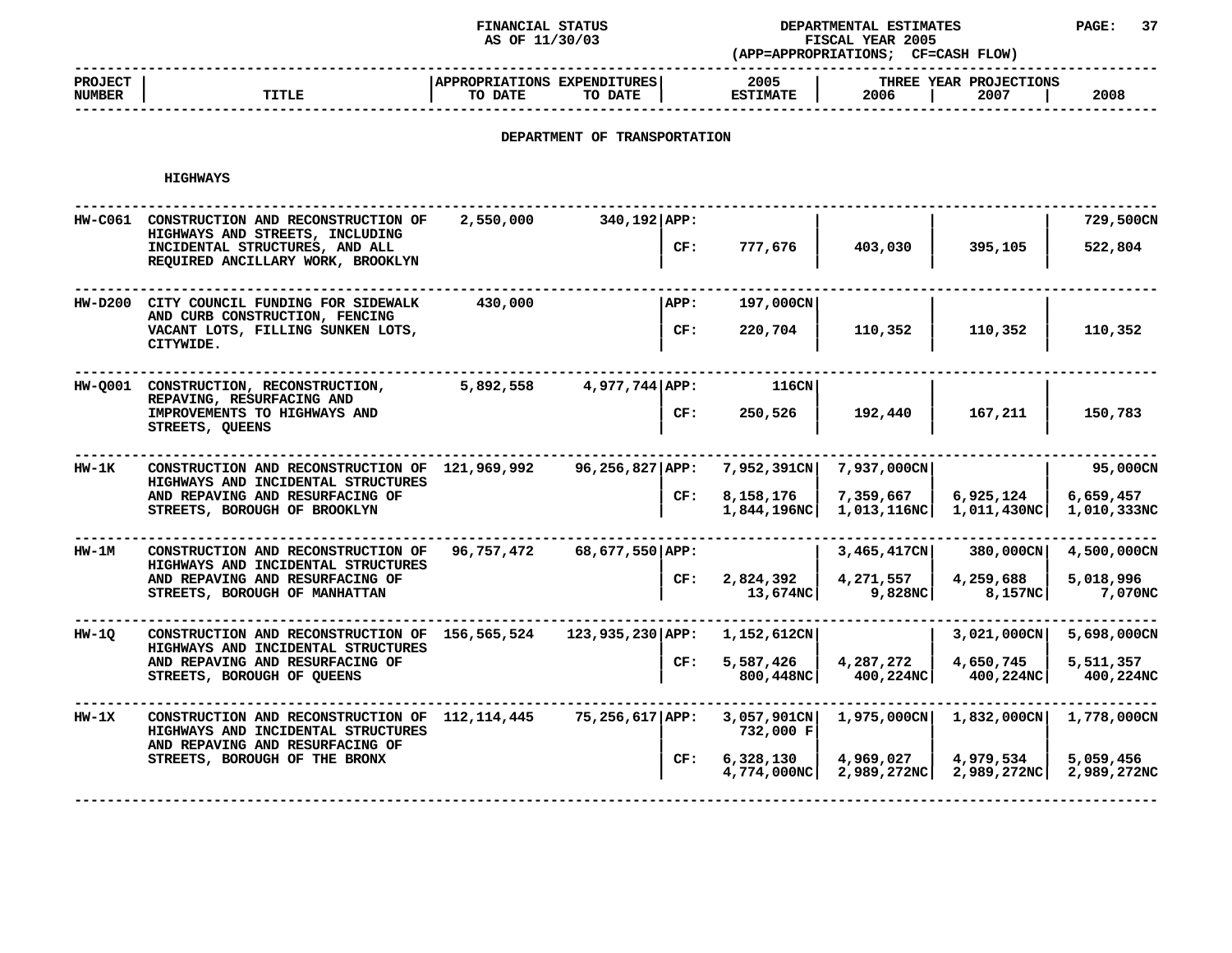**STATUS DEPARTMENTAL ESTIMATES PAGE: <sup>38</sup> (APP=APPROPRIATIONS;**

|                                 |              | AS OF 11/30/03                                    | <b>FISCAL YEAR 2005</b><br>(APP=APPROPRIATIONS;<br>CF=CASH FLOW) |                                        |      |
|---------------------------------|--------------|---------------------------------------------------|------------------------------------------------------------------|----------------------------------------|------|
| <b>PROJECT</b><br><b>NUMBER</b> | <b>TITLE</b> | APPROPRIATIONS EXPENDITURES<br>TO DATE<br>TO DATE | 2005<br><b>ESTIMATE</b>                                          | THREE YEAR PROJECTIONS<br>2006<br>2007 | 2008 |
|                                 |              |                                                   |                                                                  |                                        |      |

### **DEPARTMENT OF TRANSPORTATION**

| <b>HW-2K</b> | RESURFACING OF STREETS, BROOKLYN                                                                                  | 110,110,468 | $91,362,372$ APP:             | $9,497,304$ CN                   | 4,524,000CN                           |                             |                           |
|--------------|-------------------------------------------------------------------------------------------------------------------|-------------|-------------------------------|----------------------------------|---------------------------------------|-----------------------------|---------------------------|
|              |                                                                                                                   |             | CF:                           | 4,410,856<br>77,036NC            | 4,255,639<br>55,369NC                 | 4,168,786<br>45,959NC       | 4,112,231<br>39,831NC     |
| <b>HW-2M</b> | RESURFACING OF STREETS, MANHATTAN                                                                                 | 75,367,736  | 38,807,671 APP:               | 2,137,044CN                      | 5,795,000CN                           | 12,626,000CN                | 12,626,000CN              |
|              |                                                                                                                   |             | CF:                           | 2,471,082<br>96,306NC            | 3,327,261<br>67,449NC                 | 5,914,151<br>56,673NC       | 8,170,038<br>49,656NC     |
| $HW-2Q$      | RESURFACING OF STREETS, QUEENS                                                                                    | 132,406,182 | $110,398,877$ APP:            | 3,522,150CN                      |                                       |                             |                           |
|              |                                                                                                                   |             | CF:                           | 2,788,146<br>2,132NC             | 2,064,920<br>1,532NC                  | 1,886,862<br>1,272NC        | 1,770,918<br>1,102NC      |
| $HW-2R$      | RESURFACING OF STREETS, STATEN                                                                                    | 44,477,985  | 29,756,904 APP:               | 3,366,763CN                      | 2,307,000CN                           |                             |                           |
|              | <b>ISLAND</b>                                                                                                     |             | CF:                           | 2,443,610<br>4,408NC             | 2,397,573<br>3,169NC                  | 2,376,865<br>2,630NC        | 2,363,381<br>2,279NC      |
| $HW-3$       | REHABILITATION AND RECONSTRUCTION<br>OF YARDS, SHOPS, GARAGES, AND                                                | 163,978,537 | 117,570,215 APP:              |                                  | 9,172,814CN                           | 33,000,000CN                | 4,000,000CN               |
|              | OTHER FACILITIES, DEPARTMENT OF<br>TRANSPORTATION, ALL BOROUGHS                                                   |             | CF:                           | 5,700,470<br>416,446NC           | 11,779,629<br>282,766NC               | 18,402,222<br>241,138NC     | 18,930,049<br>214,032NC   |
| HW-200       | SIDEWALK AND CURB CONSTRUCTION,<br>FENCING VACANT LOTS, FILLING<br>SUNKEN LOTS, ALL BOROUGHS                      | 778,204,247 | 611,726,206 APP: 40,459,169CN | 7,067,600 F                      | 65,270,000CN<br>7,671,000 F           | 48,136,000CN<br>9,346,000 F | 49,562,000CN              |
|              |                                                                                                                   |             |                               | CF: 54,703,416<br>$7,611,004$ NC | 54,330,914<br>6,548,079 <sup>nc</sup> | 60,855,749<br>8,444,125NC   | 67,542,445<br>8,400,748NC |
| HW-248       | CONSTRUCTION, RECONSTRUCTION, AREA                                                                                | 7,757,183   | $5,493,224$ APP:              |                                  | 8,518,999CN                           |                             |                           |
|              | BOUNDED BY HILLSIDE AVENUE, 170TH<br>STREET, ARCHER AND SUTPHIN<br>BOULEVARD, EXCLUDING JAMAICA<br>AVENUE, QUEENS |             | CF:                           | 370,390                          | 2,725,125                             | 2,679,878                   | 2,650,415                 |
|              |                                                                                                                   |             |                               |                                  |                                       |                             |                           |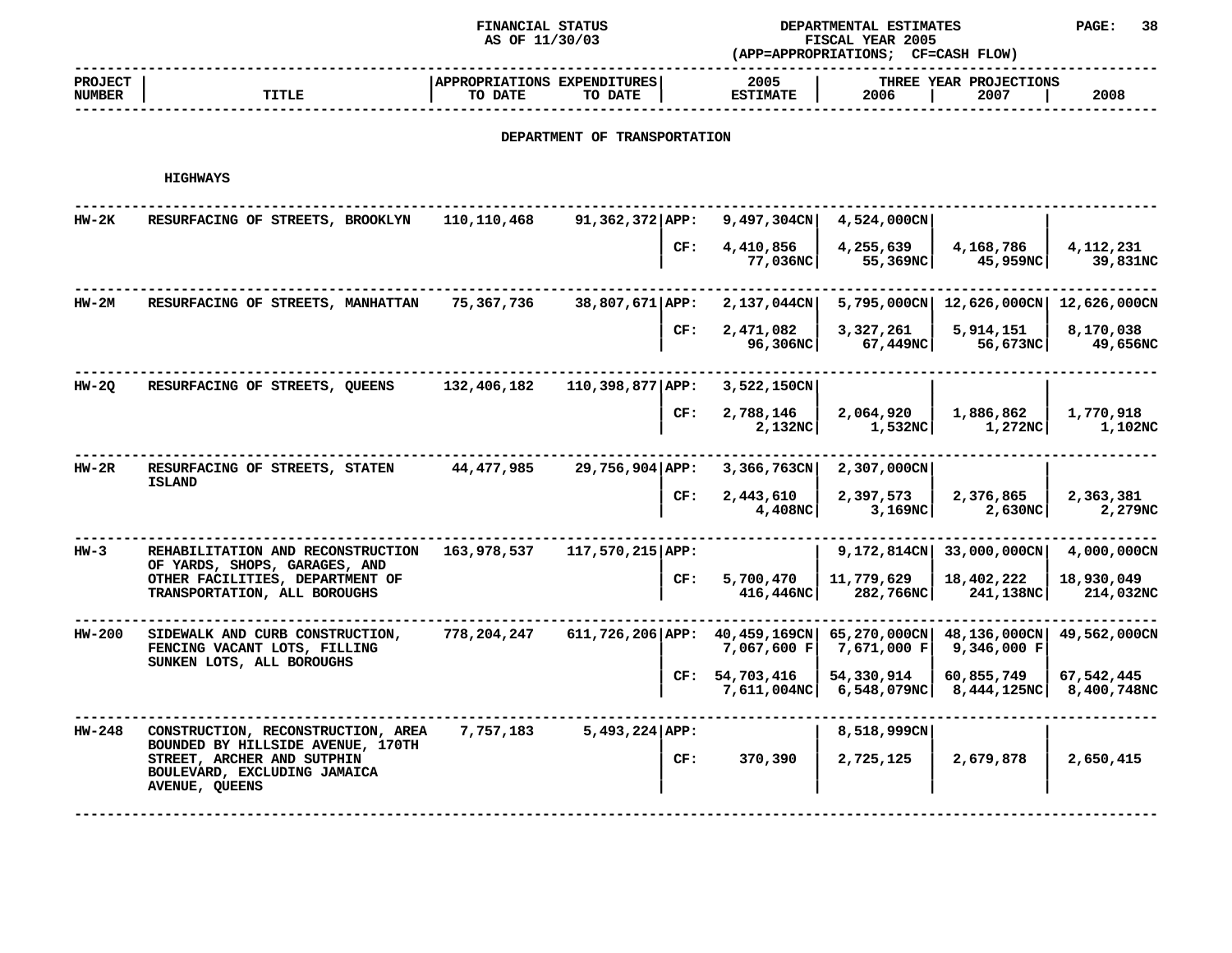### **FINANCIAL STATUS DEPARTMENTAL ESTIMATES PAGE: <sup>39</sup> (APP=APPROPRIATIONS;**

**AS OF 11/30/03 FISCAL YEAR <sup>2005</sup> CF=CASH FLOW) ------------------------------------------------------------------------------------------------------------------------------------ PROJECT <sup>|</sup> |APPROPRIATIONS EXPENDITURES| <sup>2005</sup> <sup>|</sup> THREE YEAR PROJECTIONS NUMBER<sup>|</sup> TITLE <sup>|</sup> TO DATE TO DATE <sup>|</sup> ESTIMATE <sup>|</sup> <sup>2006</sup> <sup>|</sup> <sup>2007</sup> <sup>|</sup> <sup>2008</sup> ------------------------------------------------------------------------------------------------------------------------------------**

# **DEPARTMENT OF TRANSPORTATION**

| HW-299 | CONSTRUCTION, RICHMOND HILL ROAD<br>FROM THE SOUTH SIDE OF RICHMOND<br>PARKWAY TO CLARKE AVENUE, (RELATED<br>TO SE-310), STATEN ISLAND                                                                                                                                                                                             | 2,724,580   | 756,123 APP:                                                        | CF: | 636,158CN<br>707,384 | 459,538                  | 458,909                  | 8,375,000CN<br>1,982,750 |
|--------|------------------------------------------------------------------------------------------------------------------------------------------------------------------------------------------------------------------------------------------------------------------------------------------------------------------------------------|-------------|---------------------------------------------------------------------|-----|----------------------|--------------------------|--------------------------|--------------------------|
| HW-349 | REPAVING AND RESURFACING OF<br>STREETS BY DEPARTMENTAL EMPLOYEES<br>THROUGH INTERFUND AGREEMENTS, AND<br>PURCHASE OF MATERIALS TO BE<br>UTILIZED                                                                                                                                                                                   | 927,460,782 | 773,763,622 APP: 1,090,000CN 72,073,000CN 64,062,000CN 66,859,000CN |     | CF: 41,496,240       | 45,557,755               | 58,564,175               | 70,441,703               |
| HW-411 | RECONSTRUCTION OF STREETS IN THE<br>AREA BOUNDED BY CROSS BAY<br>BOULEVARD, ROCKAWAY BOULEVARD,<br>NORTH CONDUIT AVENUE, AND ROCKAWAY<br>BEACH TRANSIT LINE, QUEENS                                                                                                                                                                | 6,172,480   | 4,316,556 APP:                                                      | CF: | 230,696              | 132,779                  | 9,267,461CN<br>2,321,325 | 2,314,986                |
| HW-421 | RECONSTRUCTION OF STREETS WITHIN<br>THE AREA BOUNDED BY MILES AVENUE,<br>EMERSON AVENUE, EAST RIVER THE<br>LONG ISLAND SOUND, ALSO THE<br>RECONSTRUCTION OF TWO RETAINING<br>WALLS ON REYNOLDS AVENUE AND<br>PRENTISS AVENUE BETWEEN MILES<br>AVENUE AND SAMPSON AVENUE,<br>INCLUDING REQUIRED ANCILLARY<br>STREET WORK, THE BRONX |             | 21, 113, 964 3, 907, 188 APP:                                       | CF: | 3,834,008            | 2,941,582                | 2,791,512                | 8,759,066CN<br>4,880,478 |
| HW-476 | STREET RECONSTRUCTION GENERALLY IN<br>THE VICINITY OF NASSAU AVENUE AND<br>SUTTON STREET AND NORMAN AVENUE<br>FROM BANKER STREET TO APOLLO<br>STREET AND CALYER STREET FROM<br>MCGUINNESS BOULEVARD TO KINGSLAND<br>AVENUE, BROOKLYN                                                                                               | 5,807,350   | 4,981,706 APP: 2,502,614CN                                          | CF: | 661,132              | 4,437,000CN<br>1,710,192 | 1,709,151                | 1,708,473                |
|        |                                                                                                                                                                                                                                                                                                                                    |             |                                                                     |     |                      |                          |                          |                          |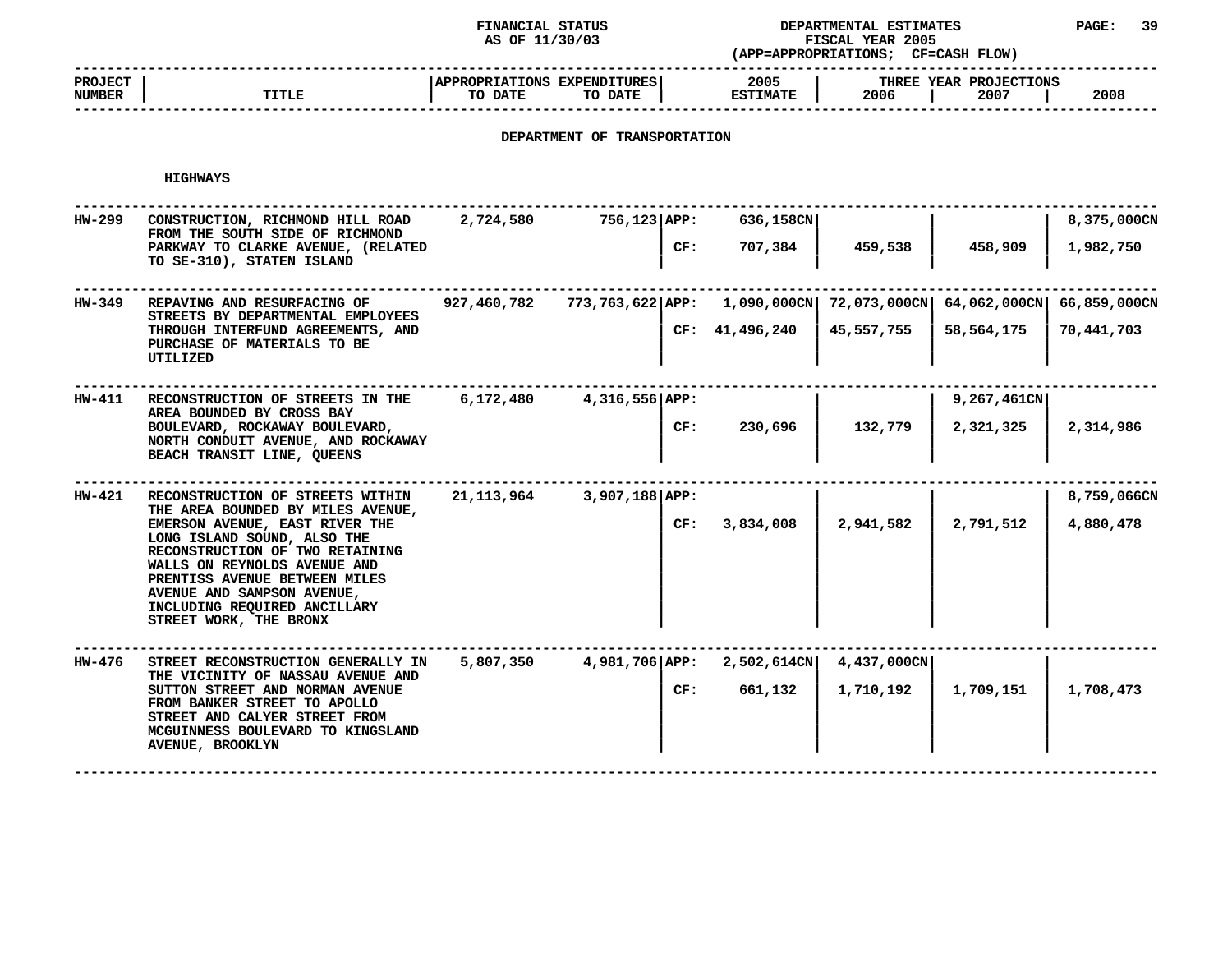### **STATUS DEPARTMENTAL ESTIMATES PAGE: <sup>40</sup> (APP=APPROPRIATIONS;**

|                                 |              | AS OF 11/30/03                                            | (APP=APPROPRIATIONS;    | <b>FISCAL YEAR 2005</b><br><b>CF=CASH FLOW)</b> |      |
|---------------------------------|--------------|-----------------------------------------------------------|-------------------------|-------------------------------------------------|------|
| <b>PROJECT</b><br><b>NUMBER</b> | <b>TITLE</b> | <b>APPROPRIATIONS EXPENDITURES!</b><br>TO DATE<br>TO DATE | 2005<br><b>ESTIMATE</b> | THREE YEAR PROJECTIONS<br>2006<br>2007          | 2008 |
|                                 |              |                                                           |                         |                                                 |      |

# **DEPARTMENT OF TRANSPORTATION**

| HW-479 | RECONSTRUCTION OF FIRST AVENUE AND<br>OTHER STREETS GENERALLY IN THE<br>VICINITY OF THE INTERSECTION OF<br>39TH STREET AND FIRST AVENUE,<br><b>BROOKLYN</b>                                                                                                                                                                                          | 6,656,857  | 6,656,803 APP:   | CF:         |               |           |                                                        | 185,000CN<br>33,670       |
|--------|------------------------------------------------------------------------------------------------------------------------------------------------------------------------------------------------------------------------------------------------------------------------------------------------------------------------------------------------------|------------|------------------|-------------|---------------|-----------|--------------------------------------------------------|---------------------------|
| HW-494 | RECONSTRUCTION OF RICHMOND TERRACE<br>FROM WESTERN AVENUE TO RICHMOND<br>AVENUE; JEWETT AVENUE FROM<br>CASTLETON AVENUE TO RICHMOND<br>TERRACE; SHARPE AVENUE FROM<br>RICHMOND AVENUE TO NORTH<br>WASHINGTON AVENUE (GOETHALS ROAD);<br>WESTERN AVENUE FROM HOWLAND HOOK<br>TERMINAL TO NORTH WASHINGTON<br>AVENUE (GOETHALS ROAD), STATEN<br>ISLAND | 114,000    |                  | APP:<br>CF: | 40,128        | 20,064    | 20,064                                                 | 120,000CN<br>41,904       |
| HW-614 | RECONSTRUCTION OF BERGEN AVENUE<br>AND OTHER STREETS GENERALLY IN THE<br>VICINITY OF THE INTERSECTION OF<br>AVENUE T AND EAST 71ST STREET,<br><b>BROOKLYN</b>                                                                                                                                                                                        | 32,481,231 | 24,872,617 APP:  |             | CF: 1,230,368 | 931,274   | 1,207,738                                              | 18,070,535CN<br>4,646,772 |
| HW-631 | RECONSTRUCTION OF ALMEDA AVENUE<br>FROM BARBADOES DRIVE TO BEACH 63RD<br>STREET AND OTHER STREETS GENERALLY<br>IN THE INTERSECTION OF THURSBY<br>AVENUE AND BEACH 67TH STREET,<br>QUEENS.                                                                                                                                                            | 17,576,812 | 1,483,069 APP:   |             | CF: 2,487,490 | 5,216,154 | 4,924,000CN   13,437,000CN   10,115,000CN<br>7,767,164 | 9,431,786                 |
| HW-639 | RECONSTRUCTION OF TILLARY STREET<br>AND OTHER STREETS GENERALLY IN THE<br>VICINITY OF THE INTERSECTION OF<br>TILLARY STREET AND ADAMS STREET,<br><b>BROOKLYN</b>                                                                                                                                                                                     | 849,232    | $263,894$ $APP:$ | CF:         | 2,464         | 337,249   | 747,663CN 1,972,000CN<br>751,068                       | 750,872                   |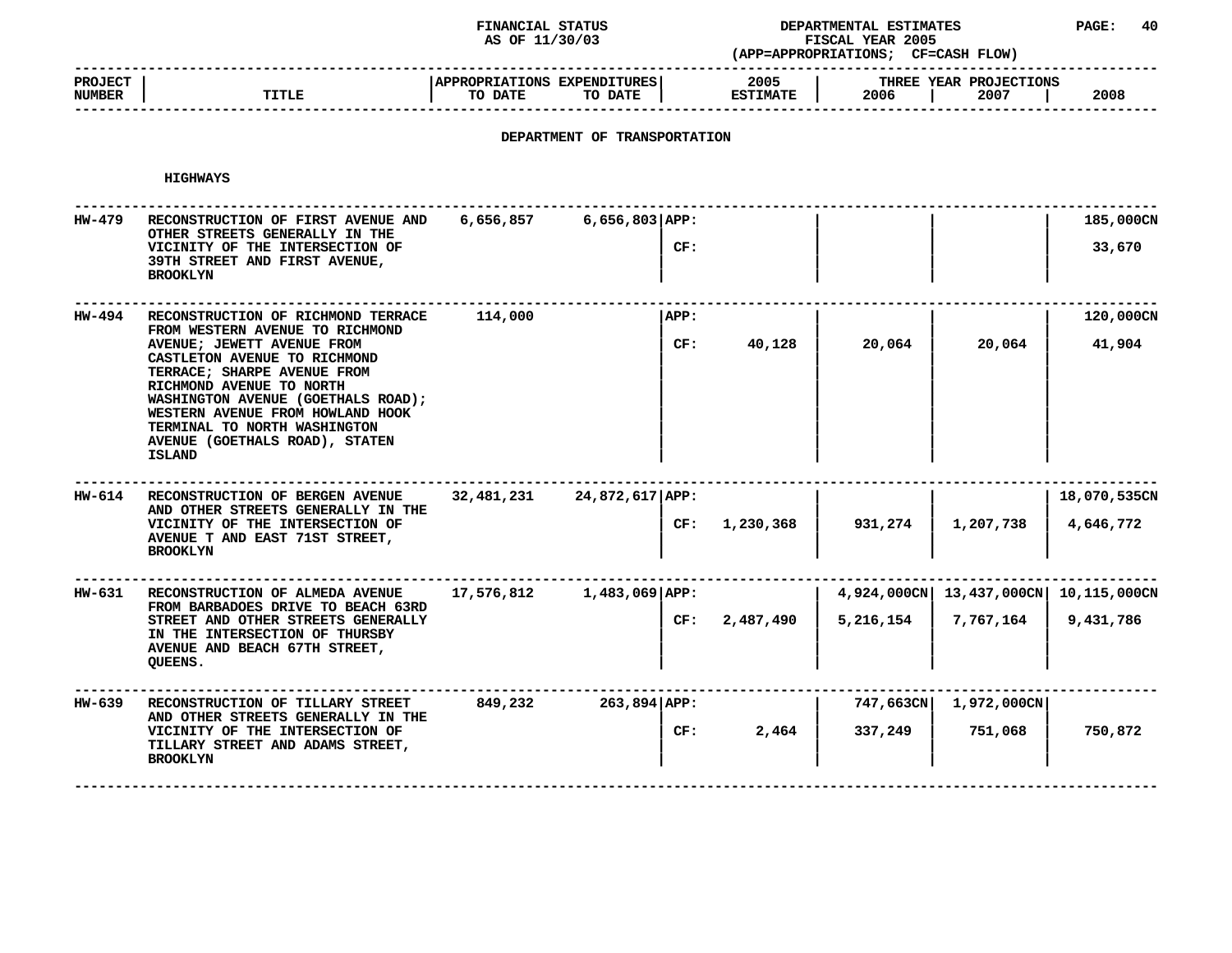#### **STATUS DEPARTMENTAL ESTIMATES PAGE: <sup>41</sup> (APP=APPROPRIATIONS;**

|                                 |              | AS OF 11/30/03                                                       | (APP=APPROPRIATIONS;    | <b>FISCAL YEAR 2005</b><br><b>CF=CASH FLOW)</b> |      |
|---------------------------------|--------------|----------------------------------------------------------------------|-------------------------|-------------------------------------------------|------|
| <b>PROJECT</b><br><b>NUMBER</b> | <b>TITLE</b> | <b>APPROPRIATIONS</b><br><b>EXPENDITURES  </b><br>TO DATE<br>TO DATE | 2005<br><b>ESTIMATE</b> | THREE YEAR PROJECTIONS<br>2006<br>2007          | 2008 |
|                                 |              |                                                                      |                         |                                                 |      |

# **DEPARTMENT OF TRANSPORTATION**

| HW-647 | STREET RECONSTRUCTION PAULDING<br>AVENUE AND OTHER STREETS GENERALLY<br>IN THE VICINITY OF THE<br>INTERSECTION OF LACONIA AVENUE AND<br>EAST 217TH STREET, AND<br>INTERSECTION OF LACONIA AVENUE AND<br>EAST 213TH STREET AND INTERSECTION<br>OF BRONXWOOD AVENUE AND EAST 218TH<br>STREET ALSO INTERSECTION OF BARNES<br>AVENUE AND EAST 214TH STREET, THE | 4,927,179 | 1,126,474 APP: | CF: | 679,608  | 474,993     | 2,709,498 | 9,130,000CN 15,000,000CN<br>5,390,338 |
|--------|-------------------------------------------------------------------------------------------------------------------------------------------------------------------------------------------------------------------------------------------------------------------------------------------------------------------------------------------------------------|-----------|----------------|-----|----------|-------------|-----------|---------------------------------------|
|        | <b>BRONX</b>                                                                                                                                                                                                                                                                                                                                                |           |                |     |          |             |           |                                       |
| HW-669 | RECONSTRUCTION OF STREETS WITHIN<br>THE BOUNDARIES OF NEW DORP LANE,<br>CEDAR GROVE AVENUE, AGDA STREET,<br>ROMA AVENUE, TYSEN LANE, AND MILL<br>ROAD INCLUDING REQUIRED ANCILLARY<br>STREET WORK, STATEN ISLAND                                                                                                                                            | 2,959,365 | 259,365 APP:   |     |          | 8,482,000CN |           |                                       |
|        |                                                                                                                                                                                                                                                                                                                                                             |           |                | CF: | 950,400  | 2,621,146   | 2,621,146 | 2,621,146                             |
| HW-677 | RECONSTRUCTION OF 91ST AVENUE FROM                                                                                                                                                                                                                                                                                                                          | 4,055,426 | 2,325,330 APP: |     | 19,213CN |             |           |                                       |
|        | 114TH STREET TO 121ST STREET AND<br>FROM 126TH STREET TO 132ND STREET,<br>AND OTHER STREETS GENERALLY IN THE<br>VICINITY OF THE INTERSECTION OF<br>92ND AVENUE AND 130TH STREET,<br>INCLUDING REQUIRED ANCILLARY<br>STREET WORK, QUEENS                                                                                                                     |           |                | CF: | 571,342  | 379,852     | 327,257   | 293,009                               |
| HW-691 | STREET RECONSTRUCTION OF ASTOR                                                                                                                                                                                                                                                                                                                              | 159,396   | 159,396 APP:   |     |          |             |           | 83,000CN                              |
|        | AVENUE AND OTHER STREET GENERALLY<br>IN THE VICINITY OF INTERSECTION OF<br>WARING AVENUE AND WESTERVELT<br>AVENUE, INCLUDING REQUIRED<br>ANCILLARY STREET WORK, THE BRONX                                                                                                                                                                                   |           |                | CF: |          |             |           | 15,106                                |
|        |                                                                                                                                                                                                                                                                                                                                                             |           |                |     |          |             |           |                                       |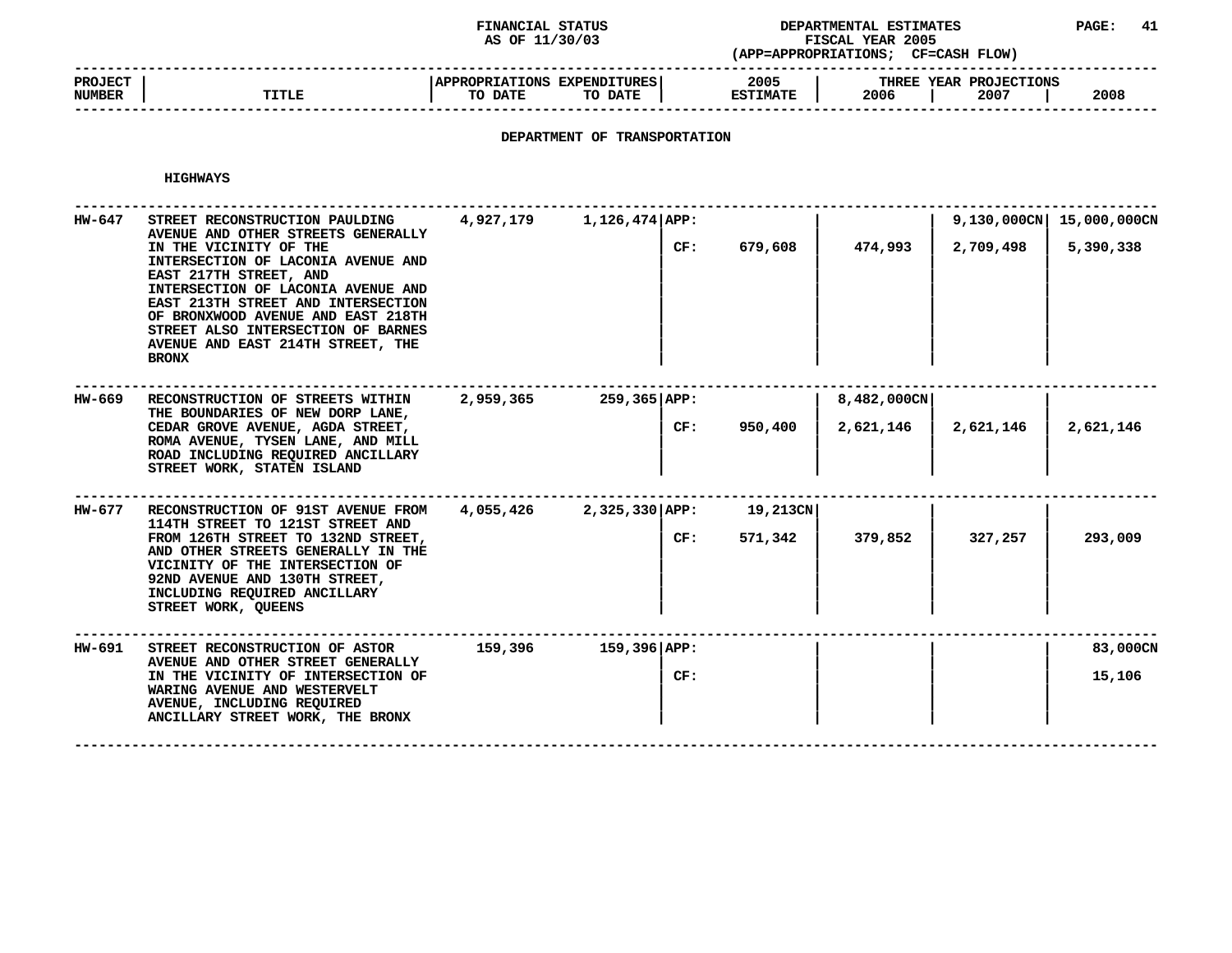#### **STATUS DEPARTMENTAL ESTIMATES PAGE: <sup>42</sup> (APP=APPROPRIATIONS;**

|                          |              | AS OF 11/30/03                                    | (APP=APPROPRIATIONS;    | <b>FISCAL YEAR 2005</b><br>CF=CASH FLOW) |      |
|--------------------------|--------------|---------------------------------------------------|-------------------------|------------------------------------------|------|
| <b>PROJECT</b><br>NUMBER | <b>TITLE</b> | APPROPRIATIONS EXPENDITURES<br>TO DATE<br>TO DATE | 2005<br><b>ESTIMATE</b> | THREE YEAR PROJECTIONS<br>2006<br>2007   | 2008 |
|                          |              |                                                   |                         |                                          |      |

# **DEPARTMENT OF TRANSPORTATION**

| 17,965,605<br>911,426 APP:<br>$1,125,261$ CN<br>HW-693<br>RECONSTRUCTION OF KENT AVE FROM<br>BROOKLYN QUEENS EXPRESSWAY TO<br>1,027,630<br>CF:<br>2,048,090<br>1,032,164<br>FRANKLIN STREET FROM KENT AVENUE<br>2,129,072NC<br>4,258,144NC<br>2,129,072NC<br>TO COMMERCIAL STREET INCLUDING<br>REQUIRED ANCILLARY STREET WORK,<br><b>BROOKLYN</b><br>5,294,737<br>2,798,334 APP:<br>4,961,234CN<br>HW-696<br>RECONSTRUCTION OF EAST 5TH STREET<br>FROM ALBEMARLE ROAD TO THE<br>155,336<br>1,880,118<br>1,861,142<br>CF:<br>PROSPECT EXPRESSWAY EXIT RAMP<br>(EXCLUDING THE INTERSECTIONS OF<br>FORT HAMILTON PARKWAY WITH 5THE<br>STREET) TO DAHILL ROAD INCLUDING<br>REQUIRED ANCILLARY STREET WORK,<br><b>BROOKLYN</b><br>7,677,184<br>981,860 APP:<br>$3,336,460$ CN<br>1,793,000CN<br>9,591,000CN<br>HW-700<br>RECONSTRUCTION OF COLUMBIA STREET<br>FROM ATLANTIC AVENUE TO HAMILTON<br>2,477,652<br>CF:<br>2,269,795<br>4,255,664<br>AVENUE AND OTHER STREETS IN THE<br>VICINITY OF THE INTERSECTION OF<br>COLUMBIA STREET AND DEGRAW STREET,<br>INCLUDING REQUIRED ANCILLARY<br>STREET WORK, BROOKLYN<br>$270,361$ $APP:$<br>58,977CN 11,038,000CN<br>HW-708<br>RECONSTRUCTION OF 73RD PLACE AND<br>1,315,384<br>OTHER STREETS GENERALLY IN THE<br>176,704<br>202,004<br>2,519,984<br>VICINITY OF THE INTERSECTION OF<br>CF:<br>78TH STREET AND 68TH AVENUE,<br><b>QUEENS</b><br>$6,273,000$ CN<br>HW-709<br>2,813,887<br>438,347 APP:<br>RECONSTRUCTION OF ELY AVENUE AND<br>OTHER STREETS GENERALLY IN THE<br>1,689,438<br>1,589,868<br>1,552,048<br>VICINITY OF INTERSECTION OF<br>CF:<br>KINGSLAND AVENUE AND TILLOTSON<br>AVENUE, ALSO INTERSECTION OF E.<br>224TH STREET AND SCHIEFFELIN<br>AVENUE, THE BRONX |  |  |  |                          |
|----------------------------------------------------------------------------------------------------------------------------------------------------------------------------------------------------------------------------------------------------------------------------------------------------------------------------------------------------------------------------------------------------------------------------------------------------------------------------------------------------------------------------------------------------------------------------------------------------------------------------------------------------------------------------------------------------------------------------------------------------------------------------------------------------------------------------------------------------------------------------------------------------------------------------------------------------------------------------------------------------------------------------------------------------------------------------------------------------------------------------------------------------------------------------------------------------------------------------------------------------------------------------------------------------------------------------------------------------------------------------------------------------------------------------------------------------------------------------------------------------------------------------------------------------------------------------------------------------------------------------------------------------------------------------------------------------------------------------|--|--|--|--------------------------|
|                                                                                                                                                                                                                                                                                                                                                                                                                                                                                                                                                                                                                                                                                                                                                                                                                                                                                                                                                                                                                                                                                                                                                                                                                                                                                                                                                                                                                                                                                                                                                                                                                                                                                                                            |  |  |  | 1,024,678<br>2,129,072NC |
|                                                                                                                                                                                                                                                                                                                                                                                                                                                                                                                                                                                                                                                                                                                                                                                                                                                                                                                                                                                                                                                                                                                                                                                                                                                                                                                                                                                                                                                                                                                                                                                                                                                                                                                            |  |  |  | 1,848,786                |
|                                                                                                                                                                                                                                                                                                                                                                                                                                                                                                                                                                                                                                                                                                                                                                                                                                                                                                                                                                                                                                                                                                                                                                                                                                                                                                                                                                                                                                                                                                                                                                                                                                                                                                                            |  |  |  | 4,237,274                |
|                                                                                                                                                                                                                                                                                                                                                                                                                                                                                                                                                                                                                                                                                                                                                                                                                                                                                                                                                                                                                                                                                                                                                                                                                                                                                                                                                                                                                                                                                                                                                                                                                                                                                                                            |  |  |  | 2,519,984                |
|                                                                                                                                                                                                                                                                                                                                                                                                                                                                                                                                                                                                                                                                                                                                                                                                                                                                                                                                                                                                                                                                                                                                                                                                                                                                                                                                                                                                                                                                                                                                                                                                                                                                                                                            |  |  |  | 1,527,420                |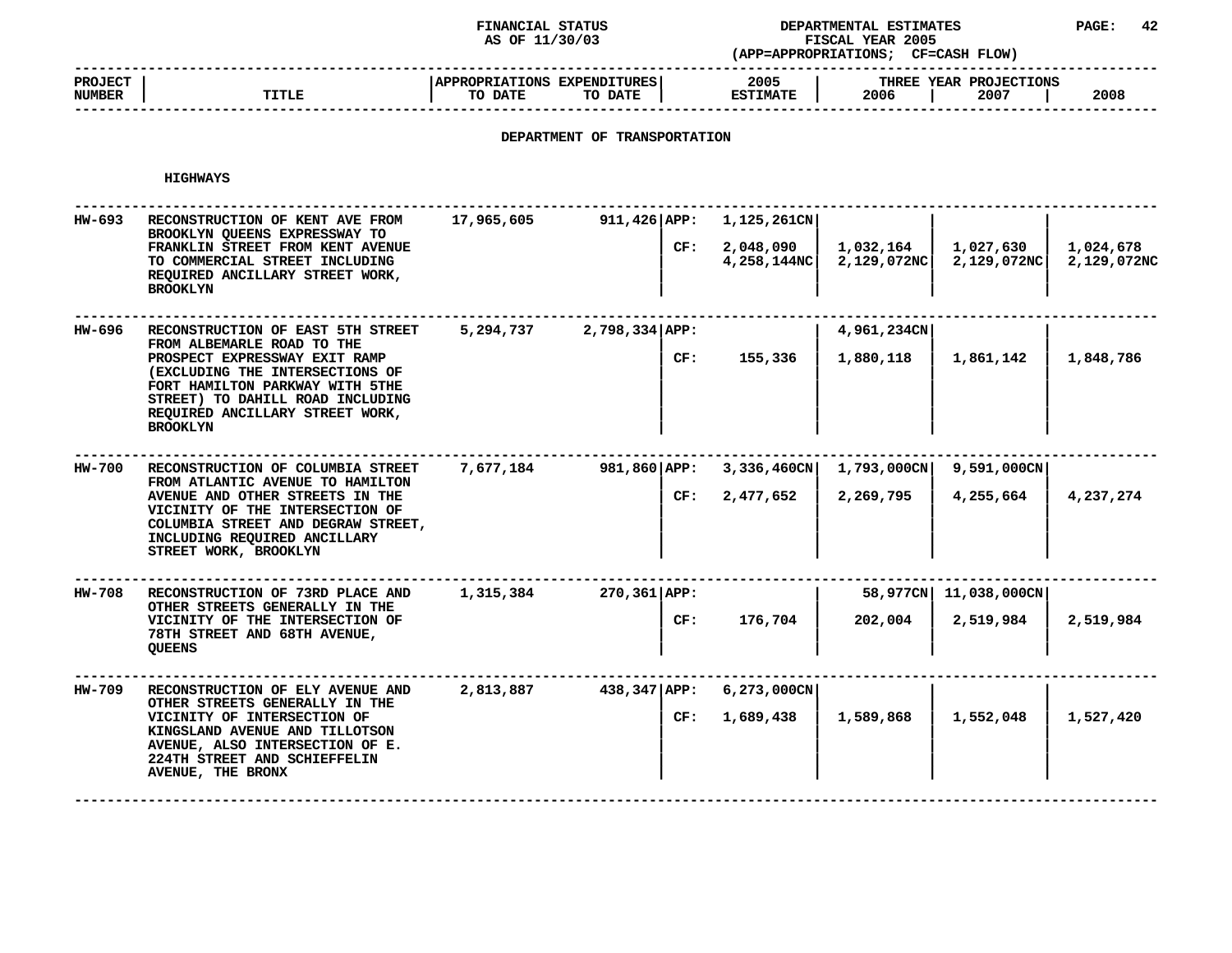#### **STATUS DEPARTMENTAL ESTIMATES PAGE: <sup>43</sup> (APP=APPROPRIATIONS;**

|                                 |       | AS OF 11/30/03                                           | (APP=APPROPRIATIONS;    | <b>FISCAL YEAR 2005</b><br><b>CF=CASH FLOW)</b> |      |
|---------------------------------|-------|----------------------------------------------------------|-------------------------|-------------------------------------------------|------|
| <b>PROJECT</b><br><b>NUMBER</b> | TITLE | <b>APPROPRIATIONS EXPENDITURES</b><br>TO DATE<br>TO DATE | 2005<br><b>ESTIMATE</b> | THREE YEAR PROJECTIONS<br>2006<br>2007          | 2008 |
|                                 |       |                                                          |                         |                                                 |      |

# **DEPARTMENT OF TRANSPORTATION**

| 16,891,977CN<br>5,447,488 | 5,425,146<br>50,000CN<br>10,500 | 5,410,598<br>10,500                  |
|---------------------------|---------------------------------|--------------------------------------|
|                           |                                 |                                      |
|                           |                                 |                                      |
| 107,525                   | 48,000CN<br>117,605             | 117,605                              |
| 2,854,258                 | 2,854,258                       | 6,039,000CN<br>3,953,356             |
| 560,203                   | 556,721CN<br>900,088            | 7,700,000CN<br>2,291,438             |
| 2,674,936<br>35,200NC     | 2,656,494<br>35,200NC           | 2,644,486<br>35,200NC                |
|                           |                                 | 424,999CN<br>5,699,578CN<br>35,200NC |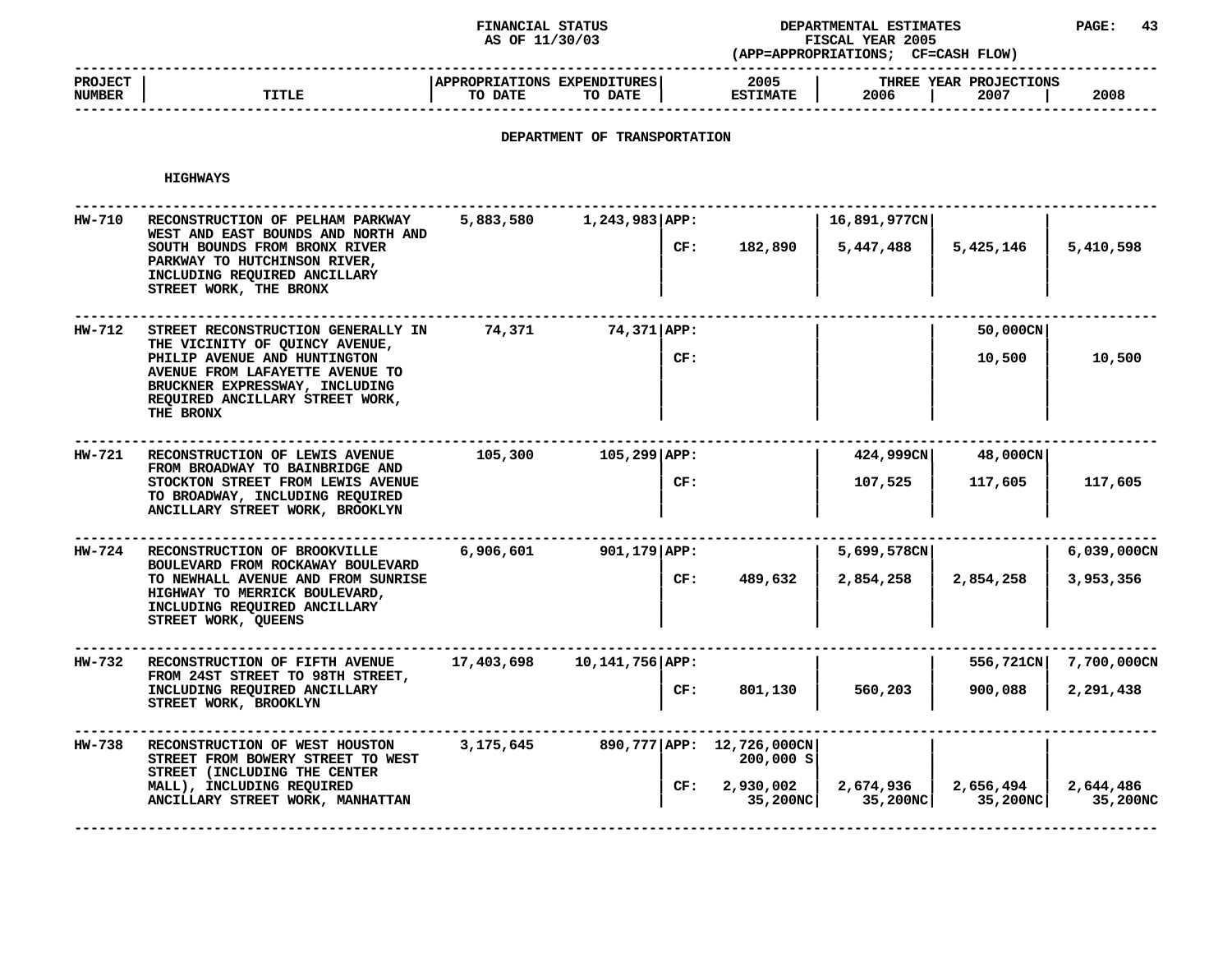#### **STATUS DEPARTMENTAL ESTIMATES PAGE: <sup>44</sup> (APP=APPROPRIATIONS;**

|                                 |              | AS OF 11/30/03                                            | (APP=APPROPRIATIONS;    | <b>FISCAL YEAR 2005</b><br><b>CF=CASH FLOW)</b> |      |
|---------------------------------|--------------|-----------------------------------------------------------|-------------------------|-------------------------------------------------|------|
| <b>PROJECT</b><br><b>NUMBER</b> | <b>TITLE</b> | <b>APPROPRIATIONS EXPENDITURES!</b><br>TO DATE<br>TO DATE | 2005<br><b>ESTIMATE</b> | THREE YEAR PROJECTIONS<br>2006<br>2007          | 2008 |
|                                 |              |                                                           |                         |                                                 |      |

# **DEPARTMENT OF TRANSPORTATION**

**HIGHWAYS**

| RECONSTRUCTION OF SUTTER AVENUE<br>FROM THE VAN WYCK EXPRESSWAY                                                                                                                                                                         |                                                                                                                                             |         |                      |                                                      |                     | 3,438,000CN                |             |
|-----------------------------------------------------------------------------------------------------------------------------------------------------------------------------------------------------------------------------------------|---------------------------------------------------------------------------------------------------------------------------------------------|---------|----------------------|------------------------------------------------------|---------------------|----------------------------|-------------|
| FROM 146TH STREET TO 149TH STREET,<br>AND OTHER STREETS GENERALLY IN THE<br>VICINITY OF THE INTERSECTION OF<br>147TH STREET AND 130TH AVENUE,<br><b>QUEENS</b>                                                                          |                                                                                                                                             |         |                      | 1,386,284                                            | 1,317,597           | 2,009,743                  | 1,990,317   |
|                                                                                                                                                                                                                                         |                                                                                                                                             |         |                      |                                                      |                     |                            |             |
| FROM VAN BRUNT STREET TO PLAZA<br>STREET WEST (AT GRAND ARMY PLAZA),<br><b>BROOKLYN</b>                                                                                                                                                 |                                                                                                                                             |         | CF:                  |                                                      |                     | 15,540                     | 15,540      |
| RECONSTRUCTION OF SCHENCK AVENUE<br>FROM JAMAICA AVE. TO FLATLANDS<br>AVE., INCLUDING REQUIRED ANCILLARY<br>STREET WORK, BROOKLYN                                                                                                       |                                                                                                                                             |         |                      | 52,998CN                                             |                     |                            |             |
|                                                                                                                                                                                                                                         |                                                                                                                                             |         | CF:                  | 9,328                                                | 9,328               | 9,328                      | 9,328       |
| RECONSTRUCTION OF WEST END AVENUE                                                                                                                                                                                                       | 178,590                                                                                                                                     |         |                      |                                                      |                     |                            | 312,000CN   |
| AND FROM 78TH STREET TO 106TH<br>STREET, INCLUDING REQUIRED<br>ANCILLARY STREET WORK, MANHATTAN                                                                                                                                         |                                                                                                                                             |         | CF:                  |                                                      |                     |                            | 56,784      |
| RECONSTRUCTION OF HUSSON AVENUE                                                                                                                                                                                                         | 566,061                                                                                                                                     |         |                      |                                                      |                     | $4,000,000 \text{CN}$      | 1,000,000CN |
| VICINITY OF THE INTERSECTION OF<br>STEPHENS AVENUE AND GILDERSLEEVE<br>AVENUE, ALSOINTERSECTION OF<br>SOUNDVIEW AVENUE AVENUE AND SEWARD<br>AVENUE, INCLUDING REQUIRED<br>ANCILLARY STREET WORK, (IN<br>CONJUNCTION WITH SE-561), BRONX |                                                                                                                                             |         | CF:                  |                                                      |                     | 840,000                    | 1,022,000   |
|                                                                                                                                                                                                                                         | SERVICE ROAD TO 144TH STREET AND<br>RECONSTRUCTION OF UNION STREET<br>FROM 43RD STREET TO 72ND STREET<br>AND OTHER STREETS GENERALLY IN THE | 158,356 | 7,931,632<br>101,624 | $158,354$ $APP:$<br>$178,590$ $APP:$<br>566,061 APP: | CF:<br>101,622 APP: | 4,387,772 APP: 3,653,945CN | 73,998CN    |

**WITH SE-561), BRONX <sup>|</sup> <sup>|</sup> <sup>|</sup> <sup>|</sup> ------------------------------------------------------------------------------------------------------------------------------------**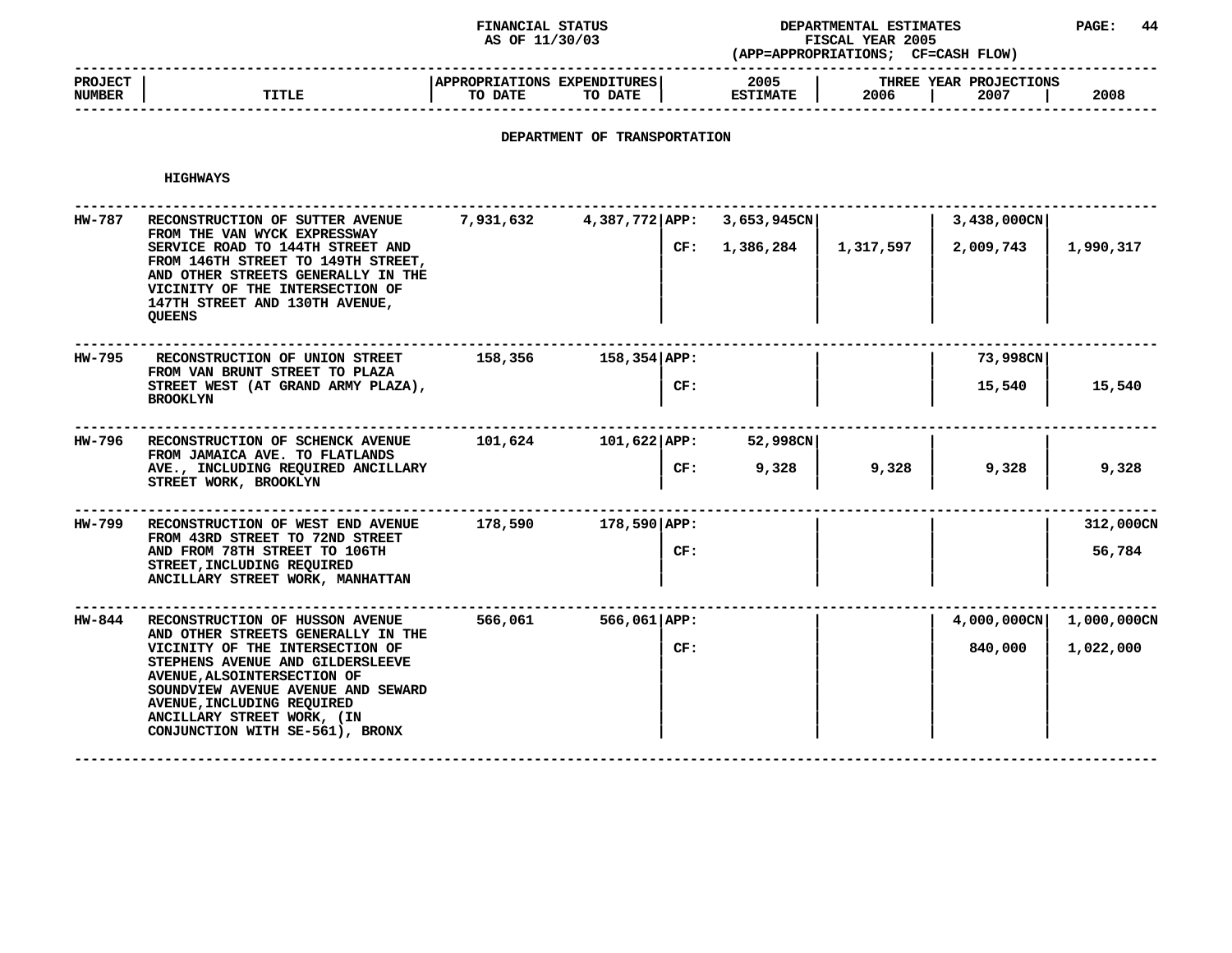### **STATUS DEPARTMENTAL ESTIMATES PAGE: <sup>45</sup> (APP=APPROPRIATIONS;**

|                          |              | AS OF 11/30/03                                     | (APP=APPROPRIATIONS;    | <b>FISCAL YEAR 2005</b><br><b>CF=CASH FLOW)</b> |      |
|--------------------------|--------------|----------------------------------------------------|-------------------------|-------------------------------------------------|------|
| <b>PROJECT</b><br>NUMBER | <b>TITLE</b> | APPROPRIATIONS EXPENDITURES!<br>TO DATE<br>TO DATE | 2005<br><b>ESTIMATE</b> | THREE YEAR PROJECTIONS<br>2006<br>2007          | 2008 |
|                          |              |                                                    |                         |                                                 |      |

# **DEPARTMENT OF TRANSPORTATION**

| HW-855 | RECONSTRUCTION OF EAST 108TH<br>STREET FROM SEAVIEW AVENUE TO<br>FLATLANDS AVENUE, INCLUDING<br>REQUIRED ANCILLARY STREET WORK,<br><b>BROOKLYN</b>                                                                                                                                              | 218,775   | $85,640$ $APP:$  | CF: |                      | 1,002,865CN<br>287,408 | 287,408                | 287,408                               |
|--------|-------------------------------------------------------------------------------------------------------------------------------------------------------------------------------------------------------------------------------------------------------------------------------------------------|-----------|------------------|-----|----------------------|------------------------|------------------------|---------------------------------------|
| HW-870 | STREET RECONSTRUCTION GENERALLY IN<br>THE VICINITY OF WILLIAMSBRIDGE<br>ROAD AND CRUGER AVENUE, AND WARING<br>AVENUE FROM WILLIAMSBRIDGE ROAD TO<br>FISH AVENUE, ALSO LYDIG AVENUE FROM<br>NARRAGANSETT AVENUE TO VAN HOESEN<br>AVENUE, INCLUDING REQUIRED<br>ANCILLARY STREET WORK, THE BRONX. | 162,727   | $162,725$ APP:   | CF: |                      | 499,998CN<br>126,500   | 126,500                | 126,500                               |
| HW-890 | RECONSTRUCTION OF WOODROW ROAD<br>FROM BLOOMINGDALE ROAD TO HUGUENOT<br>AVENUE AND FROM BOULDER STREET TO<br>ARTHUR KILL ROAD, INCLUDING<br>REQUIRED ANCILLARY STREET WORK,<br>STATEN ISLAND.                                                                                                   | 1,884,298 | $219,104$ $APP:$ | CF: | 734,806CN<br>422,400 | 422,400                | 716,400                | 1,400,000CN 12,600,000CN<br>3,009,600 |
| HW-899 | RECONSTRUCTION OF 109TH AVENUE<br>FROM FRANCIS LEWIS BOULEVARD TO<br>211TH STREET AND OTHER STREETS<br>GENERALLY IN THE VICINITY OF<br>HOLLIS AVENUE AND 212TH STREET,<br><b>QUEENS</b>                                                                                                         | 1,815     | 1,813 APP:       | CF: |                      | 994,998CN<br>251,735   | 2,999,000CN<br>881,525 | 1,700,000CN<br>1,190,925              |
| HW-919 | RECONSTRUCTION OF BLOOMINGDALE<br>ROAD FROM THE WEST SHORE<br>EXPRESSWAY, EAST SERVICE ROAD TO<br>AMBOY ROAD, (EXCLUDING THE BRIDGE<br>OVER RICHMOND PARKWAY).                                                                                                                                  | 1,074,180 | 84,831 APP:      | CF: | 337,000CN<br>407,562 | 235,697                | 337,000CN<br>305,205   | 304,384                               |
|        |                                                                                                                                                                                                                                                                                                 |           |                  |     |                      |                        |                        |                                       |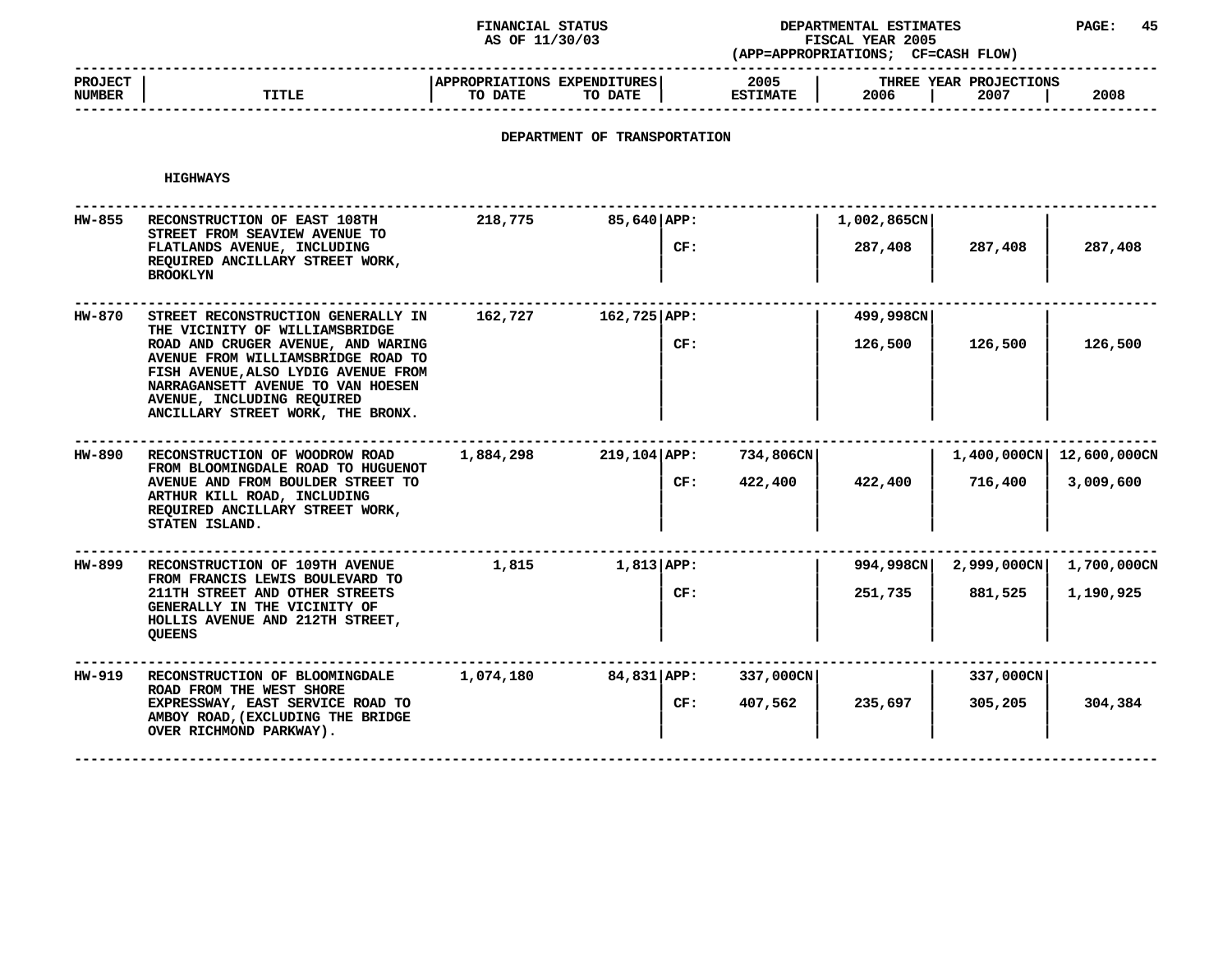### **STATUS DEPARTMENTAL ESTIMATES PAGE: <sup>46</sup> (APP=APPROPRIATIONS;**

|                                 |              | AS OF 11/30/03                                            | (APP=APPROPRIATIONS;    | <b>FISCAL YEAR 2005</b><br><b>CF=CASH FLOW)</b> |      |
|---------------------------------|--------------|-----------------------------------------------------------|-------------------------|-------------------------------------------------|------|
| <b>PROJECT</b><br><b>NUMBER</b> | <b>TITLE</b> | <b>APPROPRIATIONS EXPENDITURES!</b><br>TO DATE<br>TO DATE | 2005<br><b>ESTIMATE</b> | THREE YEAR PROJECTIONS<br>2006<br>2007          | 2008 |
|                                 |              |                                                           |                         |                                                 |      |

# **DEPARTMENT OF TRANSPORTATION**

| HW-960 | STREET RECONSTRUCTION OF BALCOM<br>AVE. AND OTHER STREETS GENERALLYIN<br>THE VICINTY OF INTERSECTION OF<br>LATTING STREET AND BALCOM AVE.,<br>THE BRONX                                                                           | 85,046    | 78,317 APP:      | CF: | 1,592                    | 1,145                    | 950                  | 57,796CN<br>11,744     |
|--------|-----------------------------------------------------------------------------------------------------------------------------------------------------------------------------------------------------------------------------------|-----------|------------------|-----|--------------------------|--------------------------|----------------------|------------------------|
| HW-968 | RECONSTRUCTION OF LAFAYETTE AVENUE<br>FROM EDGEWATER ROAD TO PIERHEAD<br>LINE AND OTHER STREETS GENERALLY<br>IN THE VICINITY OF GARRISON AVENUE<br>AND WORTHEN STREET, INCLUDING<br>REQUIRED ANCILLARY STREET WORK,<br>THE BRONX. | 255,992   | 68,539 APP:      | CF: |                          |                          | 312,547CN<br>105,000 | 4,634,000CN<br>948,388 |
| HW-969 | STREET RECONSTRUCTION OF HAVEMEYER<br>AVENUE AND OTHER STREETS GENERALLY<br>IN THE VICINITY OF INTERSECTION OF<br>TURNBULL AVENUE AND OLMSTEAD<br>AVENUE, INCLUDING REQUIRED<br>ANCILLARY STREET WORK, THE BRONX.                 | 3,139,126 | 649,520   APP:   | CF: | 6,727,290CN<br>1,755,212 | 1,270,000CN<br>1,995,528 | 1,966,464            | 1,947,539              |
| HW-973 | RECONSTRUCTION OF FULTON STREET<br>FROM FLATBUSH AVENUE TO BEDFORD<br>AVENUE, INCLUDING REQUIRED<br>ANCILLARY STREET WORK, BROOKLYN.                                                                                              | 500,000   | APP:             | CF: |                          | 3,544,000CN<br>1,023,132 | 1,023,132            | 1,023,132              |
| HW-980 | RECONSTRUCTION OF COLDEN STREET<br>FROM FRANKLIN AVENUE TO OAK AVENUE<br>AND OTHER STREETS GENERALLY IN THE<br>VICINITY OF THE INTERSECTION OF<br>JUNIPER AVENUE AND 137TH PLACE,<br><b>QUEENS</b>                                | 848,553   | 472,865 APP:     | CF: | 98,802                   | 2,349,000CN<br>672,406   | 669,797              | 668,097                |
| HW-983 | RECONSTRUCTION OF 44TH AVENUE FROM<br>NATIONAL STREET TO 114TH STREET<br>AND 45TH AVENUE FROM NATIONAL<br>STREET TO 111TH STREET, INCLUDING<br>REQUIRED ANCILLARY STREET WORK,<br><b>QUEENS</b>                                   | 468,050   | $143,870$ $APP:$ | CF: | 1,897,000CN<br>439,184   | 401,105                  | 395,422              | 391,721                |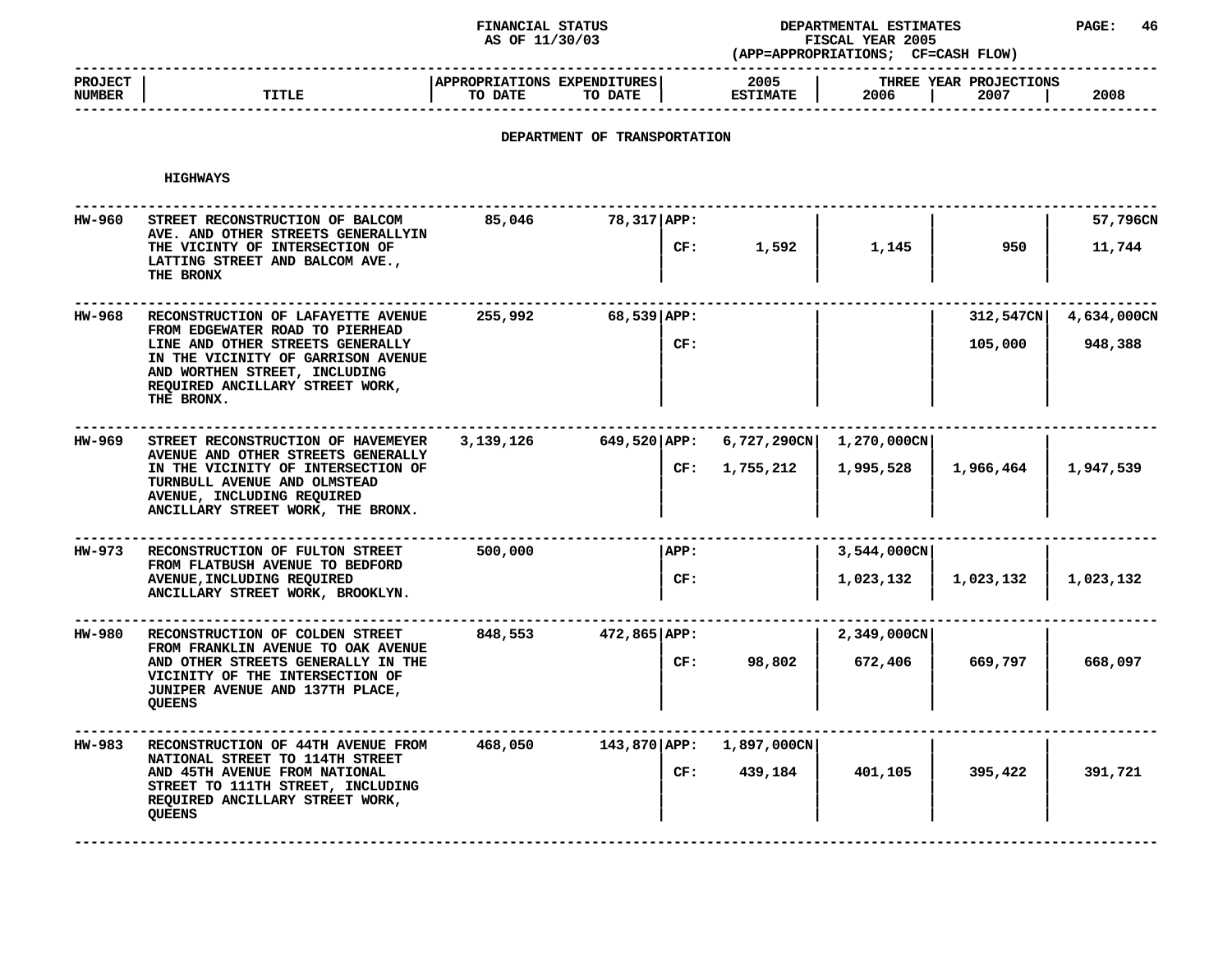#### **STATUS DEPARTMENTAL ESTIMATES PAGE: <sup>47</sup> (APP=APPROPRIATIONS;**

|                                 |              | AS OF 11/30/03                                      | (APP=APPROPRIATIONS;    | <b>FISCAL YEAR 2005</b><br><b>CF=CASH FLOW)</b> |      |
|---------------------------------|--------------|-----------------------------------------------------|-------------------------|-------------------------------------------------|------|
| <b>PROJECT</b><br><b>NUMBER</b> | <b>TITLE</b> | APPROPRIATIONS EXPENDITURES  <br>TO DATE<br>TO DATE | 2005<br><b>ESTIMATE</b> | THREE YEAR PROJECTIONS<br>2006<br>2007          | 2008 |
|                                 |              |                                                     |                         |                                                 |      |

# **DEPARTMENT OF TRANSPORTATION**

| HW-986 | CONSTRUCTION AND RECONSTRUCTION OF<br>FOREST HILL ROAD FROM RICHMOND<br>HILL ROAD TO WILLOWBROOK ROAD AND<br>FROM PLATINUM AVENUE TO YUKON<br>AVENUE, INCLUDING REQUIRED<br>ANCILLARY STREET WORK, STATEN<br>ISLAND.                                  | 7,902,655 | 1,525,956 APP:<br>CF:   | 512,700   | 8,550,527CN<br>3,662,255  | 3,647,397                 | 3,637,722            |
|--------|-------------------------------------------------------------------------------------------------------------------------------------------------------------------------------------------------------------------------------------------------------|-----------|-------------------------|-----------|---------------------------|---------------------------|----------------------|
|        | HW-1027 RECONSTRUCTION OF LIRR<br>UNDERPASSES, INCLUDING REQUIRED<br>ANCILLARY STREET WORK, QUEENS                                                                                                                                                    | 944,000   | APP:<br>CF:             | 84,840    | $2,758,021$ CN<br>936,611 | 926,247                   | 919,499              |
|        | HW-1126 ARVERNE / EDGEMERE HOPE VI<br>NEIGHBORHOOD REVITALIZATION IN THE<br>AREA GENERALLY BOUNDED BY ALAMEDA<br>AVENUE, BEACH 59TH STREET, BEACH<br>49TH STREET AND ROCKAWAY BEACH<br>BOULEVARD, INCLUDING REQUIRED<br>ANCILLARY STREET WORK, QUEENS | 1,591,000 | APP:<br>CF:             | 449,838   | 534,449CN<br>506,554      | 462,459                   | 385,000CN<br>503,817 |
|        | HW-1129 RECONSTRUCTION OF NOSTRAND AVENUE<br>FROM FLUSHING AVENUE TO ATLANTIC<br>AVENUE, INCLUDING REQUIRED<br>ANCILLARY STREET WORK, BROOKLYN                                                                                                        | 639,452   | $400,741$ $APP:$<br>CF: | 10,958    | 6,143,418CN<br>1,610,213  | 1,610,121                 | 1,610,061            |
|        | HW-1132 RECONSTRUCTION OF MCCLEAN AVENUE<br>AND OTHER STREETS GENERALLY IN THE<br>VICINITY OF THE INTERSECTION OF<br>FOCH AVENUE AND LAMPORT BOULEVARD,<br>INCLUDING REQUIRED ANCILLARY<br>STREET WORK, STATEN ISLAND                                 | 6,445,589 | 1,605,277 APP:<br>CF:   | 1,281,390 | 659,199                   | 10,912,000CN<br>3,150,386 | 3, 143, 657          |
|        | HW-1140 RECONSTRUCTION OF ARTHUR KILL ROAD<br>FROM A POINT APPROXIMATELY 880<br>FEET WEST OF BLOOMINGDALE ROAD TO<br>BENTLEY STREET, STATEN ISLAND.                                                                                                   | 685,000   | APP:<br>CF:             | 102,960   | 102,960                   | 102,960                   | 900,000CN<br>284,960 |
|        |                                                                                                                                                                                                                                                       |           |                         |           |                           |                           |                      |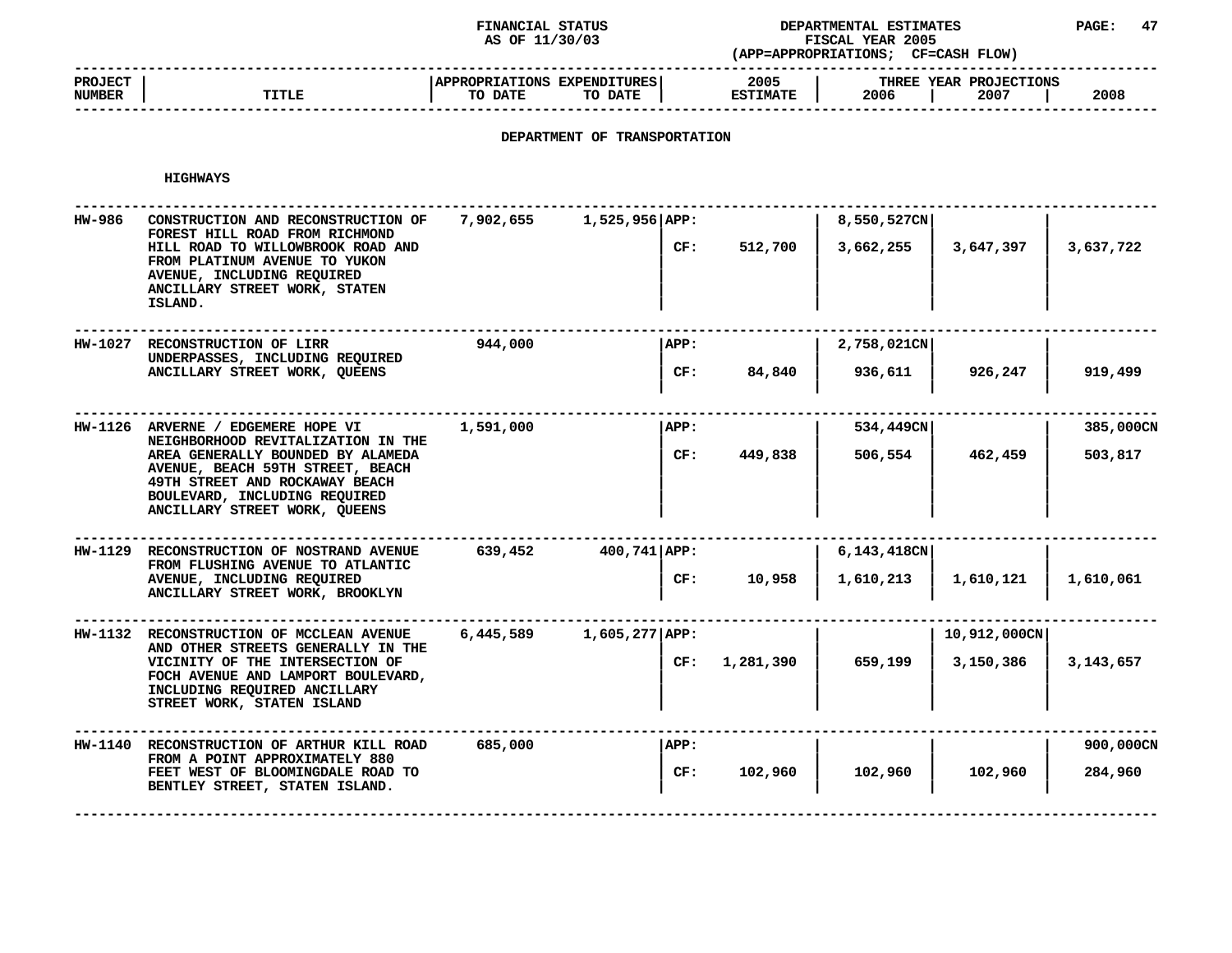### **STATUS DEPARTMENTAL ESTIMATES PAGE: <sup>48</sup> (APP=APPROPRIATIONS;**

|                                 |              | AS OF 11/30/03                                    | (APP=APPROPRIATIONS;    | FISCAL YEAR 2005<br><b>CF=CASH FLOW)</b> |      |
|---------------------------------|--------------|---------------------------------------------------|-------------------------|------------------------------------------|------|
| <b>PROJECT</b><br><b>NUMBER</b> | <b>TITLE</b> | APPROPRIATIONS EXPENDITURES<br>TO DATE<br>TO DATE | 2005<br><b>ESTIMATE</b> | THREE YEAR PROJECTIONS<br>2006<br>2007   | 2008 |
|                                 |              |                                                   |                         |                                          |      |

# **DEPARTMENT OF TRANSPORTATION**

**HIGHWAYS**

| HW-1156        | CONSTRUCTION AND RECONSTRUCTION OF<br>STREETS IN THE AREA BOUNDED BY<br>157TH STREET, BAISLEY BOULEVARD,<br>GUY R. BREWER BOULEVARD AND 132ND<br>AVENUE INCLUDING REQUIRED<br>ANCILLARY STREET WORK, QUEENS                                                                                                                                                                                                                                          | 4,690,000 | $1,991$ $APP:$           |             | CF: 254,554                     | 35,153CN<br>1,194,960 | 1,163,864 | 1,143,616 |
|----------------|------------------------------------------------------------------------------------------------------------------------------------------------------------------------------------------------------------------------------------------------------------------------------------------------------------------------------------------------------------------------------------------------------------------------------------------------------|-----------|--------------------------|-------------|---------------------------------|-----------------------|-----------|-----------|
|                | HW-1157 RECONSTRUCTION OF AND REMOVAL OF<br>COBBLESTONES ON TENTH AVENUE FROM<br>WEST 206TH STREET TO WEST 218TH<br>STREET, INCLUDING REQUIRED<br>ANCILLARY STREET WORK, MANHATTAN                                                                                                                                                                                                                                                                   | 910,000   | 142,550 APP: 7,037,858CN |             | CF: 1,426,940                   | 1,397,012             | 1,384,013 | 1,375,548 |
| <b>HW-1159</b> | REHABILITATION OF PECK SLIP<br>BETWEEN SOUTH STREET AND PEARL<br>STREET, FRONT STREET BETWEEN<br>BEEKMAN STREET AND PECK SLIP AND<br>BEEKMAN STREET BETWEEN WATER<br>STREET AND SOUTH STREET, INCLUDING<br>REQUIRED ANCILLARY STREET WORK,<br><b>MANHATTAN</b>                                                                                                                                                                                       | 9,500,000 |                          | APP:<br>CF: | 3,172,000CN<br>927,872          | 927,872               | 927,872   | 927,872   |
|                | HW-1161 REHABILITATION OF 99TH AVENUE<br>BETWEEN 189 STREET AND FRANCIS<br>LEWIS BOULEVARD, 110TH AVENUE<br>BETWEEN SUTPHIN BOULEVARD AND<br>173RD STREET, 104TH AVNUE BETWEEN<br>LIBERTY AVENUE AND 189TH STREET,<br>173RD STREET BETWEEN 110TH AND<br>LIBERTY AVENUES, 189TH STREET<br>BETWEEN 104TH STREET AND 99TH<br>AVENUE, AND LIBERTY AVENUE BETWEEN<br>173RD STREET AND 104TH AVENUE,<br>INCLUDING REQUIRED ANCILLARY<br>STREETWORK, QUEENS | 4,285,000 |                          | APP:        | $4,651,000$ CN<br>CF: 1,634,336 | 1,572,736             | 1,572,736 | 1,572,736 |

**QUEENS <sup>|</sup> <sup>|</sup> <sup>|</sup> <sup>|</sup> ------------------------------------------------------------------------------------------------------------------------------------**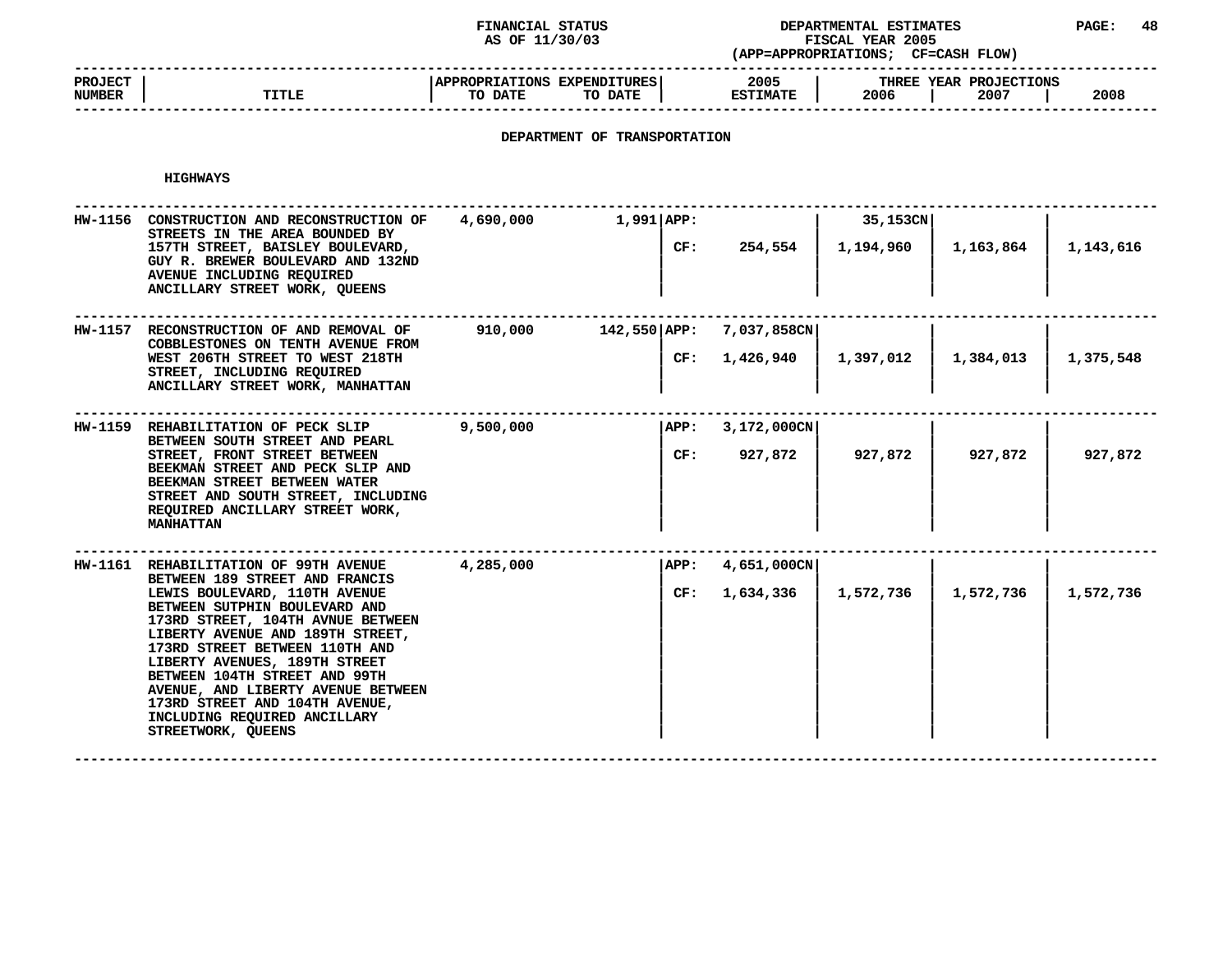### **STATUS DEPARTMENTAL ESTIMATES PAGE: <sup>49</sup> (APP=APPROPRIATIONS;**

|                          |              | AS OF 11/30/03                                     | <b>FISCAL YEAR 2005</b><br>(APP=APPROPRIATIONS;<br><b>CF=CASH FLOW)</b> |                                        |      |  |
|--------------------------|--------------|----------------------------------------------------|-------------------------------------------------------------------------|----------------------------------------|------|--|
| <b>PROJECT</b><br>NUMBER | <b>TITLE</b> | APPROPRIATIONS EXPENDITURES!<br>TO DATE<br>TO DATE | 2005<br><b>ESTIMATE</b>                                                 | THREE YEAR PROJECTIONS<br>2006<br>2007 | 2008 |  |
|                          |              |                                                    |                                                                         |                                        |      |  |

# **DEPARTMENT OF TRANSPORTATION**

| <b>HW-1666</b> | RECONSTRUCTION OF BROADWAY AND<br>SEVENTH AVENUE BETWEEN WEST 41ST<br>AND WEST 49TH STREETS, INCLUDING                                                                                    | 702,000                                                   | APP:         |                          | $1,028,000 \text{CN}$ 5,971,000CN<br>2,700,000 F      |                       |                           |
|----------------|-------------------------------------------------------------------------------------------------------------------------------------------------------------------------------------------|-----------------------------------------------------------|--------------|--------------------------|-------------------------------------------------------|-----------------------|---------------------------|
|                | REQUIRED ANCILLARY STREET WORK,<br><b>MANHATTAN</b>                                                                                                                                       |                                                           | CF:          | 344,960                  | 1,727,143                                             | 1,727,143             | 1,727,143                 |
|                |                                                                                                                                                                                           |                                                           |              | 809,600NC                | 809,600NC                                             | 809,600NC             |                           |
|                | HW-1667 RECONSTRUCTION OF FREDERICK<br>DOUGLASS CIRCLE AND MANHATTAN<br>AVENUE FROM 110TH STREET TO 125TH<br>STREET, INCLUDING REQUIRED<br>ANCILLARY STREET WORK, MANHATTAN               | 18,038,000                                                | 650,000 APP: | 228,000 F<br>1,554,000 S | 257,000CN                                             |                       |                           |
|                |                                                                                                                                                                                           | CF: $2,670,976$   $1,854,963$   $1,847,438$   $1,842,538$ |              |                          | 3,463,328NC   1,731,664NC   1,731,664NC   1,731,664NC |                       |                           |
| <b>HW-1668</b> | RECONSTRUCTION OF WILLOUGHBY                                                                                                                                                              | 550,000                                                   | APP:         |                          |                                                       |                       | 3,676,000CN               |
|                | STREET FROM FLATBUSH AVENUE<br>EXTENSION TO ADAMS STREET,<br>INCLUDING REQUIRED ANCILLARY                                                                                                 |                                                           | CF:          | 61,600                   | 61,600                                                | 61,600                | 767,032                   |
|                | STREET WORK, BROOKLYN                                                                                                                                                                     |                                                           |              |                          |                                                       |                       |                           |
| <b>HW-1669</b> | RECONSTRUCTION OF STREETS IN                                                                                                                                                              |                                                           | APP:         | 335,000CN                |                                                       | $1,244,000 \text{CN}$ | 1,632,000CN               |
|                | LAURELTON AREA, BOUNDED BY FRANCIS<br>LEWIS BOULEVARD, SPRINGFIELD<br>BOULEVARD, NORTH CONDUIT AVENUE<br>AND HOOK CREEK BOULEVARD,<br>INCLUDING REQUIRED ANCILLARY<br>STREET WORK, QUEENS |                                                           | CF:          | 58,960                   | 58,960                                                | 320,200               | 617,224                   |
| <b>HW-1670</b> | RECONSTRUCTION OF ALL STREETS                                                                                                                                                             | $103,488,694$ 3,534,241 APP: 4,626,000CN                  |              |                          |                                                       | 1,072,000CN           |                           |
|                | DAMAGED BY THE WORLD TRADE CENTER<br>CLEANUP AND OTHER WORLD TRADE<br>CENTER RELATED STREET<br>RECONSTRUCTION, INCLUDING ALL<br>REQUIRED ANCILLARY STREET WORK,<br><b>CITYWIDE</b>        |                                                           |              | CF: 1,628,352            | 814,176<br>17,442,092NC 14,340,949NC 19,503,758NC     | 1,039,296             | 1,039,296<br>19,463,664NC |
|                |                                                                                                                                                                                           |                                                           |              |                          |                                                       |                       |                           |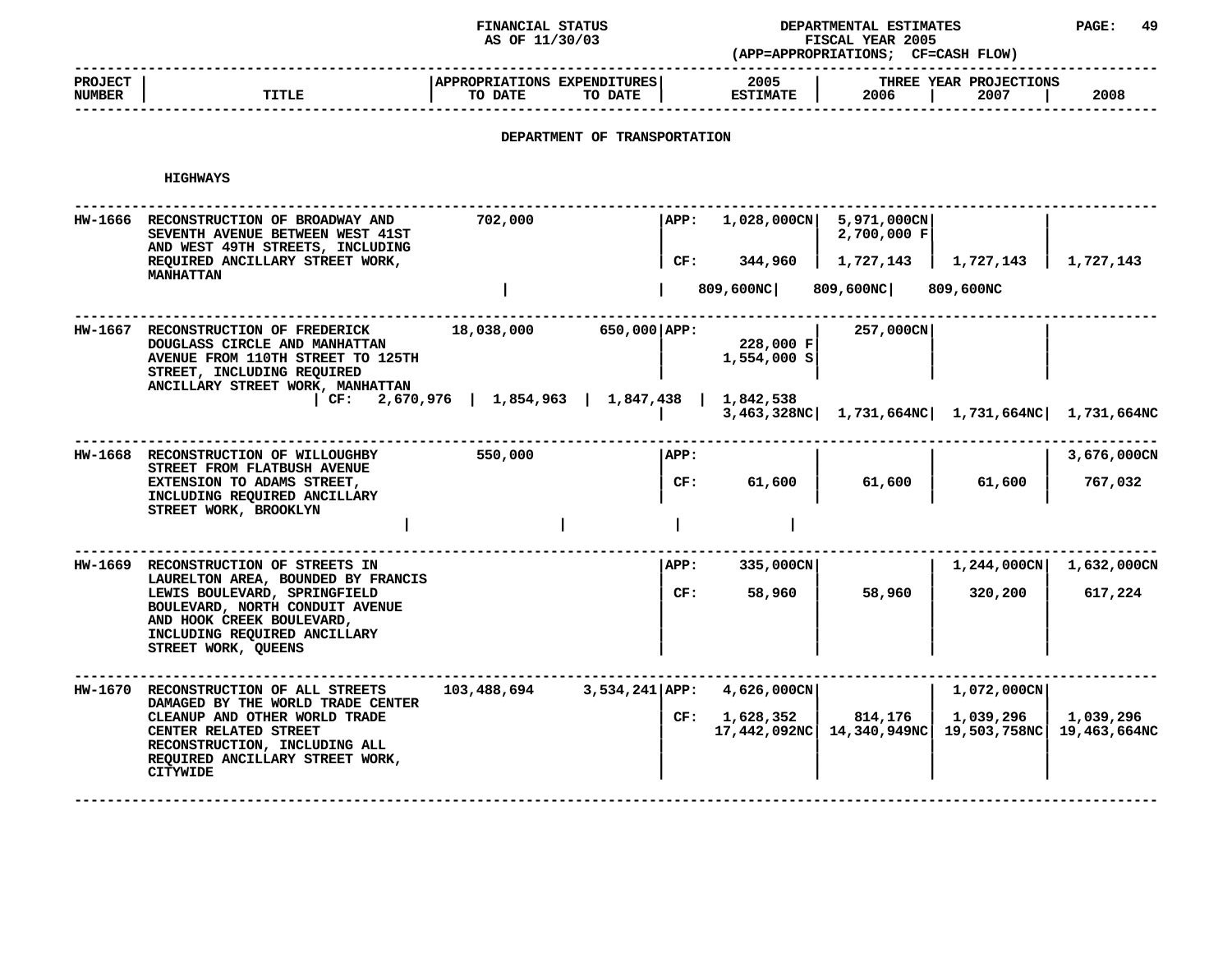#### **STATUS DEPARTMENTAL ESTIMATES PAGE: <sup>50</sup> (APP=APPROPRIATIONS;**

|                                 |       | AS OF 11/30/03                                                                   | (APP=APPROPRIATIONS;    | <b>FISCAL YEAR 2005</b><br>CF=CASH FLOW)       |  |
|---------------------------------|-------|----------------------------------------------------------------------------------|-------------------------|------------------------------------------------|--|
| <b>PROJECT</b><br><b>NUMBER</b> | TITLE | APPROPRIATIONS EXPENDITURES<br>TO DATE<br>TO DATE                                | 2005<br><b>ESTIMATE</b> | THREE YEAR PROJECTIONS<br>2008<br>2006<br>2007 |  |
|                                 |       | ,但是,我们的人们都会不会不会。""我们,我们的人们,我们的人们,我们的人们,我们的人们,我们的人们,我们的人们,我们的人们,我们的人们,我们的人们,我们的人们 |                         |                                                |  |

# **NEW YORK RESEARCH LIBRARY**

**NEW YORK RESEARCH LIBRARY** 

| NEW YORK RESEARCH LIBRARY                                                                                                                                                                                                                                                                              |                                  |  |     |                                           |                     |                     |                     |
|--------------------------------------------------------------------------------------------------------------------------------------------------------------------------------------------------------------------------------------------------------------------------------------------------------|----------------------------------|--|-----|-------------------------------------------|---------------------|---------------------|---------------------|
| CONSTRUCTION, RECONSTRUCTION,                                                                                                                                                                                                                                                                          | 2,580,000                        |  |     |                                           | 1,007,863CN         |                     |                     |
| OF FURNITURE AND EQUIPMENT,<br>SCHOMBURG CENTER FOR RESEARCH IN<br>BLACK CULTURE AND COUNTEE CULLEN<br>CULTURAL CENTER, WEST 135TH STREET<br>TO WEST 136TH STREET AND LENOX<br>AVENUE, MANHATTAN.                                                                                                      |                                  |  | CF: | 384,252                                   | 275,471             | 506,842             | 503,255             |
| CITY COUNCIL FUNDING FOR THE<br>CONSTRUCTION, RECONSTRUCTION,<br>INITIAL OUTFITTING AND PURCHASES<br>OF FURNITURE AND EQUIPMENT,<br>SCHOMBURG CENTER FOR RESEARCH IN<br>BLACK CULTURE AND COUNTEE CULLEN<br>CULTURAL CENTER, WEST 135TH STREET<br>TO WEST 136TH STREET AND LENOX<br>AVENUE, MANHATTAN. | 3,114,000                        |  | CF: | 8CN<br>175,000 P<br>1,075,048<br>61,600NC | 566,870<br>30,800NC | 550,482<br>30,800NC | 539,811<br>30,800NC |
| CITY COUNCIL FUNDING FOR THE<br>RECONSTRUCTION, REHABILITATION,<br>IMPROVEMENT, INITIAL OUTFITTING<br>AND PURCHASES OF FURNITURE AND<br>EQUIPMENT, NEW YORK PUBLIC LIBRARY<br>CENTRAL RESEARCH<br>BUILDINGS-SCHOMBURG, LINCOLN<br>CENTER, CENTRAL ANNEX AND OTHER<br>LOCATIONS, MANHATTAN.             | 3,744,000                        |  | CF: | 1,358,000CN<br>1,556,896                  | 897,952             | 897,952             | 897,952             |
|                                                                                                                                                                                                                                                                                                        | INITIAL OUTFITTING AND PURCHASES |  |     | $917,250$ APP:<br>59,891 APP:<br>APP:     |                     |                     |                     |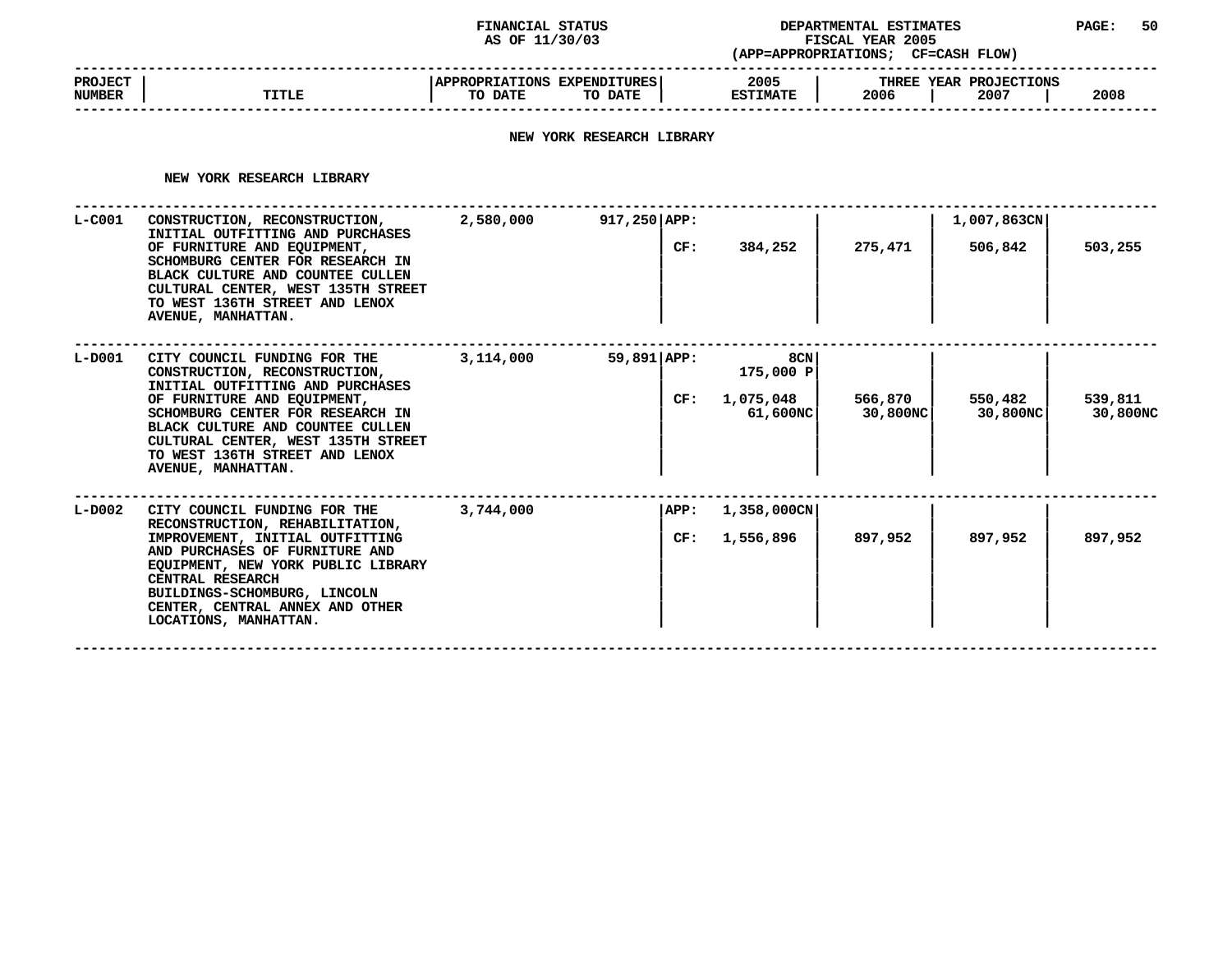#### **STATUS DEPARTMENTAL ESTIMATES PAGE: <sup>51</sup> (APP=APPROPRIATIONS;**

|                                 |       | AS OF 11/30/03                                    | (APP=APPROPRIATIONS;    | <b>FISCAL YEAR 2005</b><br>CF=CASH FLOW)       |  |
|---------------------------------|-------|---------------------------------------------------|-------------------------|------------------------------------------------|--|
| <b>PROJECT</b><br><b>NUMBER</b> | TITLE | APPROPRIATIONS EXPENDITURES<br>TO DATE<br>TO DATE | 2005<br><b>ESTIMATE</b> | THREE YEAR PROJECTIONS<br>2008<br>2006<br>2007 |  |
|                                 |       |                                                   |                         |                                                |  |

# **BROOKLYN PUBLIC LIBRARY**

#### **BROOKLYN**

|         | BROOKLYN PUBLIC LIBRARY                                                                                                                                                                                                        |            |                      |     |                             |                          |                        |                        |
|---------|--------------------------------------------------------------------------------------------------------------------------------------------------------------------------------------------------------------------------------|------------|----------------------|-----|-----------------------------|--------------------------|------------------------|------------------------|
| LB-D104 | CITY COUNCIL FUNDING FOR THE<br>CONSTRUCTION, RECONSTRUCTION,<br>REHABILITATION, IMPROVEMENTS, SITE<br>ACQUISITION, INITIAL OUTFITTING<br>AND PURCHASES OF FURNITURE AND<br>EQUIPMENT FOR BRANCH LIBRARIES,<br><b>BROOKLYN</b> | 11,264,000 | $155,606 {\rm APP:}$ | CF: | $6,512,150$ CN<br>4,252,822 | 9,904,000CN<br>5,641,760 | 5,622,243              | 5,609,534              |
| LB-K001 | CONSTRUCTION, RECONSTRUCTION,<br>REHABILITATION, IMPROVEMENTS, SITE<br>ACQUISITION, INITIAL OUTFITTING<br>AND PURCHASES OF FURNITURE AND<br>EQUIPMENT FOR BRANCH LIBRARIES,<br><b>BROOKLYN</b>                                 | 27,862,448 | 15,515,539 APP:      | CF: | 2,268,894CN<br>3,977,864    | 376,000CN<br>2,909,953   | 2,738,781              | 2,627,320              |
| LB-104  | CONSTRUCTION, RECONSTRUCTION,<br>REHABILITATION, IMPROVEMENTS, SITE<br>ACQUISITION, INITIAL OUTFITTING<br>AND PURCHASES OF FURNITURE AND<br>EQUIPMENT FOR BRANCH LIBRARIES,<br><b>BROOKLYN</b>                                 | 42,848,646 | 38,770,527 APP:      | CF: | 999,050CN<br>1,276,254      | 1,287,000CN<br>1,266,959 | 792,000CN<br>1,403,857 | 804,000CN<br>1,531,027 |
|         |                                                                                                                                                                                                                                |            |                      |     |                             |                          |                        |                        |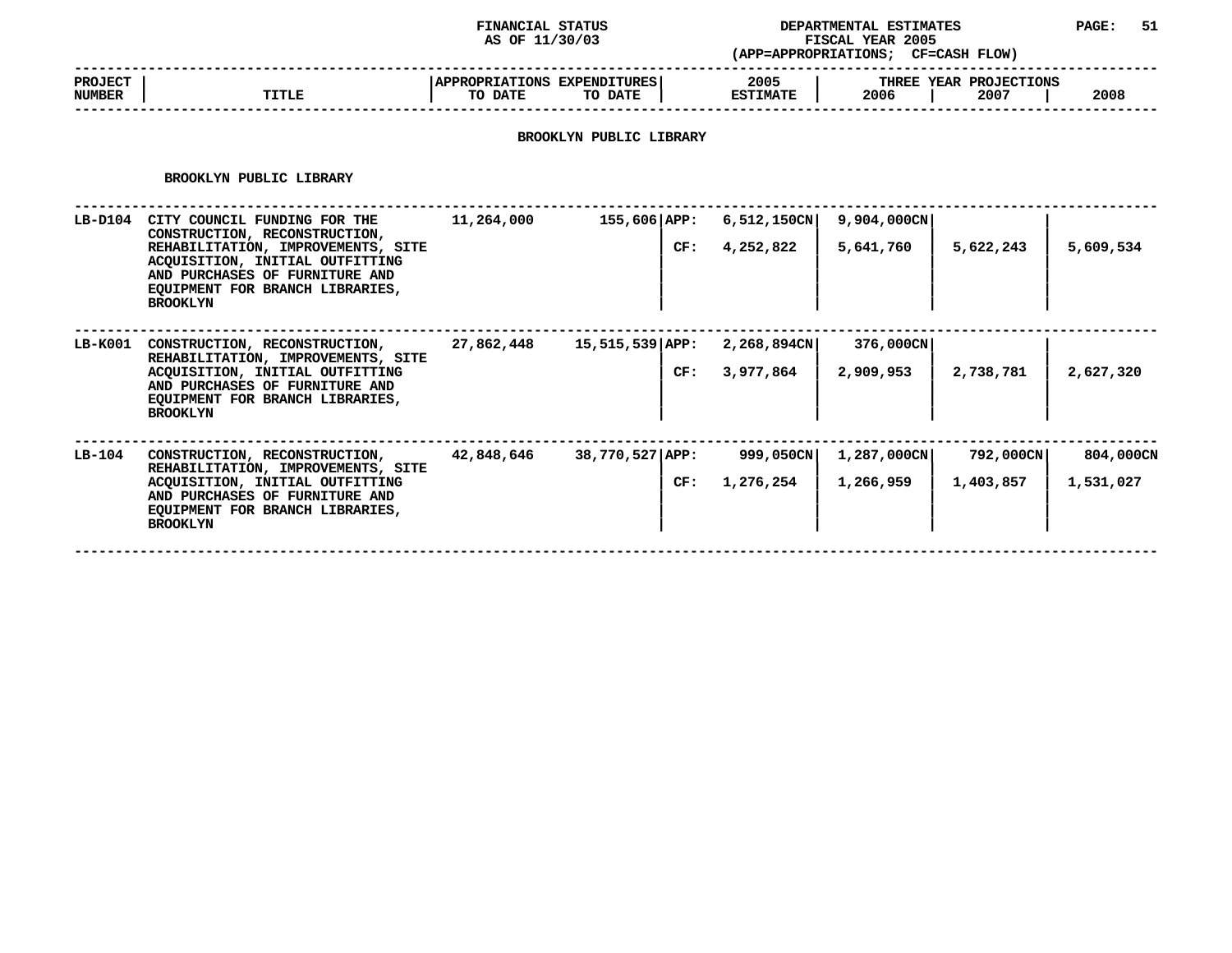#### **STATUS DEPARTMENTAL ESTIMATES PAGE: <sup>52</sup> (APP=APPROPRIATIONS;**

|                                 |       | AS OF 11/30/03                                    | (APP=APPROPRIATIONS;    | <b>FISCAL YEAR 2005</b><br><b>CF=CASH FLOW)</b> |      |
|---------------------------------|-------|---------------------------------------------------|-------------------------|-------------------------------------------------|------|
| <b>PROJECT</b><br><b>NUMBER</b> | TITLE | APPROPRIATIONS EXPENDITURES<br>TO DATE<br>TO DATE | 2005<br><b>ESTIMATE</b> | THREE YEAR PROJECTIONS<br>2006<br>2007          | 2008 |
|                                 |       |                                                   |                         |                                                 |      |

### **NEW YORK PUBLIC LIBRARY**

**NEW YORK PUBLIC LIBRARY** 

|           | NEW YORK PUBLIC LIBRARY                                                                                                                                                                                                        |            |                          |                                    |                          |                       |                       |
|-----------|--------------------------------------------------------------------------------------------------------------------------------------------------------------------------------------------------------------------------------|------------|--------------------------|------------------------------------|--------------------------|-----------------------|-----------------------|
| LN-C004   | RECONSTRUCTION, REHABILITATION,<br>IMPROVEMENT, INITIAL OUTFITTING<br>AND PURCHASES OF FURNITURE AND<br>EQUIPMENT TO BRANCH LIBRARIES,<br>BRONX.                                                                               | 34,311,000 | $10,623,125$ APP:<br>CF: | 150,000 P<br>5,295,004<br>52,800NC | 3,314,711<br>26,400NC    | 3,173,257<br>26,400NC | 3,081,148<br>26,400NC |
| LN-C008   | CONSTRUCTION, RECONSTRUCTION,<br>REHABILITATION, IMPROVEMENTS AND<br>SITE ACQUISITION FOR BRANCH<br>LIBRARIES IN MANHATTAN, BRONX AND<br>STATEN ISLAND                                                                         | 1,650,000  | 495,260 APP:<br>CF:      | 376,288                            | 144,808CN<br>267,234     | 255,280               | 247,496               |
|           | LN-D002 CITY COUNCIL FUNDING FOR<br>ACQUISITION, CONSTRUCTION,<br>RECONSTRUCTION, IMPROVEMENTS,<br>INITIAL OUTFITTING, PURCHASES OF<br>FURNITURE AND EQUIPMENT AND SITE<br>ACQUISITION FOR BRANCH LIBRARIES,<br>STATEN ISLAND. | 5,210,000  | $1,034,633 {\rm APP:}$   | 2,703,633CN<br>1,853,280<br>CF:    | 1,267,000CN<br>1,531,255 | 1,531,255             | 1,531,255             |
| $LN-DOO3$ | CITY COUNCIL FUNDING FOR<br>ACQUISITION, CONSTRUCTION,<br>RECONSTRUCTION, IMPROVEMENTS,<br>INITIAL OUTFITTING, PURCHASES OF<br>FURNITURE AND EQUIPMENT AND SITE<br>ACQUISITION FOR BRANCH LIBRARIES,<br><b>MANHATTAN</b>       | 9,359,000  | $106,085$ $APP:$<br>CF:  | 1,804,794CN<br>3,264,878           | 2,081,570                | 2,005,558             | 1,956,062             |
|           | LN-D004 CITY COUNCIL FUNDING FOR<br>ACQUISITION, CONSTRUCTION,<br>RECONSTRUCTION, IMPROVEMENTS,<br>INITIAL OUTFITTING, PURCHASES OF<br>FURNITURE AND EQUIPMENT AND SITE<br>ACQUISITION FOR BRANCH LIBRARIES,<br><b>BRONX</b>   | 11,687,000 | APP:<br>CF:              | 2,012,960CN<br>4,460,530           | 2,434,906                | 2,421,664             | 2,413,041             |
|           |                                                                                                                                                                                                                                |            |                          |                                    |                          |                       |                       |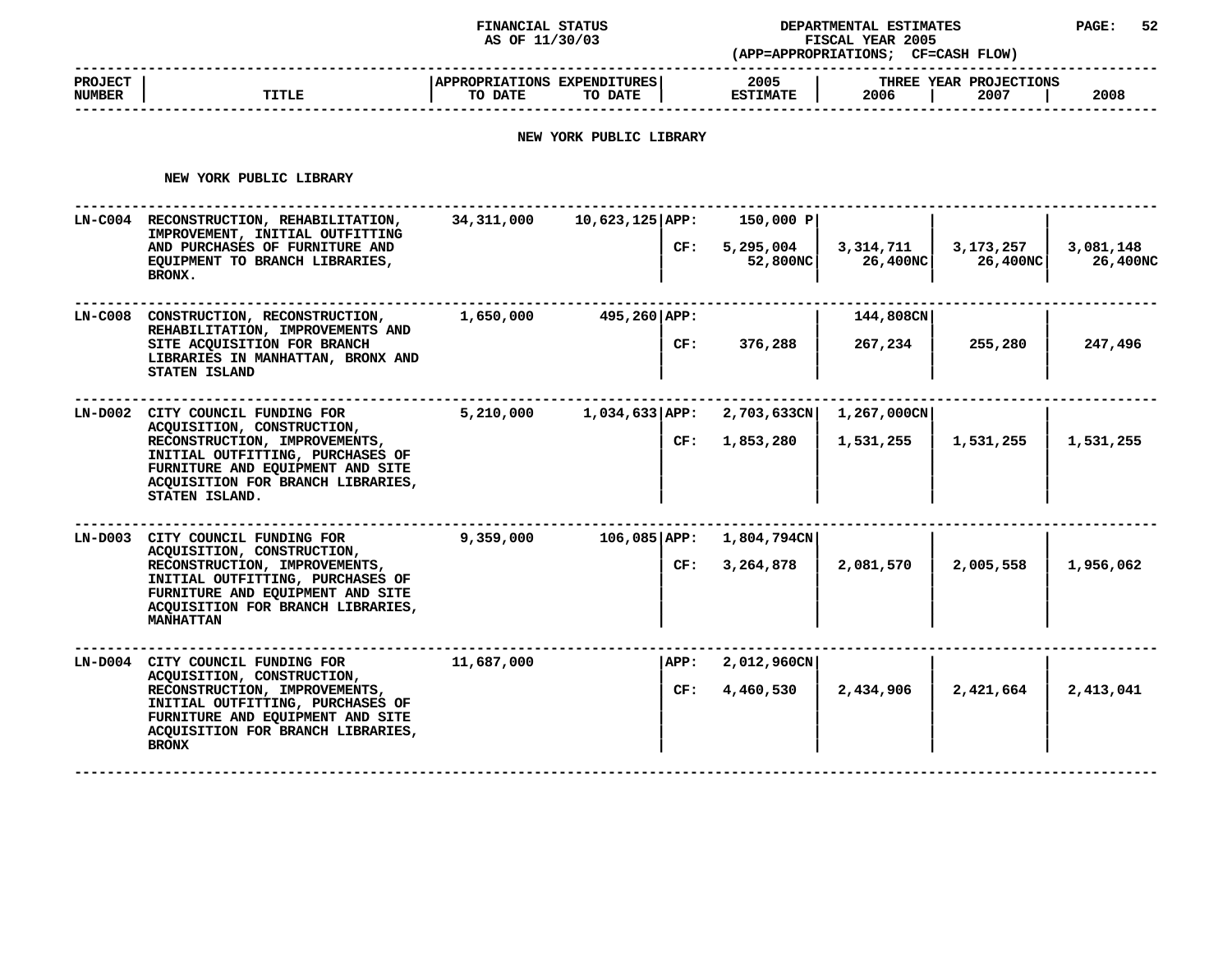#### **STATUS DEPARTMENTAL ESTIMATES PAGE: <sup>53</sup> (APP=APPROPRIATIONS;**

|                          |       | AS OF 11/30/03                                            | (APP=APPROPRIATIONS;    | <b>FISCAL YEAR 2005</b><br>CF=CASH FLOW) |      |
|--------------------------|-------|-----------------------------------------------------------|-------------------------|------------------------------------------|------|
| <b>PROJECT</b><br>NUMBER | TITLE | <b>APPROPRIATIONS EXPENDITURES!</b><br>TO DATE<br>TO DATE | 2005<br><b>ESTIMATE</b> | THREE YEAR PROJECTIONS<br>2006<br>2007   | 2008 |
|                          |       |                                                           |                         |                                          |      |

### **NEW YORK PUBLIC LIBRARY**

**NEW YORK PUBLIC LIBRARY** 

|                | NEW YORK PUBLIC LIBRARY                                                                                                                                                                                                                 |            |                    |     |                             |                          |           |           |
|----------------|-----------------------------------------------------------------------------------------------------------------------------------------------------------------------------------------------------------------------------------------|------------|--------------------|-----|-----------------------------|--------------------------|-----------|-----------|
| <b>LN-M001</b> | CONSTRUCTION, RECONSTRUCTION,<br>REHABILITATION, IMPROVEMENTS, SITE<br>ACQUISITION, INITIAL OUTFITTING<br>AND PURCHASES OF FURNITURE AND<br>EQUIPMENT FOR BRANCH LIBRARIES,<br><b>MANHATTAN</b>                                         | 17,575,112 | 13,835,705 APP:    | CF: | 1,164,308                   | 1,868,846CN<br>1,228,106 | 1,131,584 | 1,068,732 |
| LN-X001        | CONSTRUCTION, RECONSTRUCTION,<br>REHABILITATION, IMPROVEMENTS, SITE<br>ACQUISITION, INITIAL OUTFITTING<br>AND PURCHASES OF FURNITURE AND<br>EQUIPMENT FOR BRANCH LIBRARIES,<br><b>BRONX</b>                                             | 19,848,114 | $6,028,167$ $APP:$ | CF: | $2,644,284$ CN<br>5,295,292 | 1,678,000CN<br>3,437,992 | 3,364,378 | 3,316,444 |
| LN-301         | PURCHASE OF AUTOMOTIVE AND OTHER<br>EQUIPMENT HAVING A UNIT COST OF AT<br>LEAST \$35,000 AFTER NOVEMBER 1,<br>1999 AND A LIFE EXPECTANCY OF AT<br>LEAST FIVE YEARS FOR USE BY THE<br>NEW YORK PUBLIC LIBRARY SYSTEM<br>(FORMERLY L-301) | 424,539    | $338,358$ APP:     | CF: | 99,819CN<br>40,304          | 32,736                   | 32,736    | 32,736    |
|                |                                                                                                                                                                                                                                         |            |                    |     |                             |                          |           |           |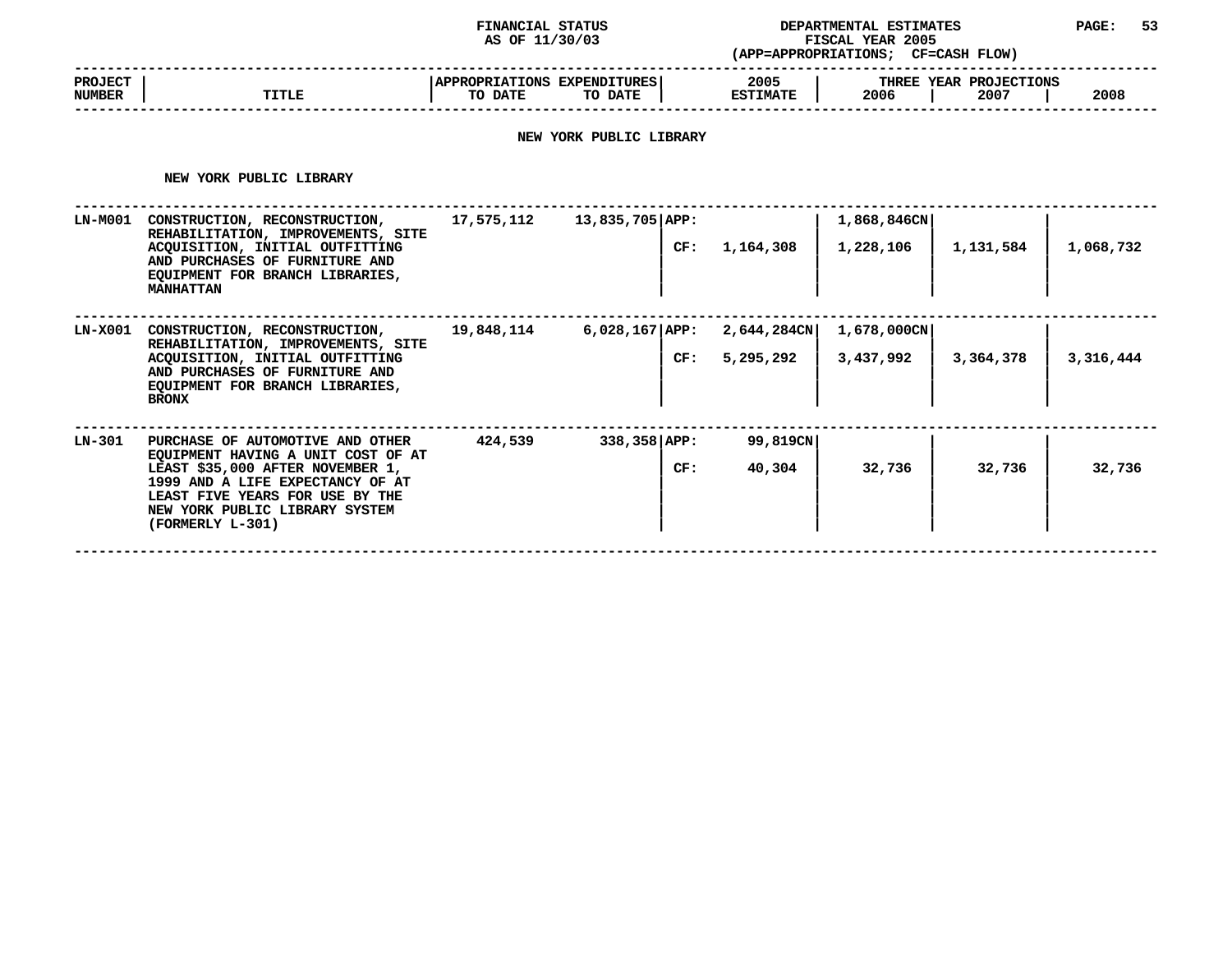#### **STATUS DEPARTMENTAL ESTIMATES PAGE: <sup>54</sup> (APP=APPROPRIATIONS;**

|                                 |              | AS OF 11/30/03                                                                                                                                                                                                                  | (APP=APPROPRIATIONS;    | <b>FISCAL YEAR 2005</b><br><b>CF=CASH FLOW)</b> |      |
|---------------------------------|--------------|---------------------------------------------------------------------------------------------------------------------------------------------------------------------------------------------------------------------------------|-------------------------|-------------------------------------------------|------|
| <b>PROJECT</b><br><b>NUMBER</b> | <b>TITLE</b> | <b>APPROPRIATIONS</b><br><b>EXPENDITURES</b><br>TO DATE<br>TO DATE                                                                                                                                                              | 2005<br><b>ESTIMATE</b> | THREE YEAR PROJECTIONS<br>2006<br>2007          | 2008 |
|                                 |              | $\sim$ . The contract of the contract of the contract of the contract of the contract of the contract of the contract of the contract of the contract of the contract of the contract of the contract of the contract of the co |                         |                                                 |      |

# **QUEENS BOROUGH PUBLIC LIBRARY**

**QUEENS**

|         | <b>QUEENS BOROUGH PUB. LIB.</b>                                                                                                                                                                                              |           |                         |                          |                          |                          |                        |
|---------|------------------------------------------------------------------------------------------------------------------------------------------------------------------------------------------------------------------------------|-----------|-------------------------|--------------------------|--------------------------|--------------------------|------------------------|
| LQ-D122 | CITY COUNCIL FUNDING FOR THE<br>CONSTRUCTION, RECONSTRUCTION,<br>REHABILITATION, IMPROVEMENTS, SITE<br>ACQUISITION, INITIAL OUTFITTING<br>AND PURCHASES OF FURNITURE AND<br>EQUIPMENT FOR BRANCH LIBRARIES,<br><b>QUEENS</b> | 5,975,000 | APP:<br>CF:             | 7,164,410CN<br>2,882,672 | 395,000CN<br>2,443,611   | 702,000CN<br>2,573,641   | 255,000CN<br>2,608,728 |
| LQ-0122 | CONSTRUCTION, RECONSTRUCTION,<br>REHABILITATION, IMPROVEMENTS, SITE<br>ACQUISITION, INITIAL OUTFITTING<br>AND PURCHASES OF FURNITURE AND<br>EQUIPMENT FOR BRANCH LIBRARIES,<br><b>QUEENS</b>                                 | 8,084,913 | $2,805,098$ APP:<br>CF: | 487,667CN<br>1,618,418   | 1,250,000CN<br>1,381,308 | 1,300,000CN<br>1,603,083 | 1,569,727              |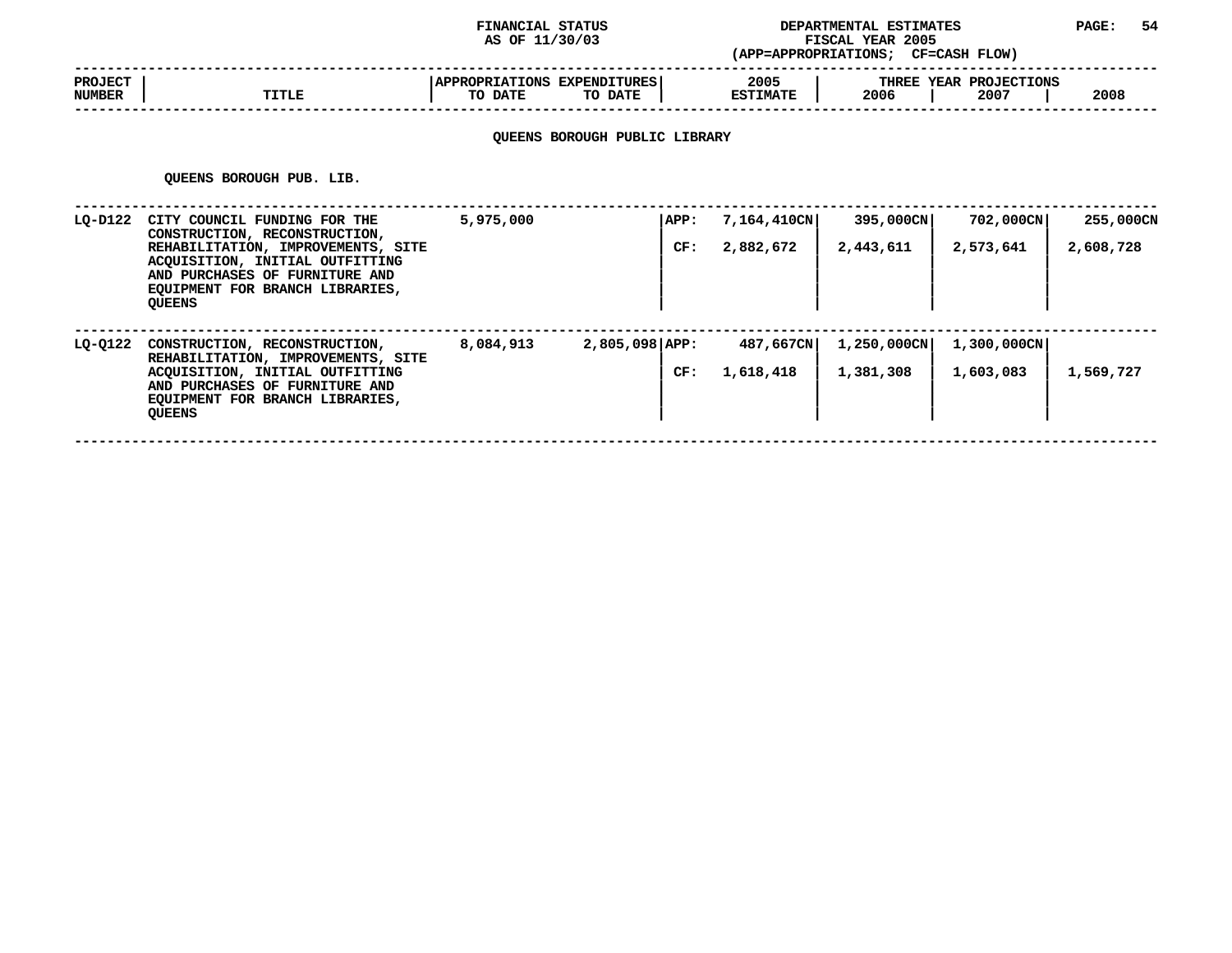#### **STATUS DEPARTMENTAL ESTIMATES PAGE: <sup>55</sup> (APP=APPROPRIATIONS;**

|                                 |              | AS OF 11/30/03                                            | (APP=APPROPRIATIONS;    | <b>FISCAL YEAR 2005</b><br><b>CF=CASH FLOW)</b> |      |
|---------------------------------|--------------|-----------------------------------------------------------|-------------------------|-------------------------------------------------|------|
| <b>PROJECT</b><br><b>NUMBER</b> | <b>TITLE</b> | <b>APPROPRIATIONS EXPENDITURES!</b><br>TO DATE<br>TO DATE | 2005<br><b>ESTIMATE</b> | THREE YEAR PROJECTIONS<br>2006<br>2007          | 2008 |
|                                 |              |                                                           |                         |                                                 |      |

# **DEPARTMENT OF PARKS AND RECREATION**

| P-C056   | ACQUISITION OF PROPERTY FOR<br>PLAYGROUNDS AND PARKS, CITYWIDE.                                                                                               | 11,160,000 | $4,919,640$ APP: | 200,151CN                                | 453,000CN             | 1,080,000CN |            |
|----------|---------------------------------------------------------------------------------------------------------------------------------------------------------------|------------|------------------|------------------------------------------|-----------------------|-------------|------------|
|          |                                                                                                                                                               |            | CF:              | 2,181,524                                | 1,250,488             | 1,475,976   | 1,475,122  |
| P-C770   | RECONSTRUCTION OF JUNIPER VALLEY<br>PARK, QUEENS                                                                                                              | 5,930,000  | $5,173,834$ APP: | 24,507CN                                 |                       |             |            |
|          |                                                                                                                                                               |            | CF:              | 235,542                                  | 137,957               | 126,685     | 119,344    |
| $P-D016$ | CITY COUNCIL FUNDING FOR THE<br>PURCHASE OF AUTOMOTIVE AND OTHER                                                                                              | 1,026,000  | 39,131 APP:      | 128,747CN                                |                       |             |            |
|          | EQUIPMENT HAVING A UNIT COST OF AT<br>LEAST \$35,000 AND A LIFE<br>EXPECTANCY OF AT LEAST FIVE YEARS<br>FOR USE BY THE DEPT OF PARKS AND<br><b>RECREATION</b> |            | CF:              | 392,696                                  | 206,329               | 200,755     | 197,126    |
| $P-D017$ | CITY COUNCIL FUNDING FOR                                                                                                                                      | 26,387,000 |                  | 415,847 APP: 10,565,770CN                | $5,385,000 \text{CN}$ | 5,000,000CN |            |
|          | MISCELLANEOUS PARKS, PARKWAYS,<br>PLAYGROUNDS AND STRUCTURES:<br>CONSTRUCTION, RECONSTRUCTION AND<br>IMPROVEMENTS, BROOKLYN                                   |            |                  | CF: 10,489,274                           | 7,872,604             | 8,876,096   | 8,845,812  |
| $P-D018$ | CITY COUNCIL FUNDING FOR                                                                                                                                      | 28,337,000 |                  | 250,000 APP: 20,106,238CN   11,000,000CN |                       | 1,000,000CN |            |
|          | MISCELLANEOUS PARKS, PARKWAYS,<br>PLAYGROUNDS AND STRUCTURES:<br>CONSTRUCTION, RECONSTRUCTION AND<br>IMPROVEMENTS, MANHATTAN                                  |            |                  | CF: 12,799,508                           | 11,331,094            | 11,504,190  | 11,480,159 |
| P-D019   | CITY COUNCIL FUNDING FOR                                                                                                                                      | 30,730,000 | 179,345   APP:   | 2,088,675CN                              | $1,656,000$ CN        |             |            |
|          | MISCELLANEOUS PARKS, PARKWAYS,<br>PLAYGROUNDS AND STRUCTURES:<br>CONSTRUCTION, RECONSTRUCTION AND<br>IMPROVEMENTS, QUEENS                                     |            |                  | CF: 10, 247, 424                         | 6,165,269             | 6,157,658   | 6,152,702  |
|          |                                                                                                                                                               |            |                  |                                          |                       |             |            |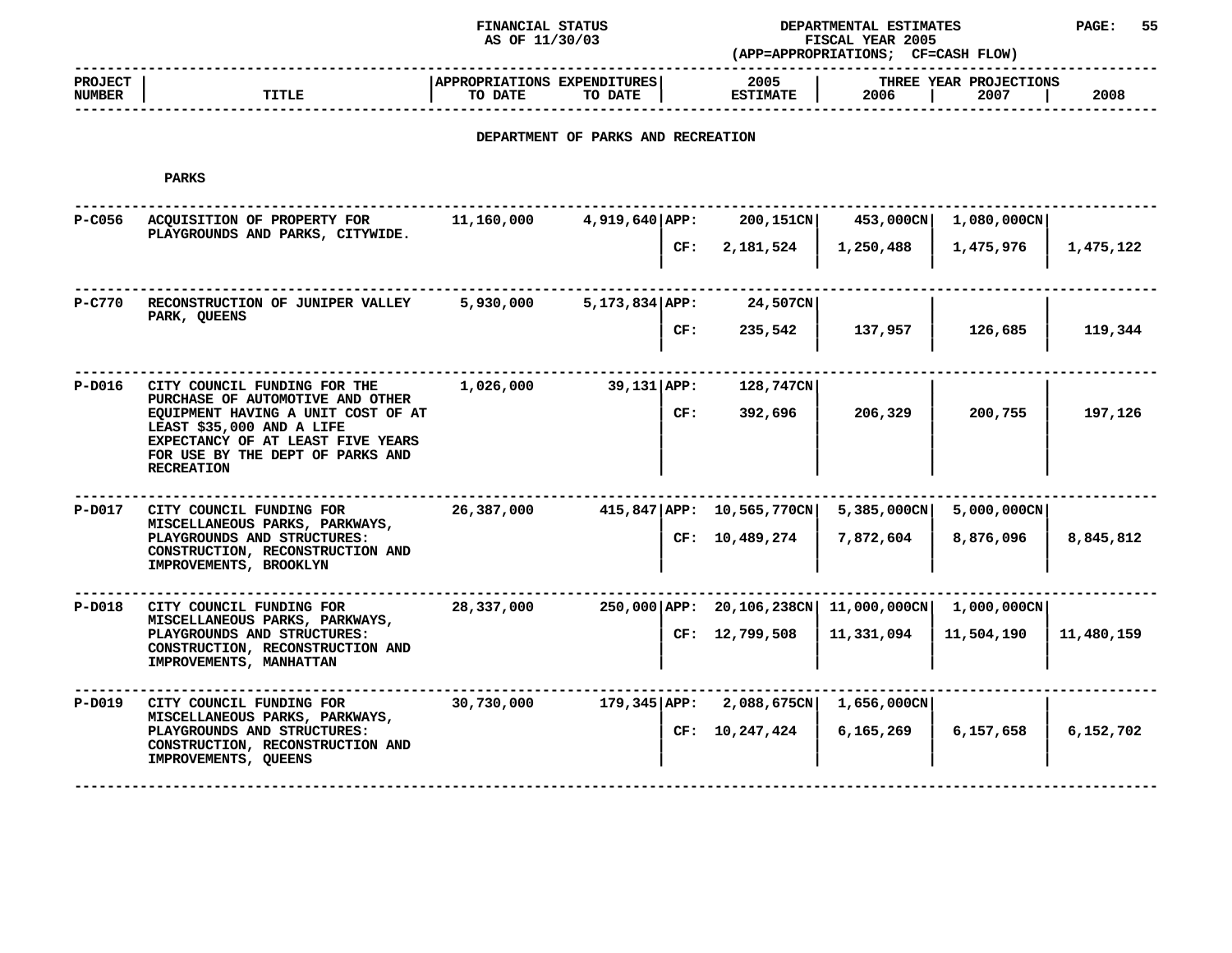### **STATUS DEPARTMENTAL ESTIMATES PAGE: <sup>56</sup> (APP=APPROPRIATIONS;**

|                                 |              | AS OF 11/30/03                                    | (APP=APPROPRIATIONS;    | <b>FISCAL YEAR 2005</b><br><b>CF=CASH FLOW)</b> |      |
|---------------------------------|--------------|---------------------------------------------------|-------------------------|-------------------------------------------------|------|
| <b>PROJECT</b><br><b>NUMBER</b> | <b>TITLE</b> | APPROPRIATIONS EXPENDITURES<br>TO DATE<br>TO DATE | 2005<br><b>ESTIMATE</b> | THREE YEAR PROJECTIONS<br>2006<br>2007          | 2008 |
|                                 |              |                                                   |                         |                                                 |      |

# **DEPARTMENT OF PARKS AND RECREATION**

| $P-D020$ | CITY COUNCIL FUNDING FOR<br>MISCELLANEOUS PARKS, PARKWAYS,<br>PLAYGROUNDS AND STRUCTURES:<br>CONSTRUCTION, RECONSTRUCTION AND<br>IMPROVEMENTS, STATEN ISLAND | 4,115,000  |                  | APP:<br>CF: | 3,182,000CN<br>1,965,392 | 1,284,272              | 1,284,272      | 1,284,272 |
|----------|--------------------------------------------------------------------------------------------------------------------------------------------------------------|------------|------------------|-------------|--------------------------|------------------------|----------------|-----------|
|          |                                                                                                                                                              |            |                  |             |                          |                        |                |           |
| $P-D021$ | CITY COUNCIL FUNDING FOR<br>MISCELLANEOUS PARKS, PARKWAYS,<br>PLAYGROUNDS AND STRUCTURES:<br>CONSTRUCTION, RECONSTRUCTION AND<br>IMPROVEMENTS, THE BRONX     | 12,847,000 | 71,291 APP:      | CF:         | 3,733,488                | 102,291CN<br>2,338,138 | 2,318,788      | 2,306,188 |
| P-D056   | CITY COUNCIL FUNDING FOR THE                                                                                                                                 | 7,003,000  | $630,000$ $APP:$ |             | 203,000CN                |                        |                |           |
|          | ACQUISITION OF PROPERTY FOR                                                                                                                                  |            |                  |             |                          |                        |                |           |
|          | PLAYGROUNDS AND PARKS, CITYWIDE.                                                                                                                             |            |                  | CF:         | 2,314,752                | 1,157,376              | 1,157,376      | 1,157,376 |
|          |                                                                                                                                                              |            |                  |             |                          |                        |                |           |
| P-D124   | CITY COUNCIL FUNDING FOR<br>RECONSTRUCTION AND IMPROVEMENTS TO                                                                                               | 218,000    |                  | APP:        | 157,000CN                |                        |                |           |
|          | EAST 54TH STREET RECREATION<br>CENTER, INCLUDING THE PURCHASE OF<br>EQUIPMENT AND VEHICLES, MANHATTAN                                                        |            |                  | CF:         | 132,000                  | 66,000                 | 66,000         | 66,000    |
|          |                                                                                                                                                              |            |                  |             |                          |                        |                |           |
| P-K001   | CONSTRUCTION, RECONSTRUCTION AND<br>IMPROVEMENTS TO PROSPECT PARK,                                                                                           | 35,908,192 | 27,725,619 APP:  |             |                          | 843,849CN              |                |           |
|          | <b>BROOKLYN.</b>                                                                                                                                             |            |                  | CF:         | 2,707,858                | 1,863,322              | 1,706,295      | 1,604,046 |
| $P-K003$ | CONSTRUCTION, RECONSTRUCTION AND                                                                                                                             | 149,203    | $138,378$ APP:   |             | 34,794CN                 |                        |                |           |
|          | IMPROVEMENTS TO BROOKLYN WAR                                                                                                                                 |            |                  |             |                          |                        |                |           |
|          | MEMORIAL, INCLUDING INCIDENTAL<br>COSTS, BROOKLYN                                                                                                            |            |                  | CF:         | 9,668                    | 8,681                  | 8,253          | 7,974     |
| P-K011   | MISCELLANEOUS PARKS, PARKWAYS,                                                                                                                               | 40,566,961 | 28,838,453 APP:  |             | 998,451CN                | $3,763,000$ CN         | $3,290,000$ CN |           |
|          | PLAYGROUNDS AND STRUCTURES,<br>ORIGINAL IMPROVEMENT AND                                                                                                      |            |                  | CF:         | 3,734,696                | 3,188,459              | 3,773,948      | 3,705,308 |
|          | EMBELLISHMENT, BROOKLYN                                                                                                                                      |            |                  |             | 231,606NC                | 116,571NC              | 116,142NC      | 115,863NC |
|          |                                                                                                                                                              |            |                  |             |                          |                        |                |           |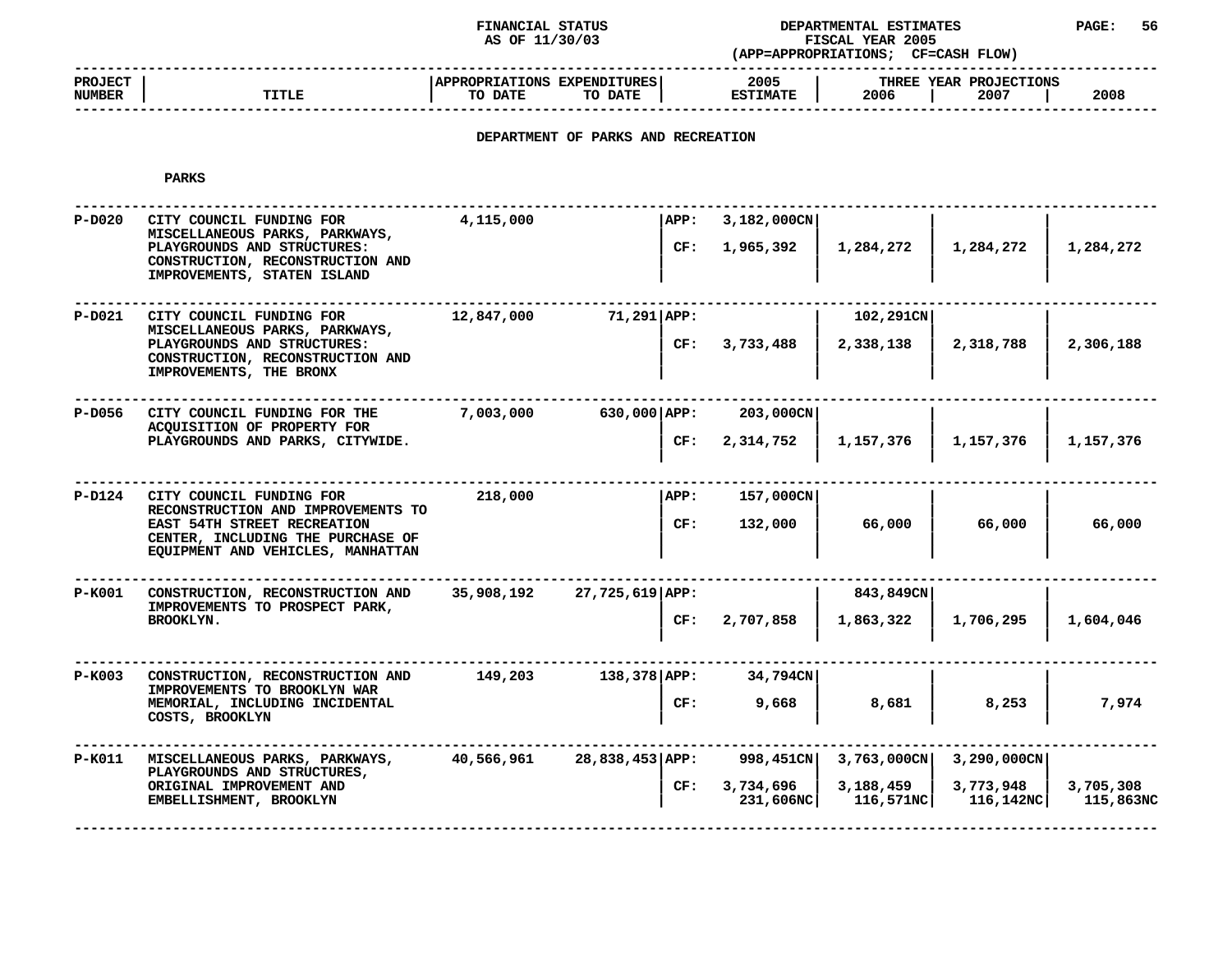#### **STATUS DEPARTMENTAL ESTIMATES PAGE: <sup>57</sup> (APP=APPROPRIATIONS;**

|                                 |              | AS OF 11/30/03                                    | (APP=APPROPRIATIONS;    | <b>FISCAL YEAR 2005</b><br><b>CF=CASH FLOW)</b> |      |
|---------------------------------|--------------|---------------------------------------------------|-------------------------|-------------------------------------------------|------|
| <b>PROJECT</b><br><b>NUMBER</b> | <b>TITLE</b> | APPROPRIATIONS EXPENDITURES<br>TO DATE<br>TO DATE | 2005<br><b>ESTIMATE</b> | THREE YEAR PROJECTIONS<br>2006<br>2007          | 2008 |
|                                 |              |                                                   |                         |                                                 |      |

# **DEPARTMENT OF PARKS AND RECREATION**

| $P-M245$   | MISCELLANEOUS PARKS, PARKWAYS,<br>PLAYGROUNDS AND STRUCTURES,<br>ORIGINAL IMPROVEMENT AND | 24, 210, 575 | 19,250,202 APP:<br>CF: | 153,306CN<br>1,570,450 | 407,000CN<br>1,107,217 | 72,000CN<br>1,044,206 | 993,330               |
|------------|-------------------------------------------------------------------------------------------|--------------|------------------------|------------------------|------------------------|-----------------------|-----------------------|
|            | EMBELLISHMENT, MANHATTAN                                                                  |              |                        |                        |                        |                       |                       |
| P-M380     | RIVERSIDE PARK, INCLUDING 79TH<br>STREET MARINA, MANHATTAN, GENERAL                       | 2,171,782    | $1,815,485$ APP:       | 1CN                    |                        |                       |                       |
|            | <b>RECONSTRUCTION</b>                                                                     |              | CF:                    | 110,862                | 68,132                 | 61,040                | 56,421                |
| $P - Q001$ | IMPROVEMENTS TO FLUSHING MEADOW<br>PARK, QUEENS.                                          | 28,640,682   | 20,269,022 APP:        | 28,606CN               |                        |                       |                       |
|            |                                                                                           |              | CF:                    | 2,801,064              | 1,531,861              | 1,458,522             | 1,410,766             |
| $P-Q245$   | MISCELLANEOUS PARKS, PARKWAYS,                                                            | 31,453,256   | 17,040,877 APP:        | 1,978,350CN            | $1,809,000$ CN         |                       |                       |
|            | PLAYGROUNDS AND STRUCTURES,<br>ORIGINAL IMPROVEMENT AND<br>EMBELLISHMENT, QUEENS          |              | CF:                    | 4,766,194<br>1,802NC   | 3,470,758<br>1,296NC   | 3,364,663<br>1,075NC  | 3,295,578<br>932NC    |
| P-0822     | STREET AND PARK TREE<br>REHABILITATION, REPLACEMENT AND                                   | 5,250,614    | $3,092,742$ APP:       | 846,934CN              |                        |                       |                       |
|            | PLANTING, QUEENS                                                                          |              | CF:                    | 900,442                | 527,568                | 526,146               | 525,220               |
| P-0847     | RECONSTRUCTION OF ROY WILKENS PARK                                                        | 8,987,490    | $8,456,415$ APP:       | 129CN                  |                        |                       |                       |
|            | - PHASE I, QUEENS                                                                         |              | CF:                    | 182,850                | 130,345                | 108,610               | 94,458                |
| P-R245     | MISCELLANEOUS PARKS, PARKWAYS,<br>PLAYGROUNDS AND STRUCTURES,                             | 44,977,553   | 25,576,123 APP:        | $211,004$ CN           |                        |                       |                       |
|            | ORIGINAL IMPROVEMENT AND<br>EMBELLISHMENT, STATEN ISLAND                                  |              | CF:                    | 6,422,746<br>112,640NC | 3,643,751<br>56,320NC  | 3,412,908<br>56,320NC | 3,262,592<br>56,320NC |
|            |                                                                                           |              |                        |                        |                        |                       |                       |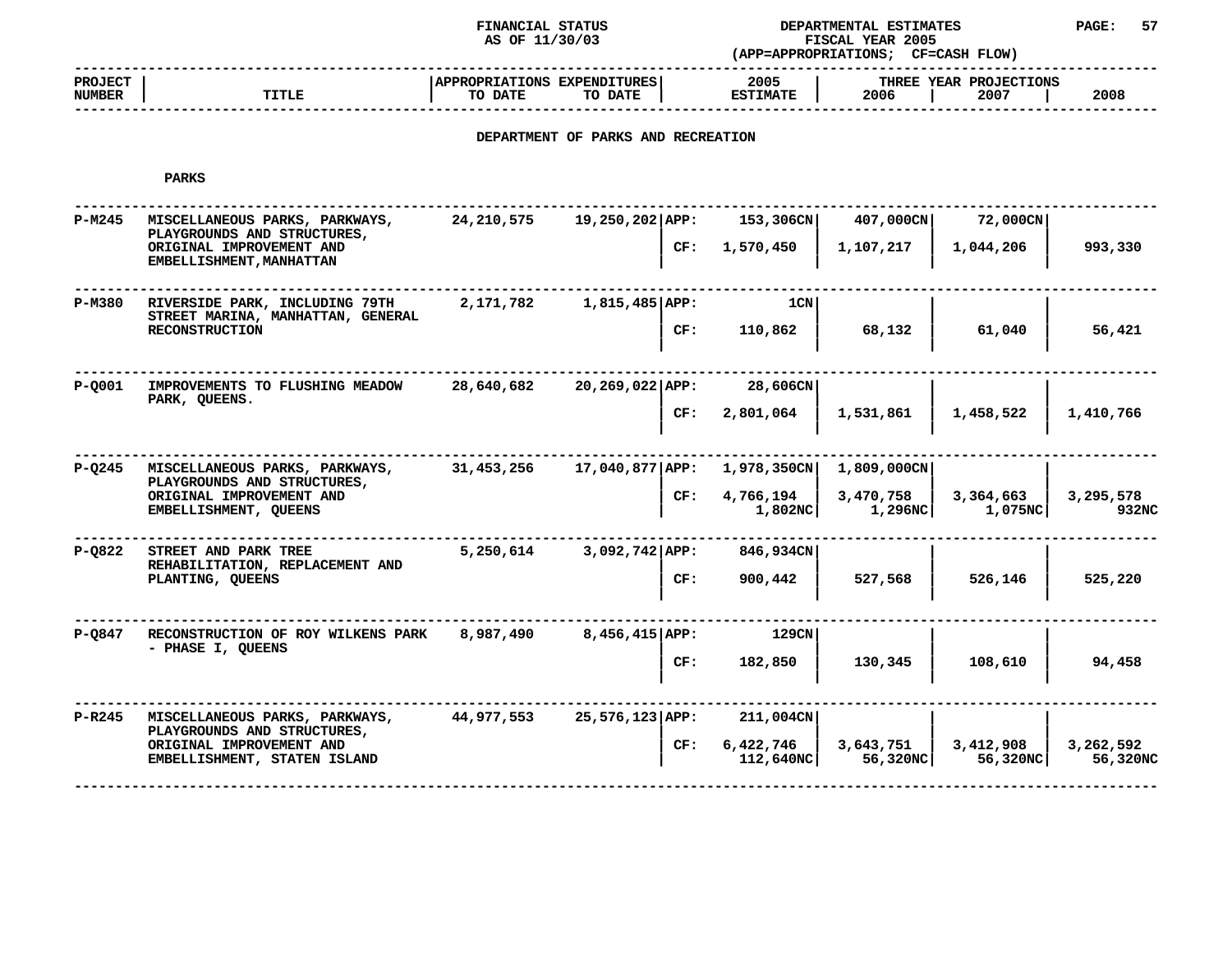#### **STATUS DEPARTMENTAL ESTIMATES PAGE: <sup>58</sup> (APP=APPROPRIATIONS;**

|                                 |              | AS OF 11/30/03<br><b>FISCAL YEAR 2005</b><br>(APP=APPROPRIATIONS;<br><b>CF=CASH FLOW)</b> |                         |                                        |      |
|---------------------------------|--------------|-------------------------------------------------------------------------------------------|-------------------------|----------------------------------------|------|
| <b>PROJECT</b><br><b>NUMBER</b> | <b>TITLE</b> | <b>APPROPRIATIONS EXPENDITURES!</b><br>TO DATE<br>TO DATE                                 | 2005<br><b>ESTIMATE</b> | THREE YEAR PROJECTIONS<br>2006<br>2007 | 2008 |
|                                 |              |                                                                                           |                         |                                        |      |

# **DEPARTMENT OF PARKS AND RECREATION**

| $P-R933$ | PURCHASE OF AUTOMOTIVE AND OTHER<br>EQUIPMENT HAVING A UNIT COST OF AT<br>LEAST \$35,000 AFTER NOVEMBER 1,<br>1999 AND A LIFE EXPECTANCY OF AT<br>LEAST FIVE YEARS FOR USE BY THE<br>DEPARTMENT OF PARKS AND<br>RECREATION, STATEN ISLAND | 455,057     | $272,677$ $APP:$ | CF: | 1,246CN<br>64,636                                      | 38,449                                | 35,025                                | 32,796                               |
|----------|-------------------------------------------------------------------------------------------------------------------------------------------------------------------------------------------------------------------------------------------|-------------|------------------|-----|--------------------------------------------------------|---------------------------------------|---------------------------------------|--------------------------------------|
| $P-X003$ | PURCHASE OF AUTOMOTIVE AND OTHER<br>EQUIPMENT HAVING A UNIT COST OF AT<br>LEAST \$35,000 AFTER NOVEMBER 1,<br>1999 AND A LIFE EXPECTANCY OF AT<br>LEAST FIVE YEARS FOR USE BY THE<br>DEPARTMENT OF PARKS AND<br>RECREATION, THE BRONX     | 834,837     | 768,197 APP:     | CF: | 360CN<br>23,584                                        | 11,792                                | 11,792                                | 11,792                               |
| $P-X245$ | MISCELLANEOUS PARKS, PARKWAYS,<br>PLAYGROUNDS AND STRUCTURES,<br>ORIGINAL IMPROVEMENT AND<br>EMBELLISHMENT, THE BRONX                                                                                                                     | 33,624,199  |                  | CF: | 23,775,005 APP: 1,721,045CN<br>1,988,334<br>295,782NC  | 4,067,000CN<br>2,522,861<br>151,764NC | 1,200,000CN<br>2,745,184<br>149,601NC | 2,725,859<br>148,193NC               |
| $P-3$    | FLUSHING MEADOW CORONA PARK POOL<br>CONSTRUCTION, QUEENS                                                                                                                                                                                  | 39,277,875  |                  |     | 408,111 APP: 1,647,750CN<br>CF: 10,390,164             | 7,131,122                             | 7,131,100                             | 7,131,085                            |
| $P-13$   | IMPROVEMENTS TO FLUSHING MEADOW<br>PARK, QUEENS.                                                                                                                                                                                          | 44,695,134  | 38,924,310 APP:  | CF: | 1,931,077CN<br>1,939,446<br>139,392NC                  | 1,298,408<br>139,392NC                | 1,232,799<br>139,392NC                | 1,190,077<br>139,392NC               |
| $P-56$   | ACQUISITION OF PROPERTY FOR<br>PLAYGROUNDS AND PARKS, CITYWIDE.                                                                                                                                                                           | 177,761,062 |                  | CF: | 154,533,600 APP: 1,660,484CN<br>6,853,562<br>179,954NC | 5,000,000CN<br>4,810,630<br>90,302NC  | 3,341,000CN<br>5,507,495<br>90,121NC  | 2,157,000CN<br>5,896,979<br>90,002NC |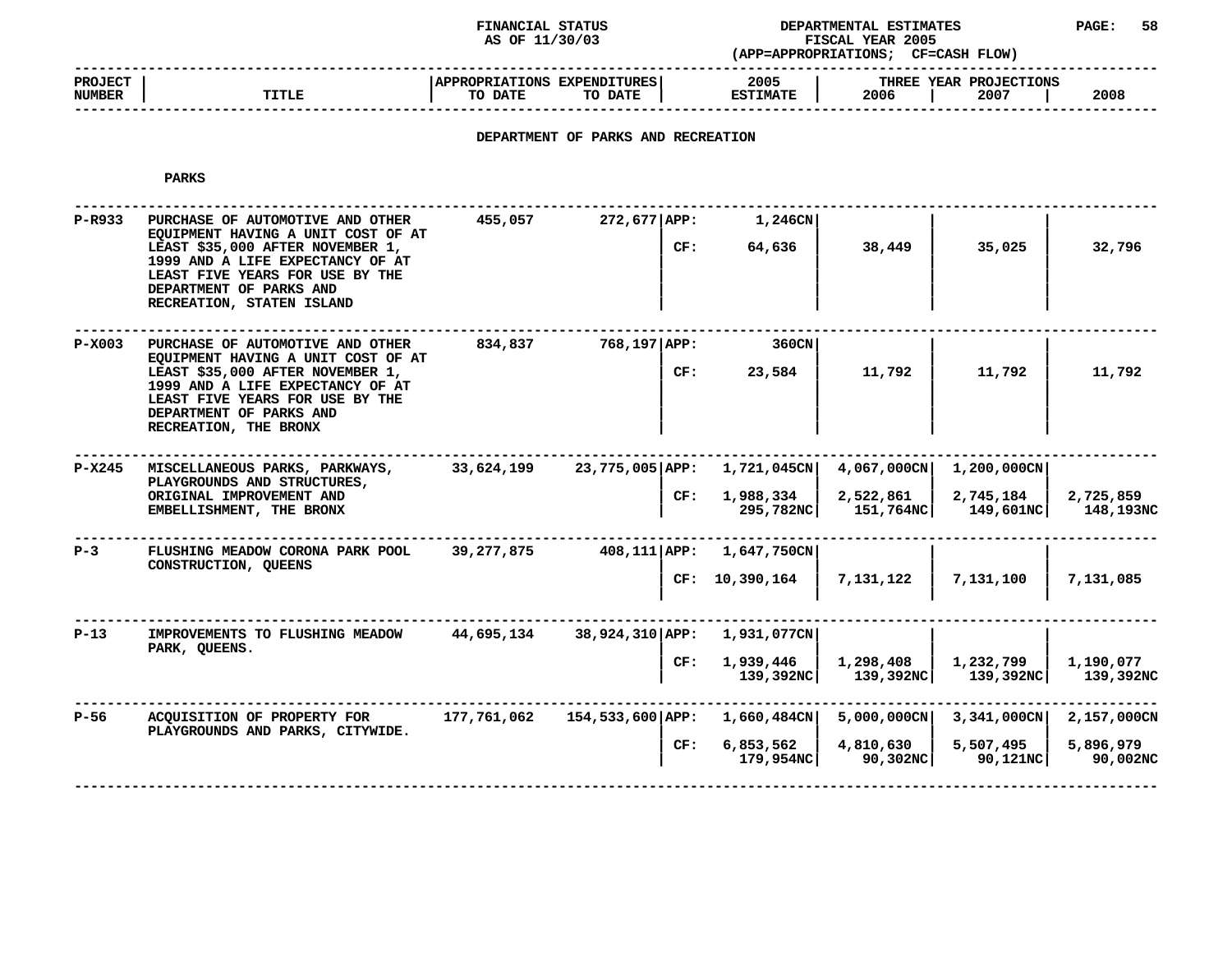### **FINANCIAL STATUS DEPARTMENTAL ESTIMATES PAGE: <sup>59</sup> (APP=APPROPRIATIONS;**

**AS OF 11/30/03 FISCAL YEAR <sup>2005</sup> CF=CASH FLOW) ------------------------------------------------------------------------------------------------------------------------------------ PROJECT <sup>|</sup> |APPROPRIATIONS EXPENDITURES| <sup>2005</sup> <sup>|</sup> THREE YEAR PROJECTIONS NUMBER<sup>|</sup> TITLE <sup>|</sup> TO DATE TO DATE <sup>|</sup> ESTIMATE <sup>|</sup> <sup>2006</sup> <sup>|</sup> <sup>2007</sup> <sup>|</sup> <sup>2008</sup> ------------------------------------------------------------------------------------------------------------------------------------**

# **DEPARTMENT OF PARKS AND RECREATION**

| $P-174$  | CENTRAL PARK, MANHATTAN, VARIOUS<br>IMPROVEMENTS, RECONSTRUCTION. | 66,508,110  | $65,289,725$ APP: | 161,856CN                 |                           |                          |                          |
|----------|-------------------------------------------------------------------|-------------|-------------------|---------------------------|---------------------------|--------------------------|--------------------------|
|          |                                                                   |             | CF:               | 175,370<br>19,702NC       | 101,792<br>14,161NC       | 93,914<br>11,754NC       | 88,784<br>10,187NC       |
| P-245K   | MISCELLANEOUS PARKS, PARKWAYS,<br>PLAYGROUNDS AND STRUCTURES:     | 133,438,857 | 124,850,464 APP:  | $1,355,000$ S             |                           |                          |                          |
|          | CONSTRUCTION, RECONSTRUCTION AND<br>IMPROVEMENTS, BROOKLYN        |             | CF:               | 872,512<br>1,236,048NCl   | 732,585<br>713,454NC      | 708,388<br>709,304NC     | 692,632<br>706,603NC     |
| P-245M   | MISCELLANEOUS PARKS, PARKWAYS,<br>PLAYGROUNDS AND STUCTURES:      | 120,082,712 | 95,432,368 APP:   | 76,265CN<br>1,074,163 S   | 800,000CN                 |                          |                          |
|          | CONSTRUCTION, RECONSTRUCTION AND<br>IMPROVEMENTS, MANHATTAN       |             |                   |                           | 2,398,000 P               |                          |                          |
|          |                                                                   |             | CF:               | 2,754,738<br>4,022,466NC  | 1,767,326<br>3,639,708NCl | 1,677,329<br>3,563,062NC | 1,618,726<br>3,513,153NC |
| P-245Q   | MISCELLANEOUS PARKS, PARKWAYS,<br>PLAYGROUNDS AND STRUCTURES:     | 111,900,258 | 98,451,260 APP:   | $674,578$ S               |                           |                          |                          |
|          | CONSTRUCTION, RECONSTRUCTION AND<br>IMPROVEMENTS, QUEENS          |             | CF:               | 2,577,222<br>1,008,826NCl | 1,619,299<br>563,888NC    | 1,466,965<br>555,246NC   | 1,367,771<br>549,619NC   |
| P-245R   | MISCELLANEOUS PARKS, PARKWAYS,<br>PLAYGROUNDS AND STRUCTURES:     | 50,889,858  | $34,764,957$ APP: | 155,000 S                 |                           |                          |                          |
|          | CONSTRUCTION, RECONSTRUCTION AND<br>IMPROVEMENTS, STATEN ISLAND   |             | CF:               | 3,134,958<br>1,323,562NCl | 1,887,336<br>697,617NC    | 1,771,498<br>689,399NC   | 1,663,386<br>684,048NC   |
| $P-245X$ | MISCELLANEOUS PARKS, PARKWAYS,<br>PLAYGROUNDS AND STRUCTURES:     | 100,529,163 | 85,593,656 APP:   | $13,000$ S                |                           |                          |                          |
|          | CONSTRUCTION, RECONSTRUCTION AND<br>IMPROVEMENTS, THE BRONX       |             | CF:               | 514,152<br>2,356,942NC    | 288,779<br>1,507,261NC    | 279,915<br>1,485,036NC   | 274,142<br>1,470,564NC   |
| $P-380$  | RIVERSIDE PARK, INCLUDING 79TH                                    | 21,095,471  | 12,399,283 APP:   |                           |                           | $300,000$ S              |                          |
|          | STREET MARINA, MANHATTAN, GENERAL<br><b>RECONSTRUCTION</b>        |             | CF:               | 23,416<br>305,184NC       | 12,826<br>152,592NC       | 12,201<br>215,592NC      | 11,795<br>215,592NC      |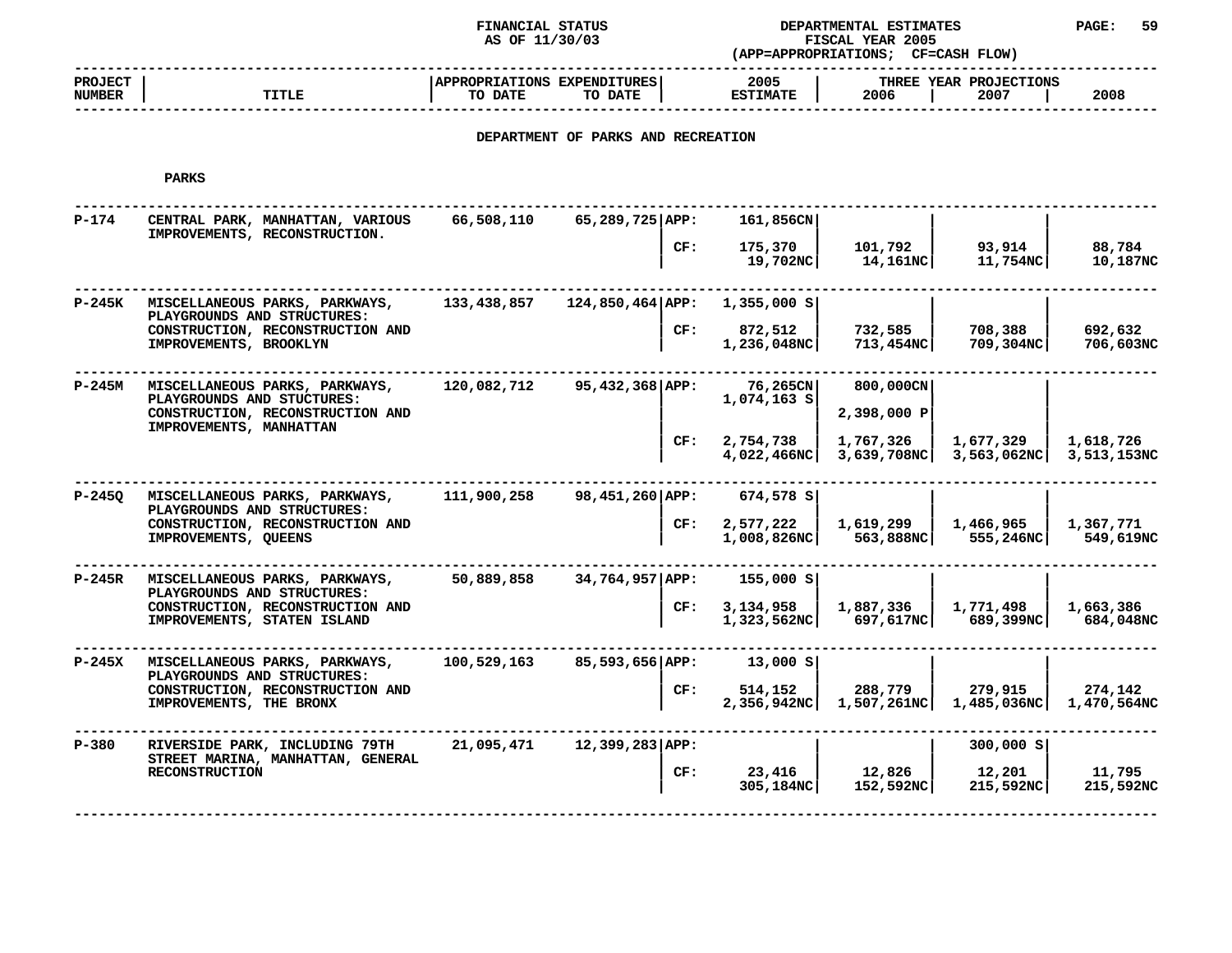#### **STATUS DEPARTMENTAL ESTIMATES PAGE: <sup>60</sup> (APP=APPROPRIATIONS;**

|                                 |       | AS OF 11/30/03<br><b>FISCAL YEAR 2005</b><br>(APP=APPROPRIATIONS:<br><b>CF=CASH FLOW)</b> |                         |                                        |      |
|---------------------------------|-------|-------------------------------------------------------------------------------------------|-------------------------|----------------------------------------|------|
| <b>PROJECT</b><br><b>NUMBER</b> | TITLE | APPROPRIATIONS EXPENDITURES<br>TO DATE<br>TO DATE                                         | 2005<br><b>ESTIMATE</b> | THREE YEAR PROJECTIONS<br>2006<br>2007 | 2008 |
|                                 |       |                                                                                           |                         |                                        |      |

# **DEPARTMENT OF PARKS AND RECREATION**

| $P - 450$ | MUNICIPAL STADIUM, INCLUDING<br>PARKING FIELD AND ALL OTHER<br>FACILITIES IN FLUSHING MEADOW                                                  | 91,668,054  | 83,661,007 APP: 13,240,187CN<br>CF: | 7,434,634               | 3,956,026              | 3,822,721              | 3,735,918              |
|-----------|-----------------------------------------------------------------------------------------------------------------------------------------------|-------------|-------------------------------------|-------------------------|------------------------|------------------------|------------------------|
|           | PARK, QUEENS, RECONSTRUCTION                                                                                                                  |             |                                     |                         |                        |                        |                        |
| P-715     | ORCHARD BEACH, THE BRONX, ORIGINAL<br>IMPROVEMENTS, RECONSTRUCTION OF                                                                         | 9,641,637   | 7,867,701 APP:                      |                         |                        |                        | 15,870CN               |
|           | BATHING FACILITIES AND BEACH AREA                                                                                                             |             | CF:                                 | 97,824<br>6,758NC       | 65,383<br>4,858NC      | 56,185<br>4,032NC      | 312,275<br>3,494NC     |
| $P-822$   | STREET AND PARK TREE                                                                                                                          | 106,301,914 | 92,494,341   APP:                   | $6,652,996$ CN          | $8,107,000$ CN         | $7,474,000$ CN         | 7,000,000CN            |
|           | REHABILITATION, REPLACEMENT AND<br>PLANTING, CITYWIDE                                                                                         |             | CF:                                 | 5,053,222<br>160,410NC  | 5,540,350<br>104,746NC | 6,940,868<br>91,041NC  | 8,104,807<br>82,117NC  |
| $P-882$   | STRUCTURAL REHABILITATION OF                                                                                                                  | 57,987,019  | 40,710,301 APP:                     | 7,970,227CN             | 215,000CN              |                        |                        |
|           | YANKEE STADIUM, THE BRONX                                                                                                                     |             | CF:                                 | 8,457,448               | 4,976,304              | 4,682,965              | 4,491,954              |
| $P-933$   | PURCHASE OF AUTOMOTIVE AND OTHER                                                                                                              | 87,471,431  | 81,739,318 APP:                     | 2,363,713CN             | $5,000,000 \text{CN}$  | 4,500,000CN            | 9,000,000CN            |
|           | EOUIPMENT HAVING A UNIT COST OF AT<br>LEAST \$35,000 AFTER NOVEMBER 1,<br>1999 AND A LIFE EXPECTANCY OF AT<br>LEAST FIVE YEARS FOR USE BY THE |             | CF:                                 | 2,046,218               | 2,842,969              | 3,699,255              | 5,279,488              |
|           | DEPARTMENT OF PARKS AND RECREATION                                                                                                            |             |                                     |                         |                        |                        |                        |
| $P-944$   | DOWNING STADIUM, RECONSTRUCTION,<br>RANDALL'S ISLAND, MANHATTAN                                                                               | 7,441,091   | $3,548,476$ APP:                    | 232,000 S               | 4,988,254CN            |                        |                        |
|           |                                                                                                                                               |             | CF:                                 | 1,103,896<br>342,144NC  | 2,058,425<br>178,772NC | 1,923,574<br>174,472NC | 1,835,764<br>171,672NC |
| $P-950$   | ACQUISITION AND INSTALLATION OF<br>COMPUTER EQUIPMENT                                                                                         | 12,620,378  | 10,556,573 APP:                     | 2,582,337CN<br>66,000 P | 1,500,000CN            | $1,000,000$ CN         | 1,000,000CN            |
|           |                                                                                                                                               |             | CF:                                 | 1,371,200<br>199,232NC  | 1,129,463<br>99,616NC  | 1,328,092<br>99,616NC  | 1,502,687<br>99,616NC  |
|           |                                                                                                                                               |             |                                     |                         |                        |                        |                        |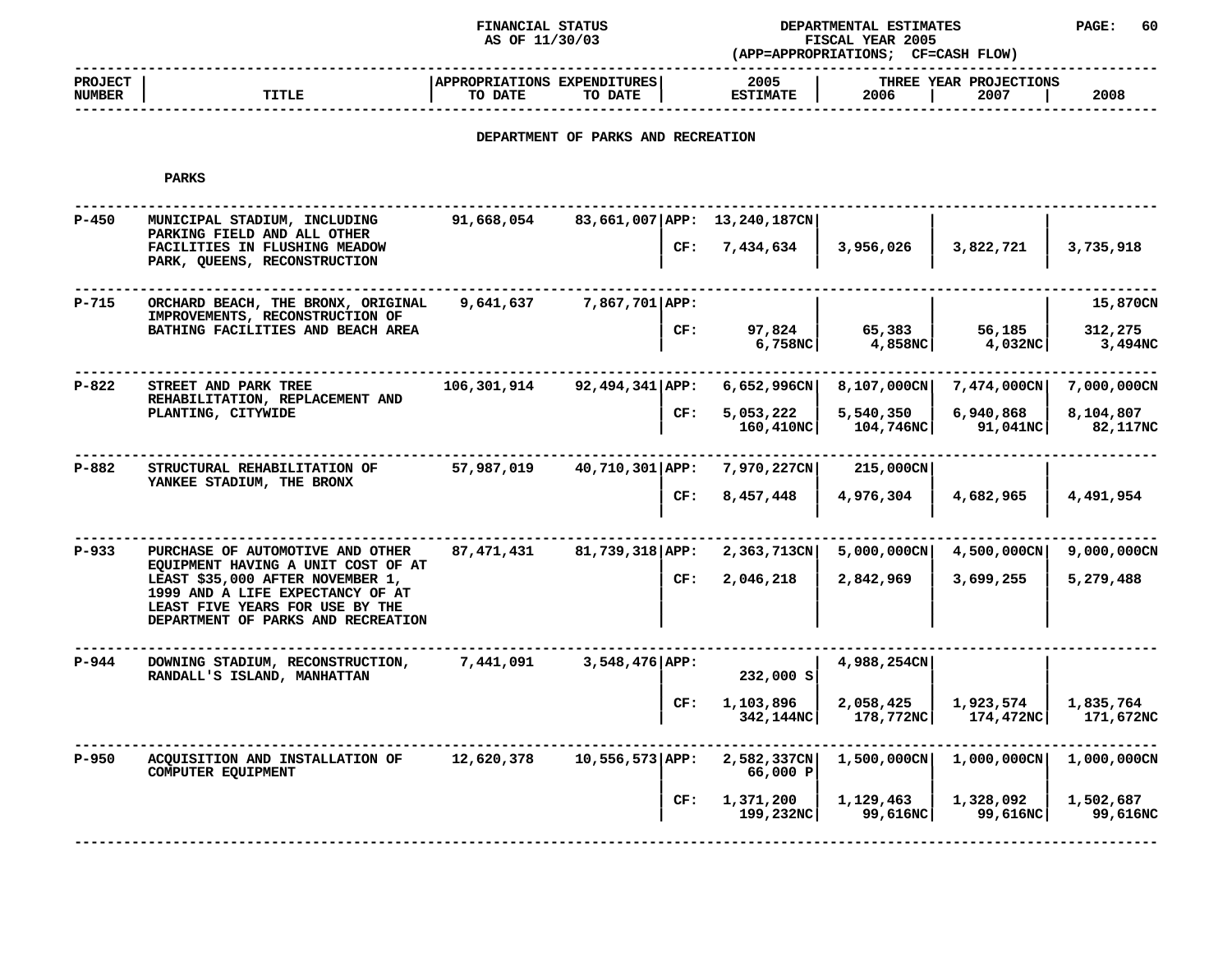**FINANCIALAS OF 11/30/03** 

### **STATUS DEPARTMENTAL ESTIMATES PAGE: <sup>61</sup> (APP=APPROPRIATIONS;**

|                                 |                                                                                                   | AS OF 11/30/03                         |                                    |     |                                    | FISCAL YEAR 2005<br>(APP=APPROPRIATIONS; CF=CASH FLOW) |                          |                          |
|---------------------------------|---------------------------------------------------------------------------------------------------|----------------------------------------|------------------------------------|-----|------------------------------------|--------------------------------------------------------|--------------------------|--------------------------|
| <b>PROJECT</b><br><b>NUMBER</b> | TITLE                                                                                             | APPROPRIATIONS EXPENDITURES<br>TO DATE | TO DATE                            |     | 2005<br><b>ESTIMATE</b>            | THREE<br>2006                                          | YEAR PROJECTIONS<br>2007 | 2008                     |
|                                 |                                                                                                   |                                        | DEPARTMENT OF PARKS AND RECREATION |     |                                    |                                                        |                          |                          |
|                                 | PARKS                                                                                             |                                        |                                    |     |                                    |                                                        |                          |                          |
| $P-969$                         | RECONSTRUCTION OF ABE STARK<br>SKATING RINK, BROOKLYN                                             | 4,228,332                              | $4,228,331$ APP:                   | CF: | 1,999,999CN<br>352,000             | 352,000                                                | 352,000                  | 352,000                  |
| $P-1008$                        | RECONSTRUCTION OF INTERMEDIATE<br>SIZED POOLS, APPURTENANT EQUIPMENT<br>AND BATHHOUSES, CITYWIDE. | 9,549,171                              | $6,342,044$ APP:                   | CF: | $3,028,000 \text{CN}$<br>1,653,084 | $2,500,000$ CN<br>1,808,477                            | 2,750,000CN<br>2,325,981 | 2,500,000CN<br>2,741,914 |
|                                 |                                                                                                   |                                        |                                    |     |                                    |                                                        |                          |                          |

| P-1018   | CONSTRUCTION, RECONSTRUCTION AND<br>IMPROVEMENTS IN REGIONAL, LARGE<br>AND NEIGHBORHOOD PARKS,<br>PLAYGROUNDS AND OTHER FACILITIES,<br>CITYWIDE | 558,856,590 | $323, 293, 496$ APP:<br>CF: | 28,000 SI<br>71,442,136<br>12,009,694NC | 60,571,823CN   103,650,000CN  <br>74,505,954<br>6,137,904 <sub>NC</sub> | 41,061,000CN<br>79,857,491<br>6,077,728NC | 46,213,000CN<br>86,138,126<br>6,038,544NC |
|----------|-------------------------------------------------------------------------------------------------------------------------------------------------|-------------|-----------------------------|-----------------------------------------|-------------------------------------------------------------------------|-------------------------------------------|-------------------------------------------|
| $P-1246$ | HUDSON RIVER TRUST                                                                                                                              | 95,253,252  | 20,657,252 APP:             |                                         | 4,745,000CN                                                             |                                           |                                           |
|          |                                                                                                                                                 |             | CF:                         | 24,477,024                              | 14,333,924                                                              | 14,333,924                                | 14,333,924                                |

|          |                                                                                         |            |                         |             | CF: $24,477,024$   $14,333,924$   $14,333,924$   $14,333,924$    |                       |                          |
|----------|-----------------------------------------------------------------------------------------|------------|-------------------------|-------------|------------------------------------------------------------------|-----------------------|--------------------------|
| P-1249   | CONSTRUCTION, RECONSTRUCTION,<br>IMPROVEMENTS TO ROOFS, CITYWIDE                        | 10,148,541 | 7,645,175 APP:          | 2,311,900CN | 3,750,000CN<br>CF: 1,156,978   1,809,115   2,364,347   2,850,346 | 2,750,000CN           | 2,750,000CN              |
| $P-1250$ | RECONSTRUCTION AND REPLACEMENT OF<br>BOILERS IN PARKS DEPARTMENT<br>BUILDINGS, CITYWIDE | 12,310,347 | $9,036,911$ APP:<br>CF: | 602,227CN   | $1,000,000$ CN<br>$1,107,252$ 978,833 1,141,809                  | $1,000,000 \text{CN}$ | 1,000,000CN<br>1,293,188 |

**<sup>|</sup> <sup>|</sup> <sup>|</sup> ------------------------------------------------------------------------------------------------------------------------------------**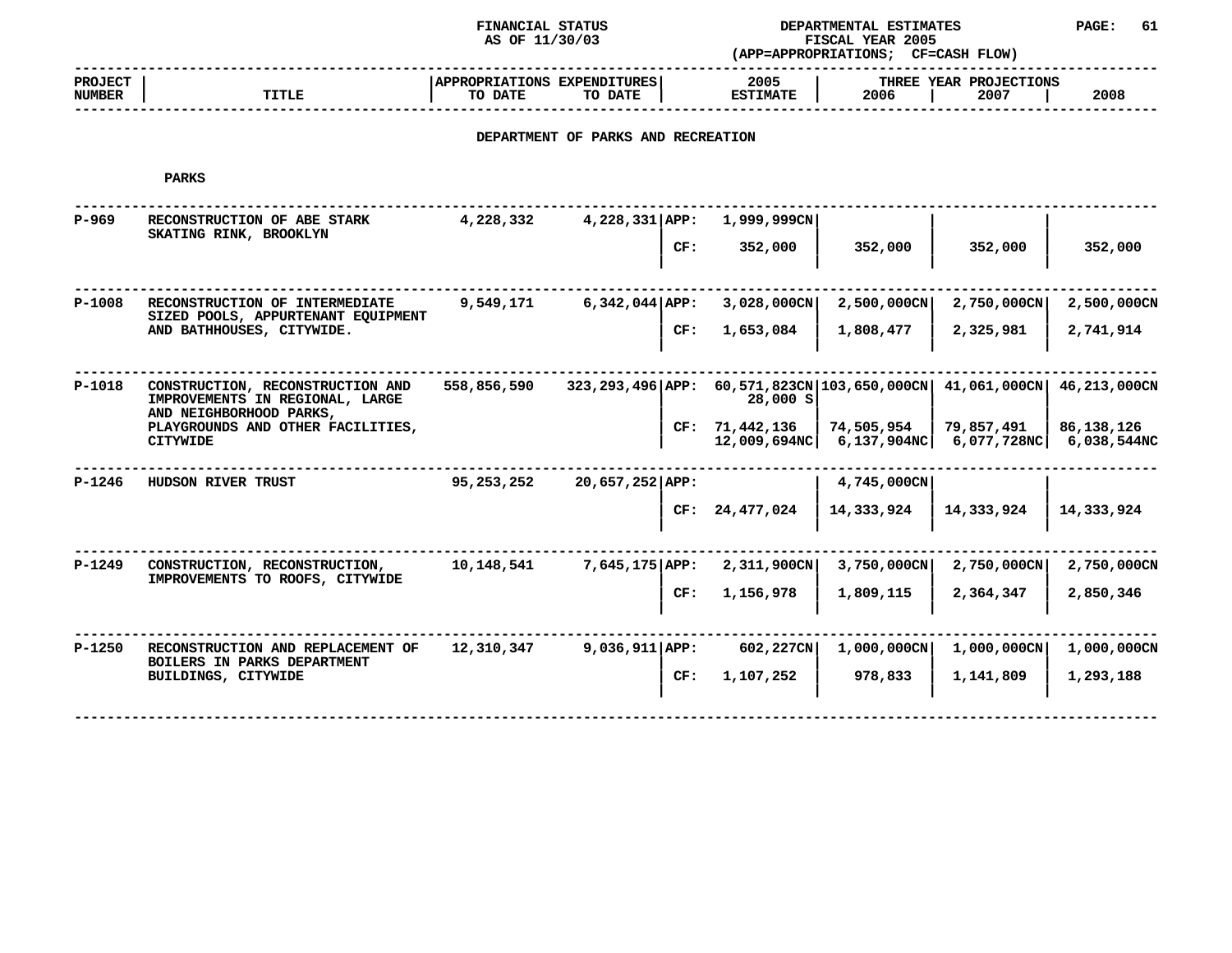**STATUS DEPARTMENTAL ESTIMATES PAGE: <sup>62</sup> (APP=APPROPRIATIONS;**

|                                 |              | AS OF 11/30/03                                           | (APP=APPROPRIATIONS;    | <b>FISCAL YEAR 2005</b><br><b>CF=CASH FLOW)</b> |      |
|---------------------------------|--------------|----------------------------------------------------------|-------------------------|-------------------------------------------------|------|
| <b>PROJECT</b><br><b>NUMBER</b> | <b>TITLE</b> | <b>APPROPRIATIONS EXPENDITURES</b><br>TO DATE<br>TO DATE | 2005<br><b>ESTIMATE</b> | THREE YEAR PROJECTIONS<br>2006<br>2007          | 2008 |
|                                 |              |                                                          |                         |                                                 |      |

## **POLICE DEPARTMENT**

**POLICE**

| PO-D001 | CITY COUNCIL FUNDING FOR ALL<br>BOROUGHS: ACQUISITION,<br>RECONSTRUCTION, REHABILITATION,<br>MODERNIZATION OF BUILDINGS,<br>EQUIPMENT, OFF-STREET PARKING;<br>SITE PREPARATION; AND WATERFRONT<br>PROPERTY DEVELOPMENT. | 3,175,000   |                     | APP:<br>CF: | $7,640,000 \text{CN}$<br>2,004,640                           | 10,000,000CN<br>4,433,440                  | 4,433,440                  | 4,433,440                  |
|---------|-------------------------------------------------------------------------------------------------------------------------------------------------------------------------------------------------------------------------|-------------|---------------------|-------------|--------------------------------------------------------------|--------------------------------------------|----------------------------|----------------------------|
| $PO-46$ | PURCHASE AND INSTALLATION OF ULTRA 181,835,396<br>HIGH FREQUENCY RADIO TELEPHONE<br>EQUIPMENT FOR MOBILE UNITS AND ALL<br>OTHER COMMUNICATION SYSTEMS, ALL<br><b>BOROUGHS</b>                                           |             |                     |             | 130,074,153 APP: 17,358,309CN 21,598,000CN<br>CF: 20,808,326 | 19,294,390                                 | 19,676,000CN<br>22,430,812 | 20,543,000CN<br>25,521,380 |
| PO-79   | ACQUISITION, CONSTRUCTION,<br>RECONSTRUCTION, ADDITIONS AND<br>IMPROVEMENTS TO PROPERTY,<br>INCLUDING SITE IMPROVEMENTS,<br>WATERFRONT DEVELOPMENT, OFF-STREET<br>PARKING, BUILDINGS AND EQUIPMENT,<br><b>CITYWIDE</b>  | 276,301,501 | 181,609,557 APP:    |             | CF: 24,709,672                                               | 18,356,227                                 | 4,180,164CN<br>19,177,097  | 10,100,000CN<br>20,331,973 |
| PO-111  | ACQUISITION, CONSTRUCTION,<br>RECONSTRUCTION OF LAUNCHES AND<br>MARINE EQUIPMENT FOR HARBOR UNIT.                                                                                                                       | 19,307,419  | $11,029,423$ $APP:$ | CF:         | 2,602,812                                                    | 1,355,569                                  | 1,382,538                  | 1,451,854CN<br>1,737,807   |
| PO-127  | NEW AND REPLACEMENT HELICOPTERS<br>AND EQUIPMENT FOR AVIATION BUREAU                                                                                                                                                    | 52,545,092  | 27,195,185 APP:     | CF:         | $2,191,000$ CN<br>9,694,400                                  | 5,427,850                                  | 9,737,000CN<br>7,148,361   | 6,937,215                  |
| PO-163  | ACQUISITION AND INSTALLATION OF<br>COMPUTER EQUIPMENT.                                                                                                                                                                  | 151,146,926 | 92,744,692 APP:     |             | CF: 19,628,062                                               | 2,433,307CN   18,675,000CN  <br>16,749,881 | 5,150,000CN<br>17,095,327  | 2,075,000CN<br>16,993,686  |
|         |                                                                                                                                                                                                                         |             |                     |             |                                                              |                                            |                            |                            |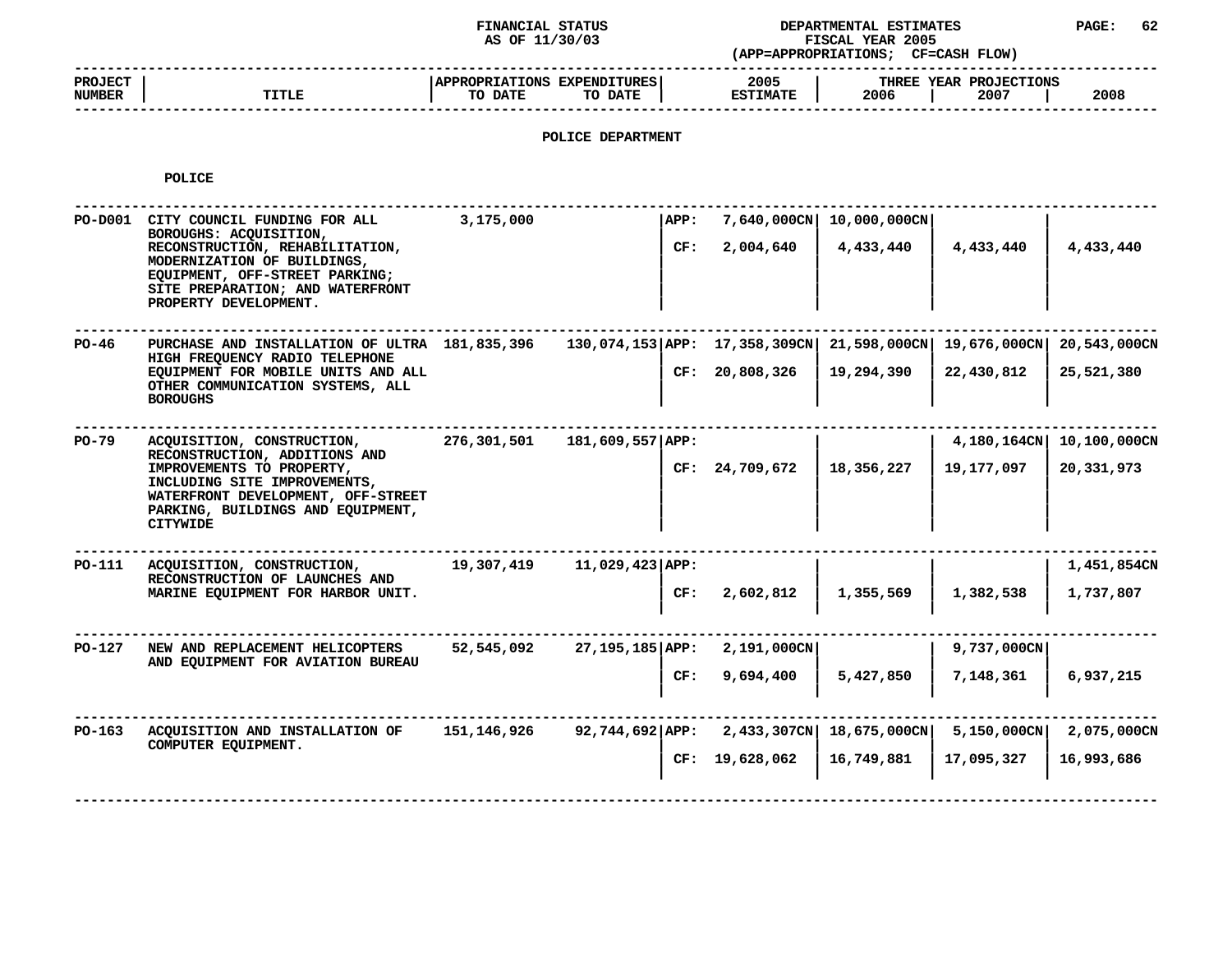### **STATUS DEPARTMENTAL ESTIMATES PAGE: <sup>63</sup> (APP=APPROPRIATIONS;**

|                          |              | AS OF 11/30/03                                                     | (APP=APPROPRIATIONS;    | <b>FISCAL YEAR 2005</b><br><b>CF=CASH FLOW)</b> |      |
|--------------------------|--------------|--------------------------------------------------------------------|-------------------------|-------------------------------------------------|------|
| <b>PROJECT</b><br>NUMBER | <b>TITLE</b> | <b>APPROPRIATIONS</b><br><b>EXPENDITURES</b><br>TO DATE<br>TO DATE | 2005<br><b>ESTIMATE</b> | THREE YEAR PROJECTIONS<br>2006<br>2007          | 2008 |
|                          |              |                                                                    |                         |                                                 |      |

# **POLICE DEPARTMENT**

**POLICE**

| PO-185 | PURCHASE OF AUTOMOTIVE AND OTHER<br>EQUIPMENT HAVING A UNIT COST OF AT<br>LEAST \$35,000 AFTER NOVEMBER 1,<br>1999 AND A LIFE EXPECTANCY OF AT<br>LEAST FIVE YEARS FOR USE BY THE<br>POLICE DEPARTMENT | 62,132,322 | 43,275,593 APP: | CF: | 4,788,966 | 1,486,786CN<br>4,006,385 | 5,537,000CN<br>5,116,243 | 7,862,000CN<br>6,512,673 |
|--------|--------------------------------------------------------------------------------------------------------------------------------------------------------------------------------------------------------|------------|-----------------|-----|-----------|--------------------------|--------------------------|--------------------------|
|        |                                                                                                                                                                                                        |            |                 |     |           |                          |                          |                          |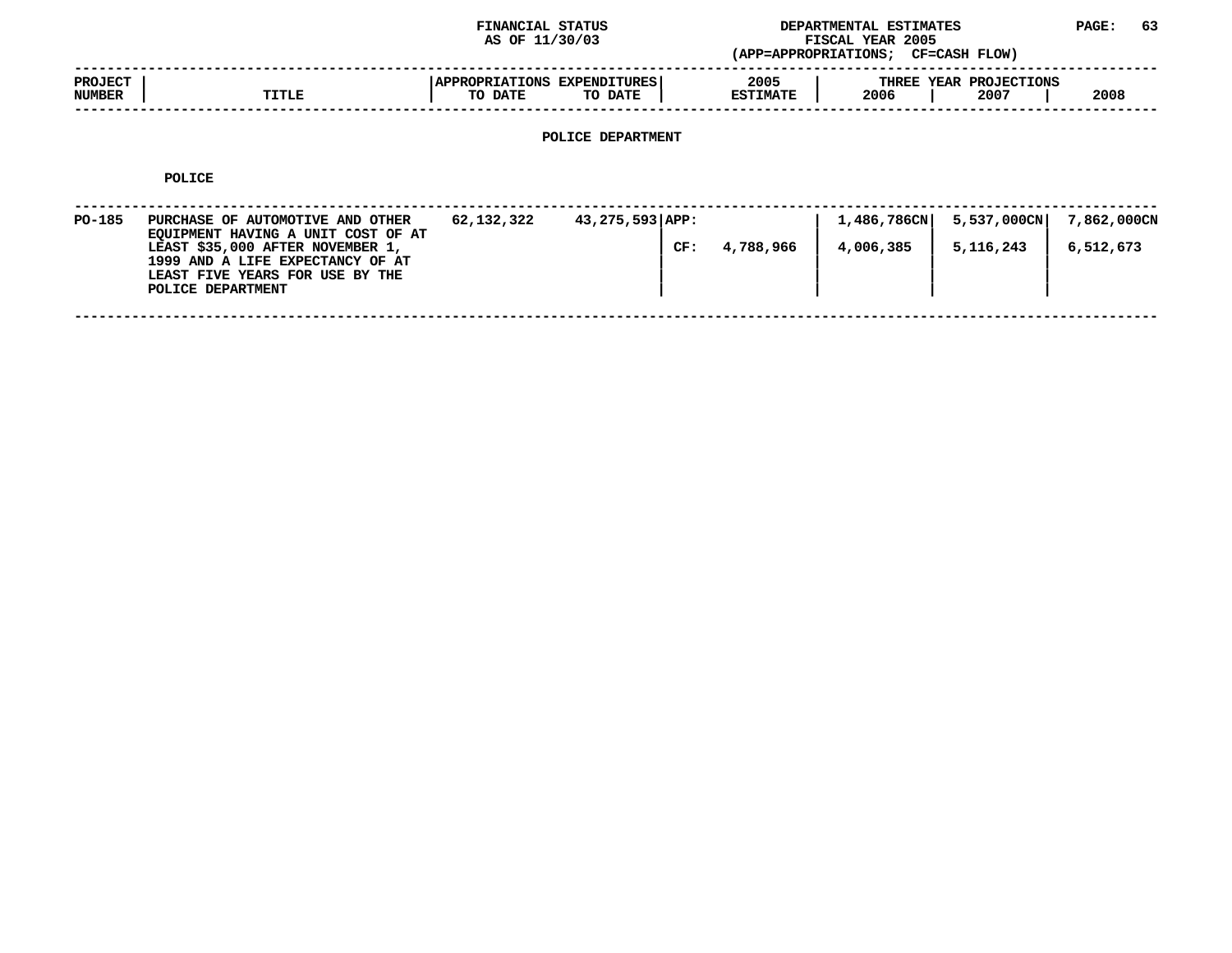### **STATUS DEPARTMENTAL ESTIMATES PAGE: <sup>64</sup> (APP=APPROPRIATIONS;**

|                                 |              | AS OF 11/30/03                                                     | (APP=APPROPRIATIONS;    | <b>FISCAL YEAR 2005</b><br><b>CF=CASH FLOW)</b> |      |
|---------------------------------|--------------|--------------------------------------------------------------------|-------------------------|-------------------------------------------------|------|
| <b>PROJECT</b><br><b>NUMBER</b> | <b>TITLE</b> | <b>APPROPRIATIONS</b><br><b>EXPENDITURES</b><br>TO DATE<br>TO DATE | 2005<br><b>ESTIMATE</b> | THREE YEAR PROJECTIONS<br>2006<br>2007          | 2008 |
|                                 |              |                                                                    |                         |                                                 |      |

## **DEPARTMENT OF CITYWIDE ADMIN SERVICE**

**EDP EQUIP & FINANC COSTS** 

|              | EDP EQUIP & FINANC COSTS                                                                                                                                                             |             |                    |     |                                 |            |                                                                      |                           |
|--------------|--------------------------------------------------------------------------------------------------------------------------------------------------------------------------------------|-------------|--------------------|-----|---------------------------------|------------|----------------------------------------------------------------------|---------------------------|
| PU-D016      | CITY COUNCIL FUNDING FOR THE<br>PURCHASE AND INSTALLATION OF<br>ELECTRONIC DATA PROCESSING,<br>COMMUNICATION, STORAGE AND<br>RETRIEVAL EQUIPMENT FOR VARIOUS<br><b>CITY AGENCIES</b> | 1,799,000   | 393,743 APP:       | CF: | 845,743CN<br>704,352            | 396,176    | 396,176                                                              | 396,176                   |
|              | PU-K001 PURCHASE AND INSTALLATION OF<br>ELECTRONIC DATA PROCESSING,<br>COMMUNICATION, STORAGE AND<br>RETRIEVAL EQUIPMENT.                                                            | 1,185,935   | 949,863 APP:       | CF: | 35,778CN<br>95,692              | 48,373     | 48,079                                                               | 47,887                    |
|              | PU-M016 PURCHASE AND INSTALLATION OF<br>ELECTRONIC DATA PROCESSING,<br>COMMUNICATION, STORAGE AND<br>RETRIEVAL EQUIPMENT FOR VARIOUS<br>CITY AGENCIES, MANHATTAN                     | 318,215     | $214,499$ APP:     | CF: | 21,609CN<br>44,114              | 24,084     | 22,952                                                               | 22,215                    |
|              | PU-X016 PURCHASE AND INSTALLATION OF<br>ELECTRONIC DATA PROCESSING,<br>COMMUNICATION, STORAGE AND<br>RETREIVAL EQUIPMENT, THE BRONX                                                  | 2,373,516   | $1,572,291$ $APP:$ | CF: | 280,891CN<br>292,492            | 192,629    | 191,299                                                              | 190,432                   |
| <b>PU-15</b> | PURCHASE OF TRUCKS AND OTHER<br>EOUIPMENT HAVING A UNIT COST OF AT<br>LEAST \$35,000 AFTER NOVEMBER 1,<br>1999 AND A LIFE EXPECTANCY OF AT<br>LEAST FIVE YEARS.                      | 184,362,043 | $113,222,210$ APP: |     | $6,262,825$ F<br>CF: 12,325,326 | 13,019,281 | 7,138,148CN<br>14,577,327<br>4,299,214NC   2,593,410NC   2,345,572NC | 14,497,916<br>2,184,189NC |
| $PU-16A$     | PURCHASE AND INSTALLATION OF<br>ELECTRONIC DATA PROCESSING,<br>COMMUNICATION, STORAGE AND<br>RETRIEVAL EQUIPMENT FOR THE<br>FINANCIAL INFORMATION SERVICES<br><b>AGENCY.</b>         | 162,846,185 | $87,335,819$ APP:  |     | CF: 11,854,204                  | 16,678,470 | 5,666,352CN   16,145,000CN<br>20,023,481                             | 19,993,893                |
|              |                                                                                                                                                                                      |             |                    |     |                                 |            |                                                                      |                           |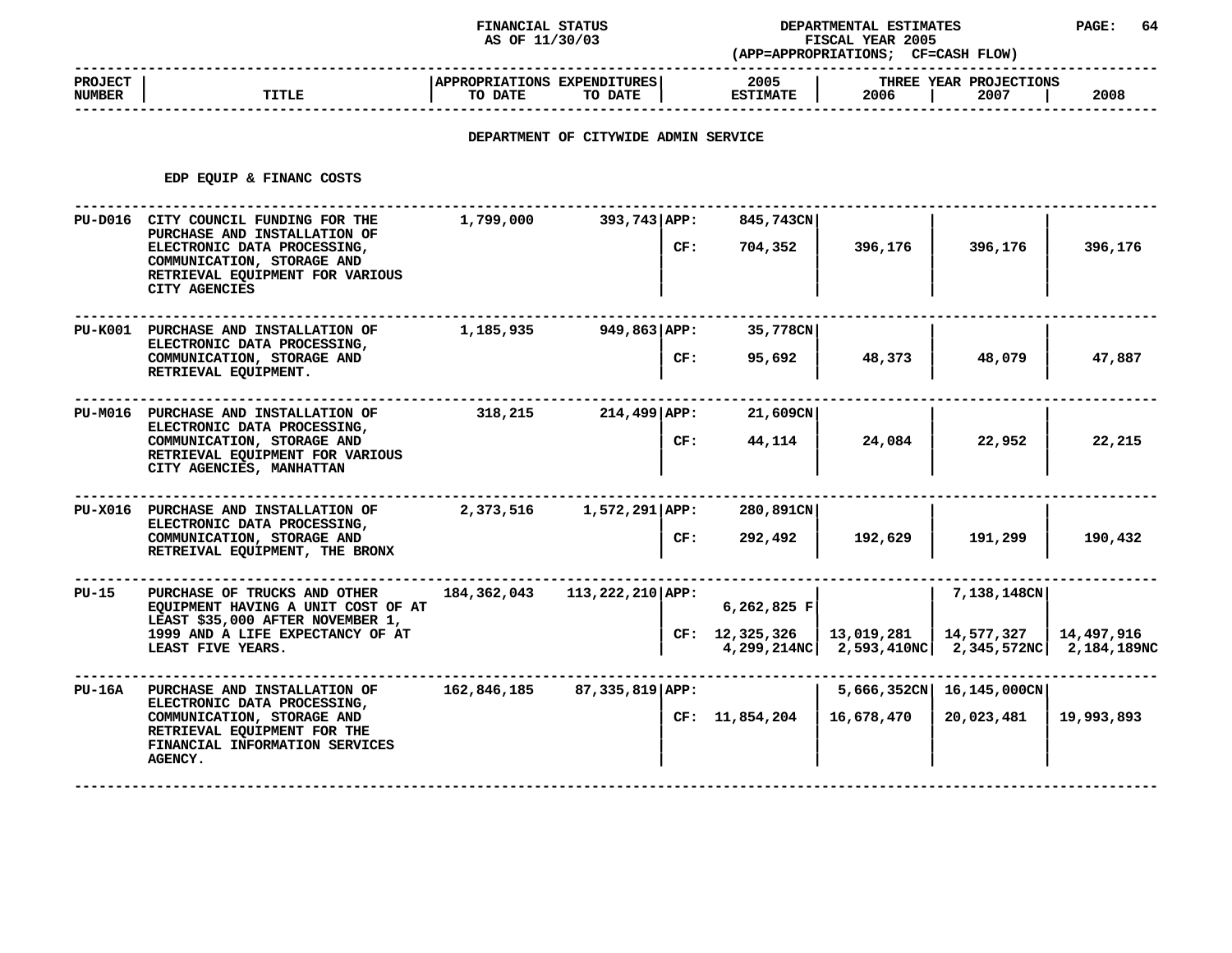|                          |                                                                                            | FINANCIAL STATUS<br>AS OF 11/30/03     |                                      |                                                    | DEPARTMENTAL ESTIMATES<br>FISCAL YEAR 2005<br>(APP=APPROPRIATIONS; CF=CASH FLOW) |                                | PAGE:                      | 65 |
|--------------------------|--------------------------------------------------------------------------------------------|----------------------------------------|--------------------------------------|----------------------------------------------------|----------------------------------------------------------------------------------|--------------------------------|----------------------------|----|
| <b>PROJECT</b><br>NUMBER | TITLE                                                                                      | APPROPRIATIONS EXPENDITURES<br>TO DATE | TO DATE                              | 2005<br><b>ESTIMATE</b>                            | 2006                                                                             | THREE YEAR PROJECTIONS<br>2007 | 2008                       |    |
|                          |                                                                                            |                                        | DEPARTMENT OF CITYWIDE ADMIN SERVICE |                                                    |                                                                                  |                                |                            |    |
|                          | EDP EQUIP & FINANC COSTS                                                                   |                                        |                                      |                                                    |                                                                                  |                                |                            |    |
| PU-21                    | COSTS IN CONNECTION WITH FINANCING<br>EXPENDITURES INCURRED FOR CAPITAL<br><b>PROJECTS</b> | 991,311,965                            |                                      | 919,532,116 APP: $24,670,151$ CN<br>CF: 21,630,400 | 88,000,000CN<br>39,239,200                                                       | 91,000,000CN<br>58,349,200     | 96,000,000CN<br>75,821,200 |    |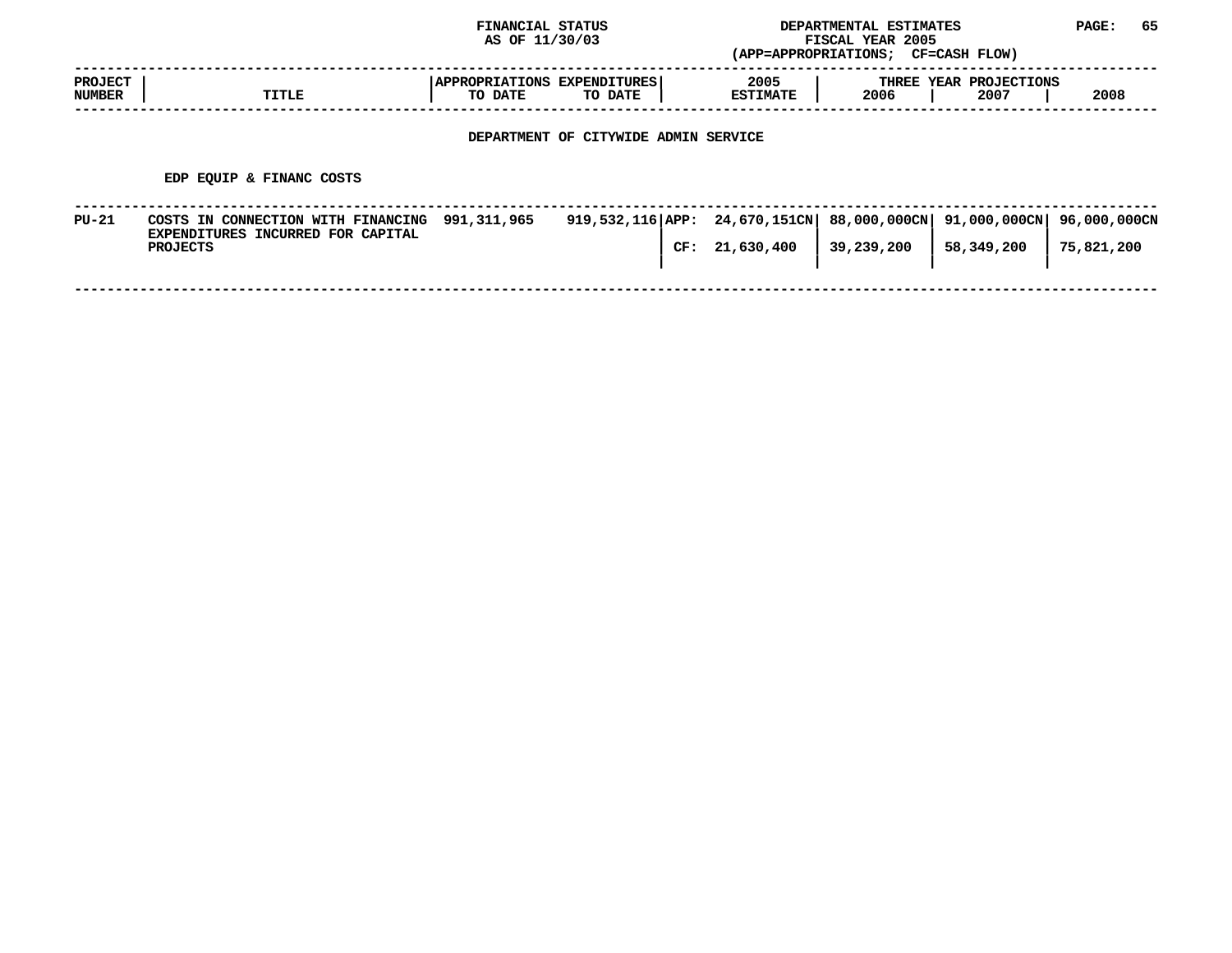### **STATUS DEPARTMENTAL ESTIMATES PAGE: <sup>66</sup> (APP=APPROPRIATIONS;**

|                          |                                                                                                                                                                                | AS OF 11/30/03                         |                                |             |                         | FISCAL YEAR 2005<br>(APP=APPROPRIATIONS; CF=CASH FLOW) |                                |           |
|--------------------------|--------------------------------------------------------------------------------------------------------------------------------------------------------------------------------|----------------------------------------|--------------------------------|-------------|-------------------------|--------------------------------------------------------|--------------------------------|-----------|
| <b>PROJECT</b><br>NUMBER | <b>TITLE</b>                                                                                                                                                                   | APPROPRIATIONS EXPENDITURES<br>TO DATE | TO DATE                        |             | 2005<br><b>ESTIMATE</b> | 2006                                                   | THREE YEAR PROJECTIONS<br>2007 | 2008      |
|                          |                                                                                                                                                                                |                                        | DEPARTMENT OF CULTURAL AFFAIRS |             |                         |                                                        |                                |           |
|                          | CULTURAL INSTITUTIONS                                                                                                                                                          |                                        |                                |             |                         |                                                        |                                |           |
|                          | PV-C466 QUEENS THEATER IN THE PARK:<br>RECONSTRUCTION AND IMPROVEMENTS,                                                                                                        | 900,000                                | 436,508 APP:                   |             | 34,770CN                |                                                        |                                |           |
|                          | INCLUDING EQUIPMENT AND VEHICLES,<br><b>OUEENS</b>                                                                                                                             |                                        |                                | CF:         | 135,436                 | 103,961                                                | 94,877                         | 88,962    |
|                          | PV-D022 CITY COUNCIL FUNDING FOR THE<br>METROPOLITAN MUSEUM OF ART,                                                                                                            | 3,250,000                              |                                | APP:        | $2,800,000 \text{CN}$   |                                                        |                                |           |
|                          | IMPROVEMENTS AND ADDITIONS,<br>INCLUDING EQUIPMENT AND VEHICLE<br>PURCHASES, MANHATTAN                                                                                         |                                        |                                | CF:         | 1,821,600               | 1,064,800                                              | 1,064,800                      | 1,064,800 |
|                          | PV-D034 CITY COUNCIL FUNDING FOR THE<br>AMERICAN MUSEUM OF NATURAL                                                                                                             | 12,400,000                             |                                | APP:        | $3,225,000$ CN          |                                                        |                                |           |
|                          | HISTORY, ALTERATIONS AND<br>IMPROVEMENTS TO BUILDINGS AND<br>EQUIPMENT AND ADDITIONS TO<br>EXISTING FACILITIES AND<br>EQUIPMENT, INCLUDING VEHICLE AND<br>EQUIPMENT PURCHASES. |                                        |                                | CF:         | 4,686,000               | 2,750,000                                              | 2,750,000                      | 2,750,000 |
|                          | PV-D100 ALTERATION AND RECONSTRUCTION OF<br>THE NEW YORK HISTORICAL SOCIETY                                                                                                    | 1,027,000                              |                                | <b>APP:</b> | $1,000,000$ CN          |                                                        |                                |           |
|                          | BUILDING INCLUDING EQUIPMENT,<br><b>MANHATTAN</b>                                                                                                                              |                                        |                                | CF:         | 537,504                 | 356,752                                                | 356,752                        | 356,752   |
|                          | PV-D175 CITY COUNCIL FUNDING FOR THE                                                                                                                                           | 2,250,000                              | $126,141$ $APP:$               |             | 5,661,375CN             |                                                        |                                |           |
|                          | STATEN ISLAND ZOOLOGICAL SOCIETY,<br>ALTERATION, IMPROVEMENTS AND<br>PURCHASES OF EQUIPMENT AND<br>VEHICLES.                                                                   |                                        |                                | CF:         | 1,723,474               | 1,377,611                                              | 1,373,473                      | 1,370,779 |
|                          | PV-D205 CITY COUNCIL FUNDING FOR THE NEW<br>YORK BOTANICAL GARDEN, ADDITIONS,                                                                                                  | 3,939,000                              |                                | APP:        | 716,000CN               |                                                        |                                |           |
|                          | RECONSTRUCTION, REHABILITATION,<br>IMPROVEMENTS AND PURCHASES OF<br>EQUIPMENT AND VEHICLES, THE BRONX.                                                                         |                                        |                                | CF:         | 1,512,544               | 1,022,098                                              | 908,836                        | 835,084   |

**AND VEHICLES, THE BRONX. <sup>|</sup> <sup>|</sup> <sup>|</sup> <sup>|</sup> ------------------------------------------------------------------------------------------------------------------------------------**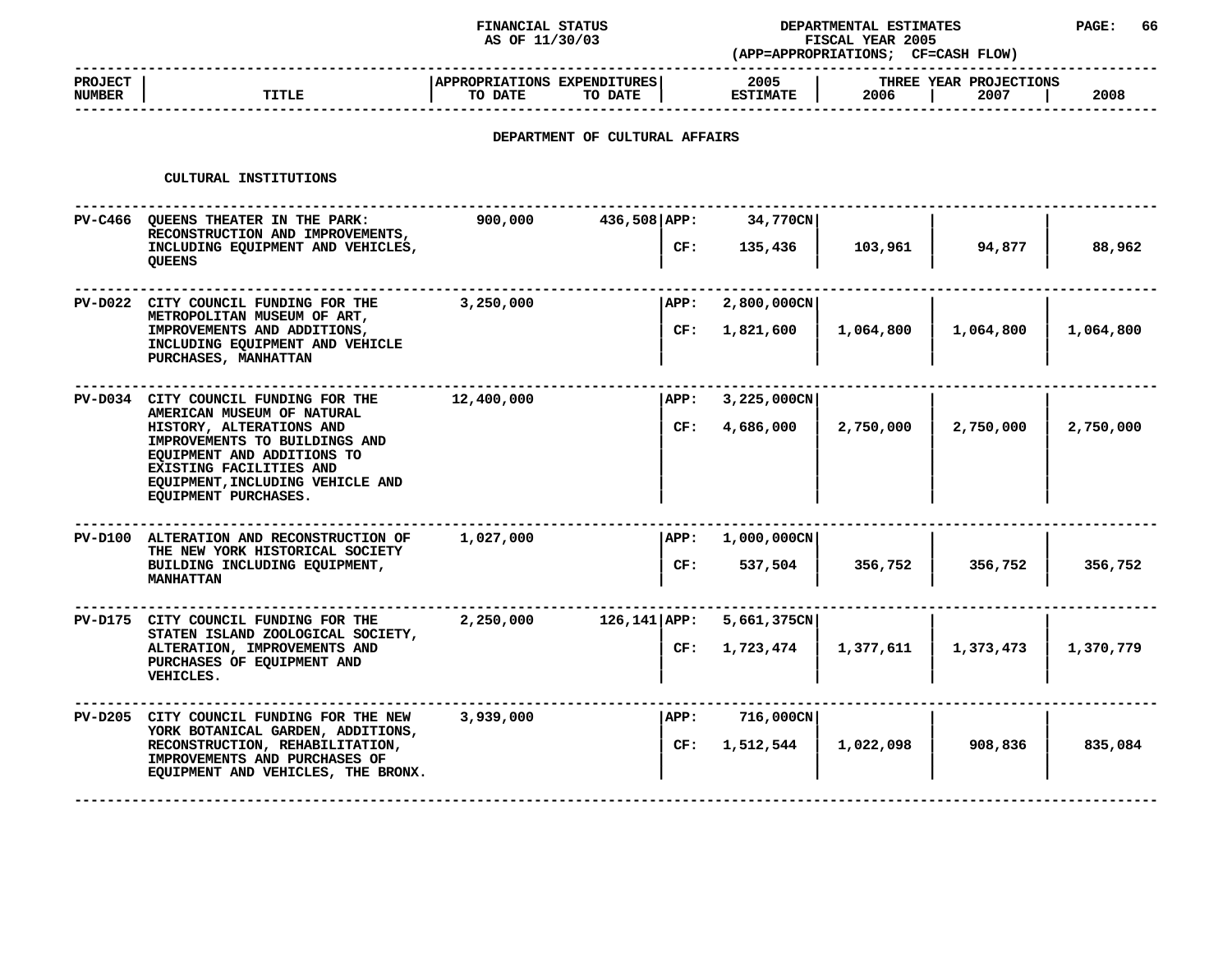### **STATUS DEPARTMENTAL ESTIMATES PAGE: <sup>67</sup> (APP=APPROPRIATIONS;**

|                          |       | AS OF 11/30/03                                      | (APP=APPROPRIATIONS:    | <b>FISCAL YEAR 2005</b><br><b>CF=CASH FLOW)</b> |      |
|--------------------------|-------|-----------------------------------------------------|-------------------------|-------------------------------------------------|------|
| <b>PROJECT</b><br>NUMBER | TITLE | APPROPRIATIONS EXPENDITURES  <br>TO DATE<br>TO DATE | 2005<br><b>ESTIMATE</b> | THREE YEAR PROJECTIONS<br>2006<br>2007          | 2008 |
|                          |       |                                                     |                         |                                                 |      |

## **DEPARTMENT OF CULTURAL AFFAIRS**

| CULTURAL INSTITUTIONS                                                                                                                                                                                                                     |            |                             |                                      |                           |           |                          |
|-------------------------------------------------------------------------------------------------------------------------------------------------------------------------------------------------------------------------------------------|------------|-----------------------------|--------------------------------------|---------------------------|-----------|--------------------------|
| PV-D230 CITY COUNCIL FUNDING FOR THE NEW<br>YORK ZOOLOGICAL SOCIETY, AQUARIUM<br>BETTERMENTS, RECONSTRUCTION,<br>ADDITIONS, LAND AQUISITION AND<br>PURCHASES OF EQUIPMENT AND<br>VEHICLES, BROOKLYN.                                      | 4,324,000  | 28,138 APP:<br>CF:          | 4,236,496CN<br>2,213,502             | 1,611,448                 | 1,550,157 | 1,347,000CN<br>1,755,401 |
| PV-D235 CITY COUNCIL FUNDING FOR THE<br>BROOKLYN MUSEUM, ALTERATION,<br>RECONSTRUCTION, GENERAL<br>IMPROVEMENTS TO EXISTING BUILDINGS<br>AND PURCHASES OF EQUIPMENT AND<br>VEHICLES                                                       | 5,125,000  | APP:<br>CF:                 | $1,419,000$ CN<br>1,287,120          | 1,094,655                 | 1,011,059 | 956,624                  |
| PV-D236 CITY COUNCIL FUNDING FOR THE<br>BROOKLYN BOTANIC GARDEN,<br>ALTERATION, RECONSTRUCTION,<br>GENERAL IMPROVEMENTS TO GARDEN AND<br>BUILDING, PURCHASES OF VEHICLES<br>AND EQUIPMENT.                                                | 3,000,000  |                             | APP: 1,250,000CN <br>CF: 1,276,000   | 748,000                   | 748,000   | 748,000                  |
| PV-D262 CITY COUNCIL FUNDING FOR THE<br>BROOKLYN CHILDREN'S MUSEUM:<br>CONSTRUCTION, RECONSTRUCTION,<br>IMPROVEMENTS AND PURCHASES OF<br>EQUIPMENT AND VEHICLES, BROOKLYN.                                                                | 2,400,000  | APP:<br>CF:                 | 844,800                              | $1,200,000$ CN<br>818,400 | 766,800   | 733,200                  |
| PV-D279 CITY COUNCIL FUNDING FOR CITY<br>CENTER, MANHATTAN, RECONSTRUCTION,<br>IMPROVEMENTS AND PURCHASE OF<br>EQUIPMENT AND VEHICLES, MANHATTAN                                                                                          | 5,114,000  | CF:                         | 80,989 APP: 2,999,411CN<br>2,296,800 | 1,412,400                 | 1,412,400 | 1,412,400                |
| PV-D467 CITY COUNCIL FUNDING FOR THE<br>CONSTRUCTION, RECONSTRUCTION AND<br>PURCHASES OF EQUIPMENT AND<br>VEHICLES AT VARIOUS CULTURAL<br>INSTITUTIONS AND AT AGENCY<br>HEADQUARTERS INCLUDING SITE<br>ACQUISITION, 330 WEST 42ND STREET. | 39,976,000 | 5,400,188 APP: 11,552,845CN | CF: 14,404,020                       | 2,600,000CN<br>9,014,773  | 8,871,346 | 8,777,951                |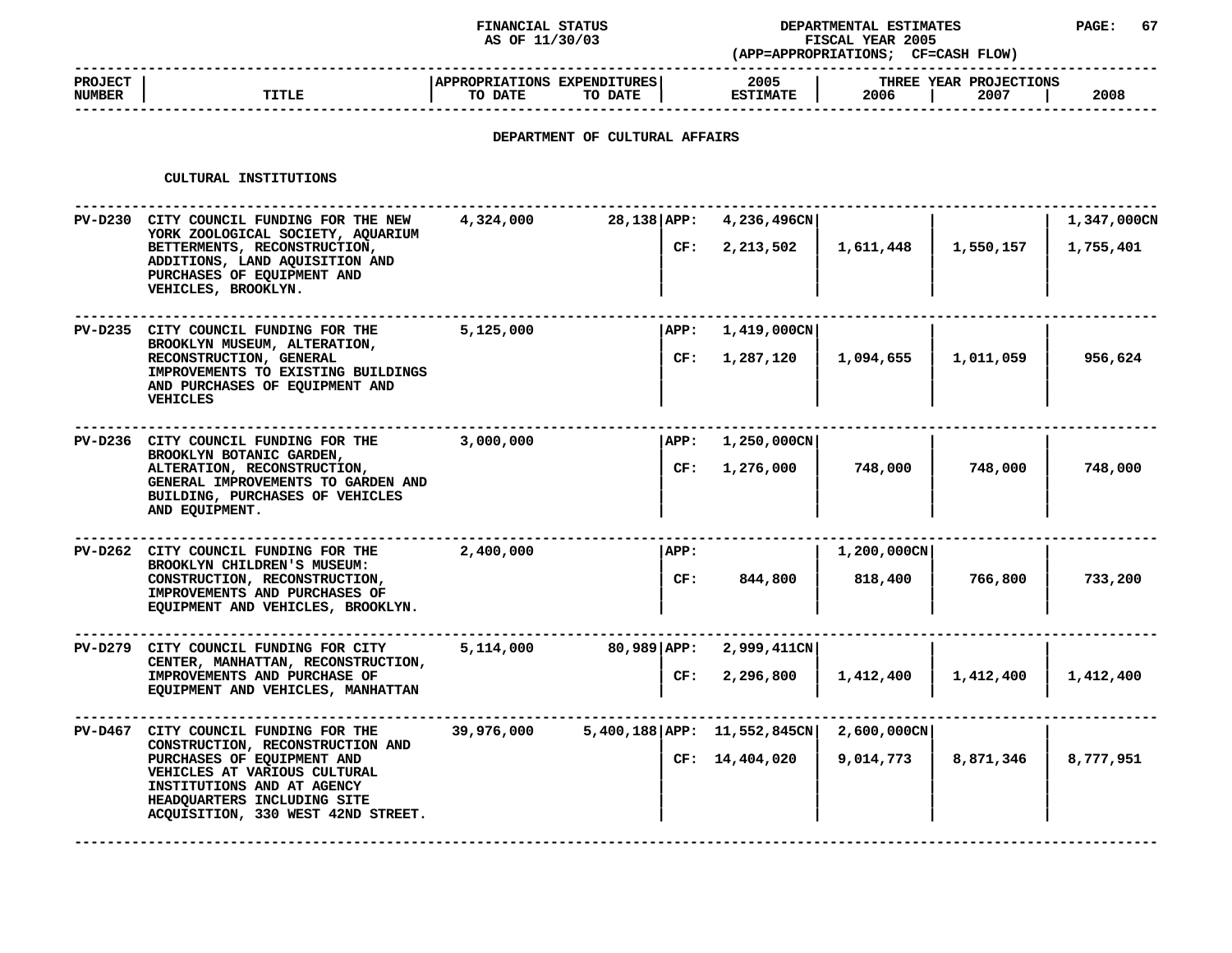## **STATUS DEPARTMENTAL ESTIMATES PAGE: <sup>68</sup>**

| <b>TITLE</b><br>CULTURAL INSTITUTIONS<br>PV-D471 CITY COUNCIL FUNDING FOR THE BRONX<br>MUSEUM OF THE ARTS, RECONSTRUCTION<br>AND IMPROVEMENTS INCLUDING THE<br>PURCHASE OF EQUIPMENT AND | APPROPRIATIONS EXPENDITURES<br>TO DATE<br>TO DATE<br>DEPARTMENT OF CULTURAL AFFAIRS<br>2,500,000                                                   |      | 2005<br><b>ESTIMATE</b>                                   | 2006           | THREE YEAR PROJECTIONS<br>2007 | 2008      |
|------------------------------------------------------------------------------------------------------------------------------------------------------------------------------------------|----------------------------------------------------------------------------------------------------------------------------------------------------|------|-----------------------------------------------------------|----------------|--------------------------------|-----------|
|                                                                                                                                                                                          |                                                                                                                                                    |      |                                                           |                |                                |           |
|                                                                                                                                                                                          |                                                                                                                                                    |      |                                                           |                |                                |           |
|                                                                                                                                                                                          |                                                                                                                                                    |      |                                                           |                |                                |           |
|                                                                                                                                                                                          |                                                                                                                                                    | APP: | 1,249,988CN                                               |                |                                |           |
| VEHICLES, BRONX                                                                                                                                                                          |                                                                                                                                                    | CF:  | 1,099,996                                                 | 756,247        | 702,497                        | 667,498   |
| PV-D489 CITY COUNCIL FUNDING FOR LINCOLN                                                                                                                                                 | 5,360,500                                                                                                                                          | APP: | 1,929,500CN                                               |                | 10,108,000CN                   |           |
| IMPROVEMENTS TO SITE, INCLUDING<br>PURCHASES OF EQUIPMENT AND<br>VEHICLES, MANHATTAN                                                                                                     |                                                                                                                                                    | CF:  | 2,413,312                                                 | 1,514,040      | 3,507,720                      | 3,423,720 |
| PV-D490 CITY COUNCIL FUNDING FOR THE                                                                                                                                                     | 3,842,000                                                                                                                                          |      | 2,596,954CN                                               |                |                                |           |
| PURCHASE OF EQUIPMENT AND<br>VEHICLES, RECONSTRUCTION OF<br>BUILDINGS, STATEN ISLAND.                                                                                                    |                                                                                                                                                    | CF:  | 1,800,162                                                 | 1,215,821      | 1,167,270                      | 1,135,656 |
| PV-D501 CITY COUNCIL FUNDING FOR P.S. 1                                                                                                                                                  | 1,500,000                                                                                                                                          | APP: | 46CN                                                      |                |                                |           |
| RECONSTRUCTION, IMPROVEMENTS,<br>PURCHASE OF EQUIPMENT AND<br>VEHICLES, QUEENS                                                                                                           |                                                                                                                                                    | CF:  | 528,016                                                   | 265,475        | 264,656                        | 264,122   |
| NEW YORK ZOOLOGICAL SOCIETY,                                                                                                                                                             | 13,189,571                                                                                                                                         |      |                                                           | 2,448,811CN    |                                |           |
| RECONSTRUCTION, ADDITIONS, LAND<br>AQUISITION AND PURCHASES OF<br>EQUIPMENT AND VEHICLES, BROOKLYN.                                                                                      |                                                                                                                                                    |      | 1,919,702                                                 | 2,132,450      | 1,924,085                      | 1,788,406 |
| PV-K236 BROOKLYN BOTANIC GARDEN,                                                                                                                                                         | 9,758,430                                                                                                                                          |      | $3,136,518$ CN                                            | $3,553,000$ CN |                                |           |
| GENERAL IMPROVEMENTS TO GARDEN AND<br>BUILDING, PURCHASES OF VEHICLES<br>AND EQUIPMENT.                                                                                                  |                                                                                                                                                    | CF:  | 2,203,130                                                 | 2,620,981      | 2,428,625                      | 2,303,370 |
|                                                                                                                                                                                          | CENTER, RECONSTRUCTION AND<br>DEVELOPMENT OF SNUG HARBOR SITE,<br>CONTEMPORARY ART CENTER,<br>AQUARIUM BETTERMENTS,<br>ALTERATION, RECONSTRUCTION, |      | $24,858$ $APP:$<br>$6,988,657$ APP:<br>$5,050,600$   APP: | CF:            |                                |           |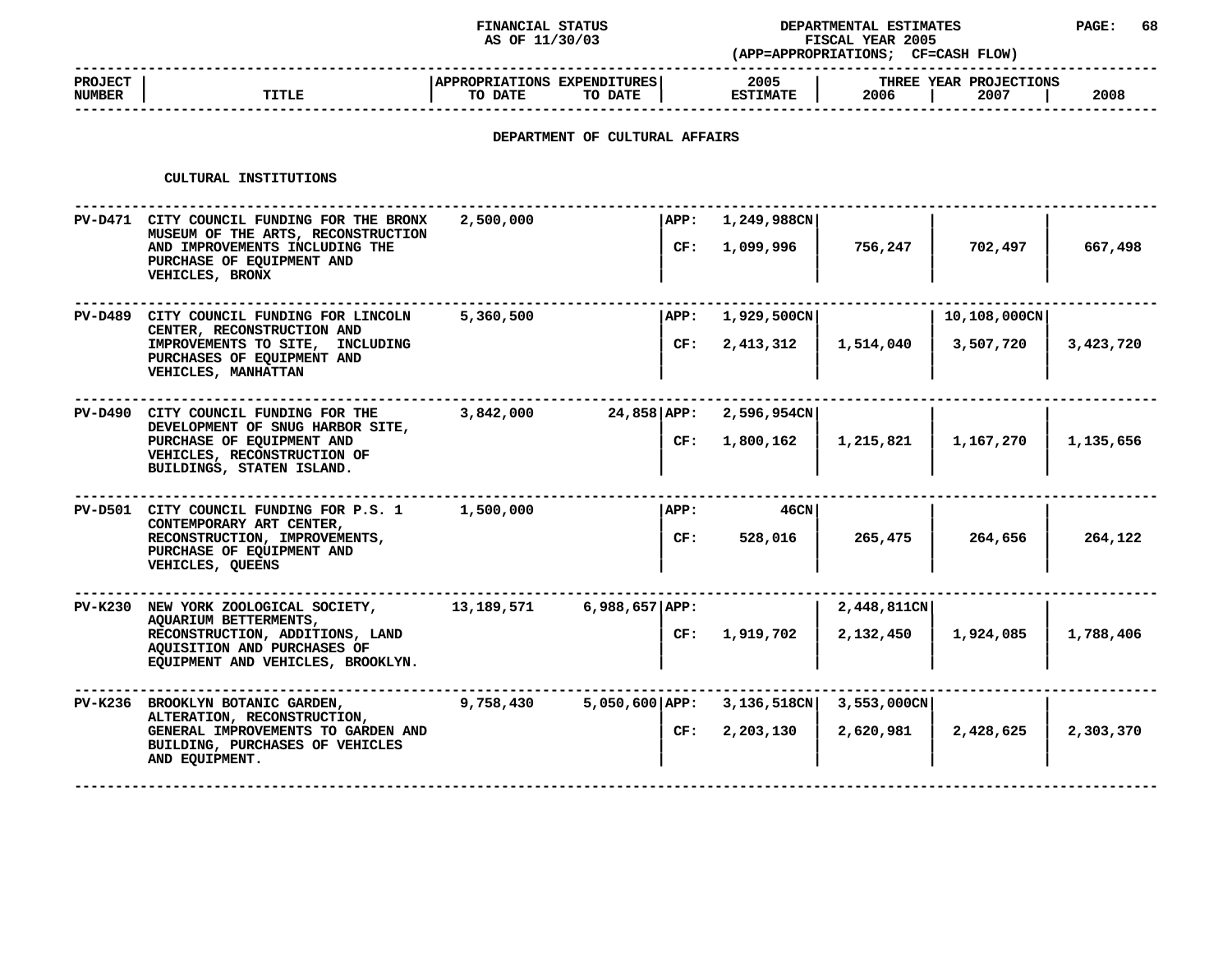|                          |                                                                                                                                  | <b>FINANCIAL STATUS</b><br>AS OF 11/30/03 |                                |     | DEPARTMENTAL ESTIMATES<br>FISCAL YEAR 2005<br>(APP=APPROPRIATIONS; CF=CASH FLOW) | PAGE:     |                                |         |
|--------------------------|----------------------------------------------------------------------------------------------------------------------------------|-------------------------------------------|--------------------------------|-----|----------------------------------------------------------------------------------|-----------|--------------------------------|---------|
| <b>PROJECT</b><br>NUMBER | <b>TITLE</b>                                                                                                                     | APPROPRIATIONS EXPENDITURES<br>TO DATE    | TO DATE                        |     | 2005<br><b>ESTIMATE</b>                                                          | 2006      | THREE YEAR PROJECTIONS<br>2007 | 2008    |
|                          |                                                                                                                                  |                                           | DEPARTMENT OF CULTURAL AFFAIRS |     |                                                                                  |           |                                |         |
|                          | CULTURAL INSTITUTIONS                                                                                                            |                                           |                                |     |                                                                                  |           |                                |         |
|                          | PV-K264 BROOKLYN ACADEMY OF MUSIC,<br>ALTERATIONS, REHABILITATION,                                                               | 19,630,368                                | 15,908,371 APP:                |     | 178CN                                                                            | 543,000CN |                                |         |
|                          | GENERAL IMPROVEMENTS, PURCHASES OF<br>VEHICLES AND EQUIPMENT.                                                                    |                                           |                                | CF: | 1,287,336                                                                        | 900,412   | 833,754                        | 790,348 |
|                          | PV-K467 ACQUISITION, CONSTRUCTION,<br>RECONSTRUCTION, IMPROVEMENTS,                                                              | 5,735,754                                 | $1,828,454$ $APP:$             |     | 999,000CN                                                                        |           |                                |         |
|                          | INITIAL OUTFITTING, PURCHASES OF<br>EQUIPMENT AND VEHICLES AND SITE<br>ACQUISITION AT VARIOUS CULTURAL<br>INSTITUTIONS, BROOKLYN |                                           |                                | CF: | 1,000,998                                                                        | 616,507   | 600,866                        | 590,681 |
| PV-K520                  | WEEKSVILLE, BROOKLYN:<br>RECONSTRUCTION, LANDSCAPING,                                                                            | 5,953,094                                 | $1,372,747$ $APP:$             |     | $1,226$ CN                                                                       |           |                                |         |
|                          | GENERAL IMPROVEMENTS AND PURCHASES<br>OF EQUIPMENT AND VEHICLES FOR<br>DEVELOPMENT OF HISTORICAL SITE                            |                                           |                                | CF: | 1,594,880                                                                        | 849,793   | 820,557                        | 801,519 |
| PV-M022                  | METROPOLITAN MUSEUM OF ART,<br>IMPROVEMENTS AND ADDITIONS,                                                                       | 2,825,956                                 | 1,820,466 APP:                 |     | 410CN                                                                            | 417,000CN |                                |         |
|                          | INCLUDING EQUIPMENT AND VEHICLE<br>PURCHASES, MANHATTAN.                                                                         |                                           |                                | CF: | 354,076                                                                          | 321,417   | 299,706                        | 285,569 |
| PV-M489                  | CONSTRUCTION, RECONSTRUCTION,                                                                                                    | 1,742,000                                 | $1,471,792$ $APP:$             |     | 495CN                                                                            |           |                                |         |
|                          | ADDITIONS AND IMPROVEMENTS TO<br>LINCOLN CENTER, INCLUDING<br>INCIDENTAL COSTS, MANHATTAN                                        |                                           |                                | CF: | 76,368                                                                           | 47,189    | 42,160                         | 38,886  |
| PV-M503                  | CARNEGIE HALL, INTERIOR AND                                                                                                      | 3,250,259                                 | $2,975,595$ $APP:$             |     | 336CN                                                                            |           |                                |         |
|                          | EXTERIOR RECONSTRUCTION, PURCHASE<br>OF EQUIPMENT AND VEHICLES,<br>MANHATTAN.                                                    |                                           |                                | CF: | 88,000                                                                           | 55,935    | 49,270                         | 44,930  |
|                          | PV-Q001 RECONSTRUCTION, IMPROVEMENTS,<br>INITIAL OUTFITTING, PURCHASE OF                                                         | 876,295                                   | $657,221$ $APP:$               |     | 816CN                                                                            |           |                                |         |
|                          | EQUIPMENT AND VEHICLES AT LOUIS<br>ARMSTRONG HOUSE                                                                               |                                           |                                | CF: | 66,566                                                                           | 39,221    | 35,905                         | 33,746  |

**AND VEHICLES AT LOUIS <sup>|</sup> CF: 66,566 <sup>|</sup> 39,221 <sup>|</sup> 35,905 <sup>|</sup> 33,746**

**HOUSE <sup>|</sup> <sup>|</sup> <sup>|</sup> <sup>|</sup> ------------------------------------------------------------------------------------------------------------------------------------**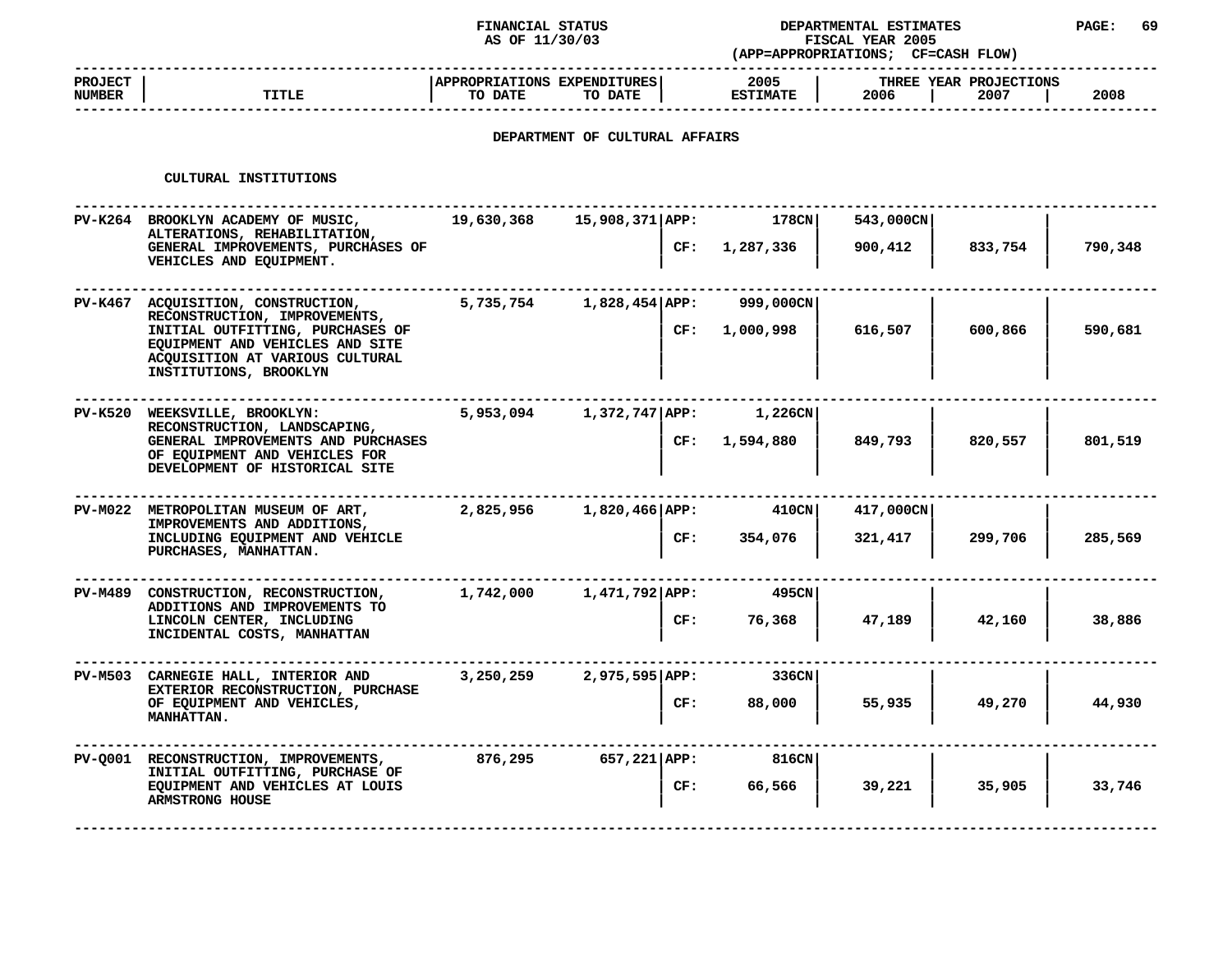### **STATUS DEPARTMENTAL ESTIMATES PAGE: <sup>70</sup> (APP=APPROPRIATIONS;**

|                                 |                                                                                                       | AS OF 11/30/03                         |                                |     | FISCAL YEAR 2005<br>(APP=APPROPRIATIONS; CF=CASH FLOW) |                       |                                |                       |  |
|---------------------------------|-------------------------------------------------------------------------------------------------------|----------------------------------------|--------------------------------|-----|--------------------------------------------------------|-----------------------|--------------------------------|-----------------------|--|
| <b>PROJECT</b><br><b>NUMBER</b> | <b>TITLE</b>                                                                                          | APPROPRIATIONS EXPENDITURES<br>TO DATE | TO DATE                        |     | 2005<br><b>ESTIMATE</b>                                | 2006                  | THREE YEAR PROJECTIONS<br>2007 | 2008                  |  |
|                                 |                                                                                                       |                                        | DEPARTMENT OF CULTURAL AFFAIRS |     |                                                        |                       |                                |                       |  |
|                                 | CULTURAL INSTITUTIONS                                                                                 |                                        |                                |     |                                                        |                       |                                |                       |  |
|                                 | PV-Q272 QUEENS BOTANICAL GARDEN SOCIETY,<br>ADDITIONS, IMPROVEMENTS AND<br>PURCHASES OF EQUIPMENT AND | 11,681,219                             | $673,321$ $APP:$               | CF: | 281CN<br>3,874,880                                     | 1,967,637             | 1,950,774                      | 1,939,793             |  |
|                                 | VEHICLES.                                                                                             |                                        |                                |     |                                                        |                       |                                |                       |  |
|                                 | PV-Q274 HALL OF SCIENCE, FLUSHING MEADOW<br>PARK, ADDITIONS, BETTERMENTS,                             | 52,316,861                             | 42,937,715 APP:                |     | 64,765CN                                               |                       |                                |                       |  |
|                                 | RECONSTRUCTION AND PURCHASES OF<br>EQUIPMENT AND VEHICLES, QUEENS.                                    |                                        |                                | CF: | 2,754,756                                              | 1,889,121             | 1,603,343                      | 1,417,254             |  |
|                                 | PV-0291 QUEENS ART AND CULTURAL CENTER,<br>CITY BUILDING, FLUSHING MEADOW                             | 10,810,905                             | 7,148,145   APP:               |     | 1,780,018CN                                            | 10,695,000CN          | $6,159,000$ CN                 |                       |  |
|                                 | PARK, RECONSTRUCTION AND PURCHASE<br>OF EQUIPMENT AND VEHICLES                                        |                                        |                                | CF: | 1,607,902                                              | 3,867,503             | 5,046,883                      | 4,972,644             |  |
|                                 | PV-Q466 QUEENS THEATER IN THE PARK:<br>RECONSTRUCTION AND IMPROVEMENTS,                               | 2,336,862                              | 1,414,276 APP:                 |     | 4,098,163CN                                            | 1,800,000CN           |                                |                       |  |
|                                 | INCLUDING EQUIPMENT AND VEHICLES,<br><b>OUEENS</b>                                                    |                                        |                                | CF: | 1,045,776                                              | 1,354,876             | 1,345,912                      | 1,340,075             |  |
|                                 | PV-Q467 CONSTRUCTION, RECONSTRUCTION, SITE<br>ACQUISITION AND PURCHASES OF                            | 26,695,675                             | $16,362,422$   APP:            |     | 2,234,118CN                                            | $1,900,000 \text{CN}$ |                                |                       |  |
|                                 | EQUIPMENT AT VARIOUS CULTURAL<br>INSTITUTIONS, QUEENS                                                 |                                        |                                | CF: | 3,577,550<br>158,400NC                                 | 3,020,207<br>79,200NC | 2,755,177<br>79,200NC          | 2,582,600<br>79,200NC |  |
| PV-R175                         | STATEN ISLAND ZOOLOGICAL SOCIETY,<br>ALTERATION, IMPROVEMENTS AND                                     | 1,775,604                              | 841,157   APP:                 |     | 68CN                                                   | 250,000CN             |                                |                       |  |
|                                 | PURCHASES OF EQUIPMENT AND<br>VEHICLES.                                                               |                                        |                                | CF: | 317,532                                                | 222,176               | 222,087                        | 222,029               |  |
| PV-R302                         | STATEN ISLAND INSTITUTE OF ARTS<br>AND SCIENCES, REHABILITATION,                                      | 1,358,502                              | $1,290,813$ $APP:$             |     | 20,697CN                                               | 194,000CN             |                                |                       |  |
|                                 | IMPROVEMENTS AND PURCHASES OF<br>EQUIPMENT AND VEHICLES.                                              |                                        |                                | CF: | 28,336                                                 | 65,098                | 65,098                         | 65,098                |  |
|                                 |                                                                                                       |                                        |                                |     |                                                        |                       |                                |                       |  |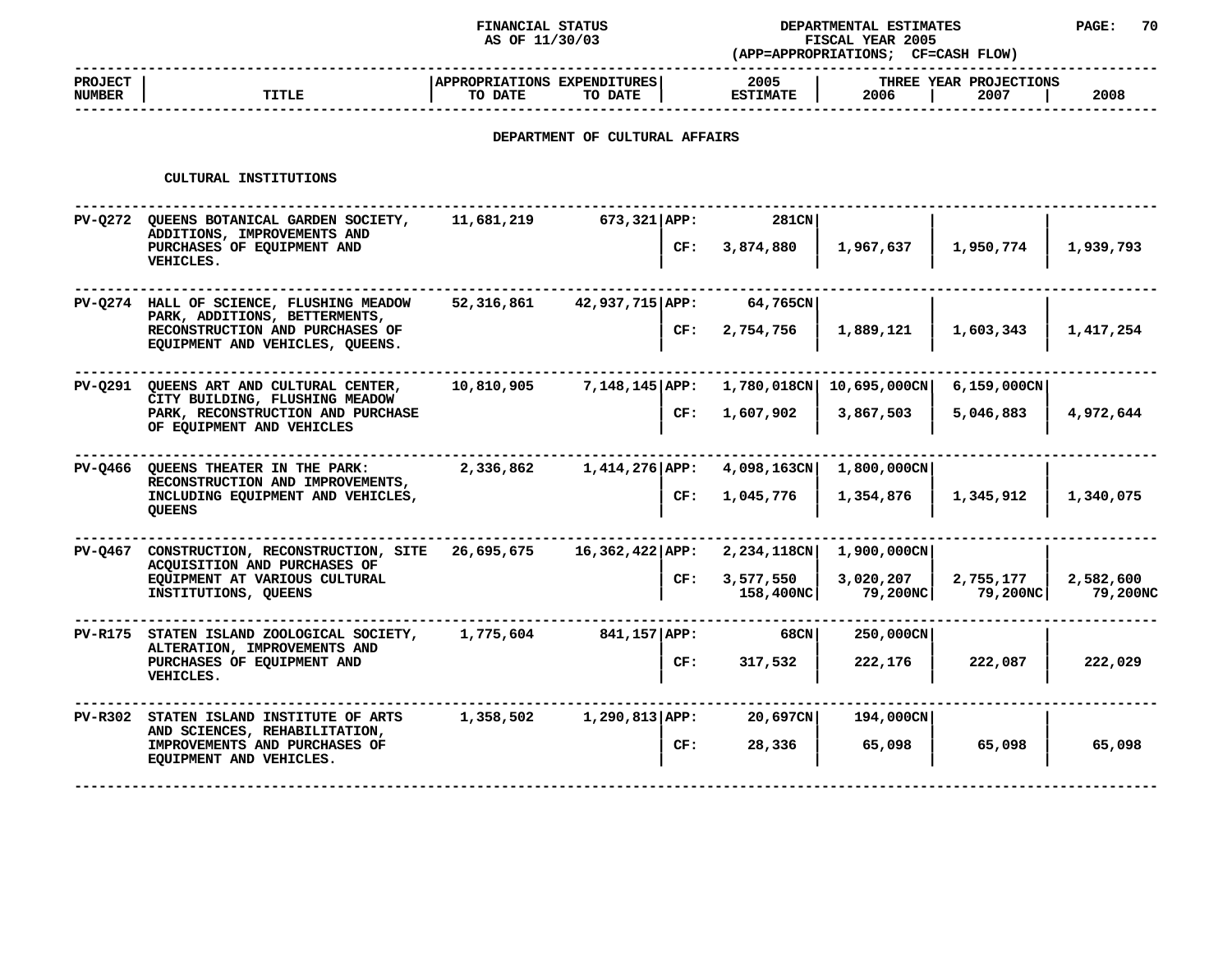### **STATUS DEPARTMENTAL ESTIMATES PAGE: <sup>71</sup> (APP=APPROPRIATIONS;**

|                                 |       | AS OF 11/30/03                                    | (APP=APPROPRIATIONS;    | <b>FISCAL YEAR 2005</b><br><b>CF=CASH FLOW)</b> |      |
|---------------------------------|-------|---------------------------------------------------|-------------------------|-------------------------------------------------|------|
| <b>PROJECT</b><br><b>NUMBER</b> | TITLE | APPROPRIATIONS EXPENDITURES<br>TO DATE<br>TO DATE | 2005<br><b>ESTIMATE</b> | THREE YEAR PROJECTIONS<br>2006<br>2007          | 2008 |
|                                 |       |                                                   |                         |                                                 |      |

## **DEPARTMENT OF CULTURAL AFFAIRS**

| PV-R341 RICHMONDTOWN, LA TOURETTE PARK,<br>STATEN ISLAND, RELOCATION OF<br>VARIOUS BUILDINGS, RECONSTRUCTION,<br>LANDSCAPING, GENERAL IMPROVEMENTS<br>AND PURCHASES OF EQUIPMENT AND<br>VEHICLES. | 1,729,406  | $1,640,162$ APP:   | CF: | 18,076                                                         | 12,299                   | 10,478                 | 506,221CN<br>102,658 |
|---------------------------------------------------------------------------------------------------------------------------------------------------------------------------------------------------|------------|--------------------|-----|----------------------------------------------------------------|--------------------------|------------------------|----------------------|
| PV-X176 NEW YORK ZOOLOGICAL SOCIETY,<br>RECONSTRUCTION, IMPROVEMENTS AND<br>EQUIPMENT AND VEHICLE PURCHASES,<br>THE BRONX.                                                                        | 7,153,338  | $6,099,232$ $APP:$ | CF: | 137,535CN<br>390,654                                           | 230,171                  | 217,494                | 209,239              |
| PV-X205 NEW YORK BOTANICAL GARDEN,<br>ADDITIONS, RECONSTRUCTION,<br>REHABILITATION, IMPROVEMENTS AND<br>PURCHASES OF EQUIPMENT AND<br>VEHICLES, THE BRONX.                                        | 8,420,299  | $6,936,725$ APP:   | CF: | 448,440                                                        | 292,748                  | 1,049,792CN<br>474,979 | 300,000CN<br>504,660 |
| PV-X471 BRONX MUSEUM OF THE ARTS, INTERIOR<br>AND EXTERIOR RECONSTRUCTION AND<br>IMPROVEMENTS INCLUDING EQUIPMENT,<br>THE BRONX                                                                   | 1,636,653  |                    | CF: | 414,400                                                        | 814,000CN<br>420,170     | 416,245                | 413,689              |
| PV-Y341 RICHMONDTOWN, LA TOURETTE PARK,<br>STATEN ISLAND, RELOCATION OF<br>VARIOUS BUILDINGS, RECONSTRUCTION,<br>LANDSCAPING, GENERAL IMPROVEMENTS<br>AND PURCHASES OF EQUIPMENT AND<br>VEHICLES. | 1,382,915  |                    | CF: | 5,875CN<br>15,072                                              | 9,371                    | 8,346                  | 7,679                |
| METROPOLITAN MUSEUM OF ART,<br>IMPROVEMENTS AND ADDITIONS,<br>INCLUDING EQUIPMENT AND VEHICLE<br>PURCHASES, MANHATTAN.                                                                            | 72,434,262 |                    |     | 3,604,202                                                      | 4,527,000CN<br>3,273,851 | 3,091,565              | 2,972,867            |
|                                                                                                                                                                                                   |            |                    |     | $459,381$ APP:<br>$1,324,548$ APP:<br>$61,496,279$ APP:<br>CF: |                          |                        |                      |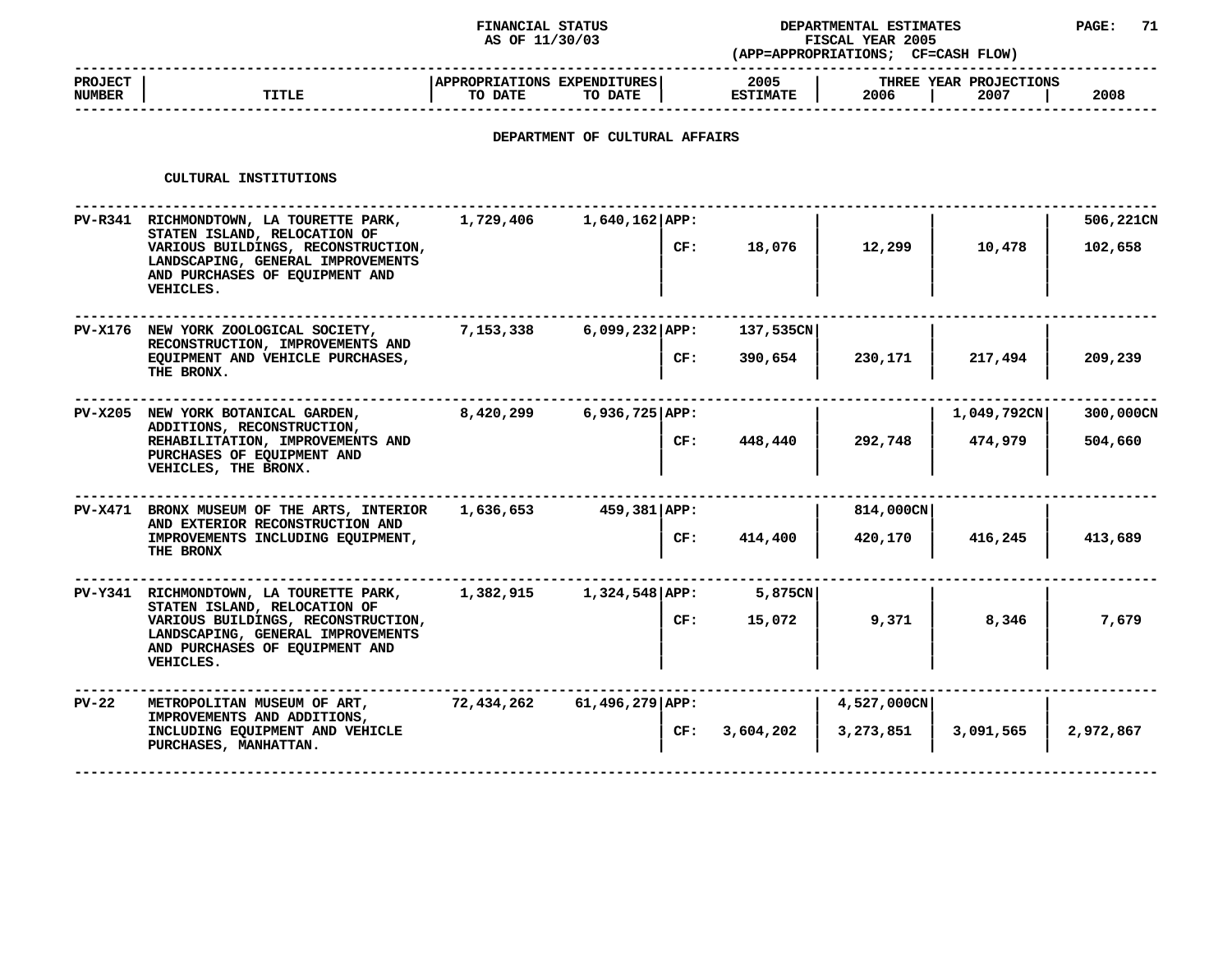### **STATUS DEPARTMENTAL ESTIMATES PAGE: <sup>72</sup> (APP=APPROPRIATIONS;**

|                          |       | AS OF 11/30/03                                    | (APP=APPROPRIATIONS;    | <b>FISCAL YEAR 2005</b><br><b>CF=CASH FLOW)</b> |      |
|--------------------------|-------|---------------------------------------------------|-------------------------|-------------------------------------------------|------|
| <b>PROJECT</b><br>NUMBER | TITLE | APPROPRIATIONS EXPENDITURES<br>TO DATE<br>TO DATE | 2005<br><b>ESTIMATE</b> | THREE YEAR PROJECTIONS<br>2006<br>2007          | 2008 |
|                          |       |                                                   |                         |                                                 |      |

## **DEPARTMENT OF CULTURAL AFFAIRS**

|               | CULTURAL INSTITUTIONS                                                                                                                                                                                        |            |                 |     |                                |                                                                               |                                 |                        |
|---------------|--------------------------------------------------------------------------------------------------------------------------------------------------------------------------------------------------------------|------------|-----------------|-----|--------------------------------|-------------------------------------------------------------------------------|---------------------------------|------------------------|
| $PV-34$       | AMERICAN MUSEUM OF NATURAL<br>HISTORY, ALTERATIONS AND<br>IMPROVEMENTS TO BUILDINGS AND<br>EQUIPMENT AND ADDITIONS TO<br>EXISTING FACILITIES AND EQUIPMENT,<br>INCLUDING VEHICLE AND EQUIPMENT<br>PURCHASES. | 68,738,412 | 54,581,180 APP: |     | CF: 3,598,476                  | 19,455,164CN 1,201,000CN<br>7,364,331                                         | 7,606,955                       | 7,600,712              |
| PV-205        | NEW YORK BOTANICAL GARDEN,<br>ADDITIONS, RECONSTRUCTION,<br>REHABILITATION, IMPROVEMENTS AND<br>PURCHASES OF EQUIPMENT AND<br>VEHICLES, THE BRONX.                                                           | 53,284,900 | 33,422,679 APP: |     | CF: 6,157,536                  | 4,593,908                                                                     | 868,123CN<br>4,241,833          | 3,879,933              |
| <b>PV-230</b> | NEW YORK ZOOLOGICAL SOCIETY,<br>AQUARIUM BETTERMENTS,<br>RECONSTRUCTION, ADDITIONS, LAND<br>AQUISITION AND PURCHASES OF<br>EQUIPMENT AND VEHICLES, BROOKLYN.                                                 | 45,553,007 | 38,121,608 APP: | CF: | 558,368                        | 4,067,109CN<br>2,848,673                                                      | $2,184,000$ CN<br>3,245,983     | 3,206,048              |
| PV-262        | BROOKLYN CHILDREN'S MUSEUM:<br>CONSTRUCTION, RECONSTRUCTION AND<br>IMPROVEMENTS, INCLUDING PURCHASES<br>OF EQUIPMENT AND VEHICLES,<br>BROOKLYN.                                                              | 20,783,743 | 9,717,987 APP:  |     | $CF: 2,550,884 \mid 1,718,332$ | 1,000 s  1,300,000 s <br>489,999 P<br>338,624NC 641,157NC 641,157NC 641,157NC | 1,471,004                       | 1,309,953              |
| PV-272        | QUEENS BOTANICAL GARDEN SOCIETY,<br>ADDITIONS, IMPROVEMENTS AND<br>PURCHASES OF EQUIPMENT AND<br>VEHICLES.                                                                                                   | 8,085,086  | 4,664,191 APP:  | CF: | 773 S<br>983,104  <br>88,704NC | 44,352NC                                                                      | 492,546   491,991  <br>44,352NC | 491,630<br>44,352NC    |
| <b>PV-289</b> | RECONSTRUCTION, NEW YORK<br>SHAKESPEARE FESTIVAL PUBLIC<br>THEATER AND DELACORTE THEATER,<br>PURCHASE OF EQUIPMENT AND<br>VEHICLES, MANHATTAN.                                                               | 13,668,318 | 12,663,209 APP: | CF: | 278,512                        | 1,830,886CN<br>655,756                                                        | 654,413                         | 1,759,000CN<br>973,677 |
|               |                                                                                                                                                                                                              |            |                 |     |                                |                                                                               |                                 |                        |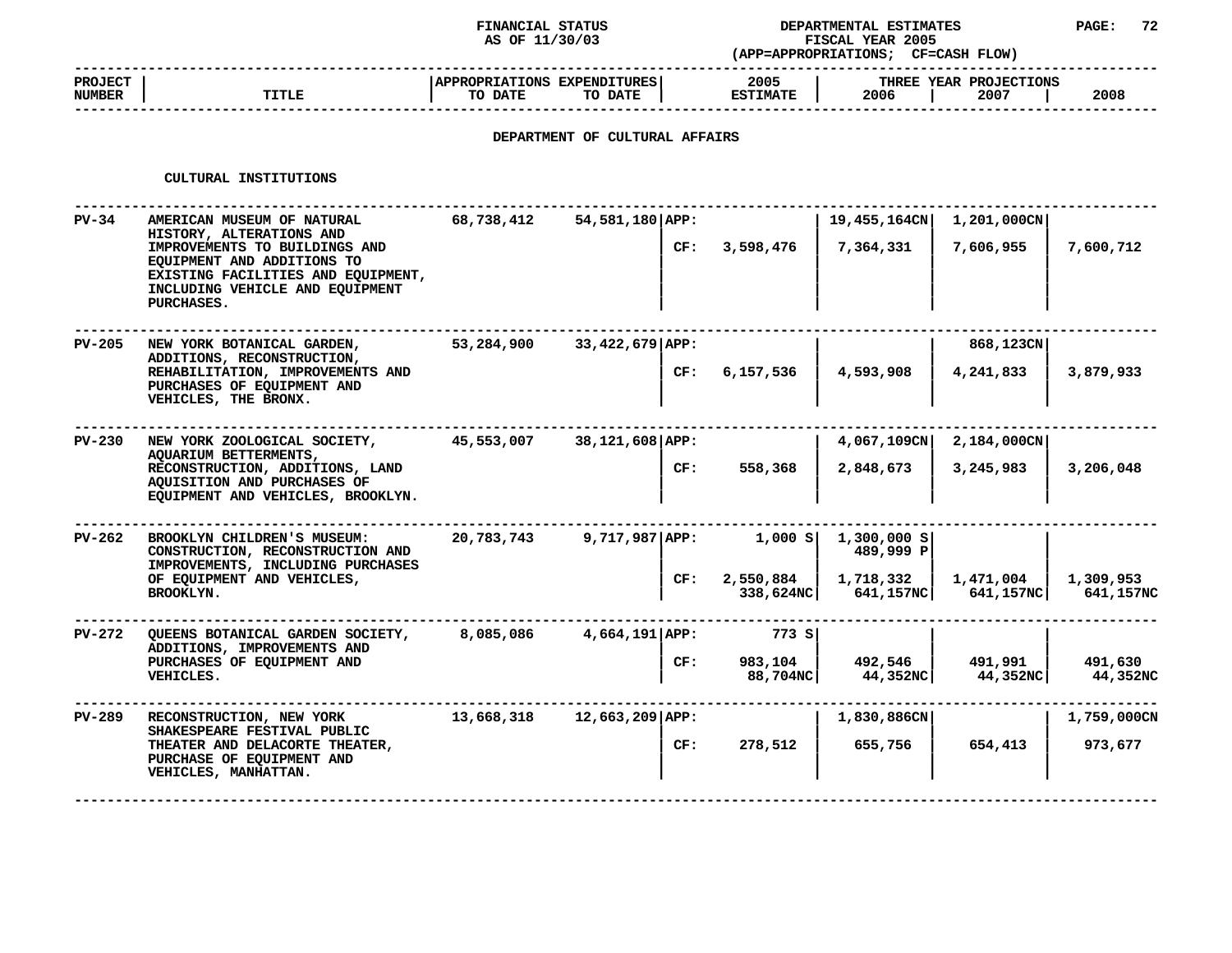### **STATUS DEPARTMENTAL ESTIMATES PAGE: <sup>73</sup> (APP=APPROPRIATIONS;**

|                                 |       | AS OF 11/30/03                                    | (APP=APPROPRIATIONS;    | <b>FISCAL YEAR 2005</b><br><b>CF=CASH FLOW)</b> |      |
|---------------------------------|-------|---------------------------------------------------|-------------------------|-------------------------------------------------|------|
| <b>PROJECT</b><br><b>NUMBER</b> | TITLE | APPROPRIATIONS EXPENDITURES<br>TO DATE<br>TO DATE | 2005<br><b>ESTIMATE</b> | THREE YEAR PROJECTIONS<br>2006<br>2007          | 2008 |
|                                 |       |                                                   |                         |                                                 |      |

# **DEPARTMENT OF CULTURAL AFFAIRS**

|               | CULTURAL INSTITUTIONS                                                                                          |            |                          |           |                           |                            |                            |
|---------------|----------------------------------------------------------------------------------------------------------------|------------|--------------------------|-----------|---------------------------|----------------------------|----------------------------|
| $PV-475$      | NEW YORK STATE THEATER,<br>ALTERATIONS, IMPROVEMENTS AND<br>PURCHASES OF EQUIPMENT AND<br>VEHICLES, MANHATTAN. | 5,893,780  | $5,536,012$ APP:<br>CF:  | 77,884    | 257,636CN<br>150,183      | 141,185                    | 135,325                    |
| <b>PV-489</b> | LINCOLN CENTER, IMPROVEMENT AND<br>RENOVATION OF SITE, PURCHASE OF<br>EQUIPMENT AND VEHICLES, MANHATTAN.       | 89,471,514 | $50,201,835$ APP:<br>CF: | 9,219,860 | 9,863,107CN<br>10,482,319 | 13,852,000CN<br>13,243,328 | 14,566,000CN<br>15,798,026 |
|               |                                                                                                                |            |                          |           |                           |                            |                            |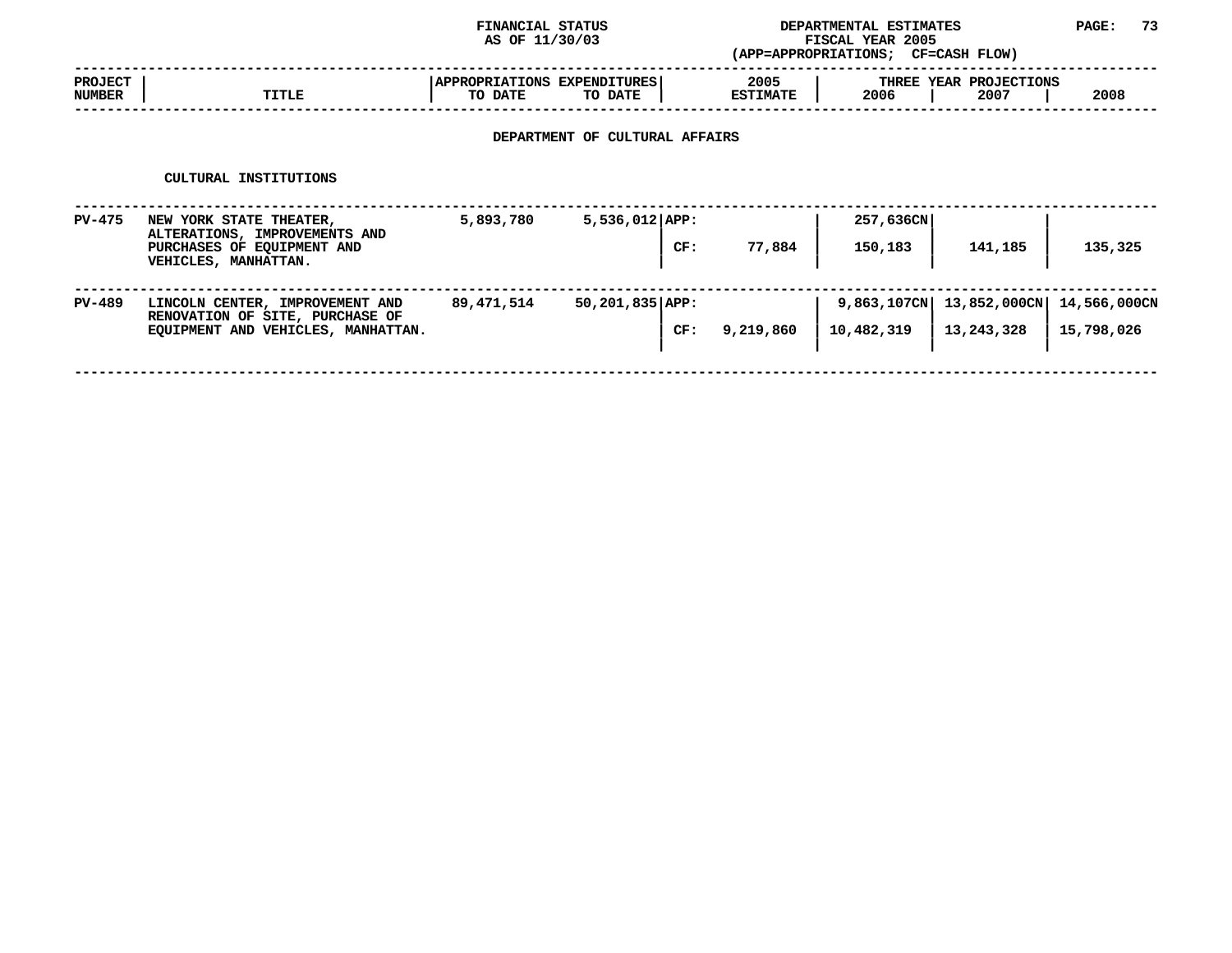### **STATUS DEPARTMENTAL ESTIMATES PAGE: <sup>74</sup> (APP=APPROPRIATIONS;**

|                                 |              | AS OF 11/30/03                                                                   | (APP=APPROPRIATIONS;    | <b>FISCAL YEAR 2005</b><br><b>CF=CASH FLOW)</b> |
|---------------------------------|--------------|----------------------------------------------------------------------------------|-------------------------|-------------------------------------------------|
| <b>PROJECT</b><br><b>NUMBER</b> | <b>TITLE</b> | APPROPRIATIONS EXPENDITURES<br>TO DATE<br>TO DATE                                | 2005<br><b>ESTIMATE</b> | THREE YEAR PROJECTIONS<br>2008<br>2006<br>2007  |
|                                 |              | ,但是,我们的人们都会不会不会。""我们的人们,我们也不会不会不会不会不会。""我们的人们,我们的人们也不会不会不会不会不会。""我们的人们,我们的人们,我们也 |                         |                                                 |

# **DEPARTMENT OF CITYWIDE ADMIN SERVICE**

#### **PUBLIC**

| PUBLIC BUILDINGS                                                                                                                                                                                      |            |                          |                                                        |                                       |                        |                        |
|-------------------------------------------------------------------------------------------------------------------------------------------------------------------------------------------------------|------------|--------------------------|--------------------------------------------------------|---------------------------------------|------------------------|------------------------|
| PW-C004 CONSTRUCTION, RECONSTRUCTION,<br>IMPROVEMENTS OR ADDITIONS TO, OR<br>THE PURCHASE OF EQUIPMENT FOR,<br>COMMUNITY CENTERS THAT PROVIDE<br>CONTRACTUAL SERVICES TO THE CITY,<br><b>CITYWIDE</b> | 1,552,000  | APP:<br>CF:              | 537,152                                                | 273,152                               | 345,000CN<br>345,602   | 345,602                |
| PW-D005 IMPROVEMENTS TO, CONSTRUCTION,<br>RECONSTRUCTION AND MODERNIZATION<br>OF, AND EQUIPMENT FOR, PUBLIC<br>BUILDINGS AND ADJACENT AREAS AND<br>OTHER PROJECTS WITH A CITY<br>PURPOSE, CITYWIDE    | 28,846,000 | APP:<br>CF:              | 5,334,000CN<br>3,200,000 F<br>7,578,736<br>1,126,400NC | 3,000,000CN<br>6,774,680<br>563,200NC | 6,774,680<br>563,200NC | 6,774,680<br>563,200NC |
| PW-D319 ACQUISITION OF BUILDINGS AND OTHER<br>REAL PROPERTY FOR A CITY PURPOSE,<br><b>CITYWIDE</b>                                                                                                    | 400,000    | APP:<br>CF:              | $1,500,000$ CN<br>334,400                              | 1,500,000CN<br>713,900                | 713,900                | 713,900                |
| PW-K005 ACQUISITION, CONSTRUCTION,<br>RECONSTRUCTION OF, OR IMPROVEMENTS<br>OR ADDITIONS TO, OR PURCHASE OF<br>EQUIPMENT FOR, REAL PROPERTY AND<br>FACILITIES WITH CITY PURPOSE,<br><b>BROOKLYN</b>   | 1,430,000  | APP:<br>CF:              | 500,000CN<br>498,080                                   | 339,680                               | 339,680                | 339,680                |
| PW-K291 IMPROVEMENTS TO PUBLIC BUILDINGS,<br><b>BROOKLYN</b>                                                                                                                                          | 1,218,374  | $168, 108$ $APP:$<br>CF: | 367,000CN<br>293,392                                   | 249,392                               | 249,392                | 249,392                |
| PW-K308 PURCHASE OF TRUCKS AND OTHER<br>EOUIPMENT HAVING A UNIT COST OF AT<br>LEAST \$35,000 AND A LIFE<br>EXPECTANCY OF AT LEAST FIVE YEARS,<br><b>BROOKLYN</b>                                      | 100,000    | $61,742$ $APP:$<br>CF:   | 400CN<br>13,608                                        | 9,703                                 | 8,084                  | 7,030                  |
|                                                                                                                                                                                                       |            |                          |                                                        |                                       |                        |                        |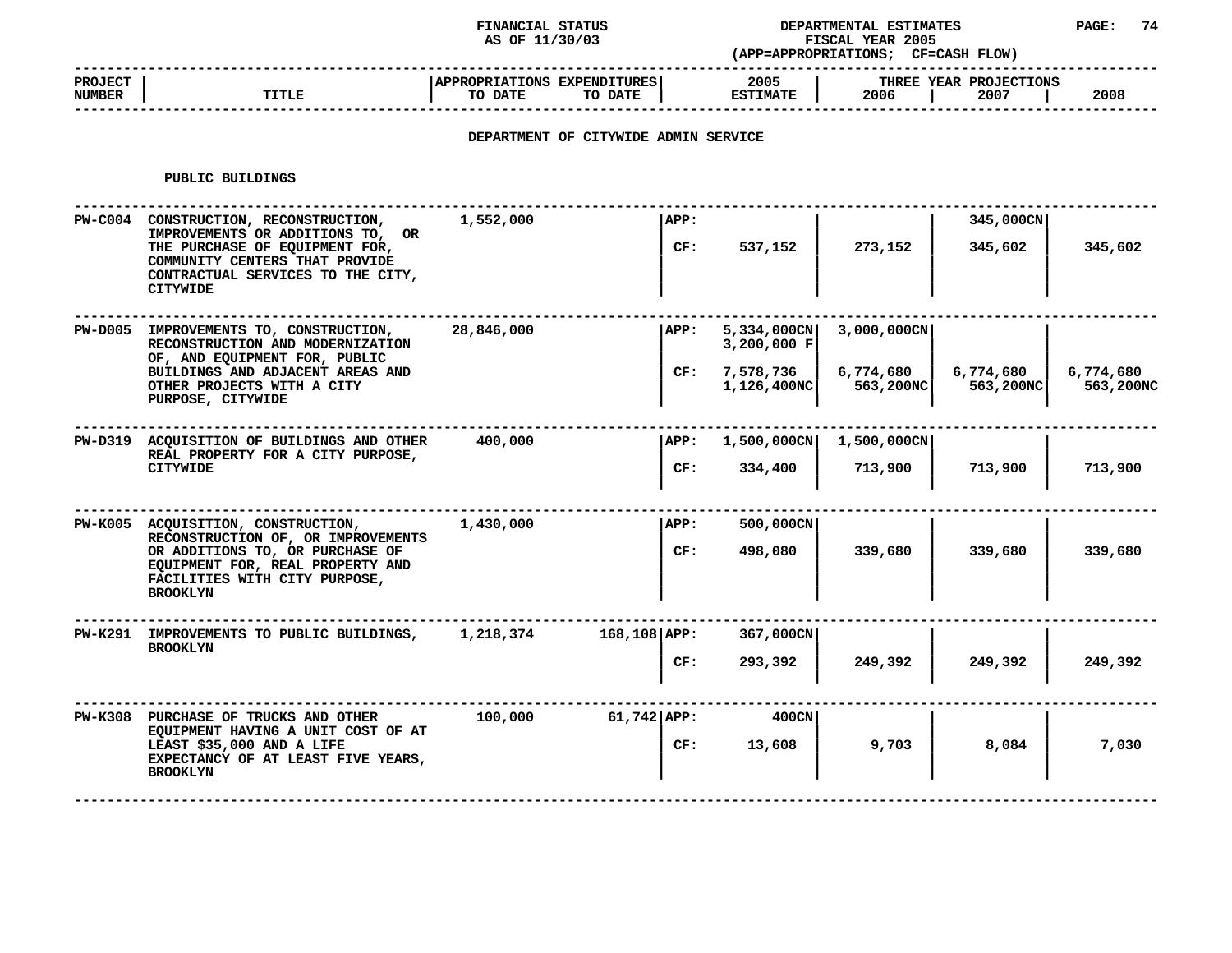### **STATUS DEPARTMENTAL ESTIMATES PAGE: <sup>75</sup> (APP=APPROPRIATIONS;**

|                                                                                                                      | AS OF 11/30/03                                                                                                                                                                              |                                               |                             | FISCAL YEAR 2005<br>(APP=APPROPRIATIONS; CF=CASH FLOW)                                                              |                                                                                         |                        |                                                                              |
|----------------------------------------------------------------------------------------------------------------------|---------------------------------------------------------------------------------------------------------------------------------------------------------------------------------------------|-----------------------------------------------|-----------------------------|---------------------------------------------------------------------------------------------------------------------|-----------------------------------------------------------------------------------------|------------------------|------------------------------------------------------------------------------|
| <b>TITLE</b>                                                                                                         | TO DATE                                                                                                                                                                                     | TO DATE                                       |                             | 2005<br><b>ESTIMATE</b>                                                                                             | 2006                                                                                    | 2007                   | 2008                                                                         |
|                                                                                                                      |                                                                                                                                                                                             |                                               |                             |                                                                                                                     |                                                                                         |                        |                                                                              |
| PUBLIC BUILDINGS                                                                                                     |                                                                                                                                                                                             |                                               |                             |                                                                                                                     |                                                                                         |                        |                                                                              |
| IMPROVEMENTS, CONSTRUCTION,<br>RECONSTRUCTION, MODERNIZATION AND                                                     | 1,475,000                                                                                                                                                                                   |                                               |                             |                                                                                                                     | 410,000CN                                                                               |                        |                                                                              |
| EQUIPMENT FOR PUBLIC BUILDINGS AND<br>ADJACENT AREAS, MANHATTAN                                                      |                                                                                                                                                                                             |                                               | CF:                         | 240,768                                                                                                             | 329,351                                                                                 | 312,882                | 302,158                                                                      |
| IMPROVEMENTS, CONSTRUCTION,                                                                                          | 5,039,000                                                                                                                                                                                   |                                               |                             |                                                                                                                     | 1,012,000CN                                                                             |                        |                                                                              |
| EQUIPMENT FOR PUBLIC BUILDINGS AND<br>ADJACENT AREAS, QUEENS                                                         |                                                                                                                                                                                             |                                               | CF:                         | 623,660                                                                                                             | 1,312,162                                                                               | 1,304,347              | 1,299,257                                                                    |
| IMPROVEMENTS TO, CONSTRUCTION,<br>RECONSTRUCTION AND MODERNIZATION                                                   | 467,332,552                                                                                                                                                                                 |                                               |                             | 130,000 F                                                                                                           |                                                                                         |                        | 49,165,000CN                                                                 |
| OF, AND EQUIPMENT FOR, PUBLIC<br>BUILDINGS AND ADJACENT AREAS AND<br>OTHER PROJECTS WITH A CITY<br>PURPOSE, CITYWIDE |                                                                                                                                                                                             |                                               |                             | 45,760NC                                                                                                            | 40,574,374<br>22,880NC                                                                  | 46,914,430<br>22,880NC | 54,657,026<br>22,880NC                                                       |
|                                                                                                                      |                                                                                                                                                                                             |                                               |                             |                                                                                                                     | 36,188CN                                                                                |                        |                                                                              |
|                                                                                                                      |                                                                                                                                                                                             |                                               | CF:                         | 1,168,164                                                                                                           | 2,224,397                                                                               | 2,179,434              | 2,150,156                                                                    |
| MUNICIPAL BUILDING, MANHATTAN,                                                                                       | 116,464,775                                                                                                                                                                                 |                                               |                             |                                                                                                                     |                                                                                         |                        |                                                                              |
|                                                                                                                      |                                                                                                                                                                                             |                                               | CF:                         | 8,747,646                                                                                                           | 6,931,608                                                                               | 8,398,582              | 7,849,634                                                                    |
| CONSTRUCTION, RECONSTRUCTION,                                                                                        | 22,798,334                                                                                                                                                                                  |                                               |                             | $2,960,270$ CN                                                                                                      |                                                                                         |                        |                                                                              |
| RESTORATION OF BROOKLYN BOROUGH<br><b>HALL</b>                                                                       |                                                                                                                                                                                             |                                               | CF:                         | 2,819,300                                                                                                           | 1,910,762                                                                               | 1,730,189              | 1,612,607                                                                    |
| RECONSTRUCTION OF 14-22 READE                                                                                        | 7,443,172                                                                                                                                                                                   |                                               |                             | 747,674CN                                                                                                           |                                                                                         |                        |                                                                              |
|                                                                                                                      |                                                                                                                                                                                             |                                               | CF:                         | 467,020                                                                                                             | 306,740                                                                                 | 305,159                | 304,130                                                                      |
|                                                                                                                      | <b>PW-M077</b><br><b>PW-0077</b><br>RECONSTRUCTION, MODERNIZATION AND<br>346 BROADWAY, MANHATTAN<br>RECONSTRUCTION AND ALTERATIONS<br>REHABILITATION, IMPROVEMENTS AND<br>STREET, MANHATTAN | RECONSTRUCTION AND IMPROVEMENTS AT 18,668,597 | APPROPRIATIONS EXPENDITURES | $379,000$ $APP:$<br>$240$ APP:<br>$8,485,305 $ APP:<br>$86,676,231$ $APP:$<br>16,713,025 APP:<br>$6,442,376$ $APP:$ | DEPARTMENT OF CITYWIDE ADMIN SERVICE<br>336,964,893 APP: 31,928,063CN<br>CF: 50,715,890 |                        | THREE YEAR PROJECTIONS<br>36,743,000CN 39,006,000CN<br>86,722CN 11,000,000CN |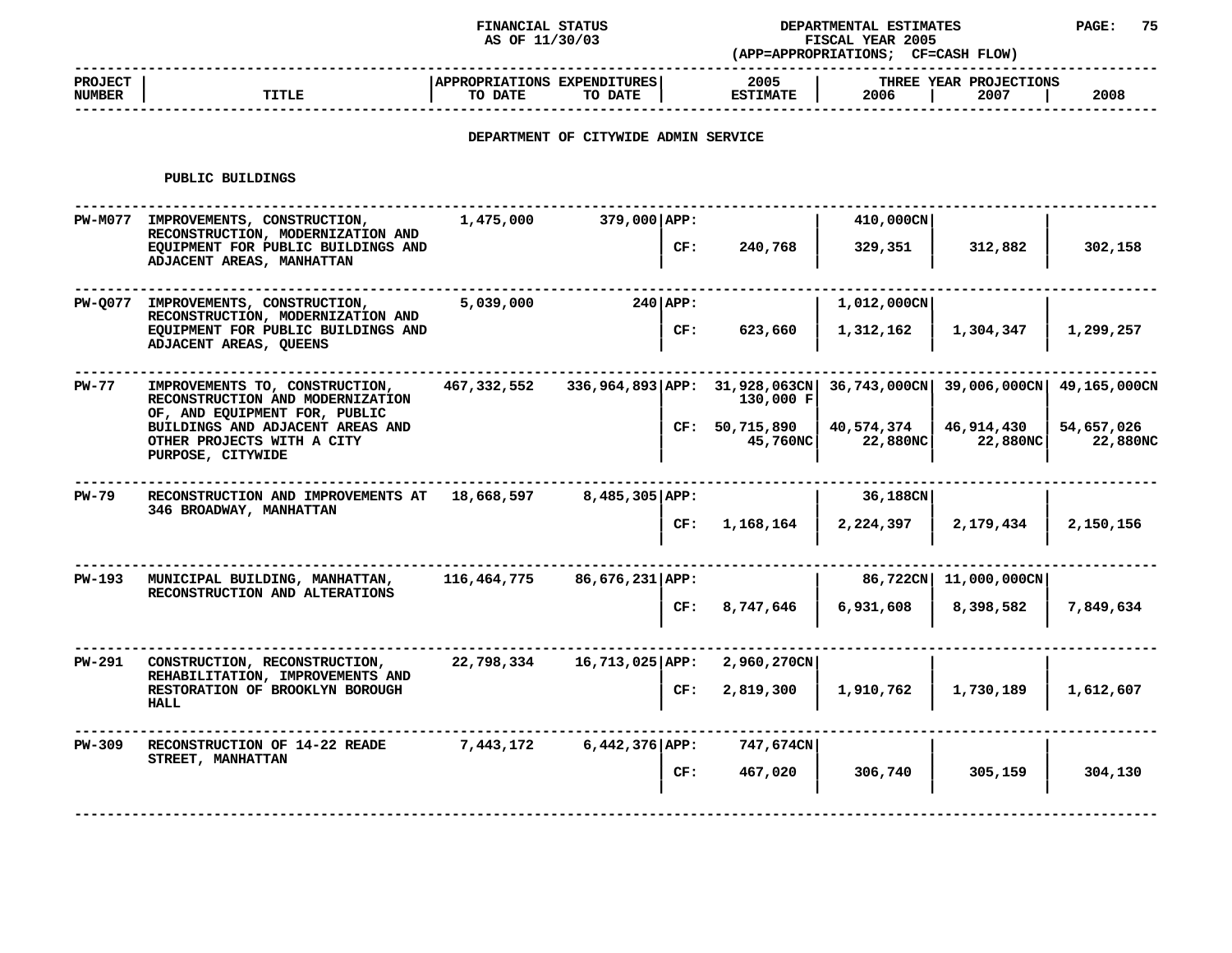### **STATUS DEPARTMENTAL ESTIMATES PAGE: <sup>76</sup> (APP=APPROPRIATIONS;**

|                          |       | AS OF 11/30/03                                                                   | <b>FISCAL YEAR 2005</b><br>(APP=APPROPRIATIONS ; |                                        |      |
|--------------------------|-------|----------------------------------------------------------------------------------|--------------------------------------------------|----------------------------------------|------|
| <b>PROJECT</b><br>NUMBER | TITLE | <b>APPROPRIATIONS</b><br><b>EXPENDITURES</b><br>TO DATE<br>TO DATE               | 2005<br><b>ESTIMATE</b>                          | THREE YEAR PROJECTIONS<br>2006<br>2007 | 2008 |
|                          |       | ,但是,我们的人们就会不会不会。""我们的人们,我们的人们,我们的人们,我们的人们,我们的人们,我们的人们,我们的人们,我们的人们,我们的人们,我们的人们,我们 |                                                  |                                        |      |

## **DEPARTMENT OF CITYWIDE ADMIN SERVICE**

#### **PUBLIC**

|        | PUBLIC BUILDINGS                                                                                                                                                                                                                                           |             |                                                         |                            |                                    |                             |                          |
|--------|------------------------------------------------------------------------------------------------------------------------------------------------------------------------------------------------------------------------------------------------------------|-------------|---------------------------------------------------------|----------------------------|------------------------------------|-----------------------------|--------------------------|
| PW-311 | SUBSURFACE TEST BORINGS,<br>EXPLORATORY PROBES, PITS AND OTHER<br>INCIDENTAL SURVEYS REQUIRED IN<br>CONNECTION WITH BUILDING<br>CONSTRUCTION AND RECONSTRUCTION<br>PROJECTS LISTED IN THE CAPITAL<br>BUDGET, FOR VARIOUS CITY AGENCIES,<br><b>CITYWIDE</b> | 56,312,011  | $30,520,848$ APP:<br>CF:                                | 4,716,414CN<br>8,850,696   | $6,655,000$ CN<br>7,762,283        | 1,231,000CN<br>7,599,069    | 5,575,000CN<br>8,339,109 |
| PW-316 | RECONSTRUCTION OF 280 BROADWAY,<br><b>MANHATTAN</b>                                                                                                                                                                                                        | 24,006,452  | 20,205,195 APP:<br>CF:                                  | 186,951CN<br>1,007,010     | 795,069                            | 703,013                     | 643,070                  |
| PW-324 | PURCHASE OF ELECTRONIC DATA<br>PROCESSING EQUIPMENT FOR THE<br>DEPARTMENT OF GENERAL SERVICES                                                                                                                                                              | 49,212,276  | 46,681,273 APP:<br>CF:                                  | 472,418                    | 736,093CN<br>738,256               | $1,500,000$ CN<br>1,037,342 | 750,000CN<br>1,163,480   |
| PW-325 | BROOKLYN MUNICIPAL BUILDING,<br>RECONSTRUCTION, ALTERATIONS, AND<br>REASSIGNMENT OF SPACE                                                                                                                                                                  | 20,309,964  | 12,232,839 APP:<br>CF:                                  | 671,844                    | 932,777                            | 249,034CN<br>1,812,421      | 8,000,000CN<br>3,216,155 |
| PW-326 | IMPROVEMENT, RECONSTRUCTION,<br>MODERNIZATION AND CONTRIBUTIONS<br>FOR CONSTRUCTION OF LONG TERM<br>LEASED FACILITIES, ALL BOROUGHS                                                                                                                        | 274,120,055 | 241,171,974 APP: 16,986,584CN 18,173,000CN 20,050,000CN | CF: 14,746,904<br>11,776NC | 14,208,283<br>8,464NC              | 17,846,212<br>7,025NC       | 17,473,375<br>6,089NC    |
| PW-335 | CONSTRUCTION, RECONSTRUCTION AND<br>IMPROVEMENTS IN CONNECTION WITH<br>THE ELIMINATION OF UNSAFE<br>CONDITIONS, INCLUDING ASBESTOS<br>ABATEMENT, ON CITY PROPERTY,<br><b>CITYWIDE</b>                                                                      | 71,560,188  | 45,180,971 APP: 13,192,796CN                            | CF: 11,948,626             | $4,306,000 \text{CN}$<br>8,427,877 | 3,122,000CN<br>8,833,819    | 5,822,000CN<br>9,730,842 |
|        |                                                                                                                                                                                                                                                            |             |                                                         |                            |                                    |                             |                          |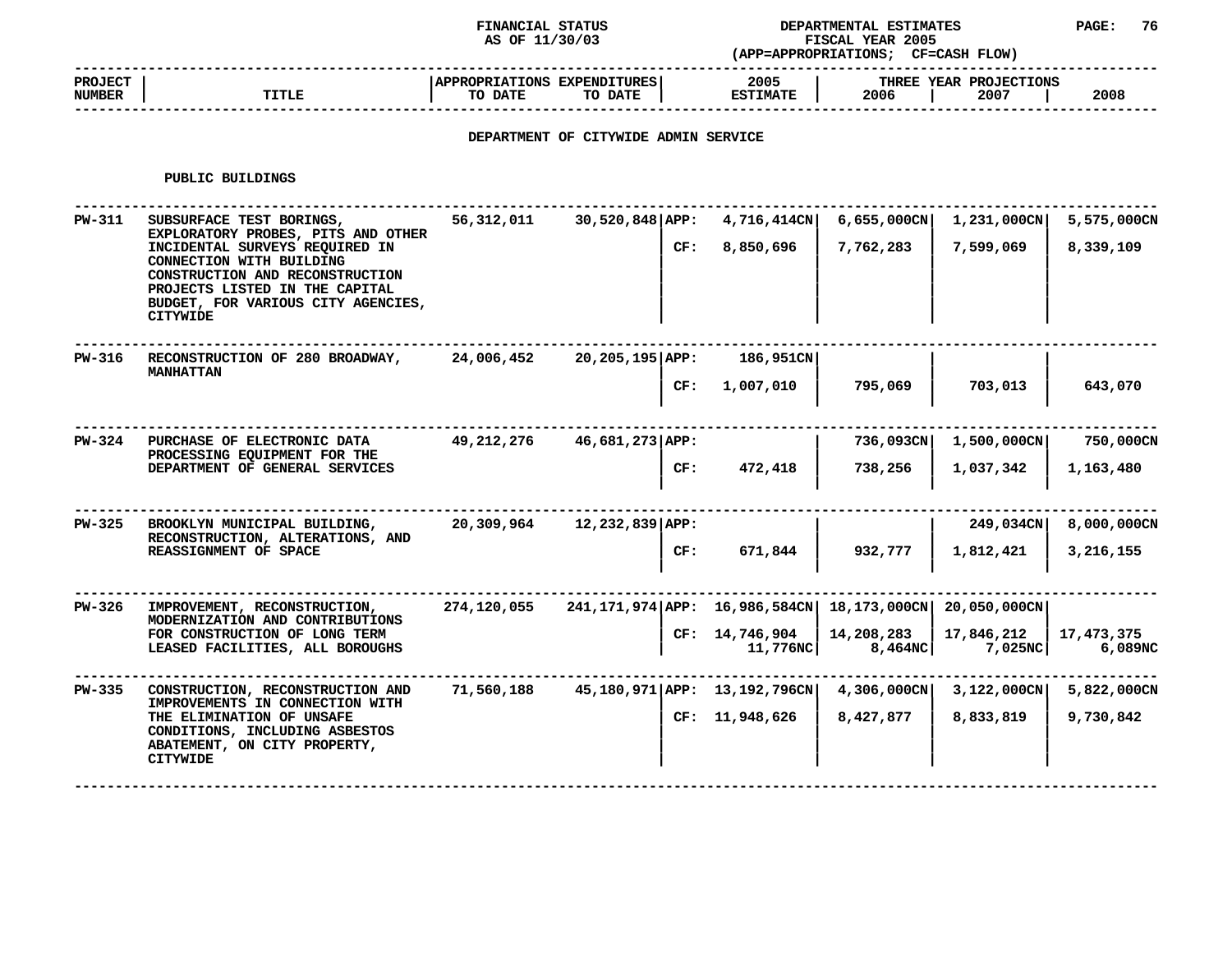|                                 |                                                                                                                             | FINANCIAL STATUS<br>AS OF 11/30/03            |                                      |     |                                             | DEPARTMENTAL ESTIMATES<br>FISCAL YEAR 2005<br>(APP=APPROPRIATIONS; CF=CASH FLOW) |                                | PAGE:                     | 77 |
|---------------------------------|-----------------------------------------------------------------------------------------------------------------------------|-----------------------------------------------|--------------------------------------|-----|---------------------------------------------|----------------------------------------------------------------------------------|--------------------------------|---------------------------|----|
| <b>PROJECT</b><br><b>NUMBER</b> | TITLE                                                                                                                       | <b>APPROPRIATIONS EXPENDITURES</b><br>TO DATE | TO DATE                              |     | 2005<br><b>ESTIMATE</b>                     | 2006                                                                             | THREE YEAR PROJECTIONS<br>2007 | 2008                      |    |
|                                 |                                                                                                                             |                                               | DEPARTMENT OF CITYWIDE ADMIN SERVICE |     |                                             |                                                                                  |                                |                           |    |
|                                 | PUBLIC BUILDINGS                                                                                                            |                                               |                                      |     |                                             |                                                                                  |                                |                           |    |
| PW-348                          | IMPROVEMENTS AT REFUELING SITES<br>AND OTHER PROPERTY, INCLUDING THE<br>PURCHASE AND INSTALLATION OF<br>EQUIPMENT, CITYWIDE | 297,122,075                                   |                                      | CF: | 258,793,181 APP: 13,953,218CN<br>14,303,238 | $6,251,000$ CN<br>12,295,960                                                     | $6,251,000$ CN<br>12,555,204   | 6,251,000CN<br>13,006,909 |    |

**CITYWIDE <sup>|</sup> <sup>|</sup> <sup>|</sup> <sup>|</sup> ------------------------------------------------------------------------------------------------------------------------------------**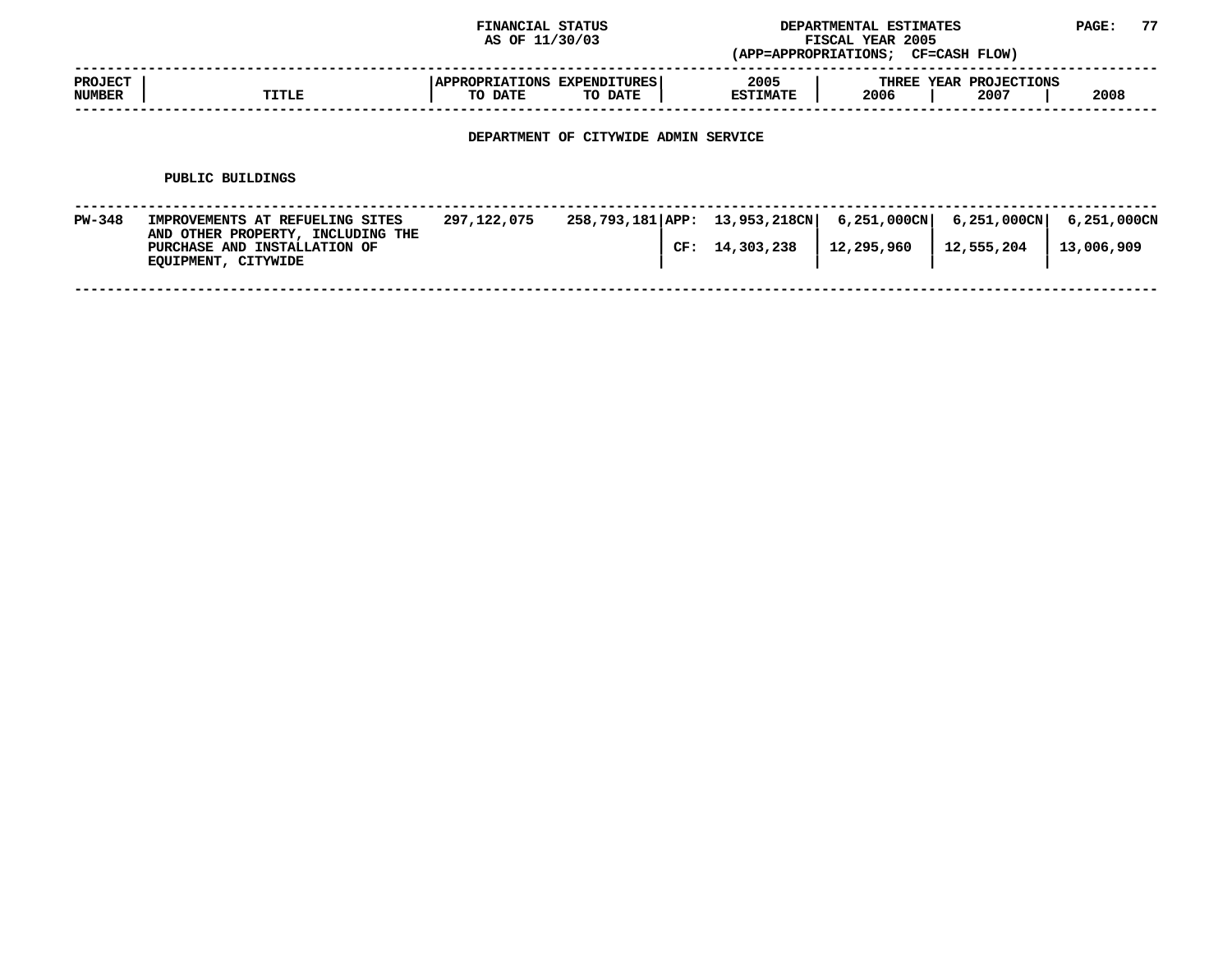**STATUS DEPARTMENTAL ESTIMATES PAGE: <sup>78</sup> (APP=APPROPRIATIONS;**

|                                 |       | AS OF 11/30/03                                                     | (APP=APPROPRIATIONS;    | <b>FISCAL YEAR 2005</b><br>CF=CASH FLOW)       |
|---------------------------------|-------|--------------------------------------------------------------------|-------------------------|------------------------------------------------|
| <b>PROJECT</b><br><b>NUMBER</b> | TITLE | <b>APPROPRIATIONS</b><br><b>EXPENDITURES</b><br>TO DATE<br>TO DATE | 2005<br><b>ESTIMATE</b> | THREE YEAR PROJECTIONS<br>2008<br>2006<br>2007 |
|                                 |       |                                                                    |                         |                                                |

## **DEPARTMENT OF CITYWIDE ADMIN SERVICE**

#### **REAL**

|                | REAL PROPERTY                                                                                                                                                        |            |                        |                             |                          |                          |                          |
|----------------|----------------------------------------------------------------------------------------------------------------------------------------------------------------------|------------|------------------------|-----------------------------|--------------------------|--------------------------|--------------------------|
| <b>RE-X024</b> | RESOLUTION A PROJECTS FOR<br>IMPROVEMENTS, CONSTRUCTION,<br>RECONSTRUCTION, MODERNIZATION AND<br>EOUIPMENT FOR CITY-OWNED BUILDINGS<br>AND ADJACENT AREAS, THE BRONX | 1,131,928  | $957,412$ APP:<br>CF:  | 319,600CN<br>110,836        | 270,000CN<br>157,918     | 155,042                  | 153,169                  |
| RE-25          | CONSTRUCTION, RECONSTRUCTION AND<br>DEVELOPMENT OF CITY-OWNED<br>PROPERTY, CITY-WIDE                                                                                 | 72,467,417 | 66,412,179 APP:<br>CF: | $1,676,359$ CN<br>2,379,368 | 4,321,000CN<br>2,539,422 | 5,107,000CN<br>3,516,945 | 4,421,000CN<br>4,259,741 |
|                |                                                                                                                                                                      |            |                        |                             |                          |                          |                          |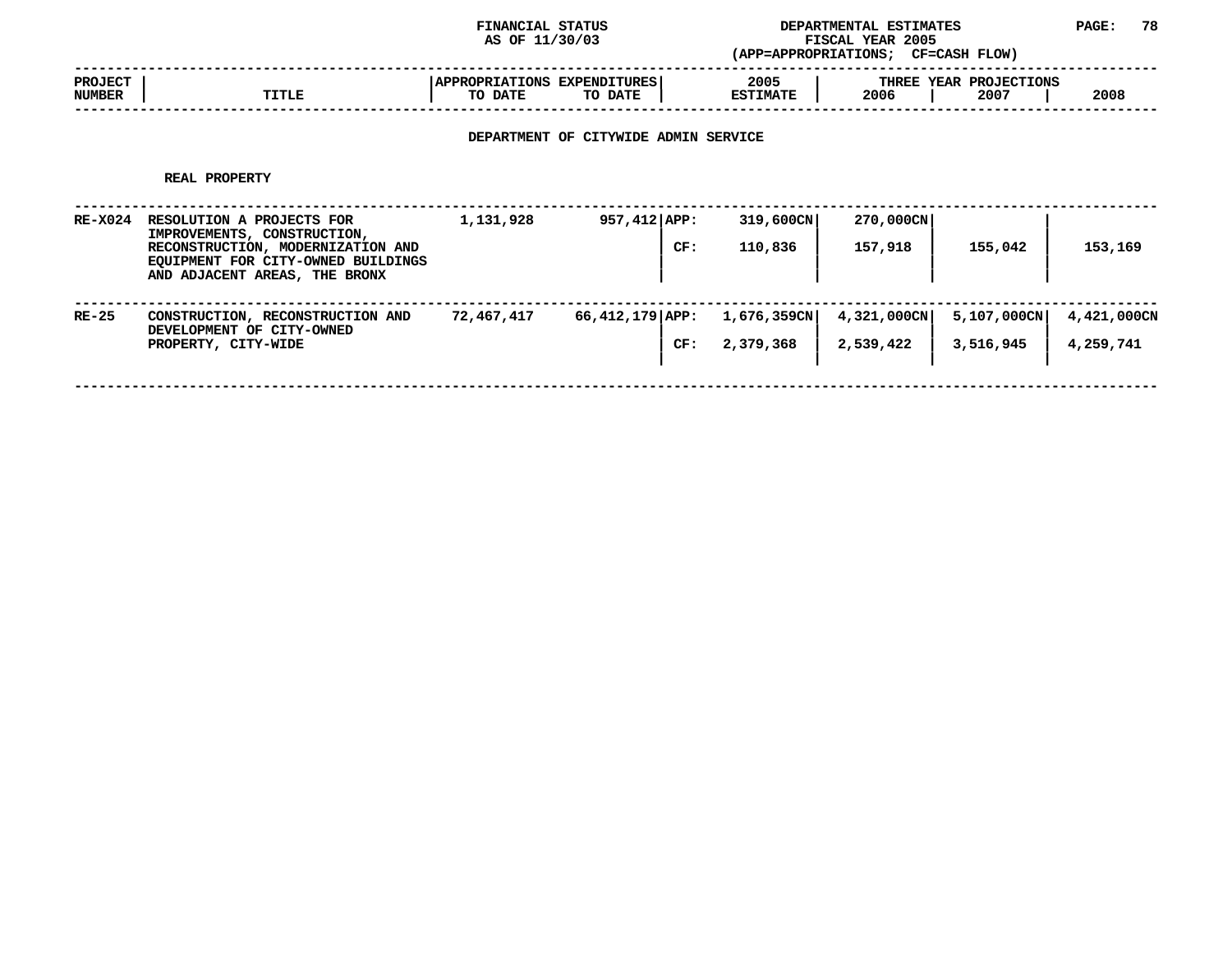### **FINANCIAL STATUS DEPARTMENTAL ESTIMATES PAGE: <sup>79</sup>**

|  | <b>PAGE</b> |  |
|--|-------------|--|
|  |             |  |

|                          |                                                                                                                                 | AS OF 11/30/03                         |                          |     | <b>FISCAL YEAR 2005</b><br>(APP=APPROPRIATIONS; CF=CASH FLOW)                            |                                     |                                |                                           |  |
|--------------------------|---------------------------------------------------------------------------------------------------------------------------------|----------------------------------------|--------------------------|-----|------------------------------------------------------------------------------------------|-------------------------------------|--------------------------------|-------------------------------------------|--|
| <b>PROJECT</b><br>NUMBER | <b>TITLE</b>                                                                                                                    | APPROPRIATIONS EXPENDITURES<br>TO DATE | TO DATE                  |     | 2005<br><b>ESTIMATE</b>                                                                  | 2006                                | THREE YEAR PROJECTIONS<br>2007 | 2008                                      |  |
|                          |                                                                                                                                 |                                        | DEPARTMENT OF SANITATION |     |                                                                                          |                                     |                                |                                           |  |
|                          | <b>SANITATION</b>                                                                                                               |                                        |                          |     |                                                                                          |                                     |                                |                                           |  |
| s-129                    | ACQUISITION OF COLLECTION TRUCKS<br>AND OTHER MISCELLANEOUS EQUIPMENT                                                           | 1773517977                             |                          |     | 1631932807 APP: 141,049,456CN 65,911,000CN 78,656,000CN<br>CF: 64,359,316<br>2,464,000NC | 66,526,248<br>1,232,000NCI          | 80,002,211<br>1,232,000NC      | 84,820,000CN<br>93,458,746<br>1,232,000NC |  |
| s-136                    | CONSTRUCTION AND RECONSTRUCTION                                                                                                 | 359,531,989                            |                          |     | 279,478,334   APP: 16,345,042CN                                                          | $5,055,000$ CN                      | 2,332,000CN                    |                                           |  |
|                          | AND MODERNIZATION OF GARAGES AND<br>OTHER FACILITIES FOR THE<br>DEPARTMENT OF SANITATION                                        |                                        |                          |     | CF: 18,923,520<br>2,200,000NC                                                            | 17,042,405<br>1,100,000NC           | 16,248,338<br>$1$ ,100,000NC   | 15,412,384<br>1,100,000NC                 |  |
| s-172                    | CONSTRUCTION, GARAGE FOR<br>SANITATION DISTRICT 3 (FORMERLY<br>DISTRICT 73), OR BOROUGH REPAIR<br>SHOP, STATEN ISLAND           | 8,145,769                              |                          |     | 8,145,768 APP: 58,299,999CN<br>CF: 10,260,800                                            | $2,000,000 \text{CN}$<br>10,766,800 | 10,766,800                     | 10,766,800                                |  |
| s-173                    | CONSTRUCTION, GARAGE FOR<br>SANITATION DISTRICT 14 (FORMERLY<br>DISTRICT 68), QUEENS                                            | 46,928,193                             | $1,654,386$ $APP:$       |     | 9,886,895CN<br>CF: 11,351,016                                                            | $8,650,000$ CN<br>12,110,540        | 3,199,000CN<br>12,662,932      | 12,585,184                                |  |
| s-175                    | CONSTRUCTION, GARAGE FOR<br>SANITATION DISTRICTS 13 AND 15,<br><b>BROOKLYN</b>                                                  | 35,171,498                             |                          |     | 709,187   APP: 25,537,689CN<br>CF: 10,560,000                                            | $2,300,000 \text{CN}$<br>11,141,900 | 62,650,000CN<br>24,298,400     | 24,298,400                                |  |
| s-182                    | ORIGINAL INSTALLATION OF AUTOMATIC<br>DIESEL FUEL STORAGE AND DISPENSING<br>SYSTEMS AT DEPARTMENTAL<br>FACILITIES, ALL BOROUGHS | 8,119,151                              | $3,581,771$ $APP:$       | CF: | 7,448,335CN<br>2,451,004                                                                 | 2,232,636                           | 2,161,639                      | 2,115,409                                 |  |
| s-186                    | CONSTRUCTION OF THE NEW 3/3A<br>DISTRICT GARAGE, BROOKLYN                                                                       | 10,045,351                             | $300,321$ $APP:$         | CF: | 42,447,000CN<br>9,196,714                                                                | $2,300,000 \text{CN}$<br>9,772,473  | 9,769,806                      | 9,768,069                                 |  |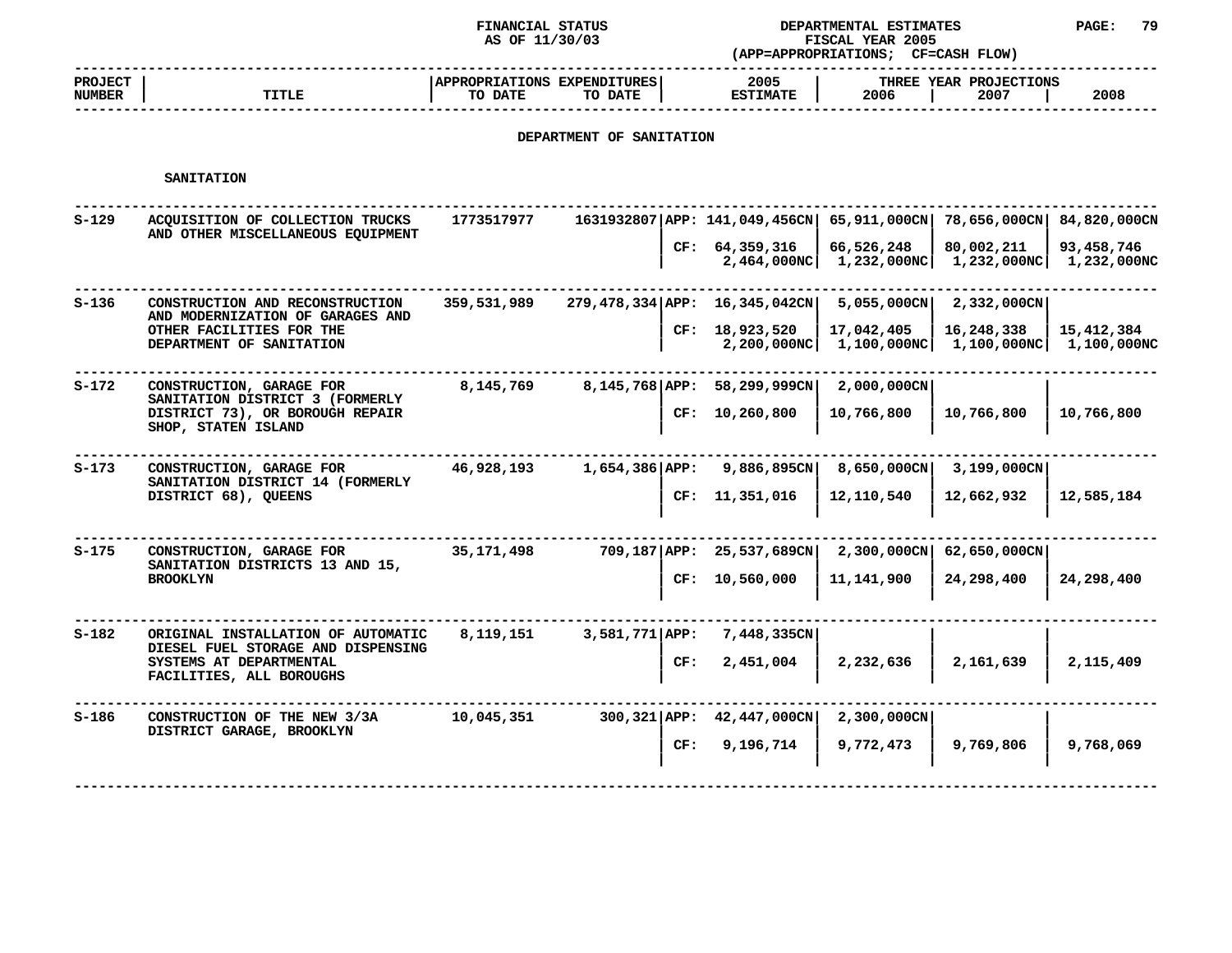### **STATUS DEPARTMENTAL ESTIMATES PAGE: <sup>80</sup> (APP=APPROPRIATIONS;**

|                               |                                                                 | AS OF 11/30/03                         |                          |           | <b>FISCAL YEAR 2005</b><br>(APP=APPROPRIATIONS; CF=CASH FLOW) |             |                                |             |  |
|-------------------------------|-----------------------------------------------------------------|----------------------------------------|--------------------------|-----------|---------------------------------------------------------------|-------------|--------------------------------|-------------|--|
| <b>PROJECT</b><br>NUMBER      | <b>TITLE</b>                                                    | APPROPRIATIONS EXPENDITURES<br>TO DATE | TO DATE                  |           | 2005<br><b>ESTIMATE</b>                                       | 2006        | THREE YEAR PROJECTIONS<br>2007 | 2008        |  |
|                               |                                                                 |                                        | DEPARTMENT OF SANITATION |           |                                                               |             |                                |             |  |
|                               | <b>SANITATION</b>                                               |                                        |                          |           |                                                               |             |                                |             |  |
| $S-187$                       | CONSTUCTION OF THE DISTICT 1<br>GARAGE FACILITY, BROOKLYN       | 90,216,264                             |                          |           | 26,139,104 APP: 11,072,190CN                                  |             |                                |             |  |
|                               |                                                                 |                                        |                          | CF:       | 22,778,722                                                    | 17,357,999  | 15,003,543                     | 13,470,410  |  |
| $S-195$                       | CONSTRUCTION AND REPLACEMENT OF                                 | 30,622,579                             |                          |           | 15,070,177 APP: 10,586,116CN                                  |             |                                |             |  |
| SALT STORAGE SHEDS, CITY-WIDE |                                                                 |                                        | CF:                      | 5,283,594 | 4,777,820                                                     | 4,674,031   | 4,606,447                      |             |  |
| $S - 209$                     | RECONSTRUCTION OF GARAGE FOR<br>SANITATION DISTRICT 14 BROOKLYN | 17,685,904                             | 153,683 APP:             |           | 10,010,899CN                                                  |             |                                |             |  |
|                               |                                                                 |                                        |                          | CF:       | 7,055,178                                                     | 5,783,380   | 5,260,795                      | 4,920,508   |  |
| $S - 216$                     | CONSTRUCTION, RECONSTRUCTION,                                   | 320,585,024                            |                          |           | 215,027,779 APP: 370,784,192CN                                |             |                                |             |  |
|                               | MARINE TRANSFER STATIONS                                        |                                        |                          |           | CF: 102,930,152                                               | 86,723,754  | 85,088,929                     | 84,024,391  |  |
| $S - 219$                     | CONSTRUCTION, SANTITATION GARAGE                                | 4,020,826                              |                          |           | 16,343 APP: 10,000,000CN                                      |             | 1,350,000CN                    |             |  |
|                               | DISTRICTS 1/2/5, MANHATTAN                                      |                                        |                          | CF:       | 4,929,578                                                     | 2,465,134   | 2,748,442                      | 2,748,316   |  |
| $S - 222$                     | PURCHASE OF ELECTRONIC DATA                                     | 21,591,084                             | 14,981,341 APP:          |           | 9,091,058CN                                                   | 3,885,000CN | $2,150,000 \text{CN}$          | 1,900,000CN |  |
|                               | PROCESSING AND ANCILLARY EQUIPMENT                              |                                        |                          | CF:       | 3,180,602                                                     | 3,835,474   | 4,237,145                      | 4,550,499   |  |
| $S - 234$                     | CONSTRUCTION, GARAGE FOR                                        |                                        |                          | APP:      | 45,500,000CN                                                  | 1,700,000CN | 43,800,000CN                   |             |  |
|                               | SANITATION DIST. NO. 1, STATEN<br><b>ISLAND</b>                 |                                        |                          | CF:       | 8,008,000                                                     | 8,438,100   | 17,636,100                     | 17,636,100  |  |
|                               |                                                                 |                                        |                          |           |                                                               |             |                                |             |  |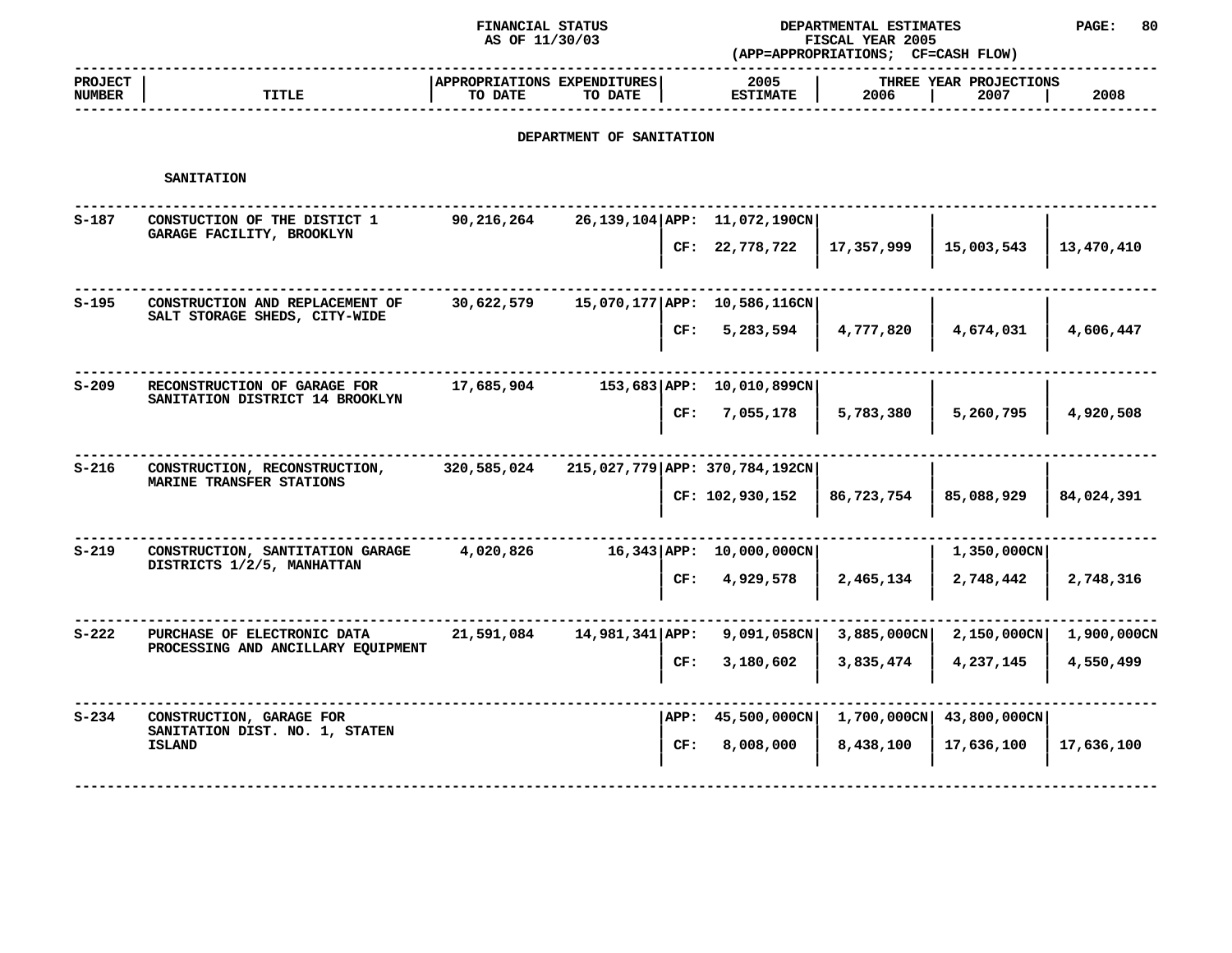|                                 |                                                                             | FINANCIAL STATUS<br>AS OF 11/30/03     |                             |                         | DEPARTMENTAL ESTIMATES<br>FISCAL YEAR 2005<br>(APP=APPROPRIATIONS; CF=CASH FLOW) |                                | PAGE:                             | 81 |  |
|---------------------------------|-----------------------------------------------------------------------------|----------------------------------------|-----------------------------|-------------------------|----------------------------------------------------------------------------------|--------------------------------|-----------------------------------|----|--|
| <b>PROJECT</b><br><b>NUMBER</b> | TITLE                                                                       | APPROPRIATIONS EXPENDITURES<br>TO DATE | TO DATE                     | 2005<br><b>ESTIMATE</b> | 2006                                                                             | THREE YEAR PROJECTIONS<br>2007 | 2008                              |    |  |
| DEPARTMENT OF SANITATION        |                                                                             |                                        |                             |                         |                                                                                  |                                |                                   |    |  |
|                                 | <b>SANITATION</b>                                                           |                                        |                             |                         |                                                                                  |                                |                                   |    |  |
| S-236                           | CONSTRUCTION, GARAGE FOR<br>SANITATION DISTRICT 6/8/8A,<br><b>MANHATTAN</b> | 25,619,744                             | 4,775,361 APP: 14,911,366CN | CF: 7,399,568           | 400,000CN<br>6,747,449                                                           | 6,496,695                      | $ 115, 450, 000$ CN<br>27,345,313 |    |  |
|                                 |                                                                             |                                        |                             |                         |                                                                                  |                                |                                   |    |  |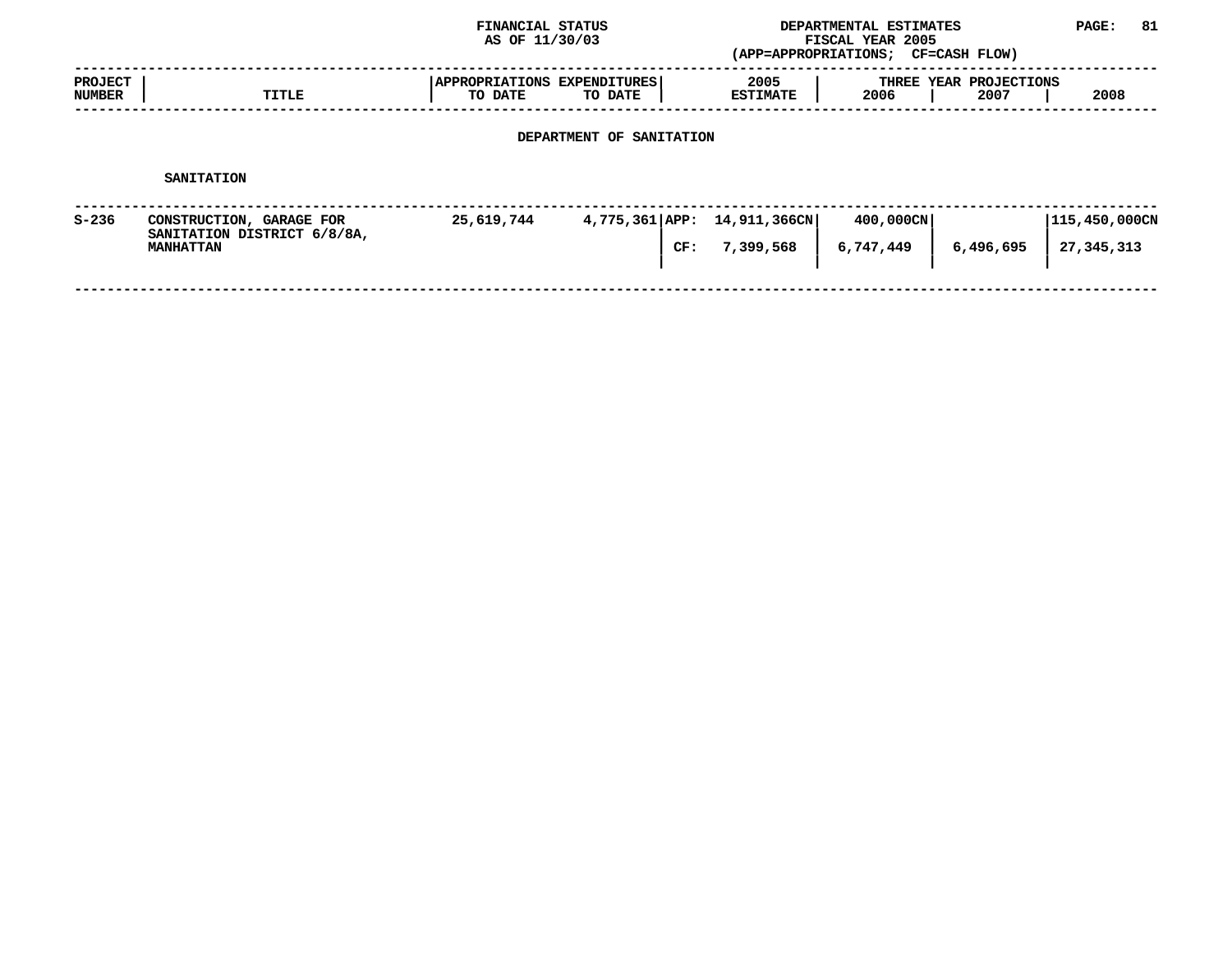**STATUS DEPARTMENTAL ESTIMATES PAGE: <sup>82</sup> (APP=APPROPRIATIONS;**

|                                 |              | AS OF 11/30/03                                    | FISCAL YEAR 2005<br>(APP=APPROPRIATIONS; |                                        |      |
|---------------------------------|--------------|---------------------------------------------------|------------------------------------------|----------------------------------------|------|
| <b>PROJECT</b><br><b>NUMBER</b> | <b>TITLE</b> | APPROPRIATIONS EXPENDITURES<br>TO DATE<br>TO DATE | 2005<br><b>ESTIMATE</b>                  | THREE YEAR PROJECTIONS<br>2006<br>2007 | 2008 |
|                                 |              |                                                   |                                          |                                        |      |

## **DEPARTMENT OF ENVIRONMENTAL PROTECT.**

| <b>SEWERS</b> |  |
|---------------|--|
|               |  |

| $SE-1$  | PROFESSIONAL SERVICES FOR THE<br>PREPARATION OF SANITARY AND                    | 15,916,574  | $6,548,144$ APP:     |     |                               |                       | 13,296,496CX          | 22,355,000CX          |
|---------|---------------------------------------------------------------------------------|-------------|----------------------|-----|-------------------------------|-----------------------|-----------------------|-----------------------|
|         | COMBINED DRAINAGE PLANS, ALL<br><b>BOROUGHS</b>                                 |             |                      | CF: | 820,238                       | 1,870,826             | 4,942,987             | 8,960,910             |
| $SE-2M$ | CONSTRUCTION AND RECONSTRUCTION OF<br>SANITARY AND COMBINED SEWERS,             | 128,133,184 | $103,808,748$ APP:   |     | 410,085CX                     | 1,130,000CX           | 1,800,000CX           | 333,000CX             |
|         | BOROUGH OF MANHATTAN                                                            |             |                      | CF: | 5,895,036<br>26,506NC         | 4,203,424<br>19,051NC | 4,322,446<br>15,813NC | 4,214,414<br>13,704NC |
| $SE-2Q$ | CONSTRUCTION AND RECONSTRUCTION OF<br>SANITARY AND COMBINED SEWERS,             | 413,266,508 |                      |     | 331,842,534 APP: 19,260,597CX | 6,169,000CX           | 11,150,000CX          | 47,375,000CX          |
|         | BOROUGH OF QUEENS                                                               |             |                      |     | CF: 28,837,792                | 21,434,007            | 21,943,447            | 29,372,727            |
| $SE-2R$ | CONSTRUCTION AND RECONSTRUCTION OF<br>SANITARY AND COMBINED SEWERS,             | 228,237,980 | $176, 100, 804$ APP: |     | 9,107,275CX                   | $6,758,000$ CX        | 3,681,000CX           | 8,336,000CX           |
|         | BOROUGH OF STATEN ISLAND                                                        |             |                      |     | CF: 19,165,718                | 14,846,771            | 14,120,239            | 14,660,946            |
| $SE-2X$ | CONSTRUCTION AND RECONSTRUCTION OF 170,159,888<br>SANITARY AND COMBINED SEWERS, |             | 138, 247, 452 APP:   |     |                               |                       | 3,548,172CX           | 926,000CX             |
|         | BOROUGH OF THE BRONX                                                            |             |                      | CF: | 9,067,152                     | 5,558,860             | 6,432,228             | 6,250,817             |
| $SE-7$  | COMBINED RELIEF SEWER IN JEROME<br>AVENUE BETWEEN THE HARLEM RIVER              | 6,656,774   | $6,656,773$ APP:     |     | 29,999CX                      |                       |                       |                       |
|         | AND CROMWELL AVENUE, ETC                                                        |             |                      | CF: | 5,280                         | 5,280                 | 5,280                 | 5,280                 |
| SE-2000 | CONSTRUCTION AND RECONSTRUCTION OF<br>STORM WATER SEWERS, BOROUGH OF            | 256,279,990 | 190,509,140 APP:     |     | 8,456,287CN                   | 10,609,000CN          | 20,062,000CN          | 8,725,000CN           |
|         | <b>QUEENS</b>                                                                   |             |                      | CF: | 21,382,132                    | 17,470,436            | 20,373,582            | 21,108,590            |
|         |                                                                                 |             |                      |     |                               |                       |                       |                       |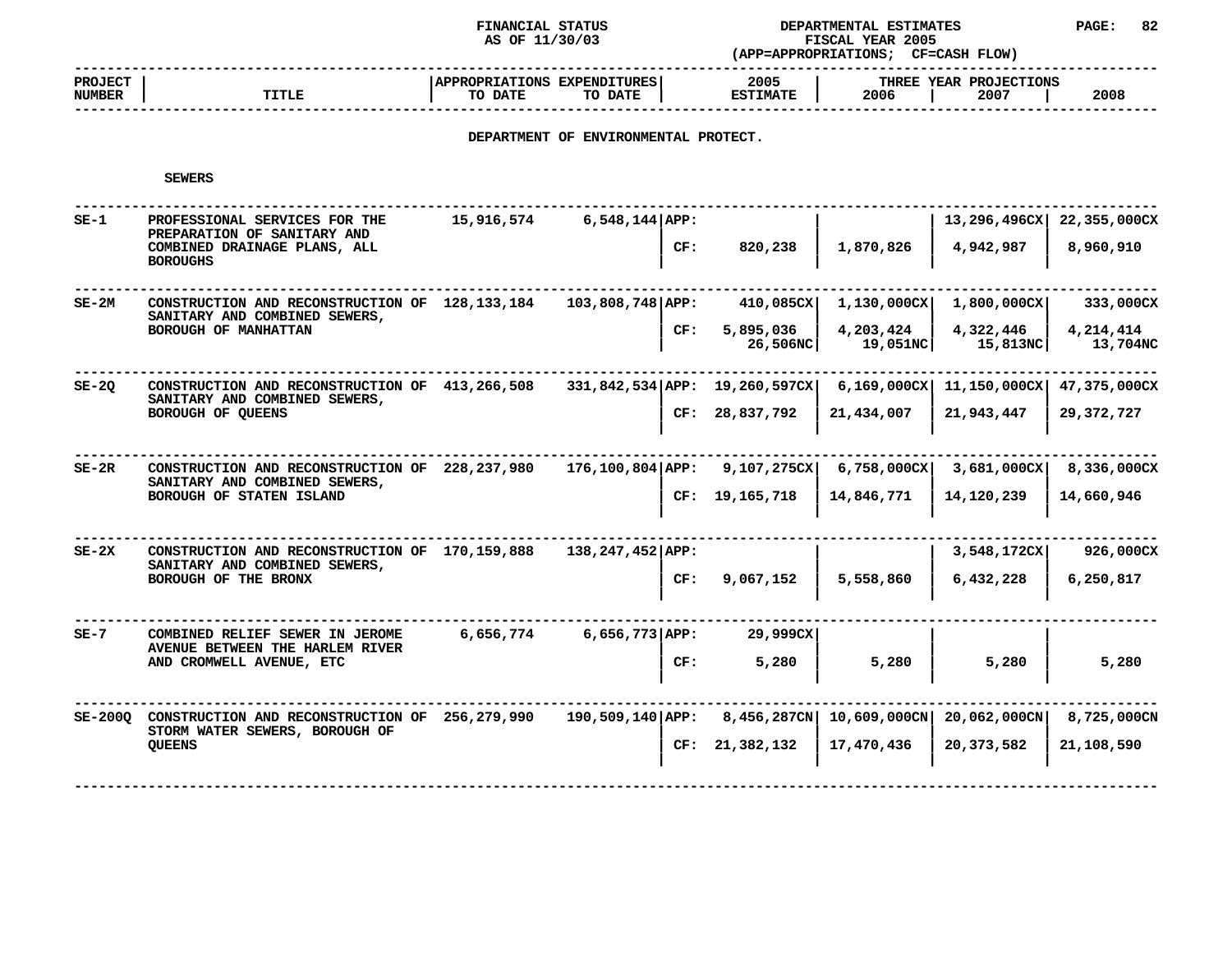**STATUS DEPARTMENTAL ESTIMATES PAGE: <sup>83</sup> (APP=APPROPRIATIONS;**

|                                 |       | AS OF 11/30/03                                    | <b>FISCAL YEAR 2005</b><br>(APP=APPROPRIATIONS;<br>CF=CASH FLOW) |                                        |      |  |
|---------------------------------|-------|---------------------------------------------------|------------------------------------------------------------------|----------------------------------------|------|--|
| <b>PROJECT</b><br><b>NUMBER</b> | TITLE | APPROPRIATIONS EXPENDITURES<br>TO DATE<br>TO DATE | 2005<br><b>ESTIMATE</b>                                          | THREE YEAR PROJECTIONS<br>2006<br>2007 | 2008 |  |
|                                 |       |                                                   |                                                                  |                                        |      |  |

## **DEPARTMENT OF ENVIRONMENTAL PROTECT.**

**SEWERS**

SE-200R CONSTRUCTION AND RECONSTRUCTION OF 157,412,213 104,193,215 APP: 17,780,943CN 6,404,000CN 6,312,000CN 10,640,000CN<br>STORM WATER SEWERS, BOROUGH OF 157,412,213 104,193,215 APP: 17,780,943CN 6,404,000CN 6,312,000CN 10, STORM WATER SEWERS, BOROUGH OF **WATER SEWERS, BOROUGH OF <sup>|</sup> <sup>|</sup> <sup>|</sup> <sup>|</sup> STATEN ISLAND <sup>|</sup> CF: 21,244,194 <sup>|</sup> 16,959,376 <sup>|</sup> 16,549,660 <sup>|</sup> 17,356,219 <sup>|</sup> <sup>|</sup> <sup>|</sup> <sup>|</sup> ------------------------------------------------------------------------------------------------------------------------------------**SE-413 CONSTRUCTION, STORM SEWERS IN 2,000,000 APP: 400,000CN 4,414,000CN<br>MILTON AVENUE FROM TYSENS LANE TO **CONSTRUCTION, STORM SEWERS IN** 2,000,000 **| APP:**  $\begin{array}{|l|l|l|l|}\n\hline\n\text{MLTON AVENT AVENT A PERO MATERO X} & \text{MULTO N} & \text{MERTO} \\
\hline\n\text{MLTON A VERNUE FROM TYSENS LANE TO\n\end{array}$  **| 2,000,000** |  $\begin{array}{|l|l|l|l|}\n\hline\n\text{APP}: & 400,000 \text{CN} & 4,414,000 \text{CN} & 1,539,142 & 1$  **AVENUE FROM TYSENS LANE TO <sup>|</sup> <sup>|</sup> <sup>|</sup> <sup>|</sup>** A POINT APPROXIMATELY 600 FEET **POINT APPROXIMATELY <sup>600</sup> FEET <sup>|</sup> CF: 844,800 <sup>|</sup> 1,539,142 <sup>|</sup> 1,539,142 <sup>|</sup> 1,539,142** SOUTH OF TYSENS LANE (IN **OF** TYSENS LANE (IN<br>
UNCTION WITH SE-414). CONJUNCTION WITH SE-414). **WITH SE-414). <sup>|</sup> <sup>|</sup> <sup>|</sup> <sup>|</sup> ------------------------------------------------------------------------------------------------------------------------------------ SE-414MARINECONSTRUCTION, SANITARY SEWERS IN** 2,500,000<br> **MARINE WAY FROM CEDAR GROVE AVENUE**<br> **TO WINHAM AVENUE, ETC., (IN** CF: 1,056,000 1,898,501 1,898,501 **E** WAY FROM CEDAR GROVE AVENUE<br>NHAM AVENUE, ETC., (IN<br>NCTION WITH SE-413). TO WINHAM AVENUE, ETC., (IN **WINHAM AVENUE, ETC., (IN <sup>|</sup> CF: 1,056,000 <sup>|</sup> 1,898,501 <sup>|</sup> 1,898,501 <sup>|</sup> 1,898,501 CONJUNCTION WITH SE-413). <sup>|</sup> <sup>|</sup> <sup>|</sup> <sup>|</sup> ------------------------------------------------------------------------------------------------------------------------------------ SE-432 ENGINEERING, ARCHITECTURAL, 78,453,651 60,454,366|APP: 262,191CN| 480,000CN| <sup>|</sup> ADMINISTRATIVEE** AND OTHER COSTS IN<br>TH CAPITAL PROJECTS **IN EXECUTE 1.948,436**<br>CTION OF THE **CONNECTION WITH CAPITAL PROJECTS <sup>|</sup> CF: 2,586,624 <sup>|</sup> 2,131,331 <sup>|</sup> 1,948,436 <sup>|</sup> 1,829,342 UNDER JURISDICTION OF THE JURISDICTION OF THE <sup>|</sup> <sup>|</sup> <sup>|</sup> <sup>|</sup>** DEPARTMENT OF ENVIRONMENTAL **OF ENVIRONMENTAL <sup>|</sup> <sup>|</sup> <sup>|</sup> <sup>|</sup> PROTECTION-WATER RESOURCES (SEWER <sup>|</sup> <sup>|</sup> <sup>|</sup> <sup>|</sup> DIVISION-STORM, SANITARY AND <sup>|</sup> <sup>|</sup> <sup>|</sup> <sup>|</sup> COMBINED SEWERS) TO BE IMPLEMENTED <sup>|</sup> <sup>|</sup> <sup>|</sup> <sup>|</sup> THROUGH INTERFUND AGREEMENTS OR <sup>|</sup> <sup>|</sup> <sup>|</sup> <sup>|</sup> OTHER CONTRACTS <sup>|</sup> <sup>|</sup> <sup>|</sup> <sup>|</sup> ------------------------------------------------------------------------------------------------------------------------------------ SE-592 CONSTRUCTION OF STORM SEWER IN 16,864,339 10,361,937|APP: <sup>|</sup> 1,191,295CN| <sup>|</sup>** WHITESTONE EXPRESSWAY SERVICE ROAD **E** EXPRESSWAY SERVICE ROAD<br> **H** STREET TO 25TH ROAD AND<br>
STREET FROM 32ND AVENUE FROM 127TH STREET TO 25TH ROAD AND **127TH STREET TO 25TH ROAD AND <sup>|</sup> CF: 1,306,316 <sup>|</sup> 1,886,014 <sup>|</sup> 1,741,486 <sup>|</sup> 1,647,374** IN 137TH STREET FROM 32ND AVENUE **137TH STREET FROM 32ND AVENUE <sup>|</sup> <sup>|</sup> <sup>|</sup> <sup>|</sup>** TO WHITESTONE EXPRESSWAY SERVICE **WHITESTONE EXPRESSWAY SERVICE <sup>|</sup> <sup>|</sup> <sup>|</sup> <sup>|</sup> ROAD, INCLUDING ALL REQUIRED <sup>|</sup> <sup>|</sup> <sup>|</sup> <sup>|</sup> ANCILLARY SEWER WORK, QUEENS <sup>|</sup> <sup>|</sup> <sup>|</sup> <sup>|</sup> ------------------------------------------------------------------------------------------------------------------------------------**SE-666 PROGRAMMATIC RECONSTRUCTION OF 120,680,594 107,790,741 APP:<br>CEMENT PIPE SEWERS IN BROOKLYN And the service of the service of the service of the service of the service of t **PROGRAMMATIC RECONSTRUCTION OF 120,680,594 107,790,741|APP: <sup>|</sup> <sup>|</sup> <sup>|</sup> 766,897CX PIPE SEWERS IN BROOKLYN <sup>|</sup> <sup>|</sup> <sup>|</sup> <sup>|</sup> <sup>|</sup> CF: 1,898,592 <sup>|</sup> 1,052,070 <sup>|</sup> 1,666,677 <sup>|</sup> 2,521,105 <sup>|</sup><sup>|</sup> <sup>|</sup> <sup>|</sup> ------------------------------------------------------------------------------------------------------------------------------------**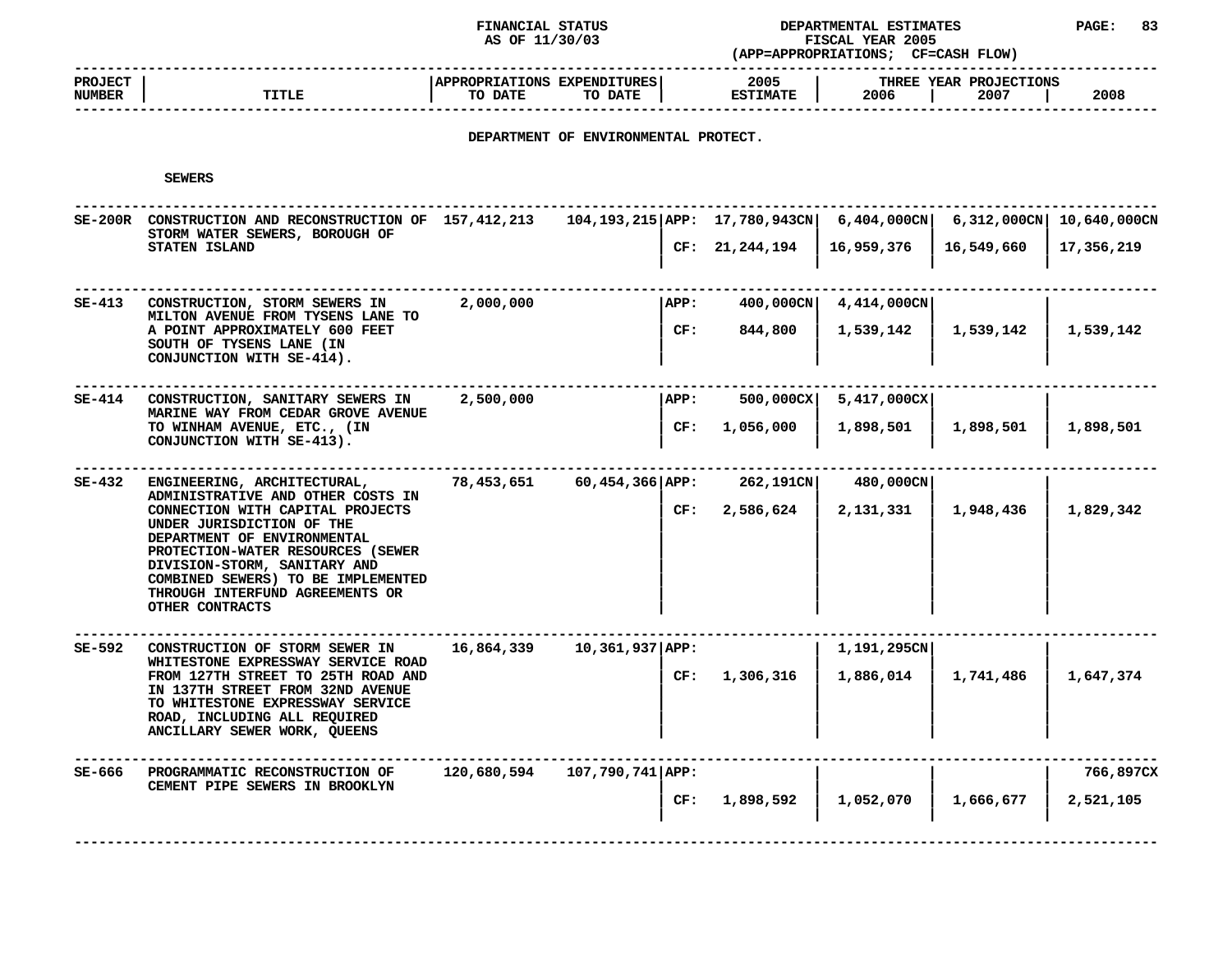**STATUS DEPARTMENTAL ESTIMATES PAGE: <sup>84</sup> (APP=APPROPRIATIONS;**

|                          |              | AS OF 11/30/03                                    | <b>FISCAL YEAR 2005</b><br>(APP=APPROPRIATIONS;<br><b>CF=CASH FLOW)</b> |                                           |      |
|--------------------------|--------------|---------------------------------------------------|-------------------------------------------------------------------------|-------------------------------------------|------|
| <b>PROJECT</b><br>NUMBER | <b>TITLE</b> | APPROPRIATIONS EXPENDITURES<br>TO DATE<br>TO DATE | 2005<br><b>ESTIMATE</b>                                                 | YEAR PROJECTIONS<br>THREE<br>2006<br>2007 | 2008 |
|                          |              |                                                   |                                                                         |                                           |      |

## **DEPARTMENT OF ENVIRONMENTAL PROTECT.**

**SEWERS**

| $SE-704$ | CONSTRUCTION OF SANITARY SEWERS IN<br>ZEREGA AVENUE FROM CASTLE HILL<br>AVENUE TO NORTON AVENUE, INCLUDING<br>REQUIRED ANCILLARY SEWER WORK, THE<br><b>BRONX</b>                                                                                                           | 968,648    | 754,532 APP:<br>CF:         | 100,000CX<br>93,416           | 51,743                   | 48,931                   | 47,100                   |
|----------|----------------------------------------------------------------------------------------------------------------------------------------------------------------------------------------------------------------------------------------------------------------------------|------------|-----------------------------|-------------------------------|--------------------------|--------------------------|--------------------------|
| SE-716   | ACQUISITION OF LAND PURSUANT TO<br>STORM WATER MANAGEMENT PROGRAM,<br>STATEN ISLAND                                                                                                                                                                                        | 19,343,935 | 16,889,116 APP:<br>CF:      | 499,324                       | 4,818,854CN<br>1,533,953 | 5,000,000CN<br>2,573,180 | 5,000,000CN<br>3,476,165 |
| SE-727   | CONSTRUCTION OF STORM SEWERS IN<br>ROCKAWAY BOULEVARD FROM 225TH<br>STREET TO FARMERS BOULEVARD,<br>INCLUDING ALL REQUIRED ANCILLARY<br>SEWER WORK (IN CONJUNCTION WITH<br>$HW-662$ ), QUEENS                                                                              | 36,031,603 | 14,342,756 APP: 4,715,382CN | 3,123,000CX<br>CF: 10,226,384 | 5,197,426                | 5,197,072                | 5,196,842                |
| SE-734   | CONSTRUCTION OF SANITARY SEWERS IN<br>RICHARD AVENUE FROM EASTWOOD<br>AVENUE TO CLERMONT AVENUE,<br>INCLUDING ALL REQUIRED ANCILLARY<br>SEWER WORK, STATEN ISLAND                                                                                                          |            | <b>APP:</b><br>CF:          |                               |                          | 4,157,000CX<br>872,970   | 872,970                  |
| $SE-750$ | CONSTRUCTION AND RECONSTRUCTION OF<br>CATCH BASINS, CITYWIDE                                                                                                                                                                                                               | 50,982,028 | 17,203,406 APP: 4,816,527CX | CF: 10,859,246                | 3,000,000CX<br>8,468,361 | 3,000,000CX<br>8,562,404 | 8,213,408                |
| SE-751   | CONSTRUCTION OF SANITARY SEWERS IN<br>CHESTER AVENUE, FROM HUGUENOT<br>AVENUE TO ARBUTUS AVENUE AND IN<br>THE AREA BOUNDED BY HYLAN<br>BOULEVARD, HUGUENOT AVENUE, SHORE<br>AVENUE AND AMBOY ROAD, INCLUDING<br>ALL REQUIRED ANCILLARY SEWER WORK,<br><b>STATEN ISLAND</b> | 2,500,000  | APP:<br>CF:                 |                               | 3,604,000CX<br>1,544,312 | 1,544,312                | 1,544,312                |
|          |                                                                                                                                                                                                                                                                            |            |                             |                               |                          |                          |                          |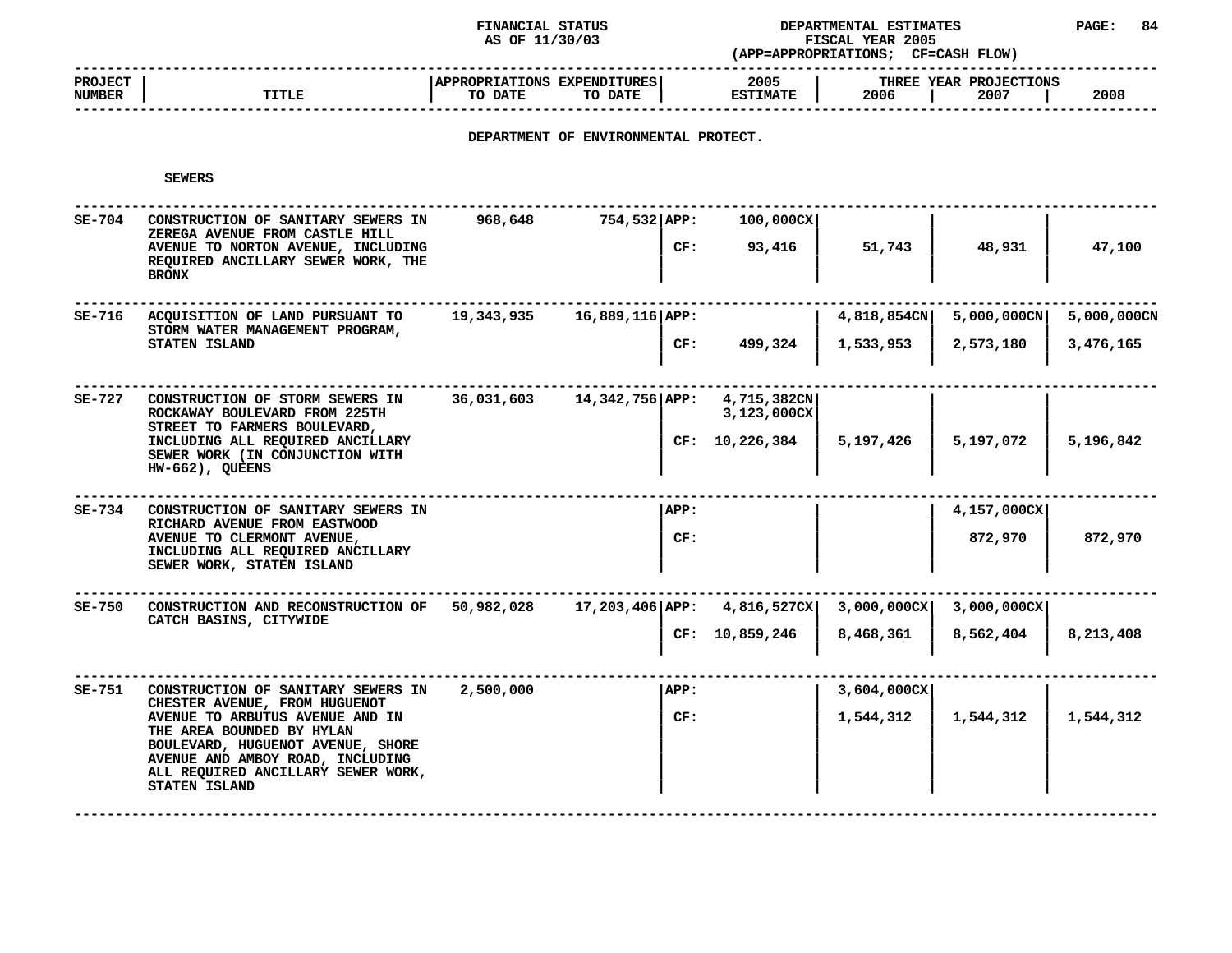### **STATUS DEPARTMENTAL ESTIMATES PAGE: <sup>85</sup> (APP=APPROPRIATIONS;**

|                                 |              | AS OF 11/30/03                                    | <b>FISCAL YEAR 2005</b><br>CF=CASH FLOW)<br>(APP=APPROPRIATIONS; |                                        |      |
|---------------------------------|--------------|---------------------------------------------------|------------------------------------------------------------------|----------------------------------------|------|
| <b>PROJECT</b><br><b>NUMBER</b> | <b>TITLE</b> | APPROPRIATIONS EXPENDITURES<br>TO DATE<br>TO DATE | 2005<br><b>ESTIMATE</b>                                          | THREE YEAR PROJECTIONS<br>2006<br>2007 | 2008 |
|                                 |              |                                                   |                                                                  |                                        |      |

## **DEPARTMENT OF ENVIRONMENTAL PROTECT.**

**SEWERS**

| SE-761 | CONSTRUCTION OF STORM SEWERS IN<br>CHESTER AVENUE, FROM HUGUENOT<br>AVENUE TO ARBUTUS AVENUE, AND IN<br>THE AREA BOUNDED BY HYLAN<br>BOULEVARD, HUGUENOT AVENUE, SHORE<br>AVENUE AND AMBOY ROAD, INCLUDING<br>ALL REQUIRED ANCILLARY SEWER WORK<br>(IN CONJUNCTION WITH SE-0751),<br>STATEN ISLAND | 1,050,000  | APP:<br>CF:    |                                 | 3,568,000CN<br>1,168,354 | 1,168,354 | 1,168,354 |
|--------|----------------------------------------------------------------------------------------------------------------------------------------------------------------------------------------------------------------------------------------------------------------------------------------------------|------------|----------------|---------------------------------|--------------------------|-----------|-----------|
| SE-763 | CONSTRUCTION OF SANITARY SEWERS IN<br>CLERMONT AVENUE, FROM AMBOY ROAD<br>TO HYLAN BOULEVARD (CHP -<br>CONFERENCE HOUSE PARK), INCLUDING<br>ALL REQUIRED ANCILLARY SEWER WORK,<br>(IN CONJUCTION WITH SE-0764),<br>STATEN ISLAND                                                                   | 12,087,000 | 500,000 APP:   | 336,816CX<br>4,197,184<br>CF:   | 2,165,721                | 2,128,233 | 2,103,823 |
| SE-774 | RECONSTRUCTION OF COMBINED SEWER<br>IN FORT HAMILTON PARKWAY BETWEEN<br>92ND AND 99TH STREETS, INCLUDING<br>ALL REQUIRED ANCILLARY SEWER WORK,<br><b>BROOKLYN</b>                                                                                                                                  | 5,765,000  | 214,587   APP: | 1,337,000CX<br>2,424,370<br>CF: | 1,227,385                | 1,218,897 | 1,213,369 |
| SE-780 | RECONSTRUCTION OF SANITARY SEWERS<br>IN THE JAMAICA AVENUE AREA<br>INCLUDING HILLSIDE AVENUE, 147TH<br>STREET, THE L.I.R.R., AND 171TH<br>STREET INCLUDING ALL REQUIRED<br>ANCILLARY SEWER WORK, (IN<br>CONJUCTION WITH HW-0248 AND<br>$SE-0200Q$ ), QUEENS                                        | 1,194,000  | APP:<br>CF:    | 105,072                         | 5,968,000CX<br>1,766,017 | 1,766,017 | 1,766,017 |
| SE-784 | CONSTRUCTION OF A STORM SEWER IN<br>BROOKVILLE BOULEVARD BETWEEN<br>SUNRISE HIGHWAY AND MERRICK<br>BOULEVARD, ETC. , INCLUDING ALL<br>REQUIRED ANCILLARY SEWER WORK, (IN<br>CONJUNCTION WITH HW-0724), QUEENS                                                                                      | 1,107,000  | APP:<br>CF:    | 512,000CN<br>569,888            | 284,944                  | 284,944   | 284,944   |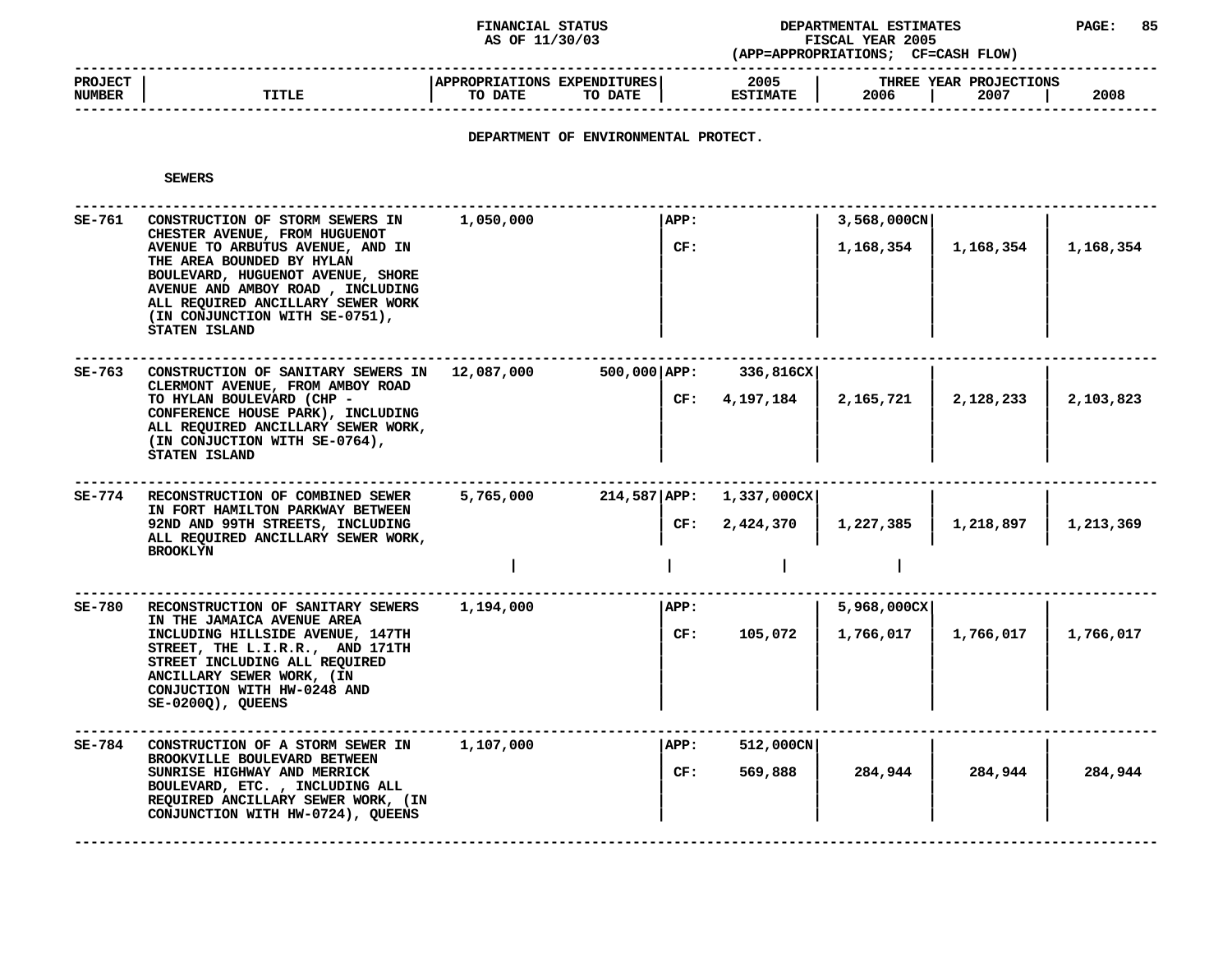### **STATUS DEPARTMENTAL ESTIMATES PAGE: <sup>86</sup> (APP=APPROPRIATIONS;**

|                                 |              | AS OF 11/30/03                                                                   | FISCAL YEAR 2005<br>(APP=APPROPRIATIONS;<br><b>CF=CASH FLOW)</b> |                                        |      |
|---------------------------------|--------------|----------------------------------------------------------------------------------|------------------------------------------------------------------|----------------------------------------|------|
| <b>PROJECT</b><br><b>NUMBER</b> | <b>TITLE</b> | <b>APPROPRIATIONS EXPENDITURES!</b><br>TO DATE<br>TO DATE                        | 2005<br><b>ESTIMATE</b>                                          | THREE YEAR PROJECTIONS<br>2006<br>2007 | 2008 |
|                                 |              | ,但是我们的人们都会不会不会。""我们的人们都会不会不会不会不会不会不会不会不会不会不会不会不会不会。""我们的人们就会不会不会不会不会不会不会不会不会不会不会 |                                                                  |                                        |      |

## **DEPARTMENT OF ENVIRONMENTAL PROTECT.**

**SEWERS**

| SE-785   | CONSTRUCTION OF STORM SEWER IN<br>FORMER JAMAICA WATER SUPPLY AREA<br>INCLUDING ALL REQUIRED ANCILLARY<br>SEWER WORK, (IN CONJUNCTION WITH<br>HWO1161 AND OED-960), OUEENS                       | APP:<br>CF: | $8,750,000$ CN<br>1,540,000      | 1,540,000                 | 1,540,000 | 1,540,000 |
|----------|--------------------------------------------------------------------------------------------------------------------------------------------------------------------------------------------------|-------------|----------------------------------|---------------------------|-----------|-----------|
| SE-786   | CONSTRUCTION OF SANITARY SEWER IN<br>DRUMGOOLE ROAD WEST BETWEEN<br>HUGUENOT AND HEENAN AVENUES<br>INCLUDING ALL REQUIRED ANCILLARY<br>SEWER WORK, STATEN ISLAND                                 | APP:<br>CF: | $3,200,000$ CX<br>788,480        | 563,200                   | 563,200   | 563,200   |
| SE-789   | CONSTRUCTION OF STORM SEWER IN<br>BEACH 63RD STREET BETWEEN BAYFIELD<br>AVENUE AND ROCKAWAY FREEWAY,<br>INCLUDING ALL REQUIRED ANCILLARY<br>SEWER WORK, (IN CONJUNCTION WITH<br>HWO631B), QUEENS | APP:<br>CF: |                                  | 20,692,000CN<br>5,235,076 | 5,235,076 | 5,235,076 |
| $SE-790$ | CONSTRUCTION OF STORM SEWER IN<br>EDGEWOOD STREET BETWEEN 147TH AND<br>149TH AVENUES INCLUDING ALL<br>REQUIRED ANCILLARY SEWER WORK,<br><b>QUEENS</b>                                            | APP:<br>CF: | $1,320,000 \text{CN}$<br>232,320 | 4,843,000CN<br>1,457,599  | 1,457,599 | 1,457,599 |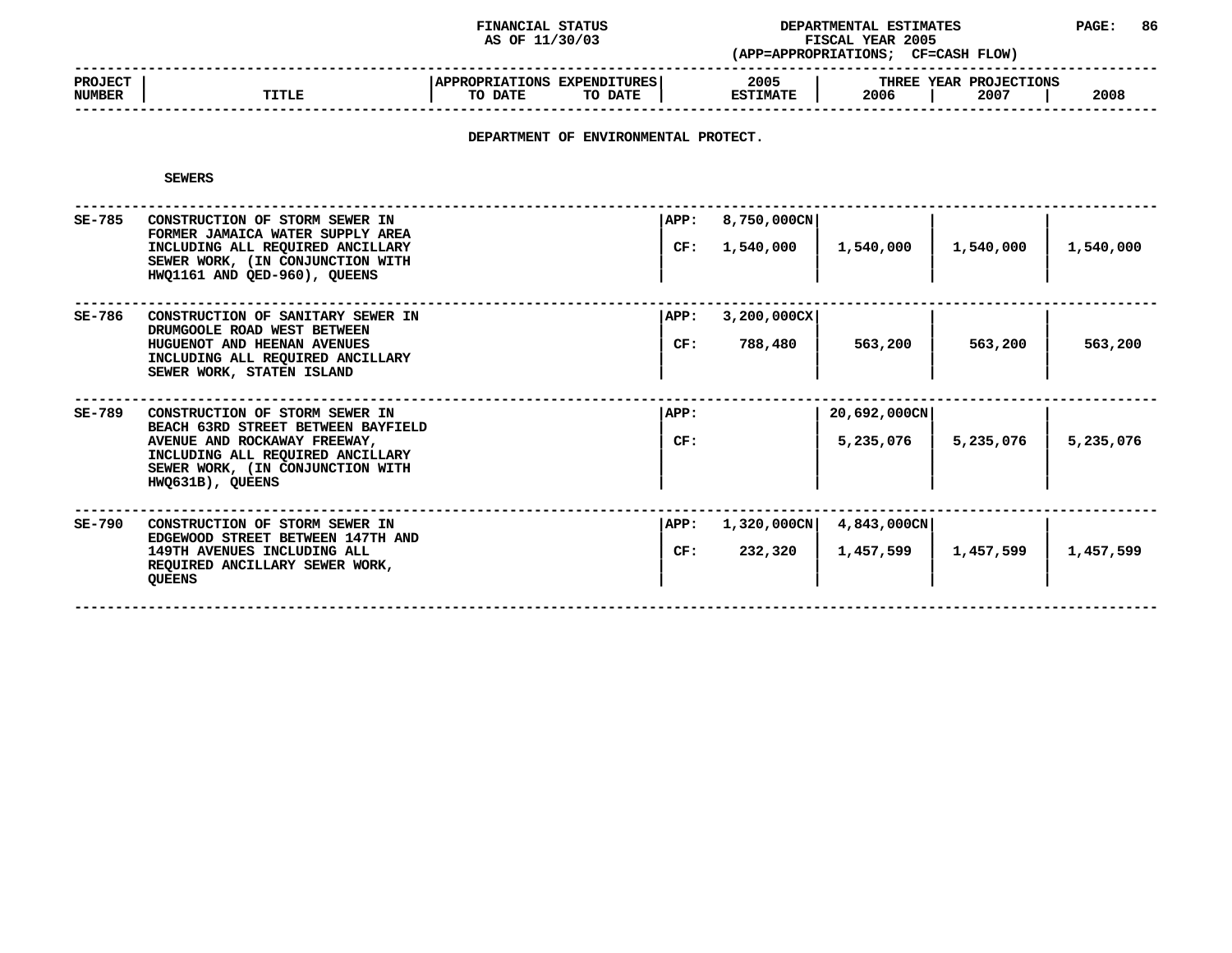### **STATUS DEPARTMENTAL ESTIMATES PAGE: <sup>87</sup> (APP=APPROPRIATIONS;**

|                                 |              | AS OF 11/30/03                                    | <b>FISCAL YEAR 2005</b><br>(APP=APPROPRIATIONS; |                                        |      |
|---------------------------------|--------------|---------------------------------------------------|-------------------------------------------------|----------------------------------------|------|
| <b>PROJECT</b><br><b>NUMBER</b> | <b>TITLE</b> | APPROPRIATIONS EXPENDITURES<br>TO DATE<br>TO DATE | 2005<br><b>ESTIMATE</b>                         | THREE YEAR PROJECTIONS<br>2006<br>2007 | 2008 |
|                                 |              |                                                   |                                                 |                                        |      |

## **TRANSIT AUTHORITY - CAPITAL**

#### **TRANSIT**

|        | TRANSIT AUTHORITY                                                                                                                                                                                                                    |                                 |                     |      |                       |                          |                           |              |
|--------|--------------------------------------------------------------------------------------------------------------------------------------------------------------------------------------------------------------------------------------|---------------------------------|---------------------|------|-----------------------|--------------------------|---------------------------|--------------|
| T-D005 | CONSTRUCTION, RECONSTRUCTIION,<br>ADDITIONS AND IMPROVEMENTS TO                                                                                                                                                                      | 1,600,000                       |                     | APP: |                       | 400,000CN<br>1,000,000CN |                           |              |
|        | TRANSIT FACILITIES, CITYWIDE                                                                                                                                                                                                         |                                 |                     | CF:  | 176,000               | 429,000                  | 639,000                   | 639,000      |
| Т-5А   | LINES UNDER OPERATION,<br>MISCELLANEOUS RECONSTRUCTION,                                                                                                                                                                              | 70,000,000                      | $61,063,044$ $APP:$ |      | $4,000,000 \text{CN}$ | $4,000,000 \text{CN}$    | 4,000,000CN               | 4,000,000CN  |
|        | ADDITIONAL FACILITIES, ALTERATIONS<br>AND RENOVATIONS INCLUDING<br>PURCHASES OF MACHINERY AND<br>EQUIPMENT, IDENTIFIED WITHIN THE<br>MTA CAPITAL PLANS                                                                               |                                 |                     | CF:  | 3,849,808             | 3,669,050                | 4,296,761                 | 4,886,526    |
| Т-7А   | SURFACE LINES AND MABSTOA, NEW<br>BUSES AND FACILITIES FOR SERVICING<br>BUSES, INCLUDING ACQUISTION OF<br>PROPERTY, EQUIPMENT, MACHINERY AND<br>FACILITIES FOR SERVICING BUSES,<br>IDENTIFIED WITHIN THE MTA CAPITAL<br><b>PLANS</b> | 15,000,000                      | $8,670,647$ $APP:$  |      | $1,000,000 \text{CN}$ | $1,000,000 \text{CN}$    | $1,000,000 \text{CN}$     | 1,000,000CN  |
|        |                                                                                                                                                                                                                                      |                                 |                     | CF:  | 2,403,932             | 1,953,326                | 1,934,164                 | 1,966,942    |
| T-131  | MISCELLANEOUS RECONSTRUCTION,<br>ALTERATIONS AND RENOVATIONS TO                                                                                                                                                                      | 890,357,988<br>814,998,988 APP: |                     |      |                       |                          | 29,641,000CN 35,000,000CN | 35,000,000CN |
|        | LINES UNDER OPERATION AND<br>ADDITIONAL FACILITIES, TO BE<br>IMPLEMENTED THROUGH INTERFUND<br>AGREEMENTS, BY DEPARTMENTAL<br>EMPLOYEES, INCLUDING PURCHASE OF<br><b>MATERIALS</b>                                                    |                                 |                     |      | CF: 18,480,000        | 21,175,000               | 28,525,000                | 34,895,000   |
| т-169  | ACQUISITION, CONSTRUCTION AND<br>RECONSTRUCTION OF TRANSIT                                                                                                                                                                           | 1838757513                      | 1605942074   APP:   |      |                       |                          |                           | 33,156,000CN |
|        | AUTHORITY AND S.I.R.T.O.A.<br>FACILITIES, AND ACQUISITION AND/OR<br>INSTALLATION OF EQUIPMENT,<br>VEHICLES, MACHINERY, APPARATUS,<br>AND FURNISHINGS, AND OTHER<br>IMPROVEMENTS.                                                     |                                 |                     |      | CF: 51,377,898        | 44,660,034               | 47,796,087                | 51,389,945   |
|        |                                                                                                                                                                                                                                      |                                 |                     |      |                       |                          |                           |              |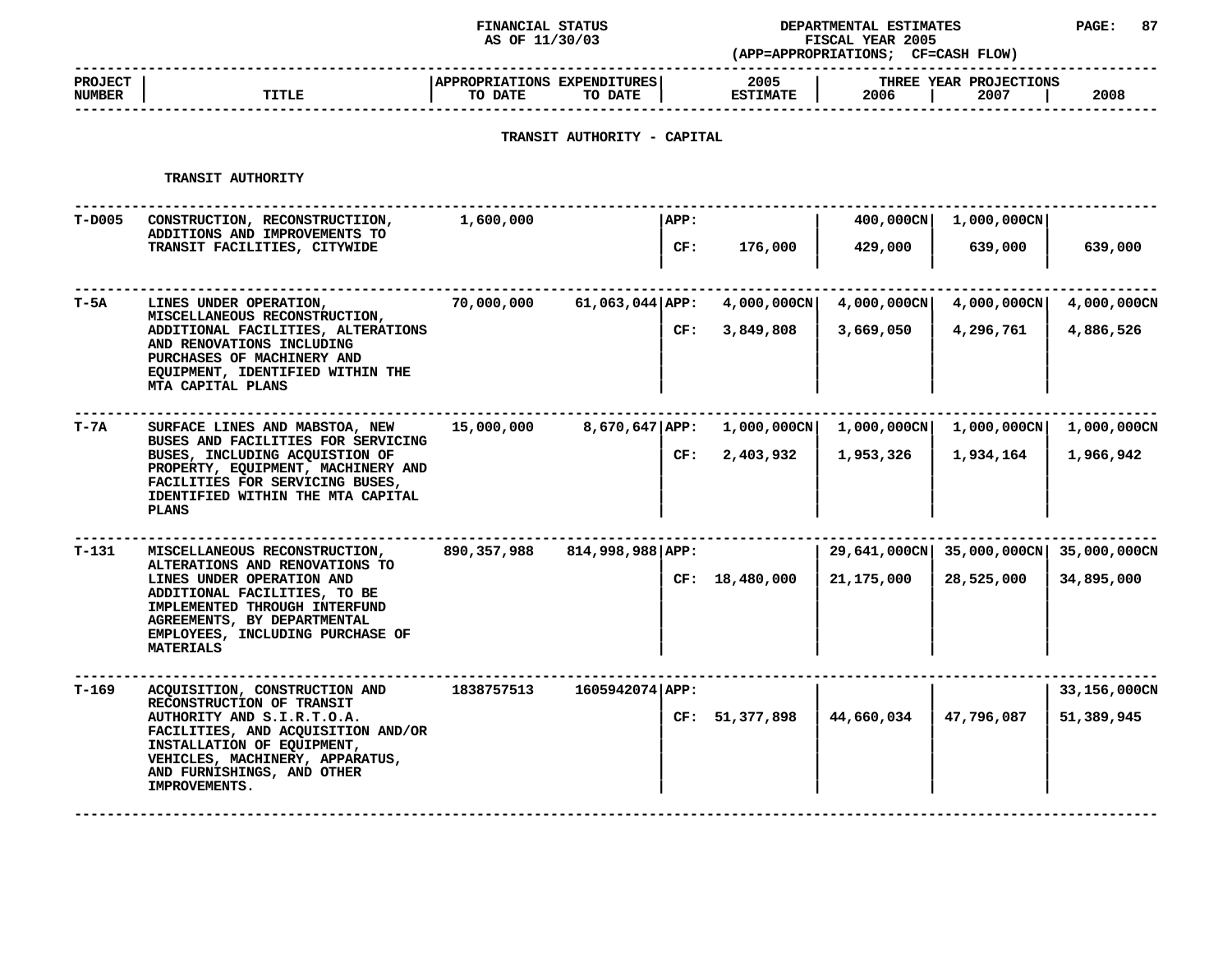### **STATUS DEPARTMENTAL ESTIMATES PAGE: <sup>88</sup> (APP=APPROPRIATIONS;**

|                          |              |                                                   | FISCAL YEAR 2005<br>(APP=APPROPRIATIONS;<br>CF=CASH FLOW) |                                        |      |  |
|--------------------------|--------------|---------------------------------------------------|-----------------------------------------------------------|----------------------------------------|------|--|
| <b>PROJECT</b><br>NUMBER | <b>TITLE</b> | APPROPRIATIONS EXPENDITURES<br>TO DATE<br>TO DATE | 2005<br><b>ESTIMATE</b>                                   | THREE YEAR PROJECTIONS<br>2006<br>2007 | 2008 |  |
|                          |              |                                                   |                                                           |                                        |      |  |

# **DEPARTMENT OF TRANSPORTATION**

**TRAFFIC**

| TF-X503  | PURCHASE AND INSTALLATION OF<br>LIGHTING EQUIPMENT FOR STREETS,<br>THE BRONX                                                                                | 2,023,994   | $1,808,903$ APP:<br>CF:  | 149,909CN<br>128,480                      | 75,790     | 69,340                                                                                       | 65,140                                   |
|----------|-------------------------------------------------------------------------------------------------------------------------------------------------------------|-------------|--------------------------|-------------------------------------------|------------|----------------------------------------------------------------------------------------------|------------------------------------------|
| $TF-1$   | INSTALLATION OF TRAFFIC SIGNALS<br>AND OTHER DEVICES AND<br>APPURTENANCES, ALL BOROUGHS.                                                                    | 620,196,688 | $422,398,647$ APP:       | CF: $8,082,944$   $8,439,199$   7,993,293 |            | 4,695,239 S 14,500,000 S 14,500,000 S<br>23,612,864NC 22,092,268NC 24,541,308NC 26,846,548NC | 8,674,816                                |
| $TF-3$   | PURCHASE, INSTALLATION,<br>RECONSTRUCTION OF PARKING METER<br>SYSTEMS, CITY WIDE                                                                            | 40,093,149  | $16,576,053$ APP:<br>CF: |                                           | 510,320 S  | $5,776,818NC$ 3,764,503NC 3,601,859NC                                                        | 3,495,952NC                              |
| $TF-503$ | PURCHASE AND INSTALLATION OF<br>LIGHTING EQUIPMENT FOR STREETS,<br>PARKS, PLAYGROUNDS, SCHOOL YARDS,<br>PARKWAY, HIGHWAY AND PUBLIC<br>PLACES, ALL BOROUGHS | 248,743,542 | 130,926,790 APP:<br>CF:  | 8,062,824                                 | 10,163,662 | 10,816,002<br>$9,844,154NC$ 6,443,393NC 6,492,127NC                                          | 7,638,348CN<br>13,946,493<br>6,605,321NC |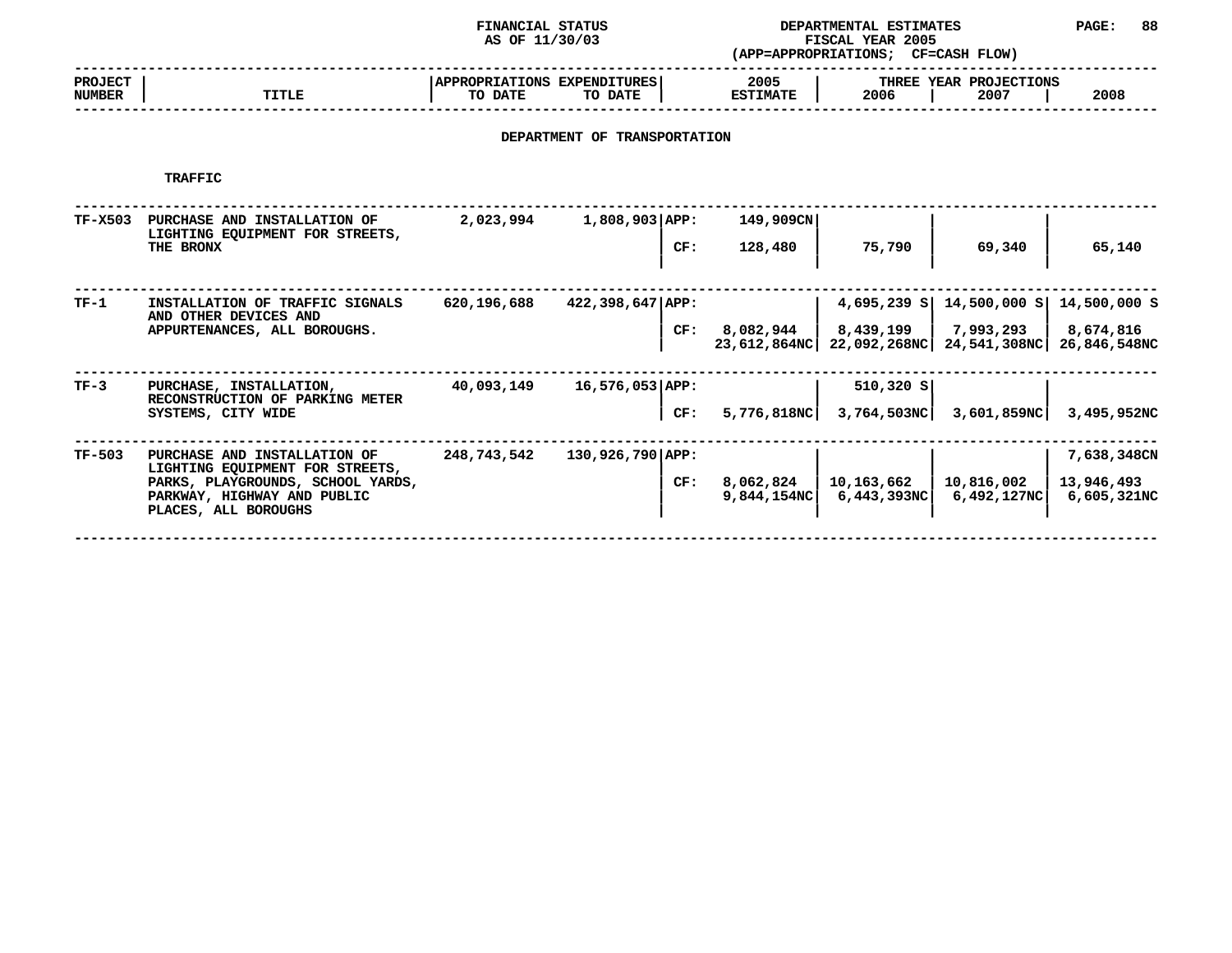## **STATUS DEPARTMENTAL ESTIMATES PAGE: <sup>89</sup>**

| AS OF 11/30/03                         |                                |                                  | FISCAL YEAR 2005<br>(APP=APPROPRIATIONS; CF=CASH FLOW) |                            |  |  |
|----------------------------------------|--------------------------------|----------------------------------|--------------------------------------------------------|----------------------------|--|--|
| APPROPRIATIONS EXPENDITURES<br>TO DATE | 2005<br><b>ESTIMATE</b>        | 2006                             | THREE YEAR PROJECTIONS<br>2007                         | 2008                       |  |  |
| BOARD OF WATER SUPPLY                  |                                |                                  |                                                        |                            |  |  |
|                                        |                                |                                  |                                                        |                            |  |  |
| 301,536,063 APP:                       | 471,000CX                      |                                  |                                                        |                            |  |  |
| CF:                                    | 2,054,976                      | 1,907,488                        | 1,907,488                                              | 1,907,488                  |  |  |
| $15,045,395  $ APP:                    |                                |                                  |                                                        | 99,754,000CX 100,000,000CX |  |  |
|                                        | CF: 13,993,408                 | 6,996,704                        | 27,996,704                                             | 46,196,704                 |  |  |
|                                        | 1186581258 APP: 98,777,989CX   | 20,500,000CX                     |                                                        | 6,500,000CX                |  |  |
|                                        | CF: 62,776,336                 | 57,964,917                       | 54,526,342                                             | 53,470,269                 |  |  |
|                                        | 796,909,621 APP: 620,949,554CX | 5,000,000CX                      |                                                        | 33,000,000CX               |  |  |
|                                        | CF: 176,705,440                | 155,487,872                      | 148,862,213                                            | 150,553,831                |  |  |
| APP:                                   |                                | 50,000,000CX                     |                                                        |                            |  |  |
| CF:                                    | 5,280,000                      | 15,290,000                       | 15,290,000                                             | 15,290,000                 |  |  |
|                                        |                                |                                  |                                                        |                            |  |  |
|                                        | 5,685,756                      | 5,522,137                        | 5,451,070                                              | 5,404,794                  |  |  |
|                                        |                                | 735,468 APP: 24,414,056CX<br>CF: |                                                        |                            |  |  |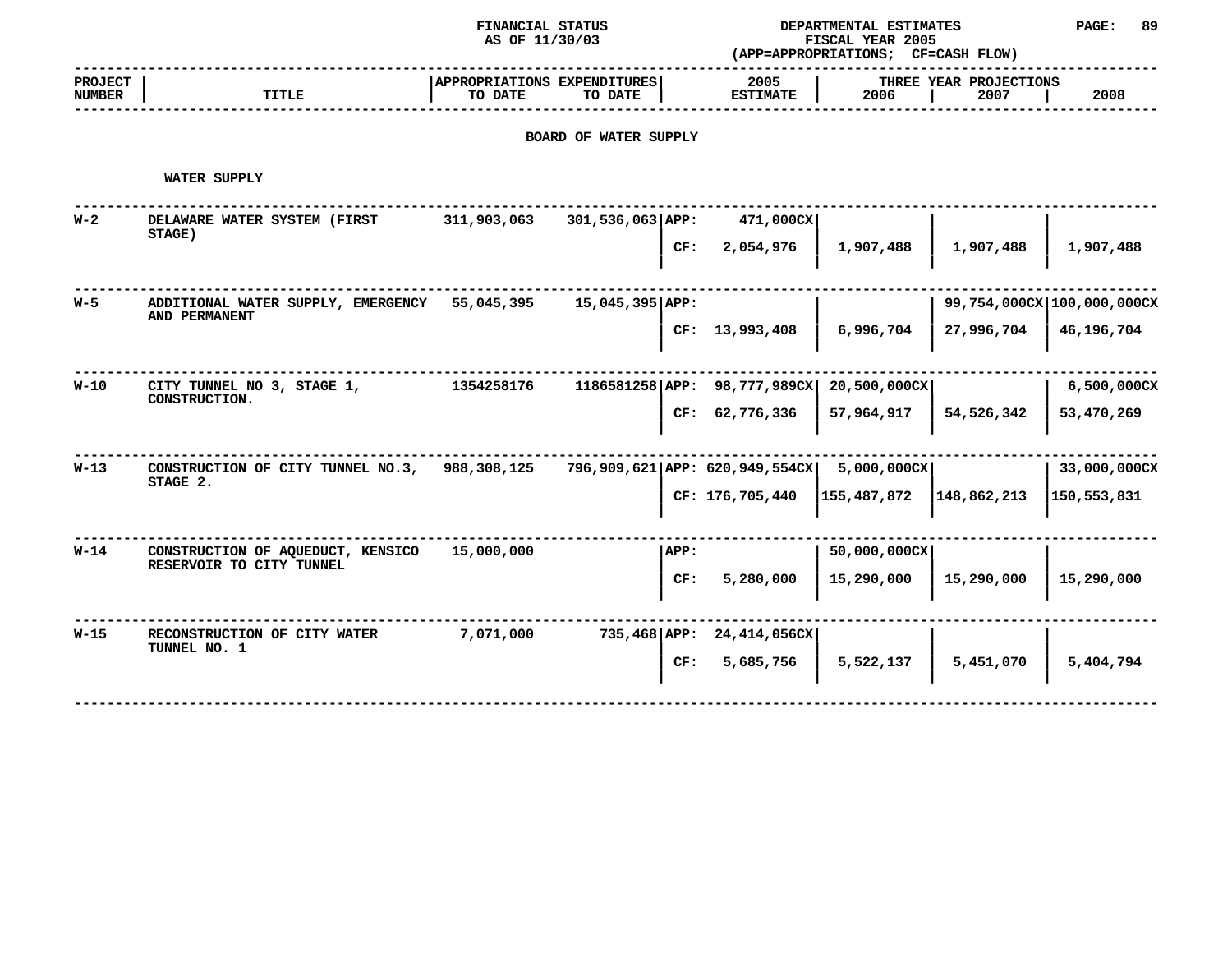**STATUS DEPARTMENTAL ESTIMATES PAGE: <sup>90</sup> (APP=APPROPRIATIONS;**

| PAGE |
|------|
|      |

|                                 |              | AS OF 11/30/03                                                                   | (APP=APPROPRIATIONS:    | FISCAL YEAR 2005<br><b>CF=CASH FLOW)</b> |      |
|---------------------------------|--------------|----------------------------------------------------------------------------------|-------------------------|------------------------------------------|------|
| <b>PROJECT</b><br><b>NUMBER</b> | <b>TITLE</b> | <b>APPROPRIATIONS EXPENDITURES!</b><br>TO DATE<br>TO DATE                        | 2005<br><b>ESTIMATE</b> | THREE YEAR PROJECTIONS<br>2007<br>2006   | 2008 |
|                                 |              | ,但是我们的人们都会不会不会。""我们的人们都会不会不会不会不会不会不会不会不会不会不会不会不会不会。""我们的人们就会不会不会不会不会不会不会不会不会不会不会 |                         |                                          |      |

## **DEPARTMENT OF ENVIRONMENTAL PROTECT.**

#### **WATER**

 **MAINS ------------------------------------------------------------------------------------------------------------------------------------ WM-1 CONSTRUCTION, WATER MAIN <sup>1666042208</sup> 1350798021|APP: 32,283,667CX| 50,005,000CX| 36,607,000CX| 40,702,000CX EXTENSIONS** $\begin{bmatrix} 1 & 0 & 0 & 0 \\ 0 & 0 & 0 & 0 \\ 0 & 0 & 0 & 0 \\ 0 & 0 & 0 & 0 \\ 0 & 0 & 0 & 0 \\ 0 & 0 & 0 & 0 \\ 0 & 0 & 0 & 0 \\ 0 & 0 & 0 & 0 \\ 0 & 0 & 0 & 0 \\ 0 & 0 & 0 & 0 \\ 0 & 0 & 0 & 0 \\ 0 & 0 & 0 & 0 \\ 0 & 0 & 0 & 0 \\ 0 & 0 & 0 & 0 \\ 0 & 0 & 0 & 0 \\ 0 & 0 & 0 & 0 \\ 0 & 0 & 0 & 0 \\ 0 & 0 & 0 & 0$ **IMPROVEMENTS OF, THE DISTRIBUTION <sup>|</sup> CF: 83,207,538 <sup>|</sup> 67,737,567 <sup>|</sup> 69,692,640 <sup>|</sup> 73,367,681** SYSTEM, ALL BOROUGHS. **ALL BOROUGHS. <sup>|</sup> 663,572NC| 476,943NC| 395,882NC| 343,097NC ------------------------------------------------------------------------------------------------------------------------------------ WM-6 CONSTRUCTION, SPECIAL TRUNK MAIN <sup>1024190311</sup> 854,401,026|APP: 9,228,510CX| 97,177,000CX| 44,390,000CX| 74,679,000CX EXTENSIONS,** $\textrm{CD}$  **IMPROVEMENTS** AND<br>TO PUMPING STATIONS AND **HOTAL CE:** 51,251,596 61,884,036 67,602,165<br>LITIES, ALL BOROUGHS. (8,669NC ADDITIONS TO PUMPING STATIONS AND **TO PUMPING STATIONS AND <sup>|</sup> CF: 51,251,596 <sup>|</sup> 61,884,036 <sup>|</sup> 67,602,165 <sup>|</sup> 78,847,101** OTHER FACILITIES, ALL BOROUGHS. **FACILITIES, ALL BOROUGHS. <sup>|</sup> 14,532NC| 10,445NC| 8,669NC| 7,513NC ------------------------------------------------------------------------------------------------------------------------------------ WM-11 CONSTRUCTION OF CROTON FILTRATION 475,599,779 275,966,521|APP: 6,874,448CX|415,000,000CX|496,600,000CX|425,000,000CX** PLANT AND RELATED TRUNK AND **AND RELATED TRUNK AND <sup>|</sup> <sup>|</sup> <sup>|</sup> <sup>|</sup> DISTRIBUTIONM** MAINS AND GATEHOUSE **ISLAM CREEN CREEN CREEN CREEN CREEN (151,181,700**  $\begin{bmatrix} 249,396,506 & 322,793,170 & 549 \\ 633NC & 633NC & 633NC \end{bmatrix}$ **MODIFICATIONS, INCLUDING SITE <sup>|</sup> 1,062NC| 763NC| 633NC| 549NC ACQUISITION, DESIGN AND ANCILLARY <sup>|</sup> <sup>|</sup> <sup>|</sup> <sup>|</sup> WORK. <sup>|</sup> <sup>|</sup> <sup>|</sup> <sup>|</sup> ------------------------------------------------------------------------------------------------------------------------------------WM-30** CONSTRUCTION, SPECIAL IMPROVEMENTS 2076030130 1145766571 APP:<br>
AND ADDITIONS TO STRUCTURES AND<br>
BUILDINGS, INCLUDING EQUIPMENT, ON 1,783,000 F<br>
WATERSHEDS OUTSIDE THE CITY. 2000 P 926,998 S **CONSTRUCTION, SPECIAL IMPROVEMENTS** 2076030130 1145766571 APP: **AND ADDITIONS TO STRUCTURES AND**<br> **EXECUTE:** AND ADDITIONS TO STRUCTURES AND<br>
BUILDINGS, INCLUDING EQUIPMENT, ON<br>
WATERSHEDS OUTSIDE THE CITY. 926,998 S AND ADDITIONS TO STRUCTURES AND BUILDINGS, INCLUDING EOUIPMENT, ON **INCLUDING EQUIPMENT,** ON  $\begin{bmatrix} 1,783,000 \text{ F} \\ 926,998 \text{ S} \end{bmatrix}$ <br> **EXECUTED BY THE CITY. WATERSHEDSOUTSIDE** THE CITY.<br> **E :** 405,231,376 338,170,487 413,551,031  $\left| \begin{array}{ccc} \texttt{CF:} & 405,231,376 \\ 2,261,686 \texttt{NC} & 1,131,324 \texttt{NC} \end{array} \right| \left. \begin{array}{c} 413,551,031 \\ 1,131,056 \texttt{NC} \end{array} \right|$  **CF: 405,231,376 |338,170,487 |413,551,031 |452,078,596 <sup>|</sup> 2,261,686NC| 1,131,324NC| 1,131,056NC| 1,130,881NC ------------------------------------------------------------------------------------------------------------------------------------ WM-105 RECONSTRUCTION AND IMPROVEMENTS TO 75,882,183 20,544,489|APP: <sup>|</sup> 9,783,091CX| 2,500,000CX| 7,500,000CX NEW AND EXISTING WATER SUPPLY AND EXISTING WATER SUPPLY <sup>|</sup> <sup>|</sup> <sup>|</sup> <sup>|</sup>** PROJECTS INCLUDING EQUIPMENT, **INCLUDING EQUIPMENT, <sup>|</sup> CF: 13,656,100 <sup>|</sup> 13,617,395 <sup>|</sup> 13,667,471 <sup>|</sup> 14,723,219 CITYWIDE<sup>|</sup> <sup>|</sup> <sup>|</sup> <sup>|</sup> ------------------------------------------------------------------------------------------------------------------------------------**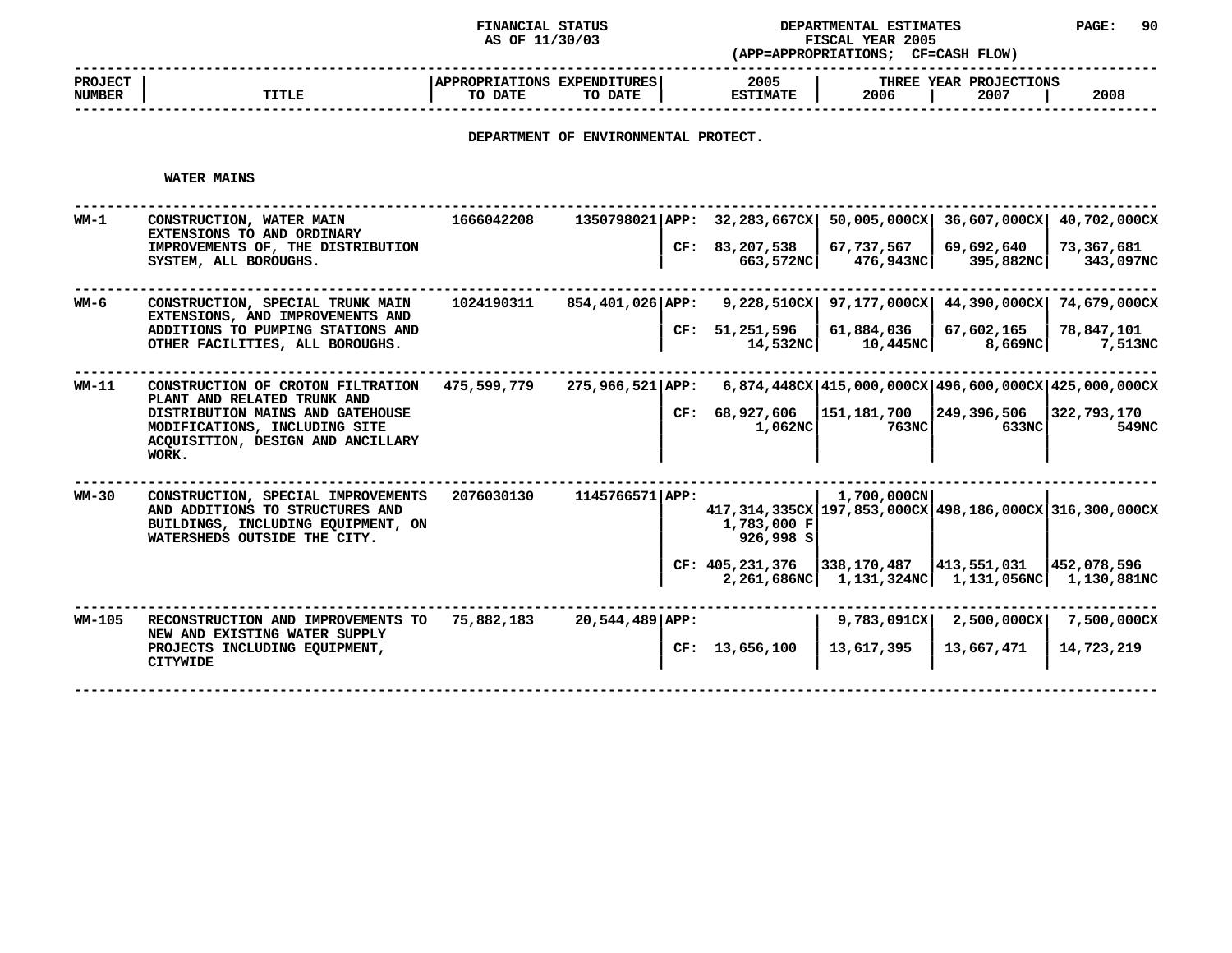**STATUS DEPARTMENTAL ESTIMATES PAGE: <sup>91</sup> (APP=APPROPRIATIONS;**

|                          |              | AS OF 11/30/03                                                                   | (APP=APPROPRIATIONS;    | <b>FISCAL YEAR 2005</b><br><b>CF=CASH FLOW)</b> |      |
|--------------------------|--------------|----------------------------------------------------------------------------------|-------------------------|-------------------------------------------------|------|
| <b>PROJECT</b><br>NUMBER | <b>TITLE</b> | APPROPRIATIONS EXPENDITURES<br>TO DATE<br>TO DATE                                | 2005<br><b>ESTIMATE</b> | THREE YEAR PROJECTIONS<br>2006<br>2007          | 2008 |
|                          |              | ,但是我们的人们都会不会不会。""我们的人们都会不会不会不会不会不会不会不会不会不会不会不会不会不会不会。""我们的人们就会不会不会不会不会不会不会不会不会不会 |                         |                                                 |      |

## **DEPARTMENT OF ENVIRONMENTAL PROTECT.**

**WATER**

|        | WATER POLLUTION CONTROL                                                                                                                                                                                             |             |                  |     |                                                                                                                    |                                                                   |                           |                                                                                        |
|--------|---------------------------------------------------------------------------------------------------------------------------------------------------------------------------------------------------------------------|-------------|------------------|-----|--------------------------------------------------------------------------------------------------------------------|-------------------------------------------------------------------|---------------------------|----------------------------------------------------------------------------------------|
| WP-101 | UPGRADE, PORT RICHMOND WATER<br>POLLTUTION CONTROL PROJECT, FIRST<br>AND SECOND STAGES, INCLUDING LAND<br>AND ASSOCIATED DRAINAGE AREA,<br>STATEN ISLAND                                                            | 179,392,646 | 172,742,860 APP: | CF: | 872,300                                                                                                            | 7,852,143CX<br>3,354,965                                          | 3,334,406                 | 3,321,018                                                                              |
| WP-103 | UPGRADE WARDS ISLAND WATER<br>POLLUTION CONTROL PROJECT,<br>RIVERDALE AND MARBLE HILL, SECOND<br>STAGE, INCLUDING LAND AND<br>ASSOCIATED DRAINAGE AREA,<br><b>MANHATTAN</b>                                         | 794,466,865 |                  |     | 290,866,417 APP: 16,525,265 S<br>CF: 86,821,884                                                                    | 67,343,587<br>$6,221,098\text{NC}$ 3,197,602NC 3,148,988NC        | 60,937,379                | 56,765,895<br>3,117,332NC                                                              |
| WP-112 | EXISTING WATER POLLUTION CONTROL<br>PROJECTS, RECONSTRUCTION AND<br>IMPROVEMENTS, NEW AND REPLACEMENT<br><b>EQUIPMENT</b>                                                                                           | 835,567,380 |                  |     | 644,179,633 APP: 38,178,179CX 58,453,000CX 57,000,000CX 68,700,000CX<br>2,563,000 S<br>CF: 68,550,724<br>902,176NC | 62,076,466<br>451,088NC                                           | 69,988,433<br>451,088NC   | 79,849,392<br>451,088NC                                                                |
| WP-136 | UPGRADE, OAKWOOD BEACH WATER<br>POLLUTION CONTROL PROJECT, FIRST<br>AND SECOND STAGES, INCLUDING LAND<br>AND ASSOCIATED DRAINAGE AREA,<br>STATEN ISLAND.                                                            | 483,621,903 | 445,219,245 APP: |     | CF: 1,426,400<br>225,700NC                                                                                         | $6,397,100$ CX<br>3,555,225<br>162,222NC                          | 3,380,977<br>134,650NC    | 3,267,514<br>116,697NC                                                                 |
| WP-164 | CONSTRUCTION OF THE NORTH RIVER<br>WATER POLLUTION CONTROL PROJECT,<br>INCLUDING LAND AND ASSOCIATED<br>DRAINAGE AREA, MANHATTAN                                                                                    | 1471055425  | 1311303882 APP:  |     | CF: 42,806,142                                                                                                     | 18,233,726CX<br>30,418,819<br>2,356,436NC 1,693,689NC 1,405,829NC | 28,209,765                | 26,771,311<br>1,218,385NC                                                              |
| WP-169 | SITE ACQUISTION FOR, CONSTRUCTION<br>AND RECONSTRUCTION OF, COMBINED<br>SEWER OVERFLOW ABATEMENT, AND<br>RELATED INFILTRATION, INFLOW AND<br>COLLECTION, FACILITIES, INCLUDING<br>EQUIPMENT AND PURCHASES, CITYWIDE | 1169009088  | 540,476,588 APP: |     | CF: $164, 181, 154$   139, 942, 977   119, 123, 655                                                                | 14,780,660NC 16,218,749NC 21,299,307NC                            | 15,550,000 S 25,000,000 S | 46,553,703CX -21,650,000CX 16,370,000CX<br>25,000,000 S<br>111,506,738<br>25,738,973NC |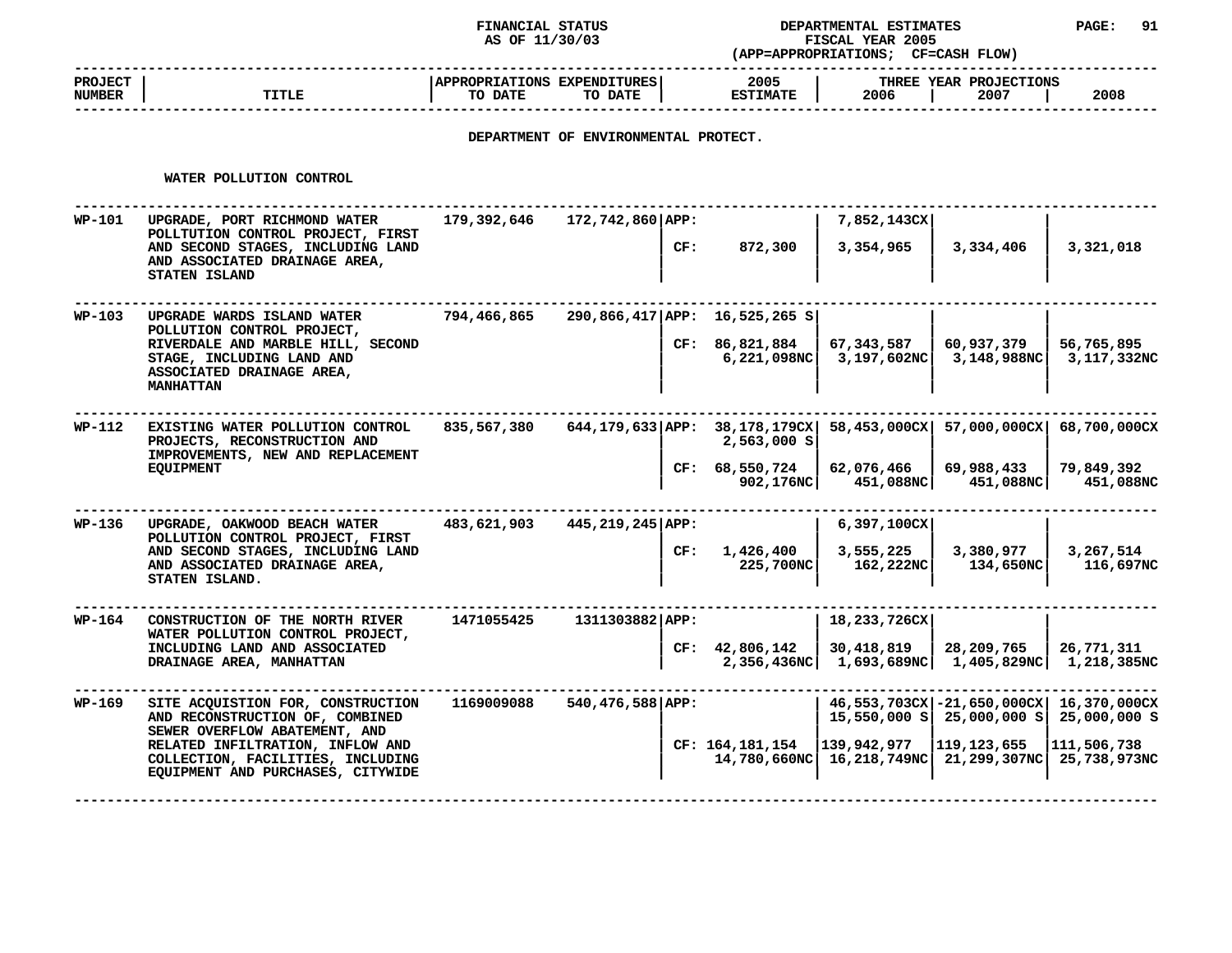**STATUS DEPARTMENTAL ESTIMATES PAGE: <sup>92</sup> (APP=APPROPRIATIONS;**

|                                 |              | AS OF 11/30/03                                    | (APP=APPROPRIATIONS;    | FISCAL YEAR 2005<br><b>CF=CASH FLOW)</b> |      |
|---------------------------------|--------------|---------------------------------------------------|-------------------------|------------------------------------------|------|
| <b>PROJECT</b><br><b>NUMBER</b> | <b>TITLE</b> | APPROPRIATIONS EXPENDITURES<br>TO DATE<br>TO DATE | 2005<br><b>ESTIMATE</b> | THREE YEAR PROJECTIONS<br>2006<br>2007   | 2008 |
|                                 |              |                                                   |                         |                                          |      |

## **DEPARTMENT OF ENVIRONMENTAL PROTECT.**

#### **WATER**

|        | WATER POLLUTION CONTROL                                                                                                                                                                                                                                                                                                                |             |                  |     |                                                                                                         |                                                                                         |                                |                        |
|--------|----------------------------------------------------------------------------------------------------------------------------------------------------------------------------------------------------------------------------------------------------------------------------------------------------------------------------------------|-------------|------------------|-----|---------------------------------------------------------------------------------------------------------|-----------------------------------------------------------------------------------------|--------------------------------|------------------------|
| WP-206 | UPGRADE THE TWENTY-SIXTH WARD<br>WATER POLLUTION CONTROL PROJECT,<br>EXTENSION AND RECONSTRUCTION,<br>INCLUDING ASSOCIATED DRAINAGE<br>AREA, BROOKLYN                                                                                                                                                                                  | 203,801,421 | 73,539,508 APP:  |     | CF: 17,274,046                                                                                          | 11,533,178CX<br>33,814,736                                                              | 32,619,207                     | 31,840,723             |
| WP-237 | UPGRADE BOWERY BAY WATER POLLUTION 470,158,559<br>CONTROL PROJECT, INCLUDING WELFARE<br>ISLAND FORCE MAIN AND PUMPING<br>STATION, AND ASSOCIATED DRAINAGE<br>AREA, QUEENS                                                                                                                                                              |             | 184,707,575 APP: |     | CF: 79,744,842<br>39,318NC                                                                              | 35,780,266CX<br>77,289,624<br>28,260NC                                                  | 68,853,246<br>23,457NC         | 63,359,790<br>20,329NC |
| WP-239 | UPGRADE, ROCKAWAY WATER POLLUTION<br>CONTROL PROJECT, INCLUDING<br>ASSOCIATED DRAINAGE AREA, QUEENS.                                                                                                                                                                                                                                   | 62,120,861  | 51,765,143 APP:  | CF: | 89,272NC O                                                                                              | 15,608,205CX <br>$217,484$ 6,481,316                                                    | 6,454,748<br>64,164NC 53,259NC | 6,437,449<br>46,158NC  |
| WP-249 | UPGRADE AND EXTENSION, TALLMANS<br>ISLAND WATER POLLUTION CONTROL<br>PROJECT, INCLUDING ASSOCIATED<br>DRAINAGE AREA, QUEENS                                                                                                                                                                                                            | 547,427,673 |                  |     | 67,912,247 APP: 14,843,997 S<br>CF: 6,518,868                                                           | 36,332,909   35,546,331   35,034,141<br>5,249,246NC 2,629,907NC 2,626,956NC 2,625,035NC |                                |                        |
| WP-269 | CONSTRUCTION AND RECONSTRUCTION OF 167, 117, 023<br>PUMPING STATIONS AND FORCE MAINS,<br>CITYWIDE                                                                                                                                                                                                                                      |             |                  |     | $118,021,523$ APP: $35,577,072$ CX $92,295,000$ CX $25,450,000$ CX $138,825,000$ CX<br>CF: 20,095,934   | 39,035,867                                                                              | 43,805,748                     | 68,697,728             |
| WP-282 | ENGINEERING, ARCHITECTURAL,<br>ADMINISTRATIVE AND OTHER COSTS IN<br>CONJUNCTION WITH CAPITAL BUDGET<br>PROJECTS UNDER THE JURISDICTION OF<br>THE DEPARTMENT OF ENVIRONMENTAL<br>PROTECTION: WATER RESOURCES<br>(BUREAU OF WATER POLLUTION<br>CONTROL-PLANTS), TO BE IMPLEMENTED<br>THROUGH INTERFUND AGREEMENTS OR<br>OTHER CONTRACTS. | 121,257,898 |                  |     | 69,229,781 APP: 11,296,334CX   16,721,000CX   10,000,000CX   20,000,000CX<br>CF: 19,944,318<br>2,260NCl | 17,531,392<br>1,624NC                                                                   | 18,313,012<br>1,348NC          | 21,094,532<br>1,169NC  |
|        |                                                                                                                                                                                                                                                                                                                                        |             |                  |     |                                                                                                         |                                                                                         |                                |                        |